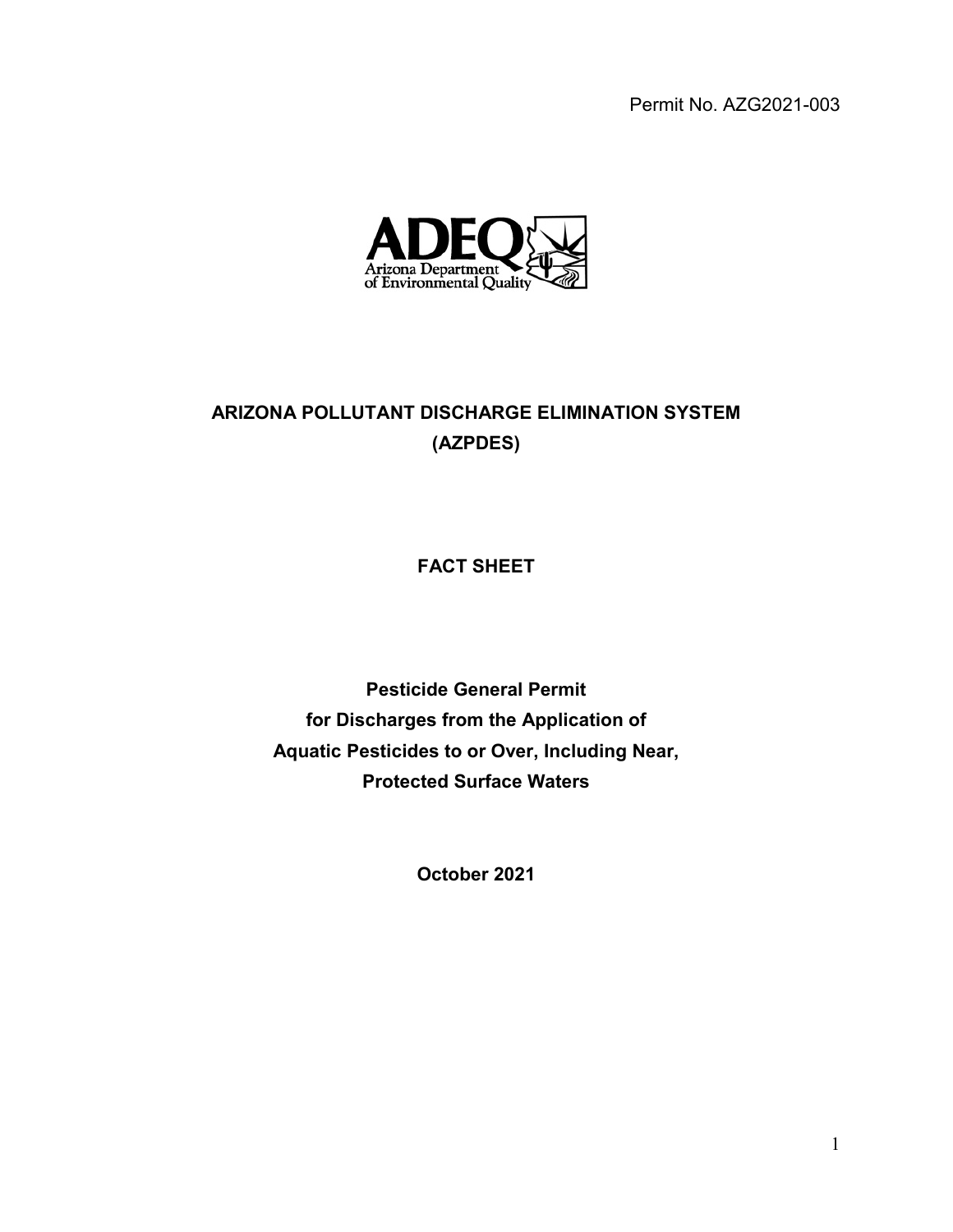\*\*\* This page left blank intentionally \*\*\*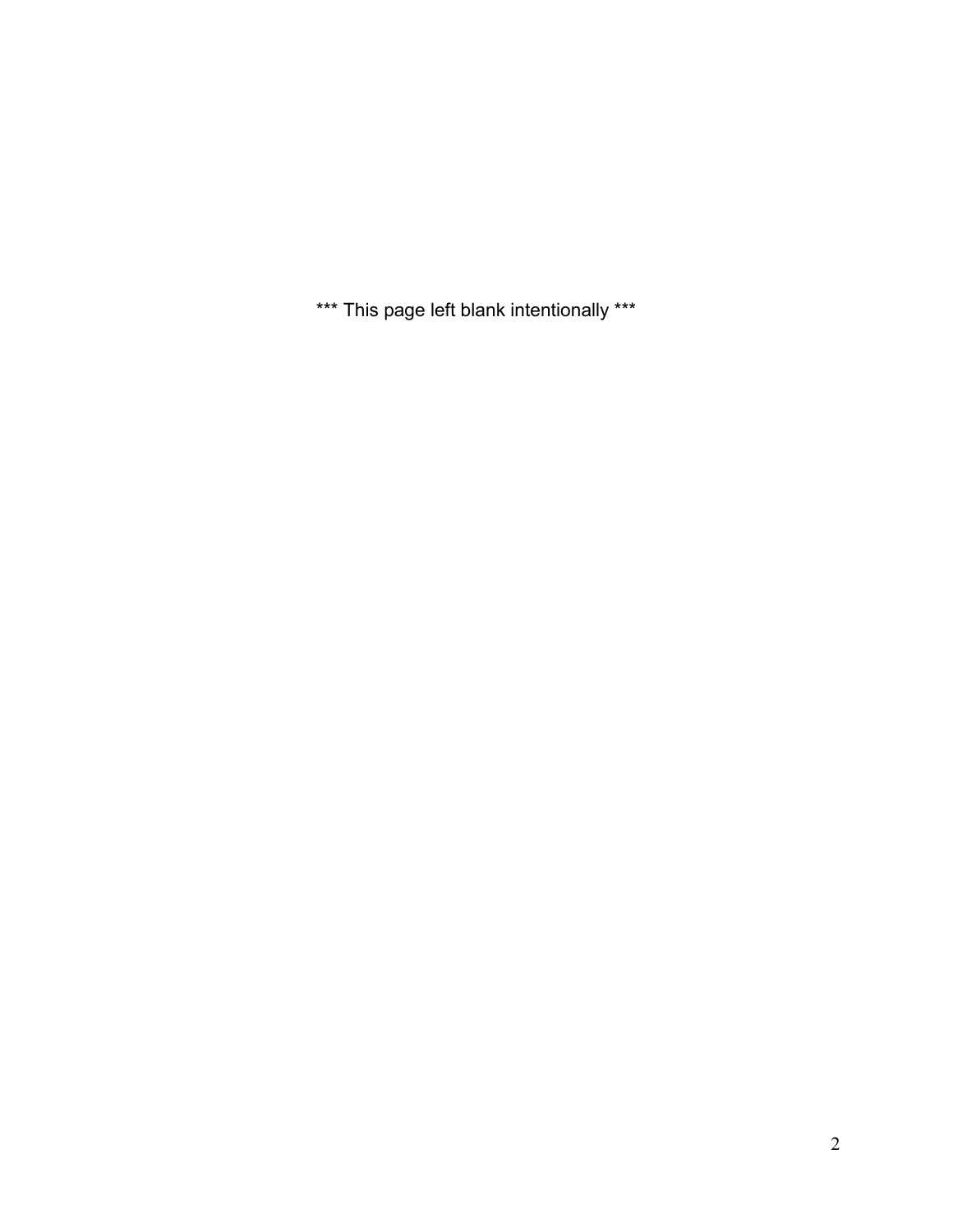Contents

| Ι.         |                                                                              |  |
|------------|------------------------------------------------------------------------------|--|
| Ш.         |                                                                              |  |
| III.       |                                                                              |  |
| 1.0        |                                                                              |  |
| 1.1        |                                                                              |  |
| 1.2        |                                                                              |  |
| 1.3        | Discharges to Impaired and Not-Attaining Protected Surface Waters  13        |  |
| 1.4        |                                                                              |  |
| 1.5        |                                                                              |  |
| 1.6        |                                                                              |  |
| 1.7        |                                                                              |  |
| 1.8        |                                                                              |  |
| 2.0        |                                                                              |  |
| 2.1        |                                                                              |  |
| 2.2        |                                                                              |  |
| 2.3        |                                                                              |  |
| 2.4        |                                                                              |  |
| 2.5        |                                                                              |  |
| 2.6        |                                                                              |  |
| 2.7        |                                                                              |  |
| 2.8        |                                                                              |  |
| 2.9        | Discharges to Impaired, Not-Attaining or Outstanding Arizona Waters 20       |  |
| 2.10       |                                                                              |  |
| 2.11       |                                                                              |  |
| 2.12       |                                                                              |  |
| 2.13       |                                                                              |  |
| 2.14       |                                                                              |  |
| 2.15       |                                                                              |  |
| 2.16       |                                                                              |  |
| 2.17       |                                                                              |  |
| 2.18       |                                                                              |  |
| 3.0        |                                                                              |  |
| 3.1<br>3.2 |                                                                              |  |
| 3.3        |                                                                              |  |
| 3.4        | Weed, Algae, and Vegetation (herbaceous and woody) Control - Pest Management |  |
|            |                                                                              |  |
| 3.5        |                                                                              |  |
| 3.6        |                                                                              |  |
| 3.7        |                                                                              |  |
| 4.0        |                                                                              |  |
| 5.0        |                                                                              |  |
| 5.1        |                                                                              |  |
| 5.2        |                                                                              |  |
| 6.0        |                                                                              |  |
| 6.1        |                                                                              |  |
| 6.2        |                                                                              |  |
| 6.3        |                                                                              |  |
| 6.4        |                                                                              |  |
| 6.5        |                                                                              |  |
| 6.8        |                                                                              |  |
| 6.9        |                                                                              |  |
|            |                                                                              |  |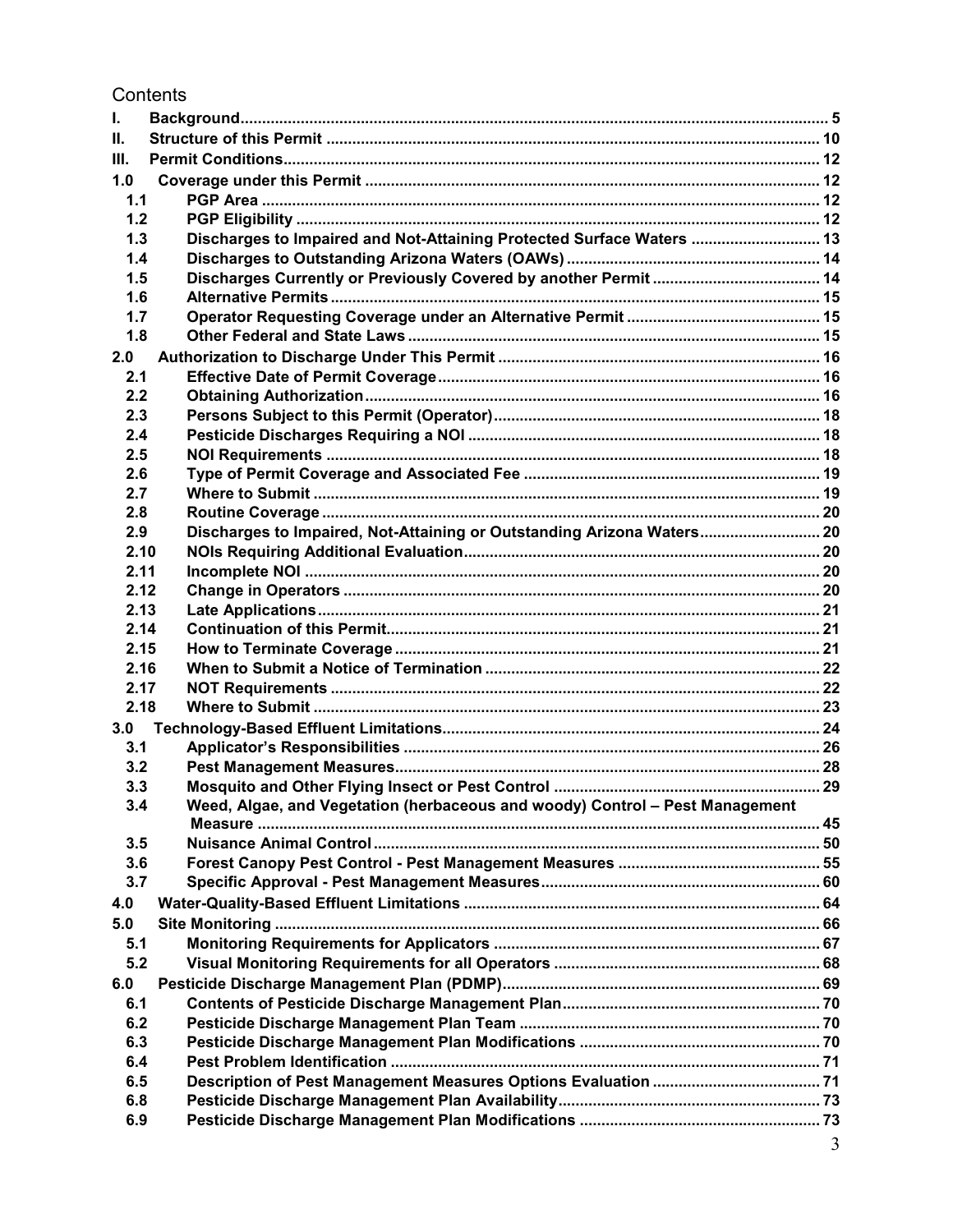| 7.1<br>7.2<br>7.3<br>7.4<br>Adverse Incident to Threatened or Endangered Species or Critical Habitat  78<br>7.5<br>7.6<br>7.7 |  |
|-------------------------------------------------------------------------------------------------------------------------------|--|
|                                                                                                                               |  |
|                                                                                                                               |  |
|                                                                                                                               |  |
|                                                                                                                               |  |
|                                                                                                                               |  |
|                                                                                                                               |  |
|                                                                                                                               |  |
| 30-Day Spill, Leak or other Unpermitted Discharge Documentation  79<br>7.8                                                    |  |
| 7.9                                                                                                                           |  |
| 8.0                                                                                                                           |  |
| Record to be kept by all Operators (all Decision-makers and all Applicators)  81<br>8.1                                       |  |
| 8.2                                                                                                                           |  |
| Records to be kept by all Decision-Makers Required to Submit a NOI and Prepare<br>8.3                                         |  |
|                                                                                                                               |  |
| 8.4                                                                                                                           |  |
| 8.5                                                                                                                           |  |
| 9.0                                                                                                                           |  |
|                                                                                                                               |  |
|                                                                                                                               |  |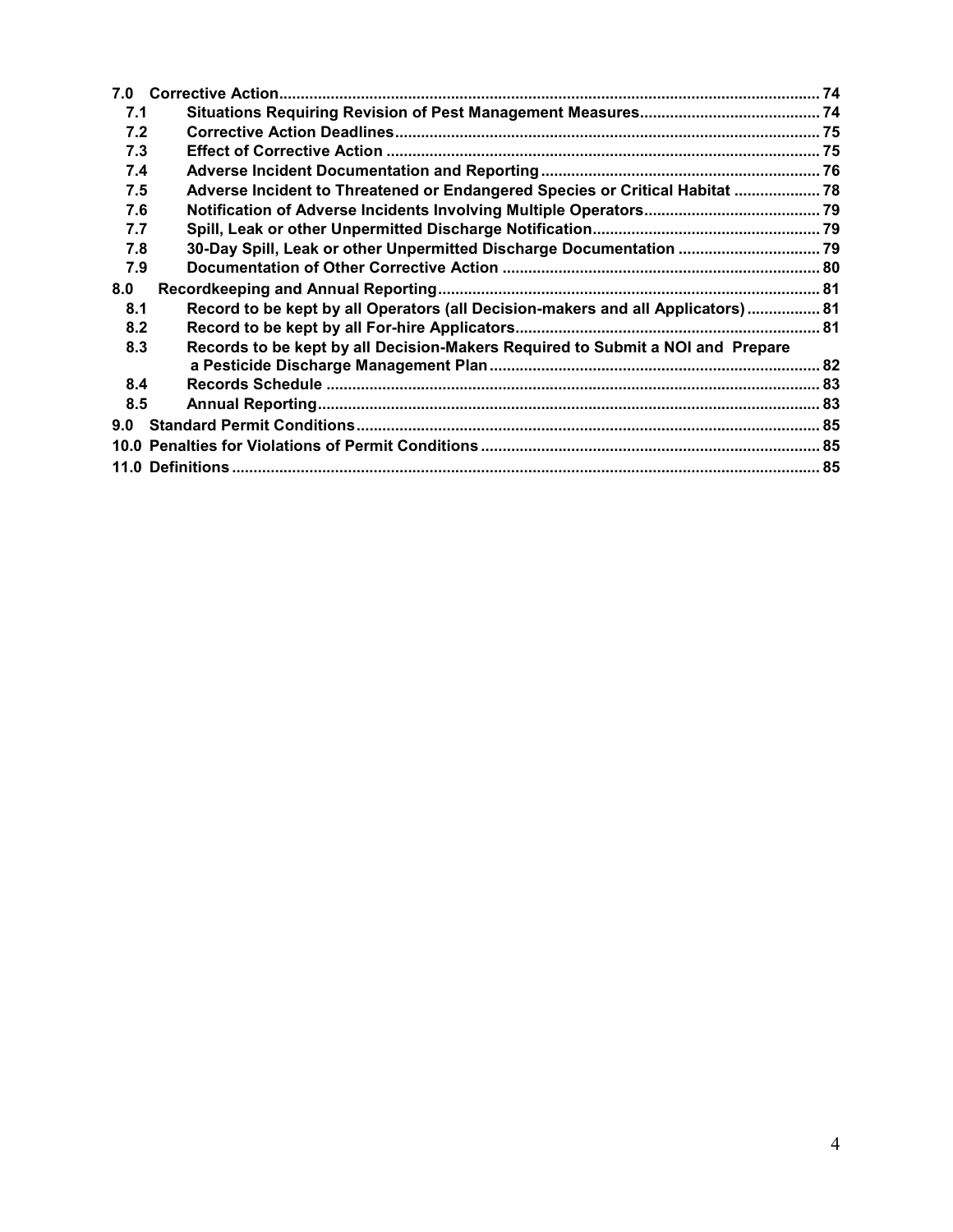# <span id="page-4-0"></span>**I. Background**

The Arizona Department of Environmental Quality (ADEQ) is proposing to reissue the Arizona Pollutant Discharge Elimination System (NPDES) pesticide general permit (draft 2021 PGP) which authorizes the point source discharges of biological pesticides, and chemical pesticides that leave a residue, to protected surface waters. Once finalized, the latest version of the draft 2021 PGP will replace ADEQ's 2011 PGP, which expired on October 31, 2016 and was administratively continued. This fact sheet describes the draft 2021 PGP which is being proposed.

Conditions and requirements in the draft 2021 PGP remain largely unchanged from the 2011 PGP. Implementation of the 2011 PGP has been successful. The regulated community has raised very few implementation issues, which have been successfully resolved.

ADEQ is reissuing the 2011 PGP to include non-WOTUS Protected Surface Waters in accordance with A.R.S Title 49 Chapter 2, Article 3.1, and for those permit modifications to be effective on September 29, 2021. This modification was necessary to authorize discharges to non-WOTUS Protected Surface Waters. Certain definitions have been updated or introduced to reflect the change. Notably, the terms Protected Surface Water, WOTUS, and non-WOTUS Protected Surface Waters are used throughout the permit. Protected Surface Waters means waters of the State listed on the protected surface water list under Section A.R.S. §49- 221, Subsection G and includes all Waters of the United States (WOTUS). WOTUS means a protected surface waters that are also navigable waters as defined by Section 502(7) of the Clean Water Act and are federally regulated. Non-WOTUS protected surface water means a protected surface water that is not a WOTUS but included on the Protected Surface Water List under A.R.S. §49-221, Subsection G and is regulated by the State.

# **1. Clean Water Act**

Section 301(a) of the Clean Water Act (CWA) provides that "the discharge of any pollutant by any person shall be unlawful" unless the discharge is in compliance with certain other sections of the Act. 33 U.S.C. 1311(a). The CWA defines "discharge of a pollutant" as "(A) any addition of any pollutant to navigable waters from any point source, (B) any addition of any pollutant to the waters of the contiguous zone or the ocean from any point source other than a vessel or other floating craft." 33 U.S.C. 1362(12). A "point source" is any "discernible, confined and discrete conveyance" but does not include "agricultural stormwater discharges and return flows from irrigated agriculture." 33 U.S.C. 1362(14).

The term "pollutant" includes, among other things, "garbage… chemical wastes, biological materials …and industrial, municipal, and agricultural waste discharged into water." 33 U.S.C. 1362(6).

One way a person may discharge a pollutant without violating the section 301 prohibition is by obtaining authorization to discharge (referred to herein as "coverage") under a section 402 NPDES permit (33 U.S.C. 1342). Under section 402(a)(1), EPA may "issue a permit for the discharge of any pollutant, or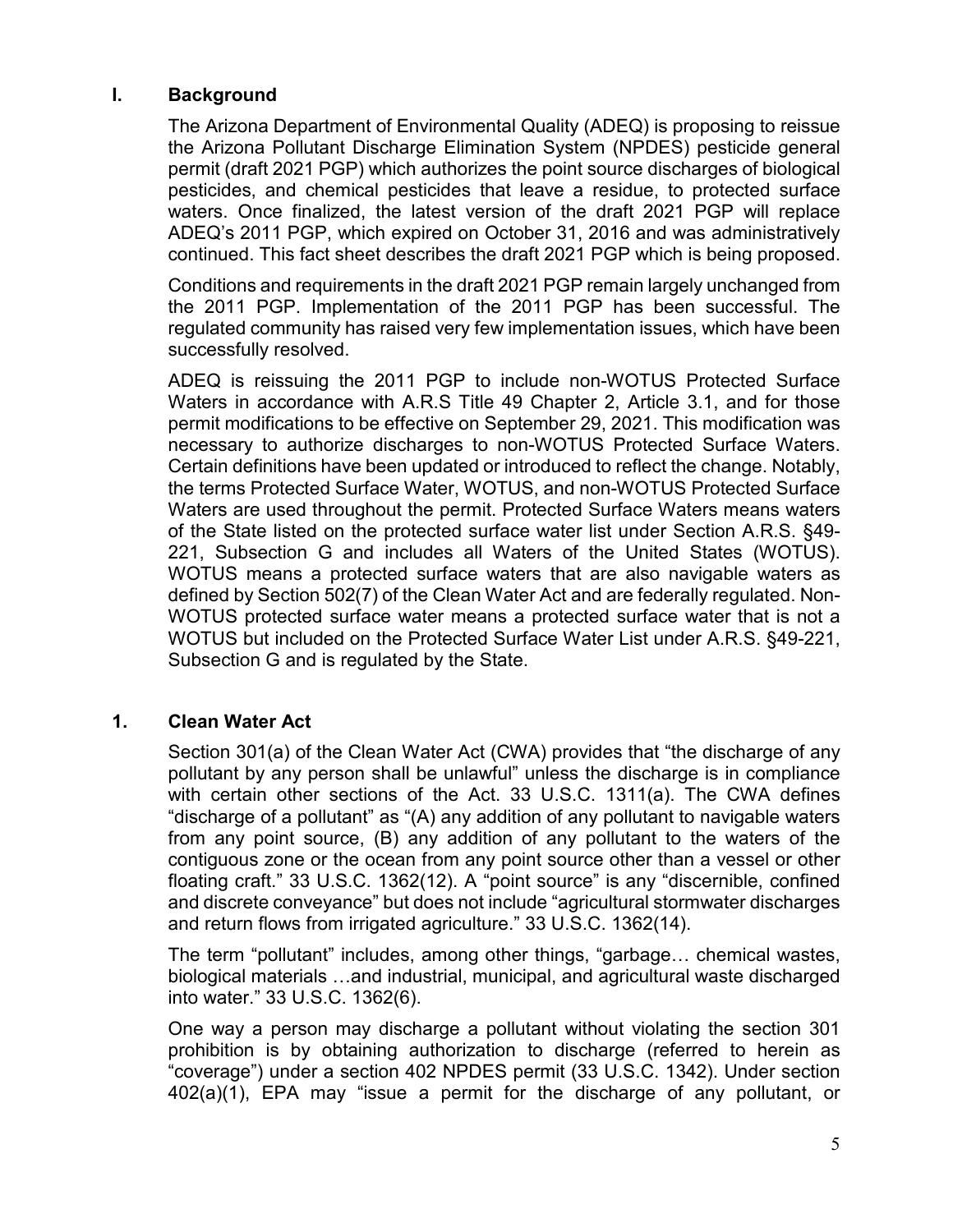combination of pollutants, notwithstanding section 1311(a)" upon certain conditions required by the Act.

# **2. General Permits**

Under 40 CFR 122.28, general permits may be written to cover categories of point sources having common elements, such as facilities or discharge activities that involve the same or substantially similar types of operations, that discharge the same types of pollutants, or that are more appropriately regulated by a general permit. Given the potential number of pesticide applicators requiring AZPDES permit coverage and the discharges common to these applicators, ADEQ believes that it makes administrative sense to issue the general permit, rather than issuing individual permits to each applicator. Courts have approved of the use of general permits. See e.g., Natural Res. Def. Council v. Costle, 568 F.2d 1369 (D.C. Cir. 1977); EDC v. US EPA, 344 F.3d 832, 853  $(9<sup>th</sup>$  Cir. 2003). The general permit approach allows ADEQ to allocate resources in a more efficient manner and to provide more timely coverage and may significantly simplify the permitting process for the majority of pesticide dischargers. As with any permit, the CWA requires the general permit to contain technology-based effluent limitations, as well as any more stringent limits when necessary to meet applicable state water quality standards.

# **3. History of Pesticide Application Regulation**

This is the second AZPDES permit to be issued for the application of a pesticide to target a pest that is present in or over, including near, the water where such application results in a discharge to protected surface waters. Historically, these types of applications have been regulated through the Federal Insecticide, Fungicide, and Rodenticide Act ("FIFRA") and other state programs, but these programs did not specifically authorize the discharge of pollutants (such as pesticide residues) to protected surface waters.

EPA regulates the sale, distribution and use of pesticides in the U.S. under the statutory framework of FIFRA to ensure that when used in conformance with FIFRA labeling directions, pesticides will not pose unreasonable risks to human health and the environment. All new pesticides must undergo a registration procedure under FIFRA during which EPA assesses a variety of potential human health and environmental effects associated with use of the product. Under FIFRA, EPA is required to consider the effects of pesticides on the environment by determining, among other things, whether a pesticide ''will perform its intended function without unreasonable adverse effects on the environment,'' and whether ''when used in accordance with widespread and commonly recognized practice [the pesticide] will not generally cause unreasonable adverse effects on the environment.'' 7 U.S.C. 136a(c)(5). In performing this analysis, EPA examines the ingredients of a pesticide, the intended type of application site and directions for use, and supporting scientific studies for human health and environmental effects and exposures. The applicant for registration of the pesticide must provide specific data from tests done according to EPA guidelines.

When EPA approves a pesticide for a particular use it imposes restrictions through labeling requirements governing such use. The restrictions are intended to ensure that the pesticide serves an intended purpose and avoids unreasonable adverse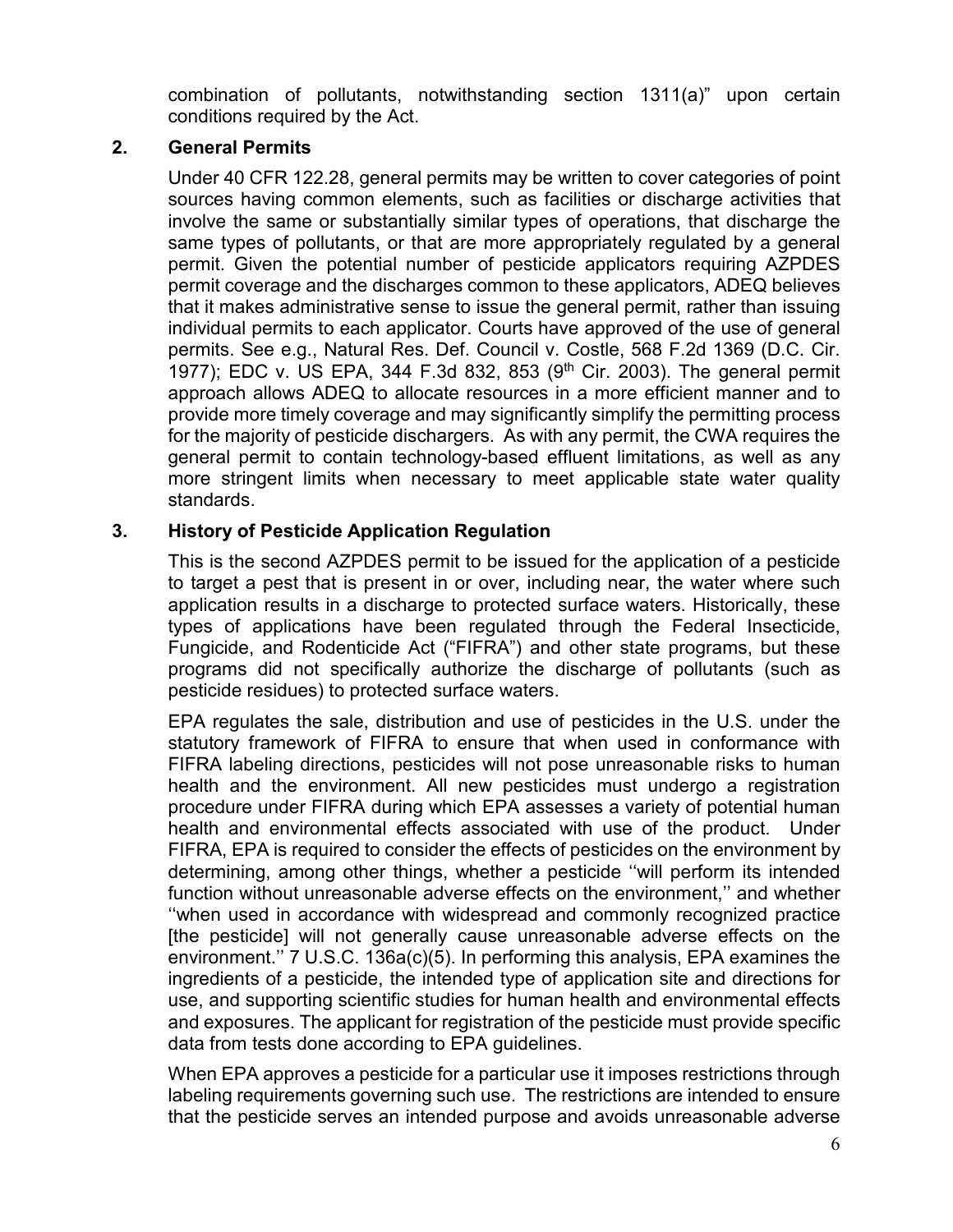effects. It is illegal under section 12(a)(2)(G) of FIFRA to use a registered pesticide in a manner inconsistent with its labeling. States have primary authority under FIFRA to enforce "use" violations, but both the states and EPA have ample authority to prosecute pesticide misuse when it occurs.

## **4. AZPDES Permits**

An AZPDES permit is required for any addition of any pollutant to protected surface waters from any point source (See ARS 49-255 definition of "discharge"). This Pesticide General Permit (PGP) or any other AZPDES permit does not cover discharges that, by law, are not required to obtain the NPDES permit coverage.

Of note, the Clean Water Act specifically excludes from the definition of point source, "agricultural stormwater discharges and return flow from irrigated agriculture." Nothing in this PGP or any other AZPDES permit changes the effect of those statutory exemptions. Therefore, no AZPDES permit is required when a person applies pesticides to control agricultural terrestrial pests or ornamental terrestrial pests that are routinely controlled as part of the production of agricultural or ornamental plant commodities.

Thus, for example, the application of a pesticide to an agricultural crop for the control of terrestrial pests does not require permit coverage and any runoff from the field, either as irrigation return flow or stormwater runoff, is exempt from permit coverage even if that discharge to a protected surface water is known to contain biological or chemical pesticides, pesticide residues, or metabolites.

Discharges from the application of pesticides to irrigation ditches and canals that are either protected surface waters or convey to protected surface waters require AZPDES permit coverage, either under this PGP, an individual permit, or an alternative general permit.

More detailed discussion of the types of activities included under each of the pesticide use patterns and the permit requirements are provided in section 1.2.1 of this fact sheet.

## **5. Scope of Permit**

The Sixth Circuit decision found that if a chemical pesticide leaves any excess or residue after performing its intended purpose, such excess or residue would be considered a pollutant under the CWA. The Court also found that, unlike chemical pesticides, not only would the residue and excess quantities of a biological pesticide be considered a pollutant, but so too would the biological pesticide itself.

Although the court did not define what a residual is, for purposes of this permit, EPA assumes that all chemical pesticides will leave a residual once the product has performed its intended purpose.

ADEQ offers the following guidance with respect to the use patterns of chemical pesticides covered by this general permit.

1. If the application of a chemical pesticide is made over protected surface waters to control pests over the water, any amount of the pesticide that falls into protected surface waters is "excess" pesticide and would require coverage by an AZPDES permit. It is expected that some portion of every application of a pesticide made over protected surface waters will fall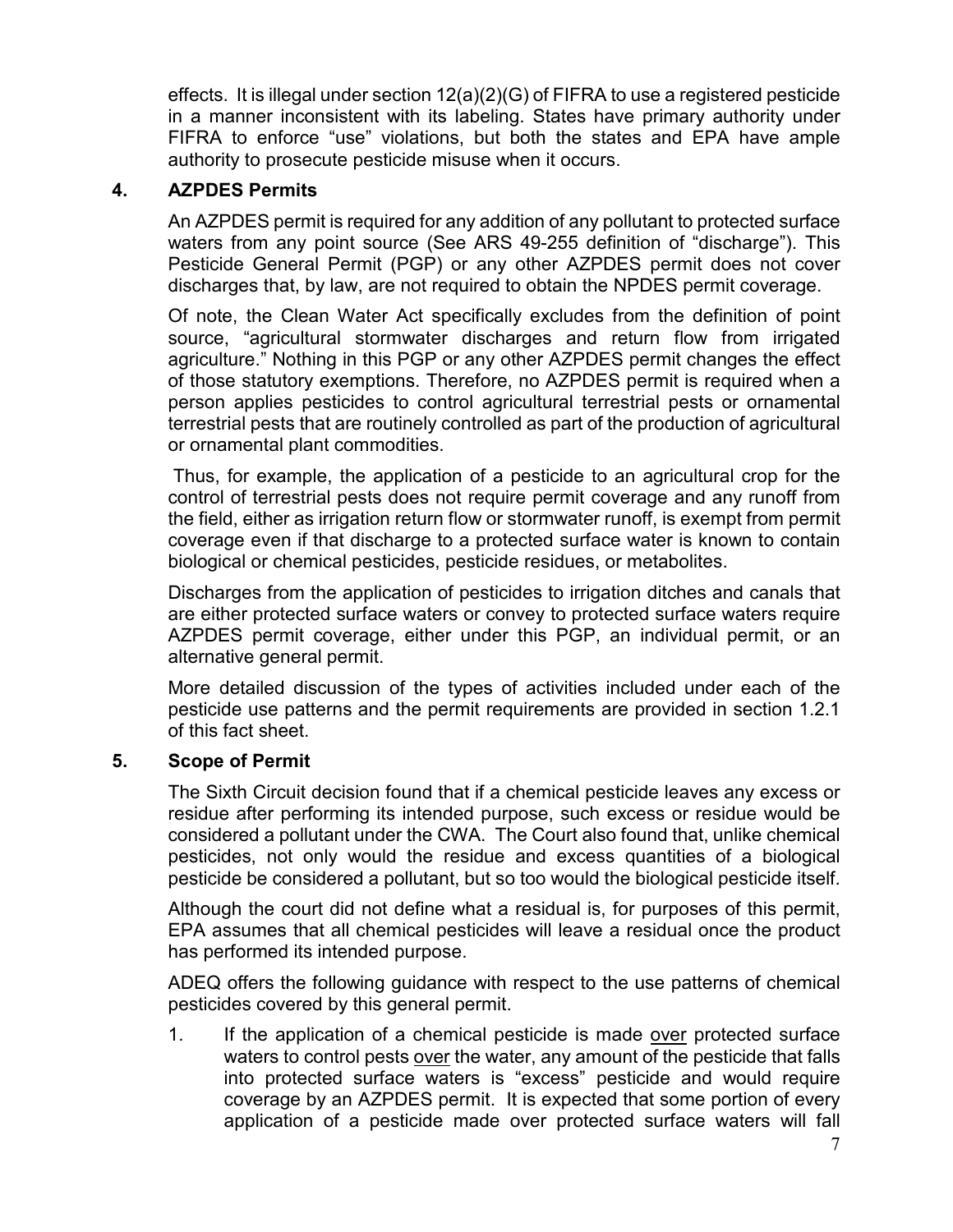directly into such waters and thus assumes that applications will trigger the requirement for an AZPDES permit. A permit is not necessary if no portion of a chemical pesticide applied over protected surface waters will fall into those waters.

- 2. If the application of a chemical pesticide is made into protected surface waters to control a pest in such waters, once the pesticide no longer provides any pesticidal benefit, any amount of the pesticide that remains in those waters is a "residual" and would require coverage by an AZPDES permit. Additionally, as the Sixth Circuit reasoned, the residual is discharged at the time of a pesticide's initial application. ADEQ expects that an entity applying pesticides with a discharge to protected surface waters who wishes to dispute this assumption would be expected to provide scientific data supporting such a determination. Such data should show what level of the pesticide can be detected in water, and at what level in water the pesticide provides a pesticidal benefit. Such data should address the properties of the chemical pesticide under different water conditions (e.g., different pH, organic content, temperature, depth, etc.) that might affect the pesticide's properties. A permit would not be necessary if it is determined that a residual did not enter protected surface waters.
- 3. This permit authorizes discharges associated with five categories of pesticide application activities: mosquito and other flying insect pest control, weed and algae pest control, animal pest control, forest canopy pest control, and specific approvals. As noted above, only point source discharges of pollutants to protected surface waters require a permit, and it is beyond the scope of this Fact Sheet to identify all specific activities that do or do not require a permit. However, to the extent that activities that fall within the five covered categories require a permit, they can be authorized by this general permit if all eligibility requirements are met. For example, discharges to control pests in or near areas that are protected surface waters, even when these areas are dry for much of the year, may be covered by this permit, if one is required. This would include discharges on forest or range lands that include intermittent or dry washes and ephemeral streams, to control pests that may be found in these occasionally wet areas, including pests that may also be found in upland areas.

For example, discharges to control pests in or near areas that are protected surface waters, even when these areas are dry for much of the year, may be covered by this permit, if one is required. This would include discharges on forest or range lands that include intermittent and/or ephemeral washes or streams.

For two of the categories, weed and algae pest control and animal pest control, the permit specifies that covered activities include applications to control pests "in water and at water's edge." ADEQ intends for the phrase "at water's edge" to allow coverage of activities targeting pests that are not necessarily "in" the water but are near the water such that control of the pests may unavoidably involve a point-source discharge of pesticides to protected surface waters. The category forest canopy pest control is for applications to a forest canopy. ADEQ intends that this can include both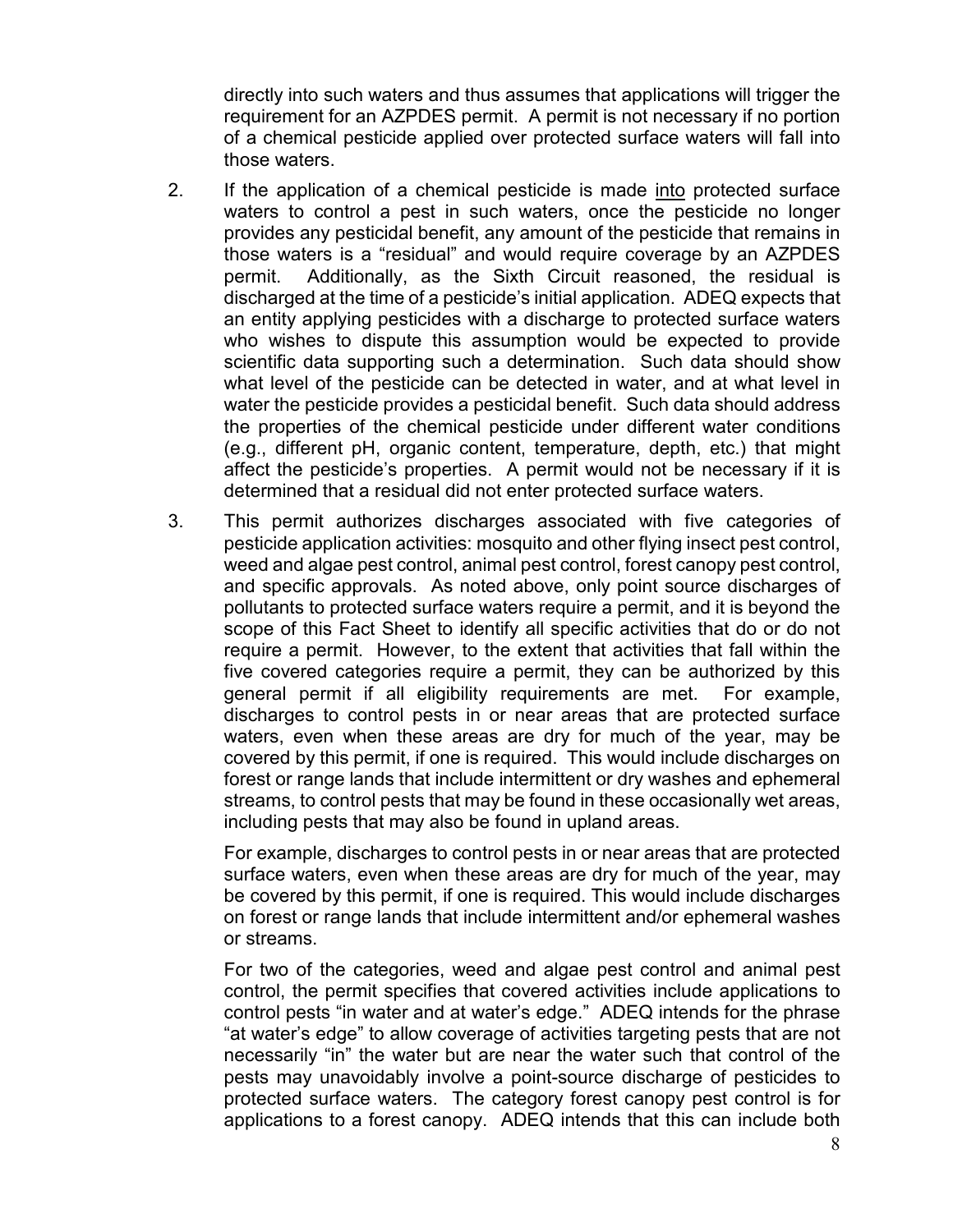mature and immature forest canopies, including canopies that may not be continuously connected, where control of pests associated with the canopy (i.e., branches and leaves of the trees) may unavoidably involve point source discharges of pesticides to protected surface waters.

For purposes of this permit, ADEQ is relying on existing regulatory definitions in 40 CFR 174.3 and 158.2100(a) developed under FIFRA to define the term "biological pesticides." These biological pesticides (also called "biopesticides" under FIFRA regulations) include microbial pesticides [40 CFR 158.2100(a)] and biochemical pesticides and plant-incorporated protectants. [40 CFR 174.3]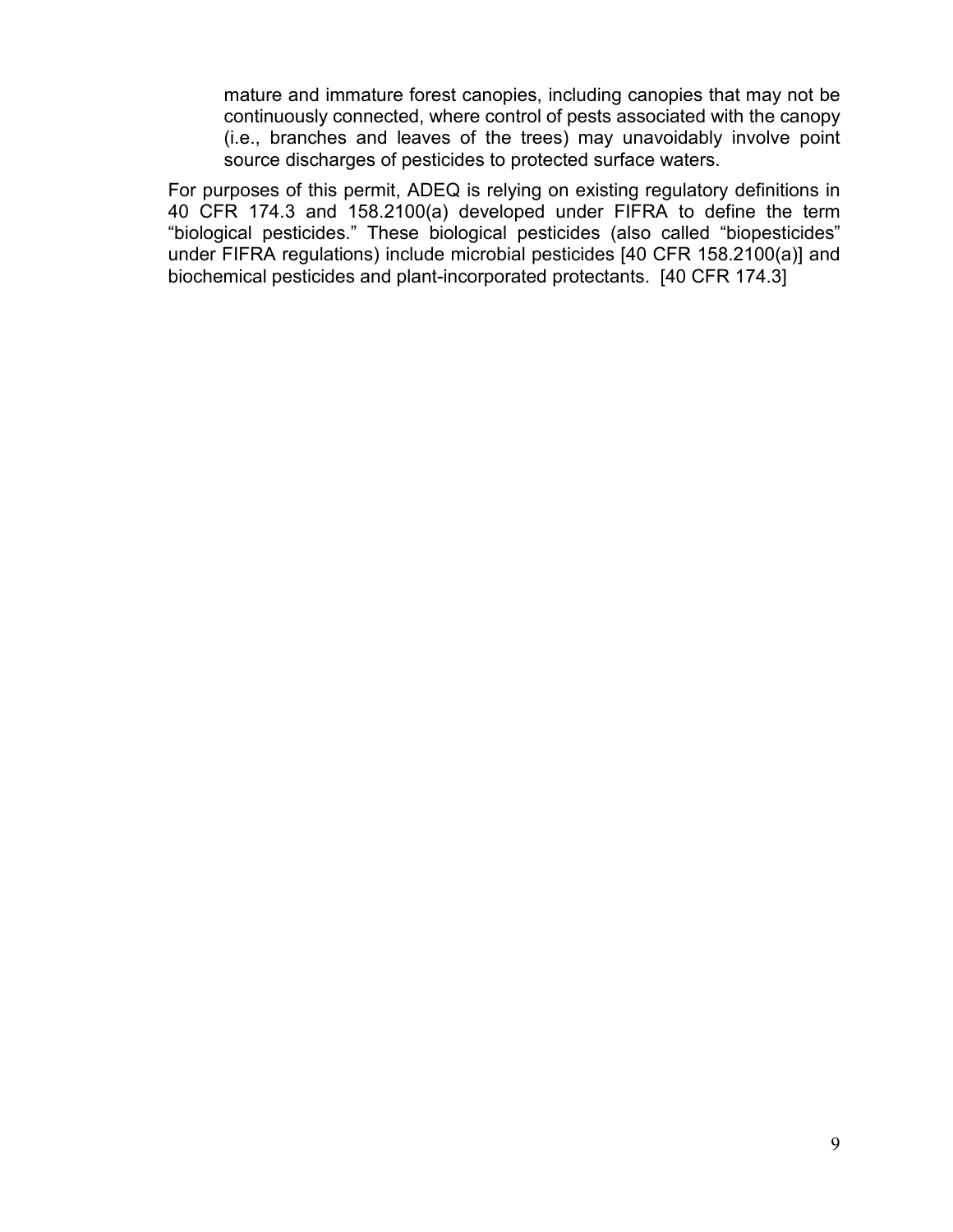## <span id="page-9-0"></span>**II. Structure of this Permit**

Changes from the 2011 PGP to the proposed 2021 PGP are minor and consist mainly of sub-section numbering and formatting. There are no additional requirements and in essence, the 2021 permit language is the same as the existing 2011 permit.

This PGP is written to cover the discharge of pollutants resulting from the applications of pesticides to protected surface waters within the state of Arizona, except for those activities conducted on Indian Country where EPA remains the permitting authority.

Throughout the permit and fact sheet, ADEQ uses consistent terms when referring to what activity or discharge will be eligible for coverage and ho will be responsible to comply with the terms of the permit.

Specifically, the permit holder is referred to as the "operator." This term has a similar meaning to the term "permittee" which is also used in the fact sheet; generally, the term "permittee" is specific to the period of time that an operator or contractor is actually covered under the permit.

Additionally, the terms "you" and "your" may be used interchangeably in the permit and refer to the operator and their responsibilities under the permit. The use of "you" and "your" refer to a specific activity covered under the permit but not necessarily all activities operated by a particular entity. For example, "you must submit" means the operator must submit something for the specific activities identified. Likewise, "all your discharges" would only apply to those discharges covered under the permit. More details on how an operator is to obtain permit coverage and the applicable permit requirements are provided in section 2 (Authorization to Discharge Under this Permit) of this fact sheet.

The permit is divided into eleven (11) sections: (1) coverage under this general permit, (2) authorization to discharge under this general permit (3) technologybased effluent limitations, (4) surface water quality-based effluent limitations, (5) site monitoring, (6) pesticide discharge management plan, (7) corrective action, (8) recordkeeping and annual reporting, (9) standard permit conditions, (10) penalties for violation of permit conditions, and Appendix A, Definitions and Acronyms.

This general permit was developed with the understanding that there may be more than one (1) responsible person implementing it for a given discharge. As structured, the permit provides for sharing of responsibilities to meet the end goal of discharges being in compliance with permit requirements. The NPDES regulations state that "operators" are responsible for achieving permit compliance. Specifically, 40 CFR 122.21(b) clarifies that when an activity is owned by one (1) person but it is operated by another person (e.g., contractor), it is the operator's duty to meet terms of the permit. ADEQ acknowledges, however, that in many instances the owner may still perform operator duties; as such, they may still be required to obtain permit coverage, even in situations in which, for example, the owner hires a contractor to apply the pesticides to control pests. The PGP includes a definition of an "operator" that is intended to clarify this point, focusing on the fact that operator control exists both at the decision-making level about how to control pests, as well as at a level where activities are performed to ensure compliance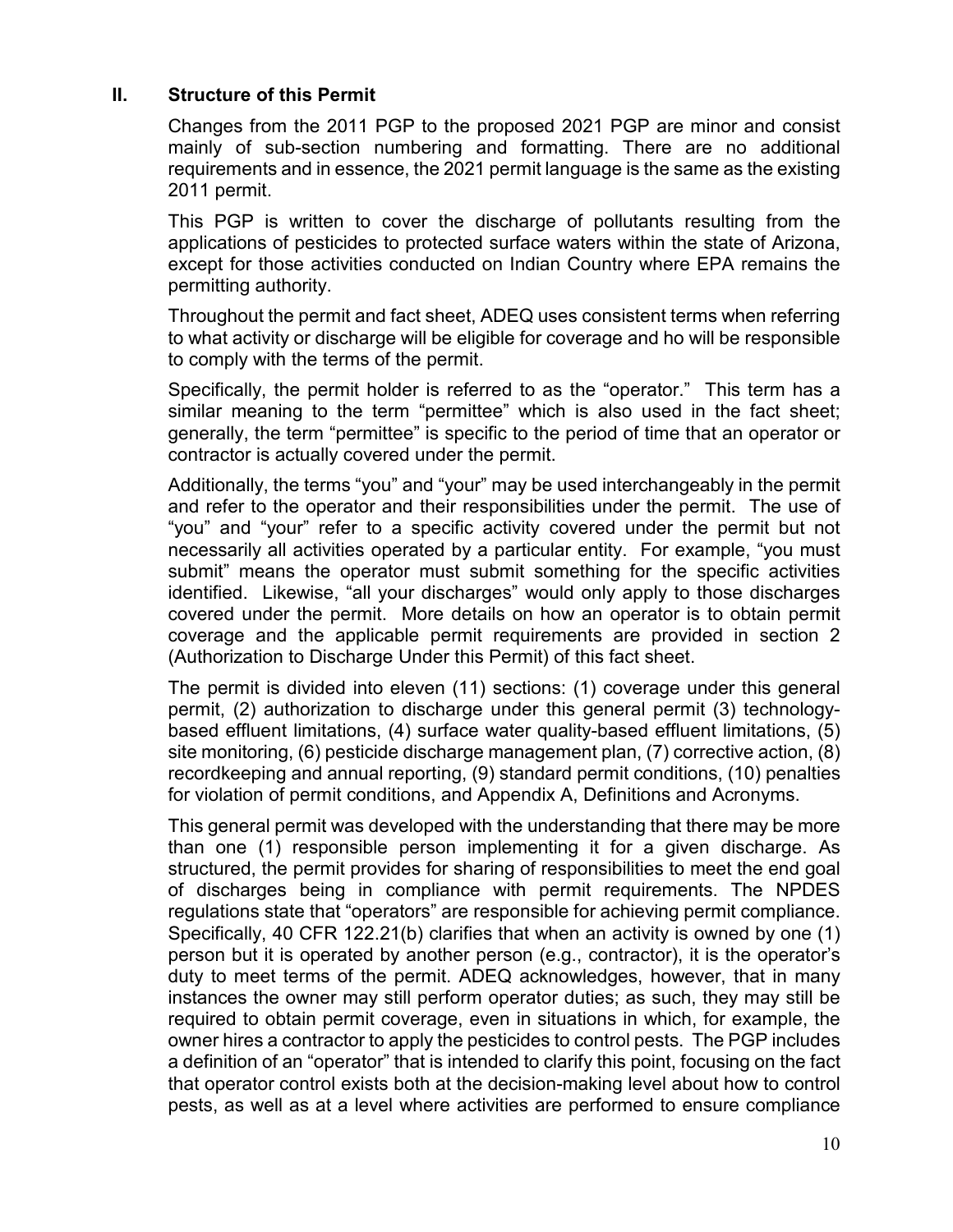with the specific provisions of the permit (such as calibration of pesticide application equipment).

To this end, the permit further identifies operators as being decision makers and applicators. When required to submit a NOI pursuant to section 2.2 only the decision maker (i.e., the person with control over the decision to conduct pesticide applications including the ability to modify those decisions) is required to submit a NOI. The decision maker shall identify the applicator on the NOI if the applicator is a different person than the decision maker. Although the applicator is not required to submit a NOI, the applicator is still an operator and subject to other terms and conditions of this permit. By limiting the NOI requirement to the decision maker, the duplication of effort is minimized. In many instances, the requirements that decision makers and applicants must meet depends on their arrangement or agreement.

ADEQ encourages operators to explore possible cost savings by sharing responsibilities for implementing aspects of this permit. For example, a mosquito control district, acting as the decision maker, could assume the overall coordination of pesticide management practices while the applicator may be responsible for minimizing the pesticide discharge and for site monitoring and maintaining and calibrating pesticide application equipment. ADEQ is requiring, however, that in instances where multiple operators are responsible for the discharge from pesticide application activities, some form of written explanation of the division of responsibilities be documented.

Operators should carefully read each part of the permit to assess whether or what portion of the requirements in each part may apply to their activities. As discussed in more detail in this fact sheet, the permit establishes different requirements for different types of pesticide use patterns, different types of operators, and different sizes of areas treated and managed for the control of pests. The organization of the permit is intended to clarify the applicable requirements for permittees to the greatest extent possible.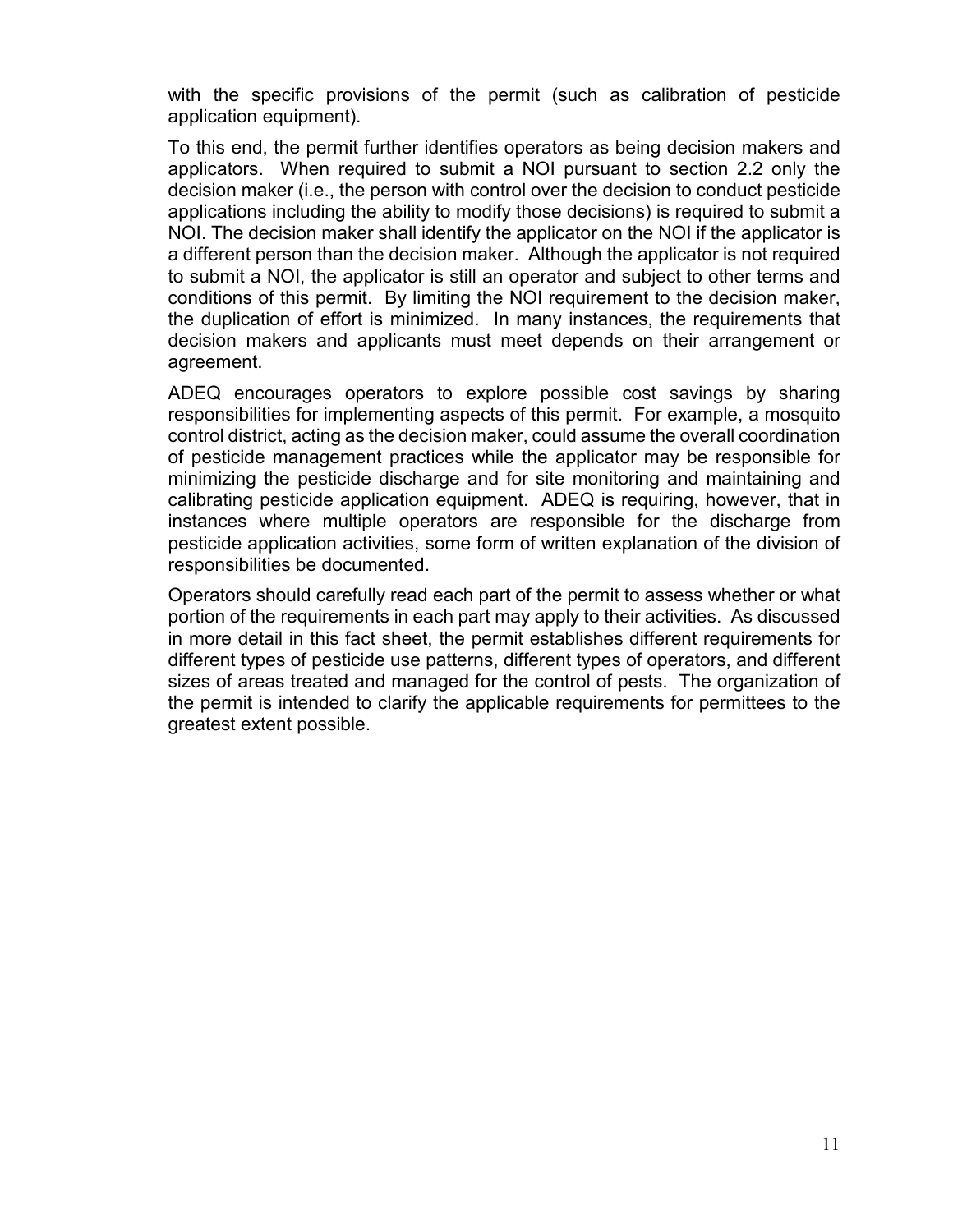## <span id="page-11-0"></span>**III. Permit Conditions**

## <span id="page-11-1"></span>**1.0 Coverage under this Permit**

## <span id="page-11-2"></span>**1.1 PGP Area**

This AZPDES general permit covers discharges to protected surface waters within the state of Arizona, except for those discharges located on Indian Country as Arizona does not have authority to issue CWA coverage in these areas. Permit coverage for discharges located on Indian Country within the state of Arizona is issued by the US EPA, Region IX.

# <span id="page-11-3"></span>**1.2 PGP Eligibility**

If an operator's discharges do not meet the eligibility provisions described in section 1.2 of the permit, point source discharges to protected surface waters from the application of pesticides cannot be authorized under this permit. The operator must obtain coverage under another permit in order to discharge to a protected surface water.

This PGP is available to operators who discharge to, over, or near protected surface waters from the application of biological or chemical pesticides that leave a residue (hereinafter collectively "pesticides"), when the pesticide application is for one of the following pesticide use patterns:

a. Mosquito and Other Flying Insect or Pest Control – to control public health/nuisance pests which develop or are present during a portion of their life cycle in or above standing or flowing water. Public health/nuisance and other insect pests in this use category include but are not limited to mosquitoes and black flies.

This use pattern includes the application, by any means, of chemical and biological insecticides and larvicides into or over water to control insects that breed or live in, over, or near protected surface waters. Applications of this nature usually involve the use of ultra-low volume sprays or granular larvicides discharged over large swaths of mosquito breeding habitat and often are performed several times per year.

b. Weed, Algae, and Vegetation (herbaceous and woody) Control – to control invasive or other nuisance weeds, vegetation, and algae in water and at water's edge, including irrigation ditches and/or irrigation canals.

This use pattern includes the application, by any means, of contact or systemic herbicides to control vegetation and algae (and plant pathogens such as fungi) in protected surface waters and at water's edge, including ditches and/or canals. Applications of this nature typically are single spot pesticide applications to control infestations or staged large scale pesticide applications intended to control pests in several acres of waterway. Pesticide applications in a treatment area may be performed one or more times per year to control the pest problem.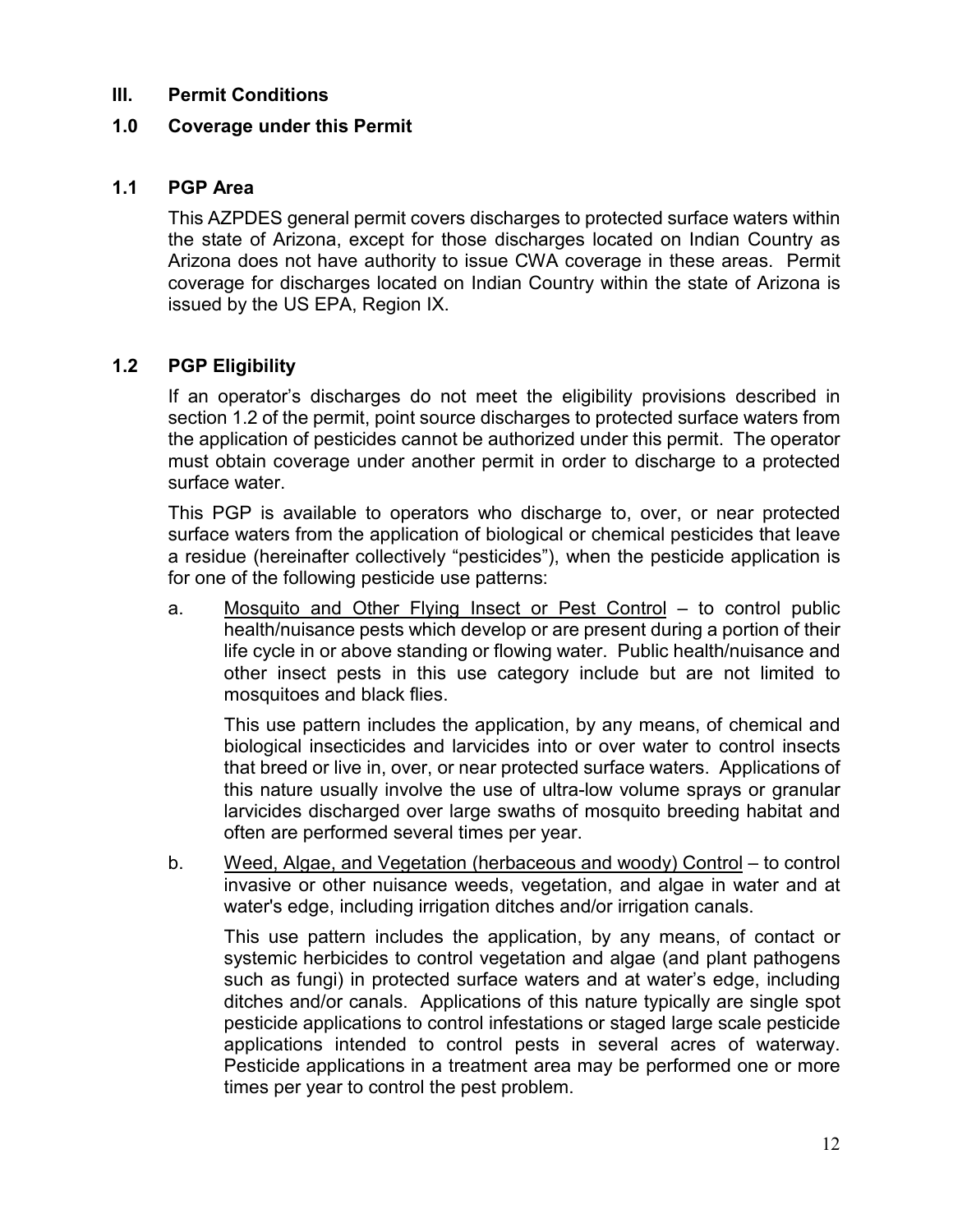c. Nuisance Animal Control – to control invasive or other nuisance animals in water and at water's edge. Nuisance animals in this use category include, but are not limited to fish, lampreys, and mollusks.

This use pattern includes the application, by any means, of pesticides into protected surface waters to control a range of animal pests for purposes such as fisheries management, invasive species eradication or equipment operation and maintenance. Applications of this nature are often made over an entire or large portion of a waterbody as typically the target pests are mobile. Multiple pesticide applications to a waterbody for animal pest control are often made several years apart.

d. Forest Canopy Pest Control – the application of a pesticide to the forest canopy to control the population of a pest species (e.g., insect or pathogen) where to target the pests effectively a portion of the pesticide unavoidably will be applied over and deposited to water.

This use pattern includes pest control projects in, over, or to forest canopies (aerially or from the ground) to control pests in the forest canopy where protected surface waters exist below the canopy. Applications of this nature usually occur over large tracts of land, and are typically made in response to specific pest outbreaks. ADEQ understands that for this use pattern pesticides will be unavoidably discharged into protected surface waters in the course of controlling pests over a forest canopy as a result of pesticide application. These pests are not necessarily aquatic (e.g., airborne nonaquatic insects) but are detrimental to industry, the environment, and public health. Note: ADEQ recognizes that mosquito adulticides are applied to forest canopies, and this application is covered under the "Mosquito and Other Flying Insect Pest Control" use pattern.

e. Specific Approvals – other similar pesticide discharges determined to be in the scope of this permit and approved in writing by ADEQ in advance of the discharge.

# <span id="page-12-0"></span>**1.3 Discharges to Impaired and Not-Attaining Protected Surface Waters**

Coverage under the PGP is available for certain discharges to impaired or notattaining waters. For example, discharges to waters which are impaired for pollutants other than the pesticide or its degradant(s), are eligible for coverage. Also, discharges to waters impaired for temperature or some other indicator parameter, or for physical impairments such as "habitat alteration" are also eligible for PGP coverage. If, however, permit coverage is being requested for a pesticide discharge activity that will result in a discharge of the pesticide for which the water is impaired, the operator (decision maker) must submit a copy of the pesticide discharge management plan (PDMP) with the NOI to ADEQ for review at least 31 calendar days before the planned discharge. ADEQ will review the PDMP and determine if controls are adequate and, if so, authorize permit coverage. If ADEQ determines the discharge activity is not adequately controlled or otherwise causes or contributes to a violation of a water quality standard, the discharge will not be eligible for coverage under this permit.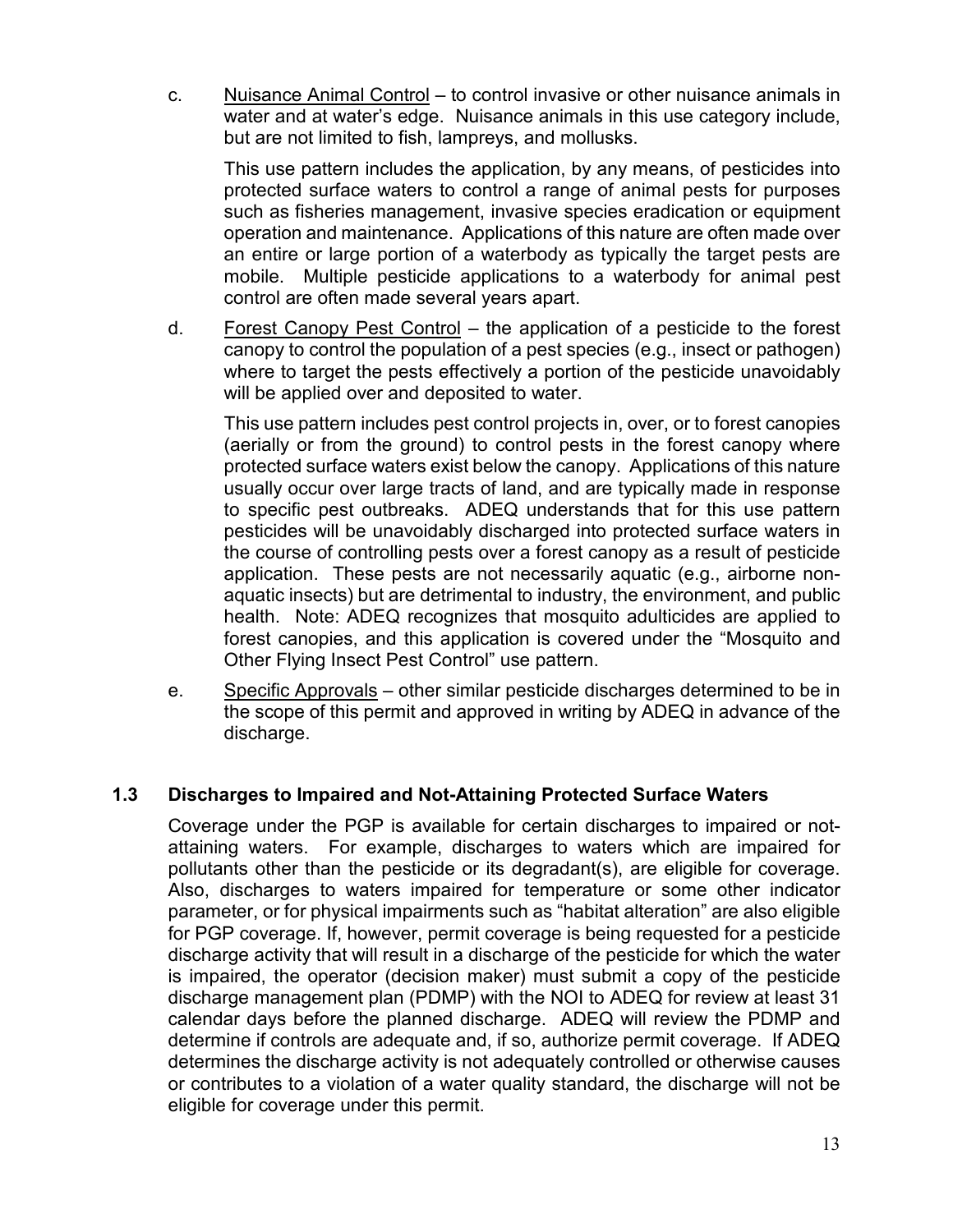For purposes of this permit, impaired waters are those which have been identified by Arizona or EPA pursuant to section 303(d) of the CWA as not meeting applicable water quality standards. A list of these waters is available on the ADEQ website at [www.azdeq.gov.](http://www.azdeq.gov/)

## <span id="page-13-0"></span>**1.4 Discharges to Outstanding Arizona Waters (OAWs)**

New or expanded point-source discharges to protected surface waters that are classified as outstanding Arizona waters (OAWs) listed in A.A.C. R18-11-112 are prohibited.

OAWs are defined in Arizona Administrative Code (A.A.C.) R18-11-101(28). A list of OAW's is available on the ADEQ website at [www.azdeq.gov.](http://www.azdeq.gov/)

In general, an OAW is an intermittent or perennial Arizona water that has been designated by the director as a Tier 3 water and subject to Arizona's antidegradation rules.

As such, an operator (decision maker) proposing a pesticide discharge within  $\frac{1}{4}$ mile upstream of an OAW must submit a copy of the PDMP with the NOI to ADEQ for review at least 31 calendar days before the planned discharge. ADEQ will review the PDMP and determine if controls are adequate and, if so, authorize permit coverage. If ADEQ determines the discharge activity is not adequately controlled or otherwise causes or contributes to a violation of a water quality standard, the discharge will not be eligible for coverage under the PGP.

# <span id="page-13-1"></span>**1.5 Discharges Currently or Previously Covered by another Permit**

This section of the PGP describes situations where an operator is ineligible for coverage under this permit because of coverage under another permit. These include discharges currently covered under another AZPDES permit; discharges covered by a permit issued within the past five (5) years prior to the effective date of this permit which established site-specific numeric water quality-based limitations; and discharges from activities where the associated AZPDES permit has been or is in the process of being denied, terminated, or revoked by ADEQ (although this last provision does not apply to the routine reissuance of permits every five (5) years).

ADEQ is including this last provision to be clear that it is not possible to obtain coverage by requesting termination of an individual permit and then submitting an NOI for coverage under the PGP. To avoid potential conflicts with the antibacksliding provisions of the CWA, transfer from an individual permit to the PGP is only allowed under limited conditions, including that the individual permit did not contain numeric water quality-based effluent limits more stringent than those in this permit. In order for a transfer from an individual permit to this PGP to be permissible, ADEQ must determine that all conditions of the PGP are at least as stringent as the prior issued individual permit.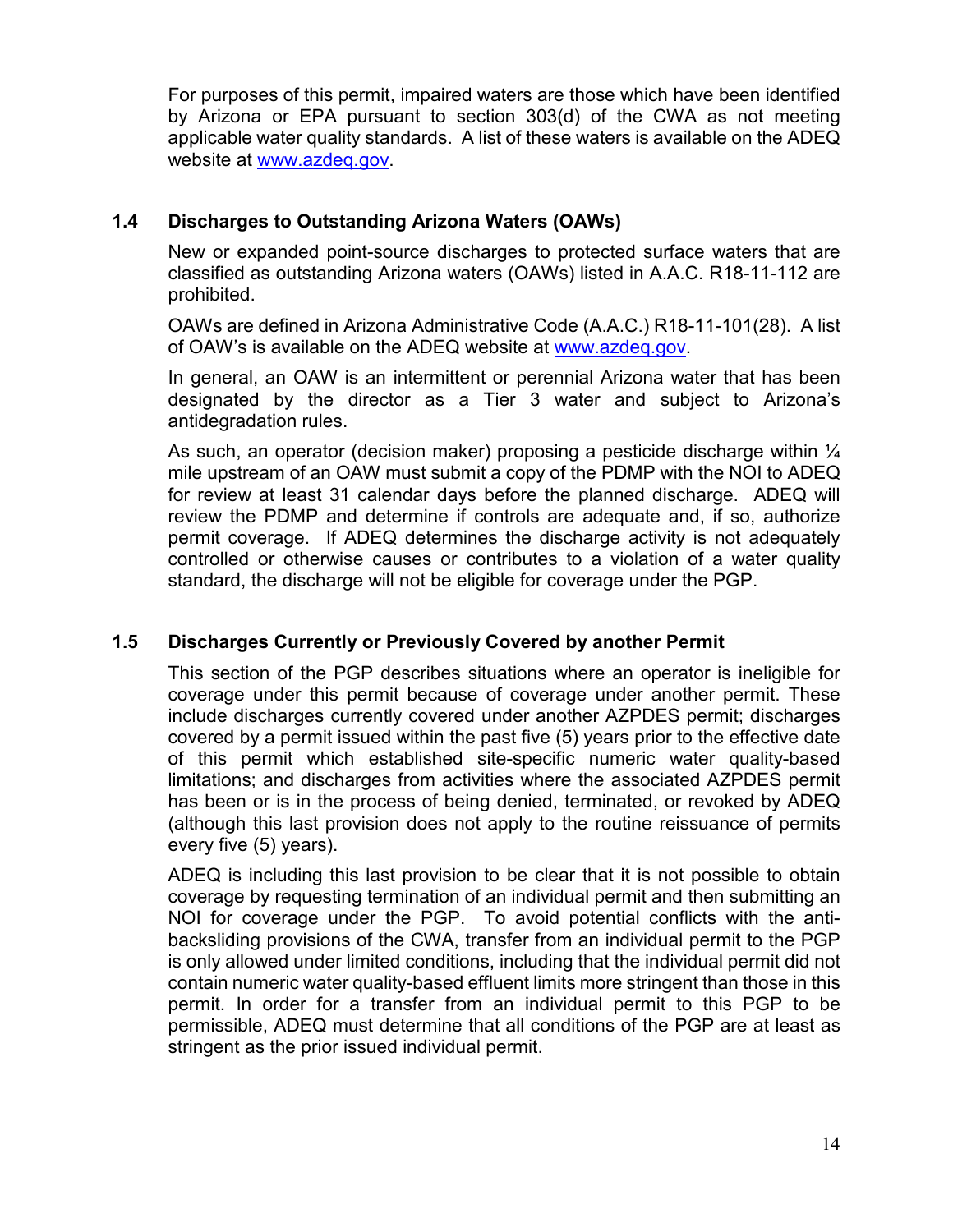## <span id="page-14-0"></span>**1.6 Alternative Permits**

ADEQ may require you to apply for authorization to discharge under either an individual AZPDES permit or an alternative AZPDES general permit in accordance with A.A.C. R18-9-C902(A). An operator who does not want to be covered by this PGP, but needs permit coverage, can apply for an individual permit pursuant to A.A.C. R18-9-C902(B). The request may be granted by issuance of an individual permit or authorization of coverage under an alternative general permit, if warranted. When permit coverage is issued under an alternative AZPDES individual or general permit, authorization to discharge under this permit is terminated on the effective date of the individual permit or the date of authorization of coverage under the alternative general permit.

# <span id="page-14-1"></span>**1.7 Operator Requesting Coverage under an Alternative Permit**

An operator who does not want to be covered by this general permit, but needs permit coverage, can apply for an individual permit pursuant to A.A.C. R18-9- C902(B). The request may be granted by issuance of an individual permit or authorization of coverage under an alternative general permit, if warranted. When permit coverage is issued under an alternative AZPDES individual or general permit, authorization to discharge under this permit is terminated on the effective date of the individual permit or the date of authorization of coverage under the alternative general permit.

## <span id="page-14-2"></span>**1.8 Other Federal and State Laws**

You must comply with all other applicable federal and state laws and regulations that pertain to your application of pesticides. For example, this permit does not negate the requirements under Federal Insecticide Fungicide and Rodenticide Act (FIFRA) and its implementing regulations to use registered pesticides consistent with the product's labeling. Additionally, there are other laws and regulations that may apply to certain activities that are also covered under this permit (e.g., Arizona Game and Fish regulations).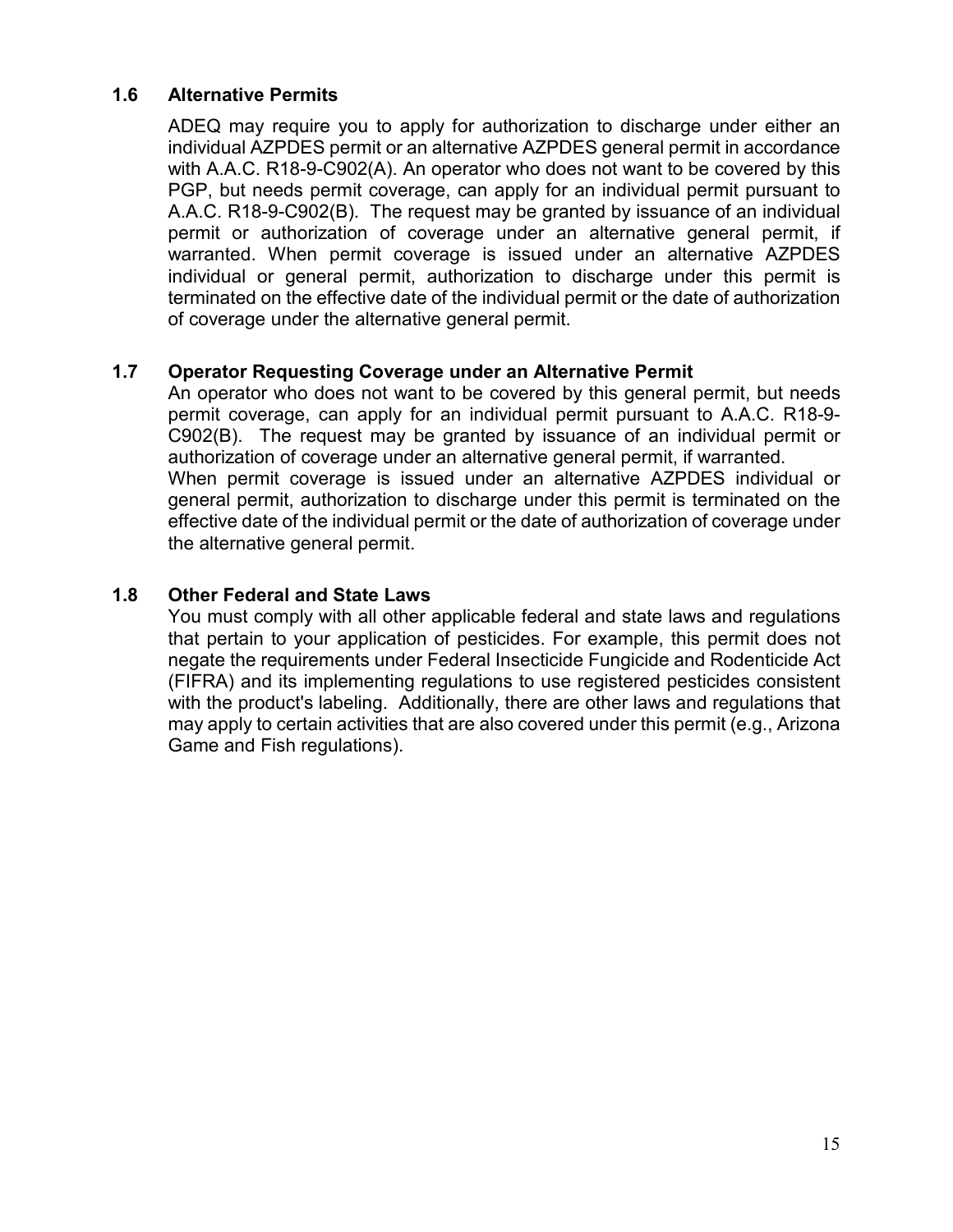# <span id="page-15-0"></span>**2.0 Authorization to Discharge Under This Permit**

## <span id="page-15-1"></span>**2.1 Effective Date of Permit Coverage**

Operators (decision makers) that are not otherwise required to submit an NOI are automatically covered on the effective date of this permit. Decision makers proposing to discharge to waters designated as aquatic or wildlife (warm or cold), effluent dependent waters, impaired waters, or an Outstanding Arizona Water are automatically covered under this permit until the effective date of the 2021 permit without submitting a NOI. Decision makers requesting a specific approval are not automatically authorized and must submit a notice of intent and pesticide discharge management plan prior to the any discharge activity.

Decision makers proposing to discharge to waters designated as aquatic or wildlife (warm or cold), effluent dependent waters, impaired waters, or an Outstanding Arizona Water beyond the effective date of the 2021 permit must submit a NOI and pay the initial fee, within 60 calendar days after the effective date of the permit for continued coverage.

ADEQ has delayed the requirement to submit a NOI for most of the pesticide discharge categories to provide immediate permit coverage so that operators can comply with the court ruling and to allow for time to prepare a Pesticide Discharge Management Plan, if necessary.

#### <span id="page-15-2"></span>**2.2 Obtaining Authorization**

To obtain authorization under the PGP operators must meet the eligibility requirements of section 1.2 and, if required, by section 2.4 of the permit, the decision maker submit a complete and accurate Notice of Intent form, including the applicable AZPDES fee.

Under 40 CFR § 122.28 (b)(2)(v) and A.A.C. R18-9-C901(C)(2), some pesticide application operators may, at the discretion of the director, "be authorized to discharge under a general permit without submitting a notice of intent where ADEQ finds that a notice of intent requirement would be inappropriate." In making such a finding, the director must consider: "the type of discharge; the expected nature of the discharge; the potential for toxic and conventional pollutants in the discharges; the expected volume of the discharges; other means of identifying discharges covered by the permit; and the estimated number of discharges to be covered by the permit."

While this permit covers eligible operators (decision makers) discharging pesticides to protected surface waters within Arizona, ADEQ requires Notice of Intent only for the application of pesticides to specific waters. Therefore, an operator meeting the definition of a decision maker is required to submit a Notice of Intent to ADEQ to obtain coverage under this general permit if the proposed discharge activity is characterized by one (1) or more of the following parameters:

a. The discharge is to a water designated as aquatic or wildlife (warm or cold);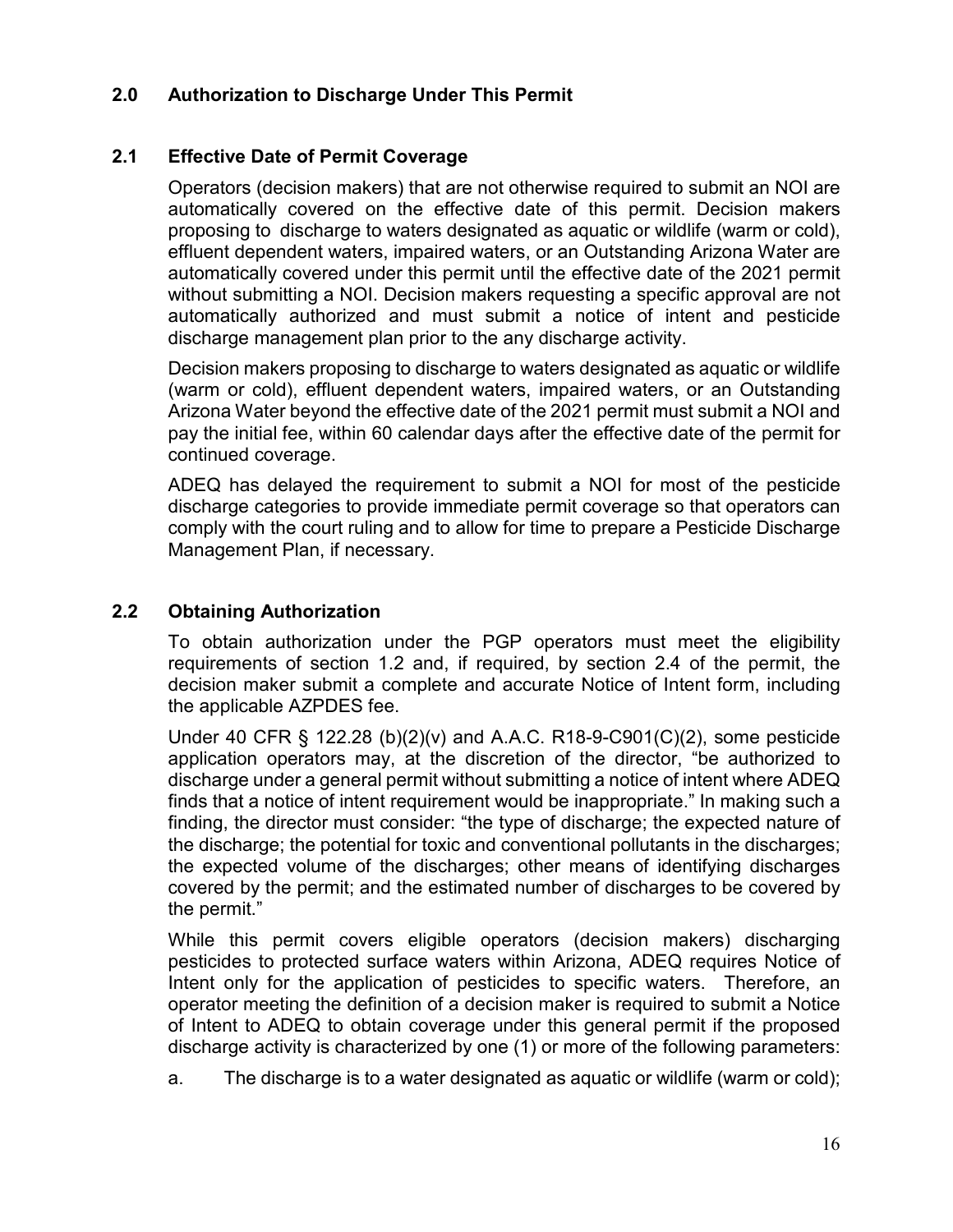- b. The discharge is to an effluent dependent water that flows for 2.5 miles or more from the nearest point source (i.e., discharge activity);
- c. The discharge is to an impaired water;
- d. The discharge is to an outstanding Arizona water;
- e. The discharge does not conform to a. though d. but is consistent with the intent of the permit and the operator requests a specific approval from ADEQ; and/or
- f. The director requires a NOI on a case-by-case basis in consideration of potential effects on human health and the environment.

Additionally, if the proposed pesticide discharge activity does not conform to one of the four pesticide use patterns (a. through d.), the operator may request specific approval (e.) for a pesticide discharge that is otherwise consistent with the purpose and intent of this permit. To request specific approval, the operator (decision maker) must submit a NOI identifying the proposed pesticide discharge activity. ADEQ will evaluate the NOI and determine if the discharge activity is consistent with the permit and notify the operator if coverage is issued under this permit, or if coverage is necessary under an individual permit.

ADEQ also reserves the right to require that an operator submit a NOI for discharge activities not characterized by permit section 1.2 (a. through e.) on a case-by-case basis. In making this determination to require a NOI, ADEQ will consider factors such as risk to human health and the environment. For example, ADEQ may require a NOI for a pesticide discharge activity to an ephemeral water near a school. Regardless, the operator will be notified in writing that ADEQ is requiring a NOI for a particular discharge. If the operator was not required to submit a NOI absent being notified by ADEQ, any discharges occurring prior to the notification are deemed covered.

Based on a review of the NOI or other information, ADEQ may in certain circumstances delay the authorization of the operator's discharge or may deny coverage under the permit and require an application for an individual AZPDES permit. ADEQ will notify the operator in writing of any such delay or the request for an individual AZPDES permit application.

Operators whose discharges are authorized by this permit but are not required to submit an NOI are automatically covered under the permit for their application and are authorized to discharge in accordance with the permit requirements as soon as the permit becomes effective. Nonetheless, ADEQ emphasizes that these operators are subject to all applicable requirements contained within the permit. If an operator that is not required to submit an NOI wants ADEQ to consider alternative permit requirements for the application, the operator must apply to ADEQ for a substitute individual permit applicable to his or her application.

When required to do so pursuant to permit section 1.2, operators must submit a Pesticide General Permit NOI. The NOI is available on ADEQ's website at [www.azdeq.gov.](http://www.azdeq.gov/) In order to facilitate timely processing and permit coverage, the NOI must be complete and accurate.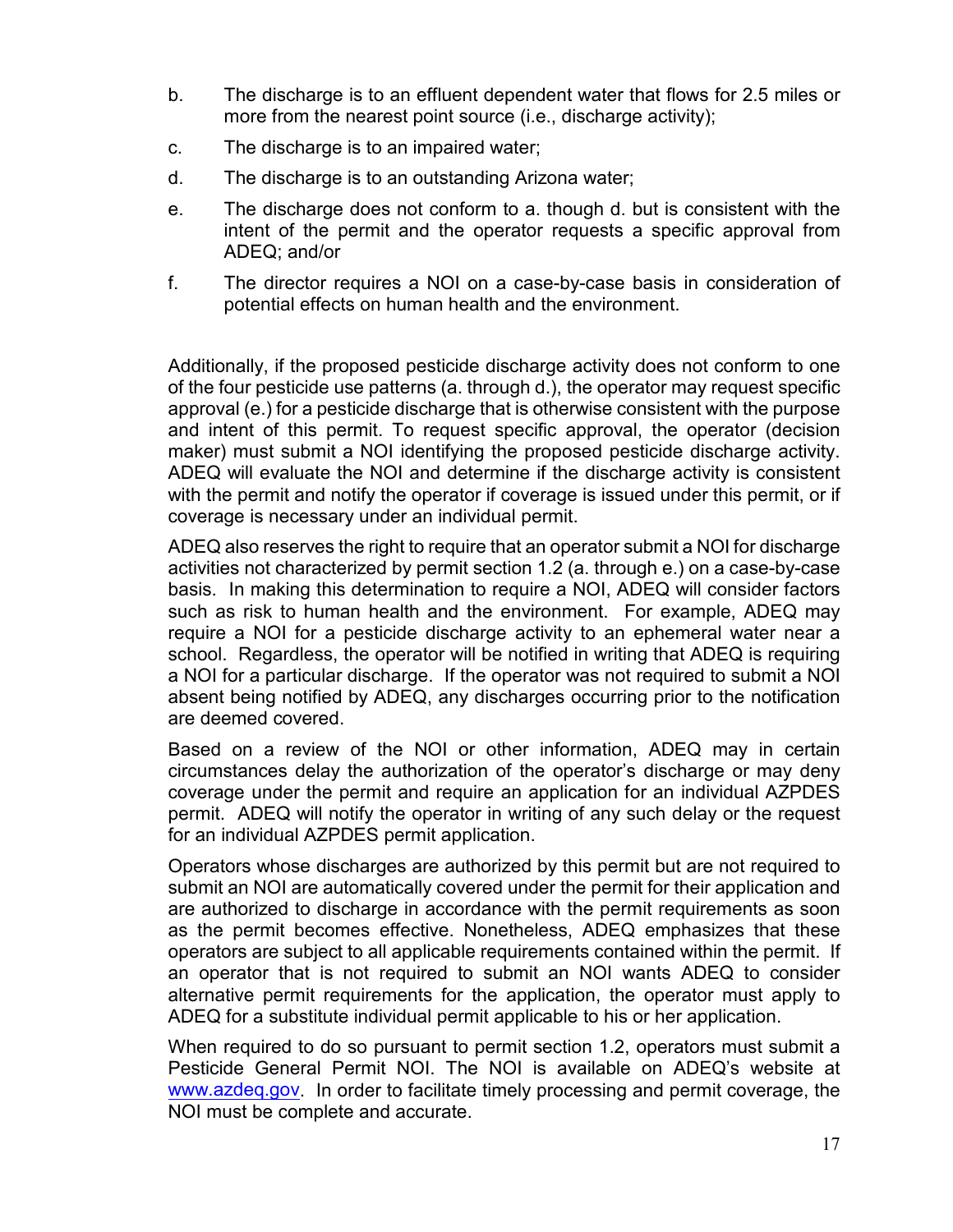# <span id="page-17-0"></span>**2.3 Persons Subject to this Permit (Operator)**

For the purpose of this permit, those persons that meet one (1) or both of the following definitions of an operator are subject to the requirements of this permit:

- a. Decision Maker the person responsible for the decision (and ability to modify that decision) to conduct the pesticide application that results in a discharge; and
- b. Applicator the person that conducts the pesticide application, or who has day to day control of the pesticide application, that results in a discharge.

# <span id="page-17-1"></span>**2.4 Pesticide Discharges Requiring a NOI**

Operators (decision makers) discharging pesticides characterized by one (1) or more of the following categories must submit a complete and accurate NOI to ADEQ:

- a. Discharges to waters designated as aquatic and wildlife (warm or cold);
- b. Discharges to effluent dependent waters that flow more than 2.5 miles from the nearest point source;
- c. Discharges to impaired or not-attaining protected surface waters (only if the pesticide's active ingredient or degradant is the same parameter as the impairment (see sections 1.3 and 2.9));
- d. Discharges within  $\frac{1}{4}$  mile upstream of Outstanding Arizona Waters (see section 1.4); and
- e. Specific approvals (see section 1.2.1.e).

Additionally, ADEQ may, on a case-by-case basis, specifically require that an operator (decision maker) not otherwise required to submit a NOI to do so. This request may be made in consideration of the amount or type of pesticide to be used, the treatment area, and other factors in consideration of protecting public health and the environment.

For pesticide discharge activities that involve more than one (1) operator, only the decision maker (i.e., the person with control over the decision to conduct pesticide applications including the ability to modify those decisions) is required to submit a NOI. The decision maker shall identify the applicator on the NOI if the applicator is a different person than the decision maker. Note, although the applicator is not required to submit a NOI, the applicator is still an operator and subject to other terms and conditions of this permit.

## <span id="page-17-2"></span>**2.5 NOI Requirements**

The permit identifies the specific requirements for obtaining a NOI, via paper format provided by ADEQ. If electronic reporting becomes available through myDEQ, ADEQ's Permitting and Compliance Portal, operators will be required to submit information electronically to obtain a NOI.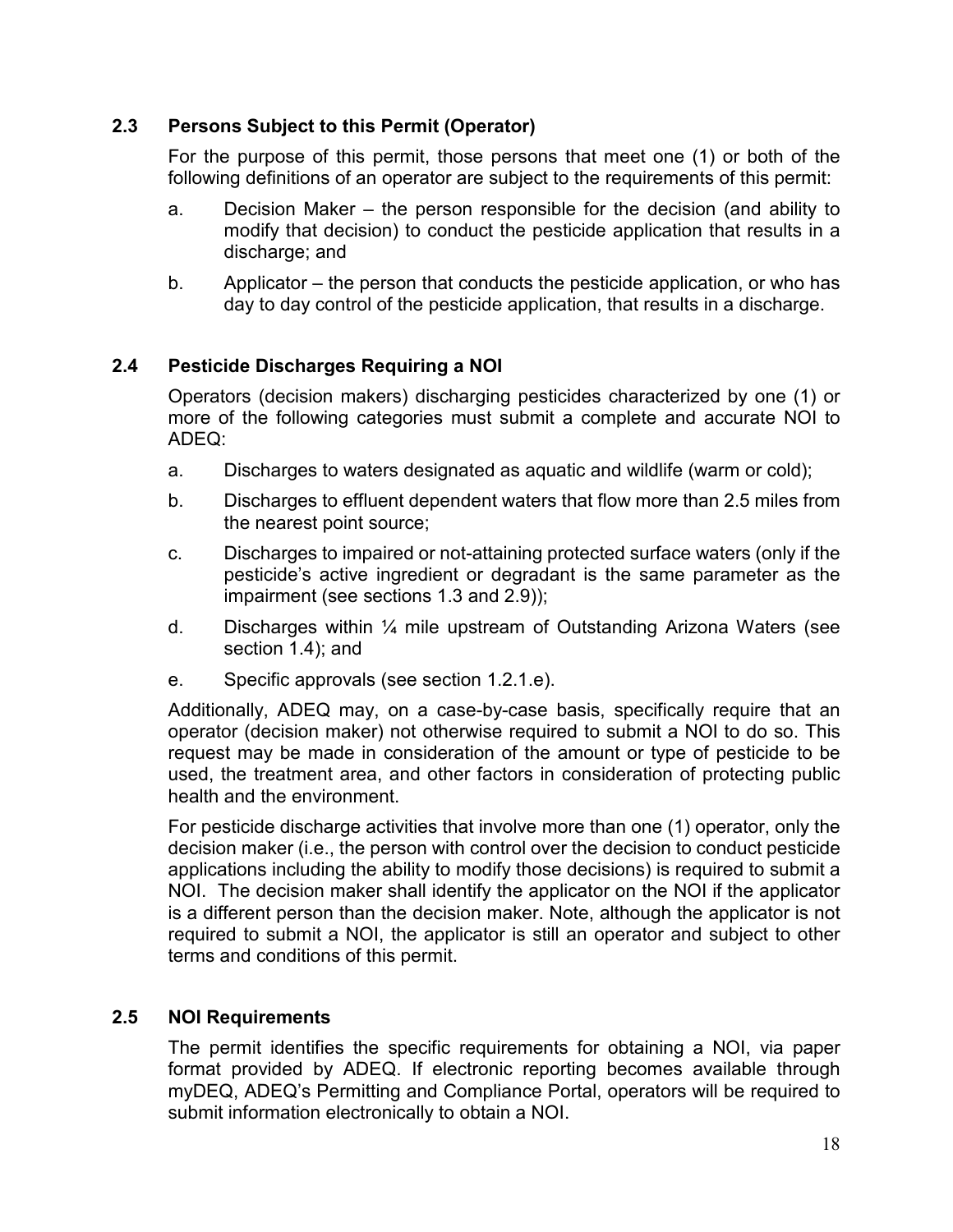## <span id="page-18-0"></span>**2.6 Type of Permit Coverage and Associated Fee**

ADEQ anticipates many operators will engage in multiple pesticide discharge activities in different areas during the five year term of the permit. For example, a city or county may engage in pesticide discharge activities throughout its incorporated boundary.

To facilitate permit coverage, this permit allows operators to submit an NOI for a single source discharge or for areawide coverage. A single source discharge is to one specific water specified on the NOI, but could be recurring throughout the permit term.

Areawide coverage can be applied to two or more waters within the same watershed. For example, a city could apply for areawide coverage for pesticide discharges within its municipal boundary. The permit does limit, however, that permit coverage cannot extend beyond a political boundary, watershed, district (e.g., irrigation district), or other discernable political or geographic boundary. As such, if for example a city was seeking areawide permit coverage and has two watersheds within its municipal boundary, the city would submit two NOIs. Similarly, if a recognized forest has three watersheds within that particular forest, three separate NOIs are required for pesticide discharges within each watershed of the forest.

Arizona's AZPDES fees became effective July 1, 2011. The fee rate is established in Arizona Administrative Code, Title 18, Chapter 14, Article 1. The PGP is classified as a general permit for non-stormwater discharges and is subject to the fee structure in R18-14-109, Table 6. According to Table 6, the fees associated with submitting a NOI for the PGP are as follows:

Single Source NOI (Level 1A) - \$250.00

Area Wide NOI (Level 1B) - \$500.00

Pesticide Discharge Management Plan Review - \$1,000.00

## <span id="page-18-1"></span>**2.7 Where to Submit**

The applicant shall submit a signed paper NOI to the address listed below, until such time as electronic reporting is available for this permit:

> Arizona Department of Environmental Quality Surface Water Permits 1110 W. Washington Street Phoenix, Arizona 85007

The operator may also submit via email at [AZPDES@azdeq.gov.](mailto:AZPDES@azdeq.gov)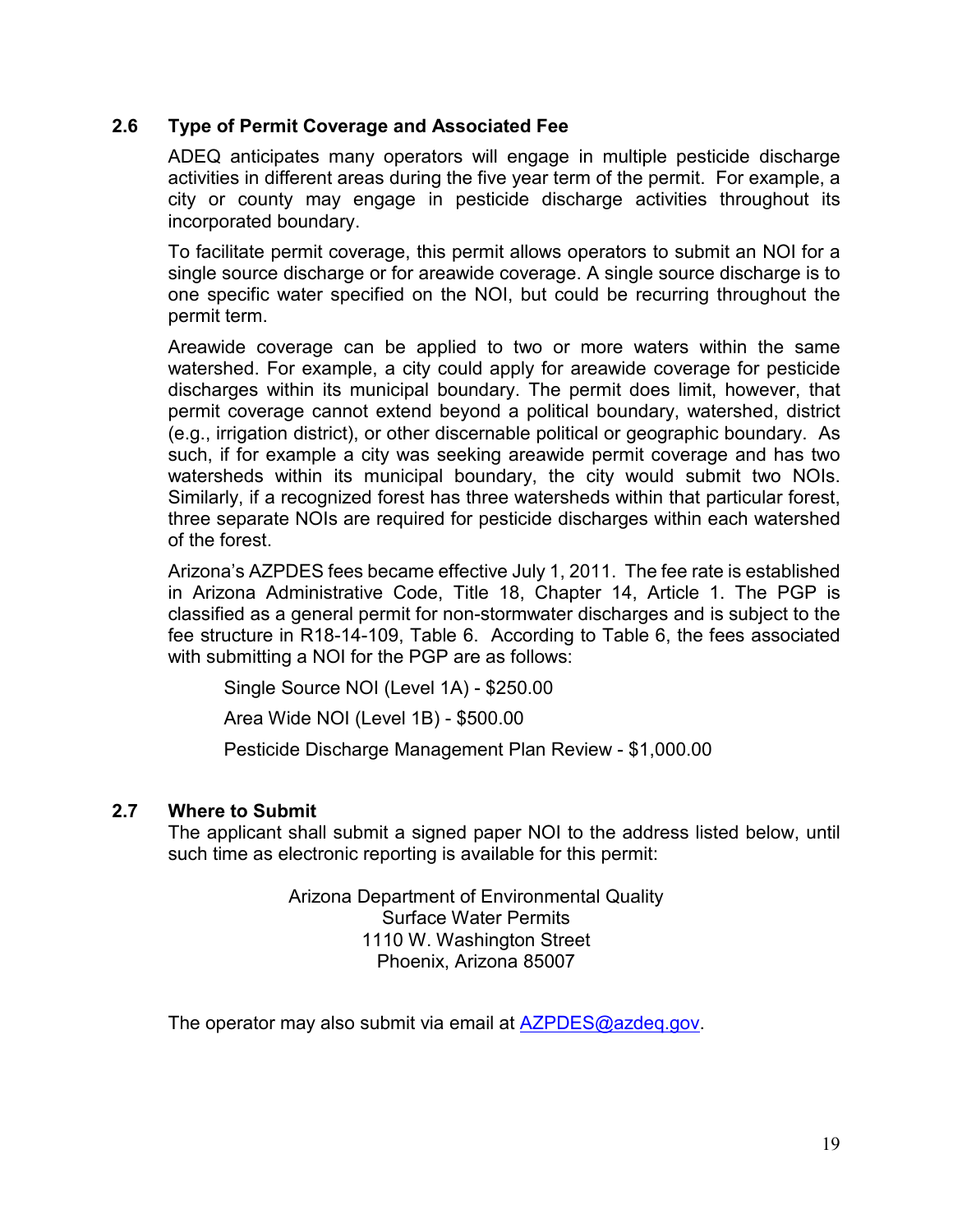# <span id="page-19-0"></span>**2.8 Routine Coverage**

Operators that are not required to submit an NOI (pursuant to permit section 2.4) are automatically covered on the effective date of this permit.

Operators (decision makers) proposing a discharge to a water designated as aquatic or wildlife (warm or cold), to an effluent dependent water that flows more than 2.5 miles from the nearest point source (i.e., discharge location), to an impaired water, or to an Outstanding Arizona Water are automatically covered on the effective date of this permit until the effective date of the 2021 permit. After the effective date, operators wishing to continue to discharge to these waters must submit a NOI on or before within the 60 calendar days after the effective date of the 2021 permit. Operators requesting a specific approval must submit the NOI and Pesticide Discharge Management Plan within thirty-one (31) days before the planned discharge.

## <span id="page-19-1"></span>**2.9 Discharges to Impaired, Not-Attaining or Outstanding Arizona Waters**

Applicants proposing a pesticide discharge to an impaired or not-attaining protected surface water, or upstream within 1/4 mile of OAW, are not authorized to discharge under this permit for a minimum of 31 calendar days following receipt of the signed NOI and complete PDMP. ADEQ may notify operators within this time frame that there is cause for a pesticide discharge management plan amendment or denial of coverage as specified in sections 1.3 and 1.4 of this permit. If notification is not received in the 31-calendar-day time period, the operator must verify with ADEQ that the department received the NOI and PDMP prior to commencement of pesticide application.

## <span id="page-19-2"></span>**2.10 NOIs Requiring Additional Evaluation**

If ADEQ notifies an operator within seven (7) calendar days of receipt of the NOI that review of the NOI identifies information requiring further evaluation, the operator shall not discharge for up to 31 calendar days. This notification may be made either in writing, electronic mail or phone contact. Operators receiving notice of a delay in coverage may discharge 31 calendar days after the date the signed NOI is received unless further notice is received from ADEQ during this time period. Such further notice may confirm authorization to discharge or deny permit coverage and require an application for an individual permit.

## <span id="page-19-3"></span>**2.11 Incomplete NOI**

If ADEQ notifies the applicant that an NOI is incomplete or incorrect, the operator shall resubmit an amended NOI if the operator still intends to obtain coverage under this PGP.

# <span id="page-19-4"></span>**2.12 Change in Operators**

For projects where the operator (decision-maker) changes, including instances where an operator is added after an NOI has been submitted, the new operator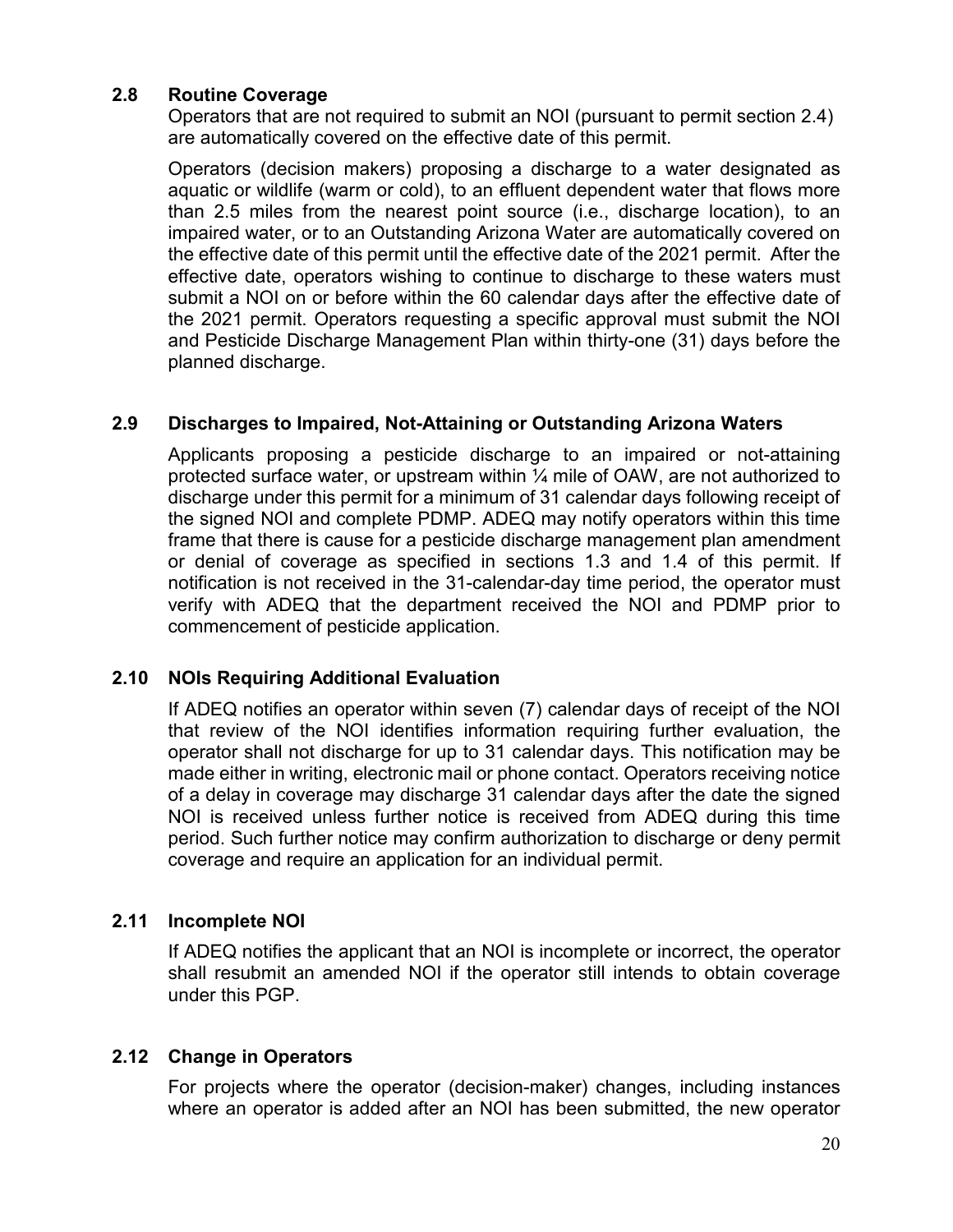shall file for an NOI and receive an authorization certificate prior to the first pesticide discharge.

## <span id="page-20-0"></span>**2.13 Late Applications**

Operators that are required to submit a NOI are only permitted for discharges that occur after a complete and accurate NOI is received by ADEQ and authorization is granted. ADEQ reserves the right to take enforcement action for any unpermitted discharges or permit non-compliance that occurs between the time the pesticide discharge was initiated and either permit authorization is granted or denied.

## <span id="page-20-1"></span>**2.14 Continuation of this Permit**

If this PGP is not reissued or replaced prior to the expiration date, it will be administratively continued in accordance with Arizona Administrative Code R18-9- C903 and remain in force and effect. If you were authorized to discharge under this PGP prior to the expiration date, any discharges authorized under this PGP will automatically remain covered by this PGP until the earliest of:

- a. Your authorization for coverage under a reissued PGP or a replacement of this PGP following your timely and appropriate submittal of a complete NOI requesting authorization to discharge under the new PGP and compliance with the requirements of the NOI;
- b. The processing and posting of your Notice of Termination (NOT) consistent with Section 2.15;
- c. The issuance or denial of an individual permit for a discharge resulting from application of a pesticide that would otherwise be covered under this PGP;
- d. A formal permit decision by ADEQ not to reissue this PGP, at which time ADEQ will identify a reasonable time period for covered dischargers to seek coverage under an alternative general permit or an individual permit. Coverage under this PGP will cease when coverage under another permit is granted/authorized; or
- e. ADEQ has informed you that you are no longer covered under this PGP.

## <span id="page-20-2"></span>**2.15 How to Terminate Coverage**

To terminate coverage under this permit, operators that were required to submit an NOI must submit a Notice of Termination (NOT) when all active, anticipated discharge or proposed discharge activities are completed. The operator's authorization to discharge under the permit terminates at midnight of the day that a complete NOT is received by ADEQ.

The requirement to submit a NOT applies only to those operators that were required to submit a NOI to obtain permit coverage. Dischargers automatically covered under this permit are likewise terminated upon permanent cessation of discharge. It is noted that if an operator that is required to submit a NOI anticipates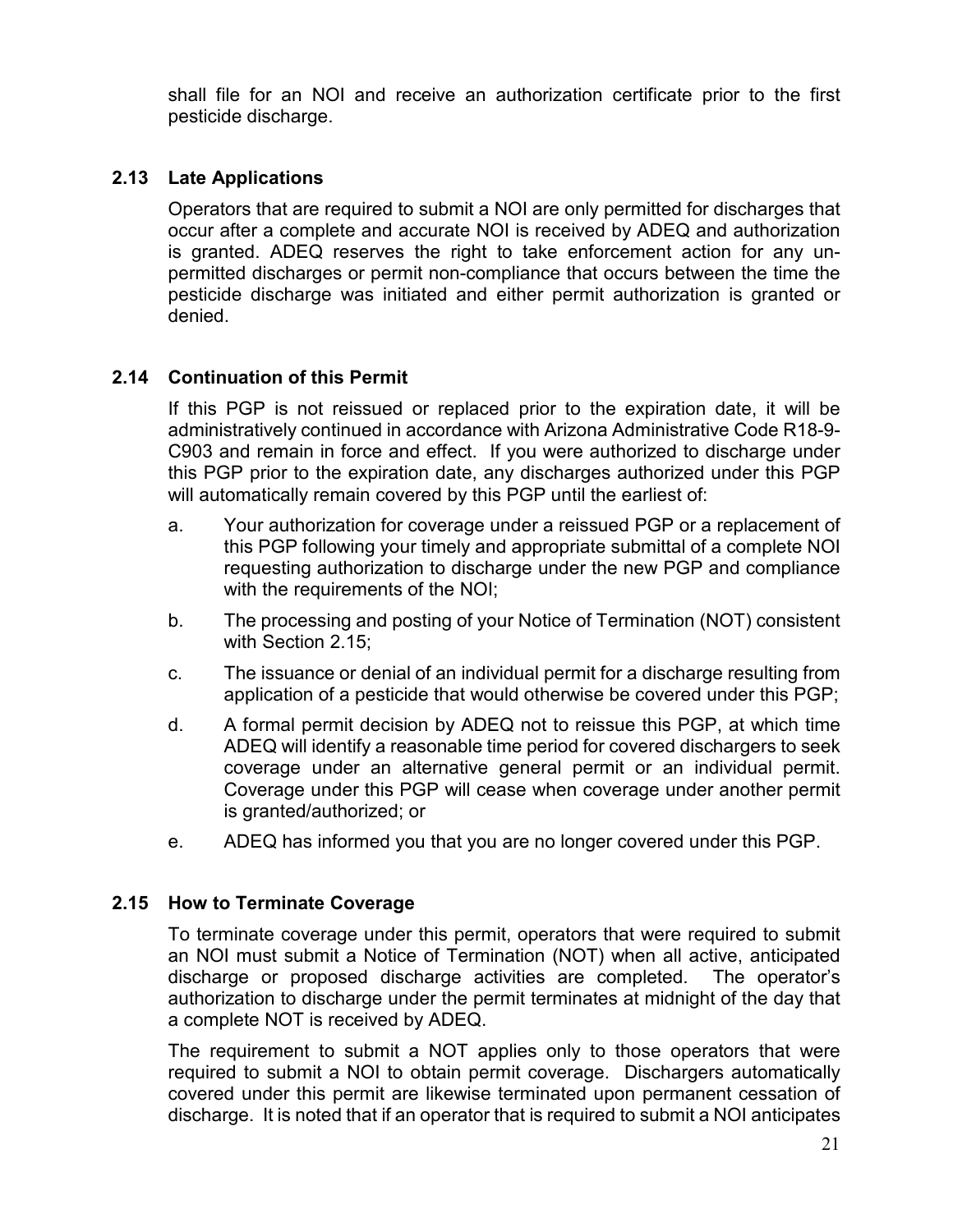or proposes routine or ongoing discharges for the duration of this permit, a NOT is not required.

ADEQ requires permittees to file a NOT to notify ADEQ that its obligation to manage pesticide discharges is no longer necessary for at least one (1) of the reasons identified in the permit. If ADEQ determines the permittee has not satisfied at least one (1) of the conditions in section 2.12 for being able to submit a NOT (e.g., the permittee continues to have a discharge), then the NOT is invalid and the operator must continue to comply with the conditions of the permit. Likewise, if ADEQ determines that the NOT is incomplete, the permittee may be found to be in violation of reporting requirements under Section 308 of the CWA.

# <span id="page-21-0"></span>**2.16 When to Submit a Notice of Termination**

Operators that were required to submit a NOI must submit a NOT, as described in section 2.16, when one (1) of the following conditions have been met:

- (a) a new operator has taken over responsibility for the pest treatment;
- (b) operations have ceased for which permit coverage had been obtained or there will no longer be discharges from such activities, or
- (c) permit coverage has been obtained under an alternative general permit for all discharges requiring AZPDES permit coverage (unless you obtained coverage under an alternative permit based on an ADEQ request, in which case coverage under this permit will terminate automatically once coverage under that alternative permit is obtained).

Until such time as an operator submits a NOT, all operators (decision makers and applicators) identified on the NOI are responsible for maintaining compliance with permit requirements and will be assed the annual fee.

ADEQ is requiring a NOT from operators identified in (c) above – i.e., operators that choose to switch to a different permit – to prevent duplicate coverage under multiple AZPDES permits. Operators terminating coverage at ADEQ's request are not required to submit a Notice of Termination.

## <span id="page-21-1"></span>**2.17 NOT Requirements**

Operators seeking the termination of pesticide discharges under this PGP shall submit a complete and accurate AZPDES NOT form to ADEQ at the address listed in Section 2.18. The permittee will receive an acknowledgement letter terminating coverage upon ADEQ's processing of the permittee's completed NOT form. The NOT form is available on the ADEQ website at [www.azdeq.gov.](http://www.azdeq.gov/)

If the NOT is not complete and accurate, the operator(s) are required to maintain compliance with all relevant conditions of the permit until such time a complete and accurate NOT is received by ADEQ.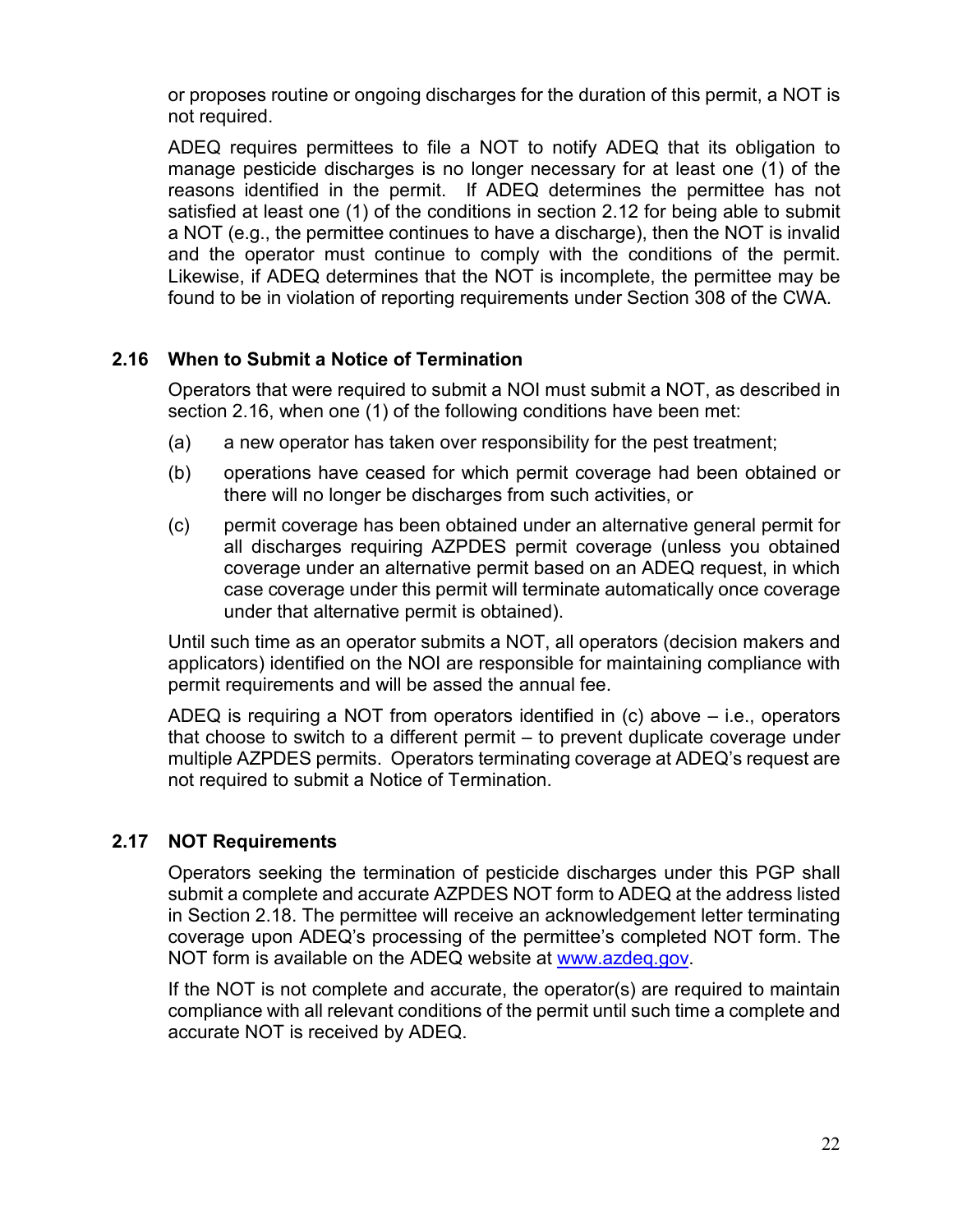# <span id="page-22-0"></span>**2.18 Where to Submit**

The applicant shall submit a signed paper NOI to the address listed below, until such time as electronic reporting is available for this permit: Arizona Department of Environmental Quality Surface Water Permits 1110 W. Washington Street Phoenix, Arizona 85007

The operator may also submit via email at **AZPDES@azdeq.gov** 

Note: The permittee will receive an acknowledgement letter terminating coverage upon ADEQ's processing of the permittee's completed NOT form.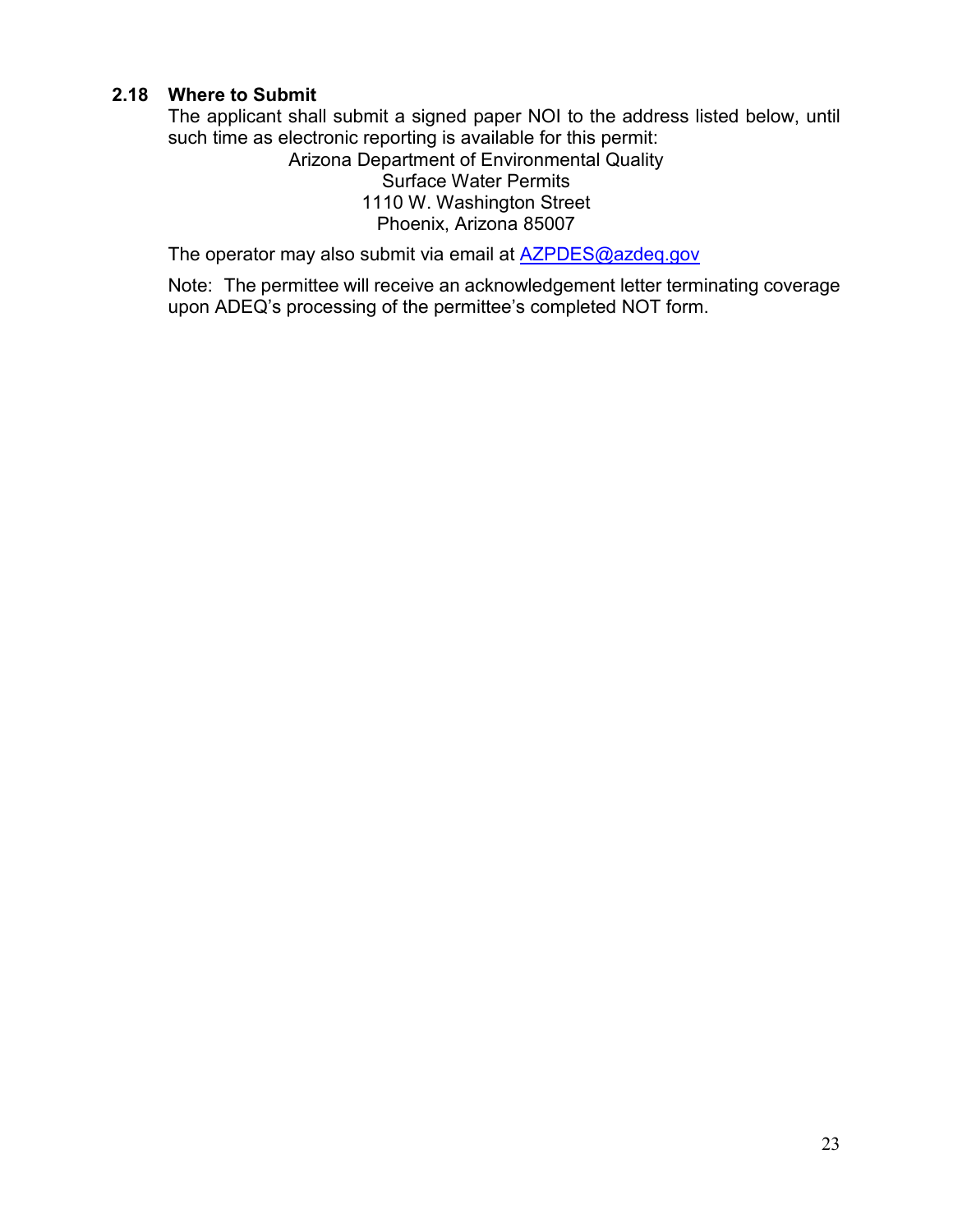# <span id="page-23-0"></span>**3.0 Technology-Based Effluent Limitations**

In the 2011 PGP, ADEQ chose to remove numeric effluent limitations and implement technology based effluent limitations. Technology-based effluent limitations in this permit are presented specific to each pesticide use pattern to reflect the variations in procedures and expectations for the use and application of pesticides. These non-numeric effluent limitations are expected to minimize environmental impacts by reducing the discharge of pesticides to protected surface waters, thereby protecting the receiving waters, including meeting of all applicable water quality standards.

The effluent limitations in this permit are expressed as specific pollution prevention requirements for minimizing the pollutant levels in the discharge. ADEQ believes the combination of pollution prevention approaches and structural management practices required by these limits are the most environmentally sound way to control the discharge of pesticide pollutants to meet the effluent limitations. Pollution prevention continues to be the cornerstone of the AZPDES program.

#### **Pest Management Measures Used to Meet the Technology-Based Effluent Limitations**

Just as there is variability in pesticide application, there is variability in the control measures that can be used to meet the effluent limitations. Therefore, ADEQ is not mandating the specific control measures operators must implement to meet the limitations. This is analogous to an industrial situation where discharges to protected surface waters are via pipes and a numeric effluent limitation may be specified as a given quantity of pollutant that may be discharged, but ADEQ would not specify what technology should be employed to meet that limitation. For pesticides, namely mosquitocides, for example, the PGP requires mosquito control operators to consider mechanical/physical methods of control to eliminate or reduce mosquito habitat. How this is achieved will vary by operator: For some, this may be achieved through regular mowing while for others mowing will not be feasible. Thus, a given control measure may be acceptable and appropriate in some circumstances but not in others. In this respect, the non-numeric effluent limitations in this permit are similar to numeric effluent limitations, which also do not require specific control technologies as long as the limitations are met.

Pest Management Measures can be actions (including processes, procedures, schedules of activities, prohibitions on practices and other management practices), or structural or installed devices to prevent or reduce water pollution. The key is determining what measure is appropriate for your situation in order to meet the effluent limitation. In this permit, operators are required to implement site-specific control measures to meet these limitations. The permit along with this fact sheet provides examples of control measures, but operators must tailor these to their situation as well as improve upon them as necessary to meet the effluent limitations.

ADEQ notes that this permit uses both the term "control measures" and "best management practices" or "BMPs" when referring to Pest Management Measures. Use of the term control measure is intended to better describe the range of pollutant reduction practices that may be employed, whether they are structural, non-structural or procedural and includes BMPs as one (1) of the components.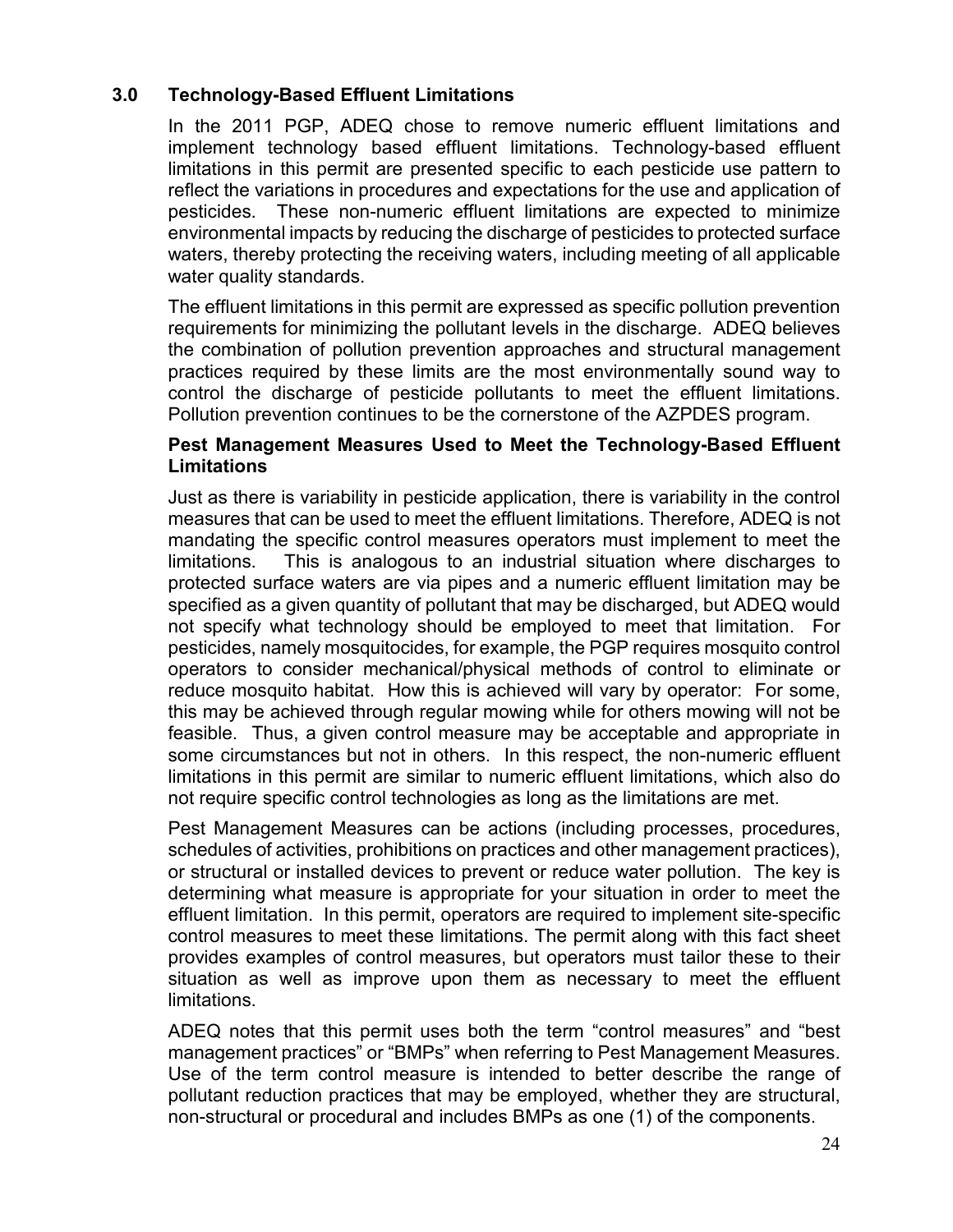The approach to control measures in this permit is consistent with the CWA as well as its implementing regulations at 40 CFR 122.44(k)(4). This statutory provision is reflected in the CWA implementing regulations, which state that control measures can be included in permits when, "[t]he practices are reasonably necessary to achieve effluent limitations and standards or to carry out the purposes and intent of the CWA." 40 CFR 122.44(k)(4).

#### **Implementation of Control Measures**

Section 3 of this permit requires operators to implement control measures to meet the technology-based effluent limitations. It also provides operators with important considerations for the implementation of their specific control measures. Some operators will have to document how such factors were taken into account in the implementation of their control measures. ADEQ recognizes that not all of these considerations will be applicable to every site nor will they always affect the choice of control measures. If operators find their control measures are not minimizing discharges of pesticide adequately, the control measures must be modified as expeditiously as practicable. See section 7, Corrective Action.

#### **Control Measures and Technology-Based Effluent Limitations – Definition of "Minimize"**

The non-numeric effluent limitations require operators to "minimize" discharges of pesticide. Consistent with the control level requirements of the CWA, the term "minimize" means to reduce and/or eliminate pesticide discharges to protected surface waters through the use of control measures to the extent technologically available and economically achievable and practicable.

ADEQ believes that for many pesticide applications minimization of the discharge of pesticides to protected surface waters can be achieved without using highly engineered, complex treatment systems. The specific limits included in section 3.0 emphasize effective "low-tech" approaches, including using the lowest effective amount of pesticide product, performing regular equipment maintenance and calibration, accurately identifying the pest problem, efficiently and effectively managing the pest problem, and properly using pesticides.

## **Statutes, Regulations, and Other Requirements**

Operators must comply with all applicable statutes, regulations and other requirements including, but not limited to requirements contained in the labeling of pesticide products approved under FIFRA ("FIFRA labeling"). Although the FIFRA label and labeling requirements are not effluent limitations, it is illegal to use a registered pesticide inconsistent with its labeling. If operators are found to have applied a pesticide in a manner inconsistent with any relevant water-quality related FIFRA labeling requirements, ADEQ will presume that the effluent limitation to minimize pesticides entering the protected surface water has been violated under the AZPDES permit. ADEQ considers many provisions of FIFRA labeling -- such as those relating to application sites, rates, frequency, and methods, as well as provisions concerning proper storage and disposal of pesticide wastes and containers -- to be requirements that affect water quality.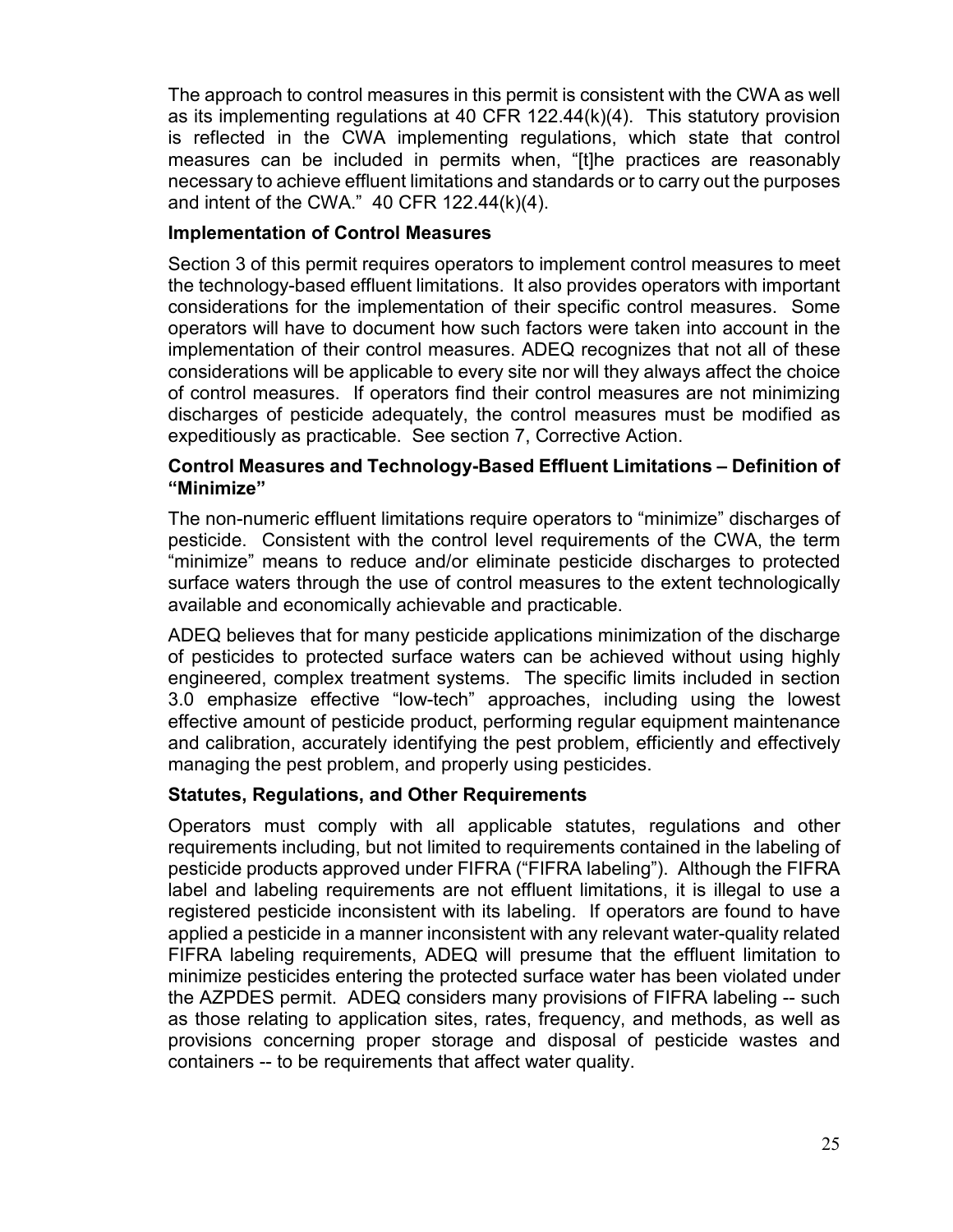For example, an operator, who is a pesticide applicator, decides to use a mosquito adulticide pesticide product with a FIFRA label that contains the following language, "Apply this product at a rate not to exceed one (1) pound per acre." The applicator applies this product at higher than the allowable rate, which results in excess product being discharged into protected surface waters, ADEQ would find that this application was a misuse of the pesticide under the FIFRA label and because of the misuse; ADEQ would determine that the effluent limitation that requires the operator to minimize discharges of pesticide products to protected surface water was also violated. Therefore, pesticide use inconsistent with certain FIFRA labeling requirements could result in the operator being held liable for a CWA violation as well as a FIFRA violation.

# **Technology-Based Effluent Limitations in the PGP**

The permit requires the operator to achieve all of the non-numeric effluent limitations delineated in sections 3.1 and 3.2 as described below.

All operators under section 3.1 must "minimize" pesticide applications. Under section 3.2, only those operators required to submit an NOI are required to implement pest management measures (PMM) and other permit conditions. ADEQ is not requiring these additional technology-based effluent limitation (PMM) requirements from permittees who do not have to submit an NOI.

# <span id="page-25-0"></span>**3.1 Applicator's Responsibilities**

Section 3.1 of this permit contains the general effluent limitations that apply to all applicators, regardless of use pattern. These effluent limitations are generally preventative in nature, and are designed to minimize pesticide discharges into protected surface waters. All operators, regardless of whether you are required to submit an NOI, are required to minimize the discharge of pesticides to protected surface waters by doing the following:

a. To the extent not determined by the decision-maker, use the lowest effective amount of pesticide product per application and optimum frequency of pesticide applications necessary to control the target pest.

As noted earlier, it is illegal to use a pesticide in any way prohibited by the FIFRA labeling. Also, use of pesticides must be consistent with any other applicable state or federal laws. To minimize the total amount of pesticide discharged, operators must use only the amount of pesticide and frequency of pesticide application necessary to control the target pest. Using only the amount of pesticide and frequency of pesticide application needed ensures maximum efficiency in pest control with the minimum quantity of pesticide. Using only the amount and frequency of applications necessary can result in cost and time savings to the user. To minimize discharges of pesticide, Operators should base the rate and frequency of application on what is known to be effective against the target pest.

b. Maintain pesticide application equipment in proper operating condition, including requirements to calibrate, clean, and repair such equipment and prevent leaks, spills, or other unintended discharges.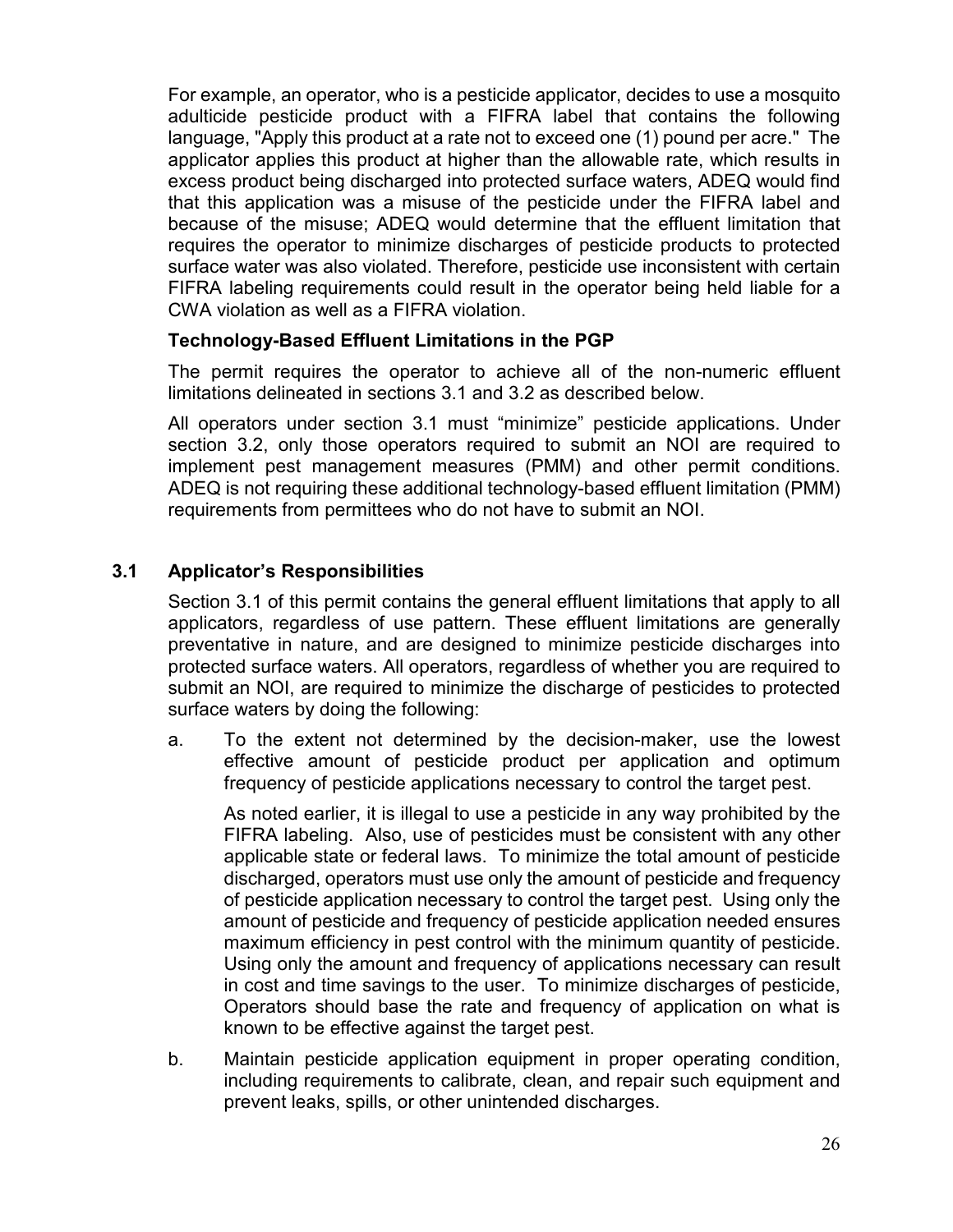Common-sense and good housekeeping practices enable pesticide users to save time and money and reduce potential for unintended discharges of pesticides to protected surface waters. Regular maintenance activities should be practiced and improper pesticide mixing and equipment loading should be avoided. When preparing the pesticides for application be certain that you are mixing them correctly and preparing only the amount of material that you need. Carefully choose the pesticide mixing and loading area and avoid places where a spill will discharge into protected surface waters. Some basic factors operators should consider are:

- 1. Inspect pesticide containers at purchase to ensure proper containment;
- 2. Maintain clean storage facilities for pesticides;
- 3. Regularly monitor containers for leaks;
- 4. Rotate pesticide supplies to prevent leaks that may result from long term storage; and
- 5. Promptly deal with spills following manufacturer recommendations.

To minimize discharges of pesticides, applicators must ensure that the rate of application is calibrated (i.e. nozzle choice, droplet size, etc.) to deliver the appropriate quantity of pesticide needed to achieve greatest efficacy against the target pest. Improperly calibrated pesticide equipment may cause either too little or too much pesticide to be applied. This lack of precision can result in excess pesticide being available or result in ineffective pest control. When done properly, equipment calibration can assure uniform application to the desired target and result in higher efficiency in terms of pest control and cost. It is important for Applicators to know that pesticide application efficiency and precision can be adversely affected by a variety of mechanical problems that can be addressed through regular calibration. Sound calibration practices to consider are:

- 1. Choosing the right spray equipment for the application:
- 2. Ensuring proper regulation of pressure and choice of nozzle to ensure desired application rate:
- 3. Calibrating spray equipment prior to use to ensure the rate applied is that required for effective control of the target pest:
- 4. Cleaning all equipment after each use and/or prior to using another pesticide unless a tank mix is the desired objective and cross contamination is not an issue:
- 5. Checking all equipment regularly (e.g., sprayers, hoses, nozzles, etc.) for signs of uneven wear (e.g., metal fatigue/shavings, cracked hoses, etc.) to prevent equipment failure that may result in inadvertent discharge into the environment; and
- 6. Replacing all worn components of pesticide application equipment prior to application.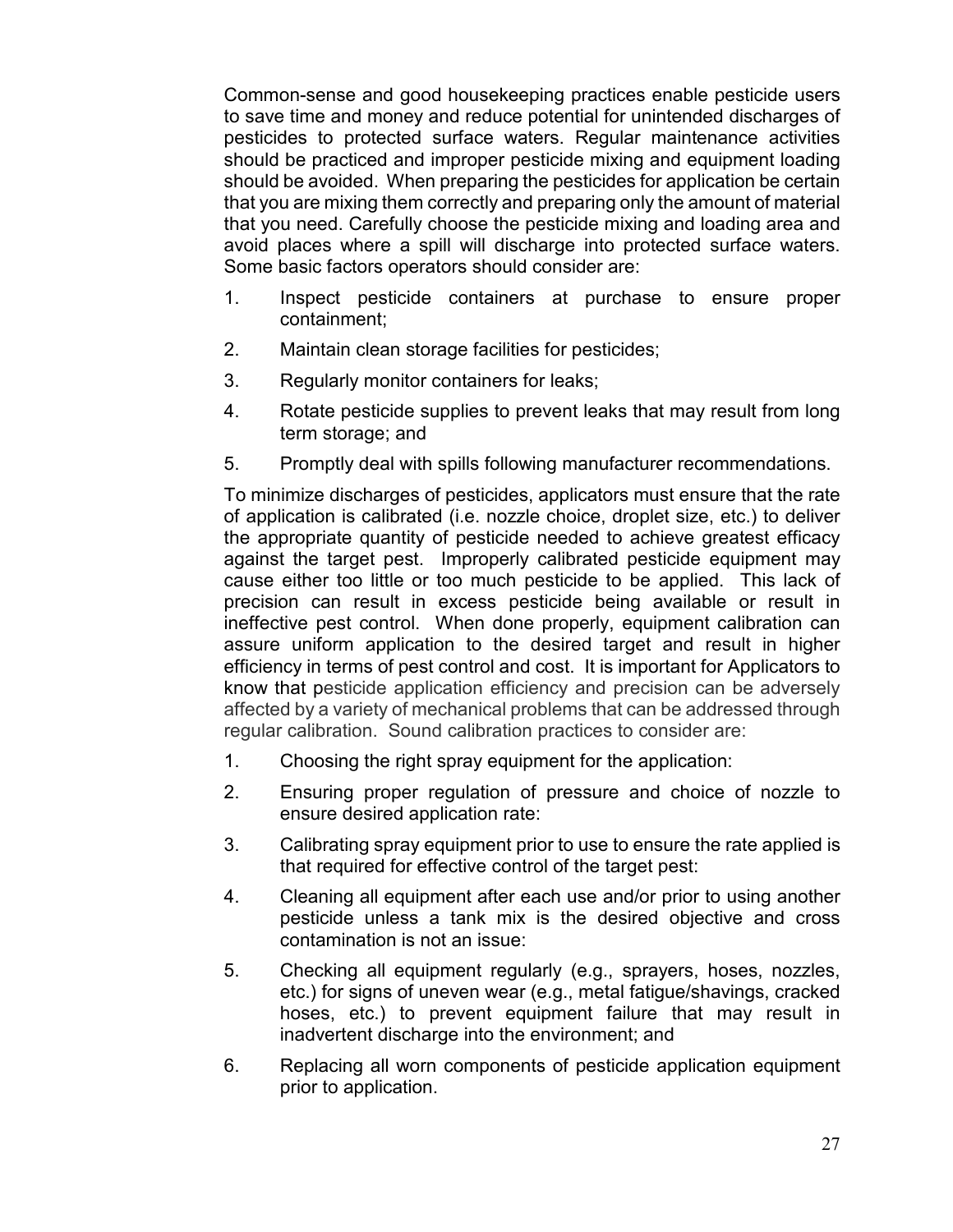c. Asses weather conditions (e.g. temperature, precipitation, and wind speed) in the treatment area to ensure application is consistent with all applicable federal requirements.

Weather conditions may affect the results of pesticide application. Applicators must assess the treatment area to determine whether weather conditions support pest populations and are suitable for pesticide application.

## <span id="page-27-0"></span>**3.2 Pest Management Measures**

Section 3.2 of this permit contains the effluent limitations that decision-makers must perform. The PGP requires all decision-makers, to the extent decisionmakers determine the amount of pesticide or frequency of pesticide application, to minimize the discharge of pesticides to protected surface waters from the application of pesticides, through the use of Pest Management Measures, as defined in Appendix A of this permit, by using only the amount of pesticide and frequency of pesticide application necessary to control the target pest.

In addition, section 3.2 of this permit requires decision-makers that are required to submit a Notice of Intent (NOI) to identify the pest problem, implement effective and efficient pest management options, and adhere to certain pesticide use provisions. (For purposes of the discussion below on section 3.2, the term decision-maker means decision-makers required to submit an NOI.) Decisionmakers are required to perform each of these permit conditions prior to the first pesticide application covered under this permit and at least once each calendar year thereafter. These additional technology-based effluent limitations are based on integrated pest management principles. The decision maker may make other arrangements to have the applicator comply with the requirements in section 3.2 through contractual agreement or other arrangement, but it is ultimately the decision maker's responsibility to ensure these requirements are met.

These requirements are aimed at reducing discharge of pesticides to Protected surface waters and lessening the adverse effects of pesticides that are applied. Each pesticide use pattern has specific limitations, and these requirements are divided into three different sections: (1) identify the problem, (2) pest management options, and (3) pesticide use. For each pest management area, decision-makers must identify the problem prior to pesticide application, consider using a combination of chemicals and non-chemical Pest Management Measures, and perform surveillance before pesticide application to reduce environmental impacts.

As stated above, these technology-based effluent limitations are based on integrated pest management principles. Integrated pest management, as defined in FIFRA, is a sustainable approach to managing pests by combining biological, cultural, physical, and chemical tools in a way that minimizes economic, health, and environmental risks. Integrated pest management is not a single pest control method but, rather, a series of pest management evaluations, decisions and controls.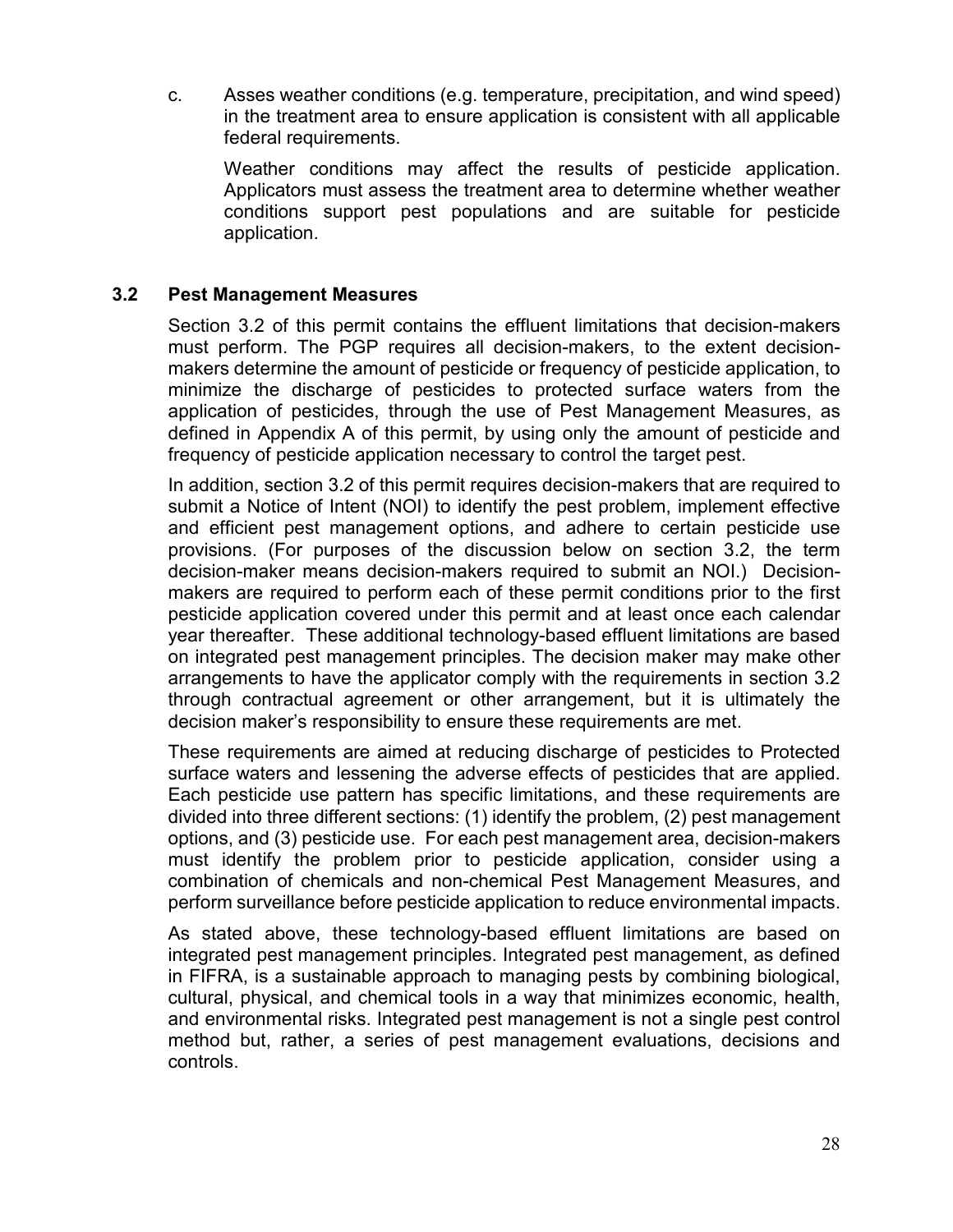Below is a general discussion describing the limitations for all pesticide use patterns. Following the general discussion are more detailed descriptions of each specific requirement under each pesticide use pattern.

Decision-makers required to submit NOIs must do the following regardless of the pesticide use pattern:

# **Identify the Problem**

Decision-makers are required to identify the pest problem, identify the target pest, and establish an action threshold. Understanding the pest biology and ecology will provide insight into selecting the most effective and efficient pest management strategies (pesticidal or non-pesticidal methods), and in developing an action threshold. An action threshold is a point at which pest populations or environmental conditions indicate that pest control action must be taken. Action thresholds help determine both the need for control actions and the proper timing of such actions. It is a predetermined pest level that is deemed to be unacceptable. In some situations, the action threshold for a pest may be zero (i.e., no presence of the pest is tolerated). This is especially true when the pest is capable of transmitting a human pathogen (e.g., mosquitoes and the West Nile virus). In areas where weeds are problematic, it may be preferable to use an aquatic herbicide as a preventive measure rather than after weeds become established. In some situations, even a slight amount of pest damage may be unacceptable for ecological or aesthetic reasons. Sometime pre-emergent pesticide application is needed, as preventive measure to keep weeds at bay. Action thresholds can vary by pest, by site, and by season. Often the action threshold is expressed as the number of pests per unit area. Action thresholds may be difficult to establish. In establishing PMMs, a practical approach is to establish an action threshold for the major pests. As operators gain insight and experience into specific pest management settings, the action levels can be revised up or down.

To identify the problem at a treatment area, decision-makers may use existing data to meet the conditions of the permit. For example, a mosquito district may use surveillance data from an adjacent district to identify mosquito species at their pest management area. Decision-makers may also use relevant historic site data.

# <span id="page-28-0"></span>**3.3 Mosquito and Other Flying Insect or Pest Control**

Mosquitoes can be a source of annoyance (e.g., work and leisure activities), a limiting factor in economic development (e.g., residential development and property value), a causal factor in decreased agricultural productivity (e.g., animal weight loss/death and decreased milk production) from irritation and blood loss, and a source of disease transmission (e.g., malaria, encephalitis, yellow fever, dengue, and West Nile Virus). Most of these diseases have been prominent as endemic or epidemic diseases in the U.S. in the past, although today, only the insect-borne (arboviral) encephalitides and West Nile virus fever occur annually and dengue occurs periodically in this country. Thus, control of mosquitoes is an important public health issue. Numerous strategies are used to reduce the impact of mosquitoes but a comprehensive approach using a variety of complementary control methods is necessary for any mosquito control program.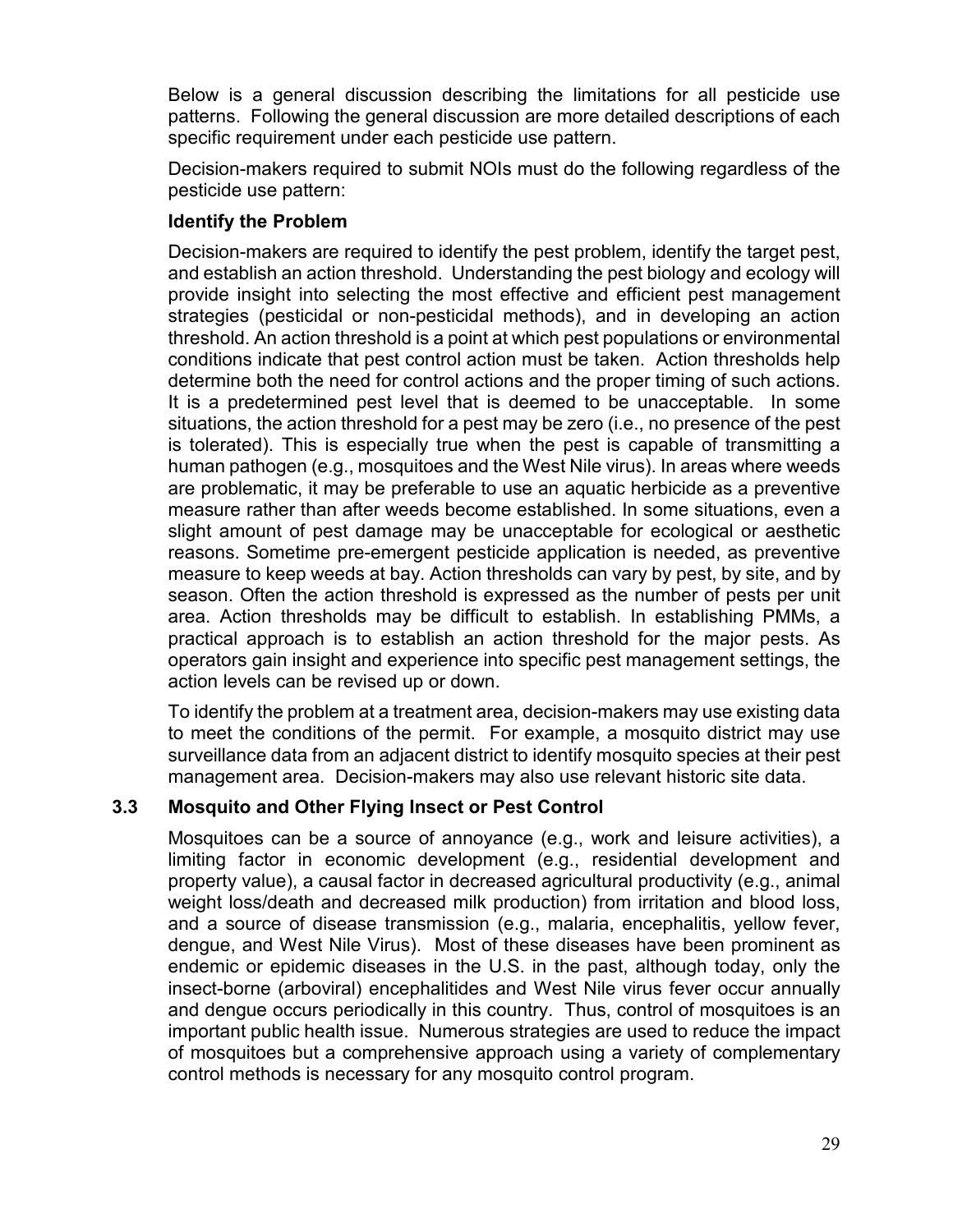Of major concern is the transmission of microorganisms that cause diseases such as western equine encephalitis and St. Louis encephalitis. Both of these diseases can cause serious, sometimes fatal neurological ailments in people. (Western equine encephalitis virus also causes disease in horses.) Western equine encephalitis infections tend to be more serious in infants while St. Louis encephalitis can be a problem for older people. These viruses normally infect birds or small mammals. During such infections, the level of the virus may increase in these infected animals facilitating transmission to humans by mosquitoes.

Other pathogens transmitted by mosquitoes include a protozoan parasite which causes malaria, and Dirofilaria immitis, a parasitic roundworm and the causative agent of dog heartworm. Disease carrying mosquito species are found throughout the U.S., especially in urban areas and coastal or inland areas where flooding of low lands frequently occurs. Even when no infectious diseases are transmitted by mosquitoes, they can be a health problem to people and livestock. Mosquito bites can result in secondary infections, allergic reactions, pain, irritation, redness, and itching.

## **Identify the Problem - Mosquitos**

Prior to the first pesticide application covered under this permit that will result in a discharge to protected surface waters, and at least once each calendar year thereafter prior to the first pesticide application for that calendar year, you must do the following for each pest management area. Operators must identify the pest problem in their pest management area prior to the first application covered under this permit. Knowledge of the pest problem is an important step to developing pest management strategies. Re-evaluation of the pest problem is also important to ensure pest management strategies are still applicable. Operators must identify the pest problem at least once each calendar year prior to the first application for that calendar year.

Establish densities for larval and adult mosquito or other flying insect pest populations to serve as action threshold(s) for implementing pest management strategies.Operators must develop action thresholds for larval and adult mosquito prior to the first pesticide application covered under this permit. The action thresholds must be re-evaluated at least once each calendar year. As noted in the general discussion above, an action threshold is a point at which pest populations or environmental conditions indicate that pest control action must be taken. Action thresholds help determine both the need for control actions and the proper timing of such actions. It is a predetermined pest level determined by the operator that is deemed to be unacceptable.

Identify the target mosquito or flying insect pest species to develop a speciesspecific pest management strategy based on developmental and behavioral considerations for each species. Knowledge of the developmental biology of mosquitoes is essential to developing pest management strategies for mosquito control. The mosquito undergoes complete metamorphosis and has four (4) distinct stages in its life cycle: egg, larva, pupa, and adult. Depending on the species, eggs are deposited either in permanent water habitats or in temporary/floodwater habitats. Egg deposition in permanent water habitats occurs as individual eggs or as multiple egg rafts deposited directly to the water surface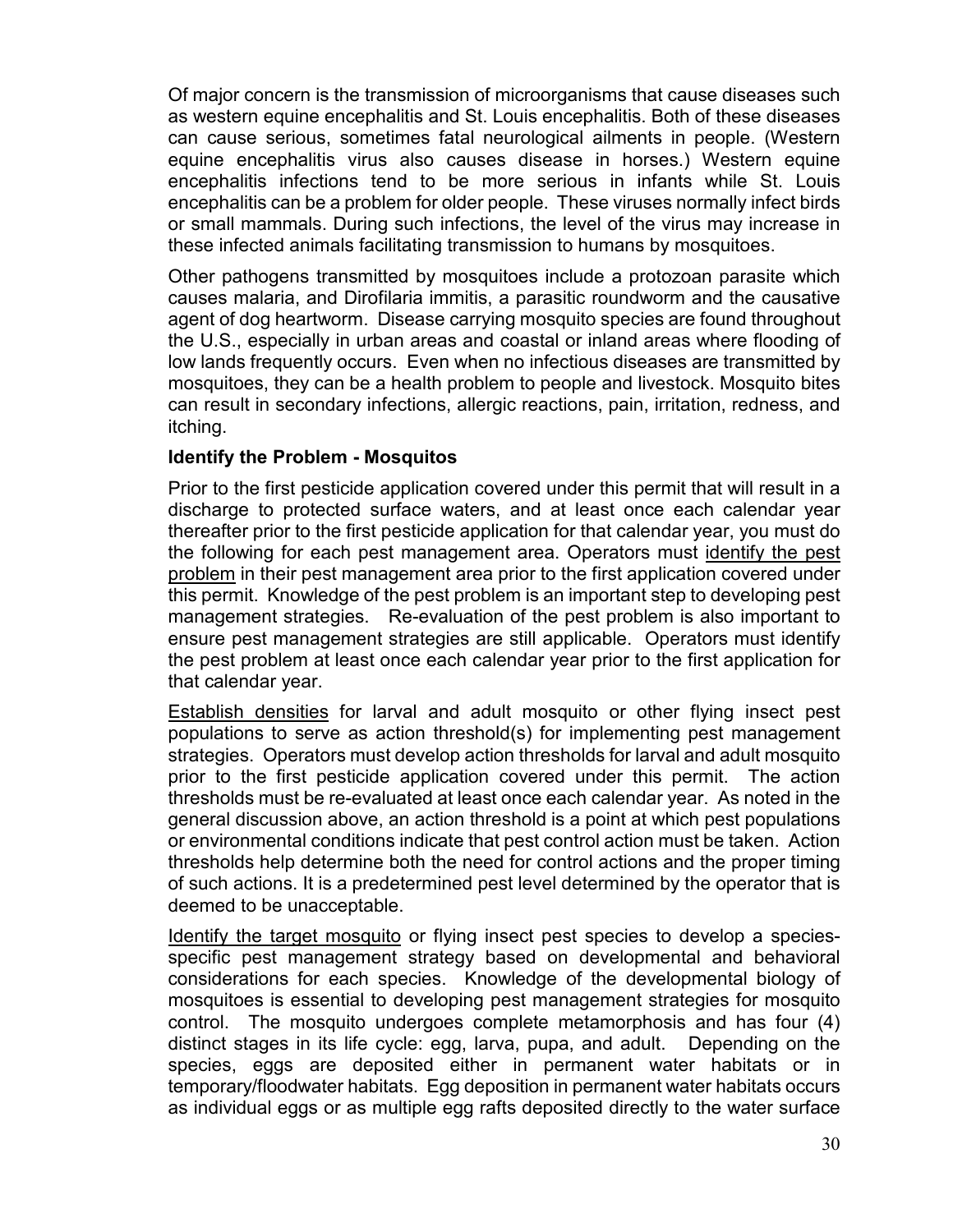in natural or artificial water-holding containers found in the domestic environment or in naturally occurring pools. Egg rafts may contain 100-200 eggs. A batch laid of single eggs may range from 60-100 eggs. Egg deposition in temporary/floodwater habitats occurs as individual eggs on moist soil (e.g., roadside ditches, depressions, farmland irrigation ditches, etc.) or in other objects (e.g., flower pots, cans, tires, tree holes, etc.) in which periodic flooding will occur. Eggs deposited in permanent habitats will hatch in a few days whereas eggs deposited in temporary/floodwater habitats are resistant to desiccation in the absence of flooding and can withstand drying for extended periods of time (weeks to months) before hatching.

Following egg hatching, typically 2-3 days after laying, mosquitoes go through four (4) larval developmental stages (instars) commonly known as wrigglers. Larval development generally is completed in a week or less, depending upon the species and environmental conditions (e.g., crowding, food availability, and water temperature). The first three (3) larval instars continually feed on detritus, algae, bacteria, and fungi. However, some mosquito species are predacious with larva feeding on other mosquitoes and/or small aquatic invertebrates. Late in the fourth larval instar the larvae ceases to feed in preparation for pupation. The pupal stage, commonly referred to as a tumbler, is a non-feeding developmental stage in which the adult form is developed. Following a few hours to several days, dependent upon species and water temperature, the adult emerges from the pupae.

The adult mosquito is the pestiferous stage. Adults emerge from the water surface and after a short period of rest seek out a food source. Both males and females feed on nectar of flowers and other sugar sources as a source of energy. Only female mosquitoes seek out a blood meal as a source of protein and lipids for egg development. However, females of some species are autogenous (i.e., able to use energy reserves carried over from the immature stage to develop the first egg batch). In addition, most mosquitoes have preferred hosts which may include warm and cold blooded animals and birds. Human blood meals are seldom first or second choices with livestock, smaller mammals and/or birds generally preferred. Host seeking and blood feeding activities by mosquitoes are initiated by a complex variety of host and environmental cues (e.g., carbon dioxide, temperature, moisture, smell, color, movement and host preference). Adult feeding activity is generally either crepuscular (early morning, dusk and into the evening) or diurnal (daytime, particularly in relation to cloudy days and shaded areas). Although highly variable by species and environmental conditions, a complete development cycle can occur every one (1) to three (3) weeks. An understanding of the developmental biology of species in a given area provides the basis for developing a pest management strategy aimed at reducing pesticide discharge into protected surface waters.

Prior to the first pesticide application covered under this permit, operators must ensure proper identification of mosquito species to better understand the biology of the target species and develop a detailed pest management strategy. Due to the great variability in developmental habitats and adult feeding behaviors as discussed previously, proper identification is imperative in designing an effective and efficient pest management strategy. Identification of the target species will aid in development of strategies aimed at both the immature and adult developmental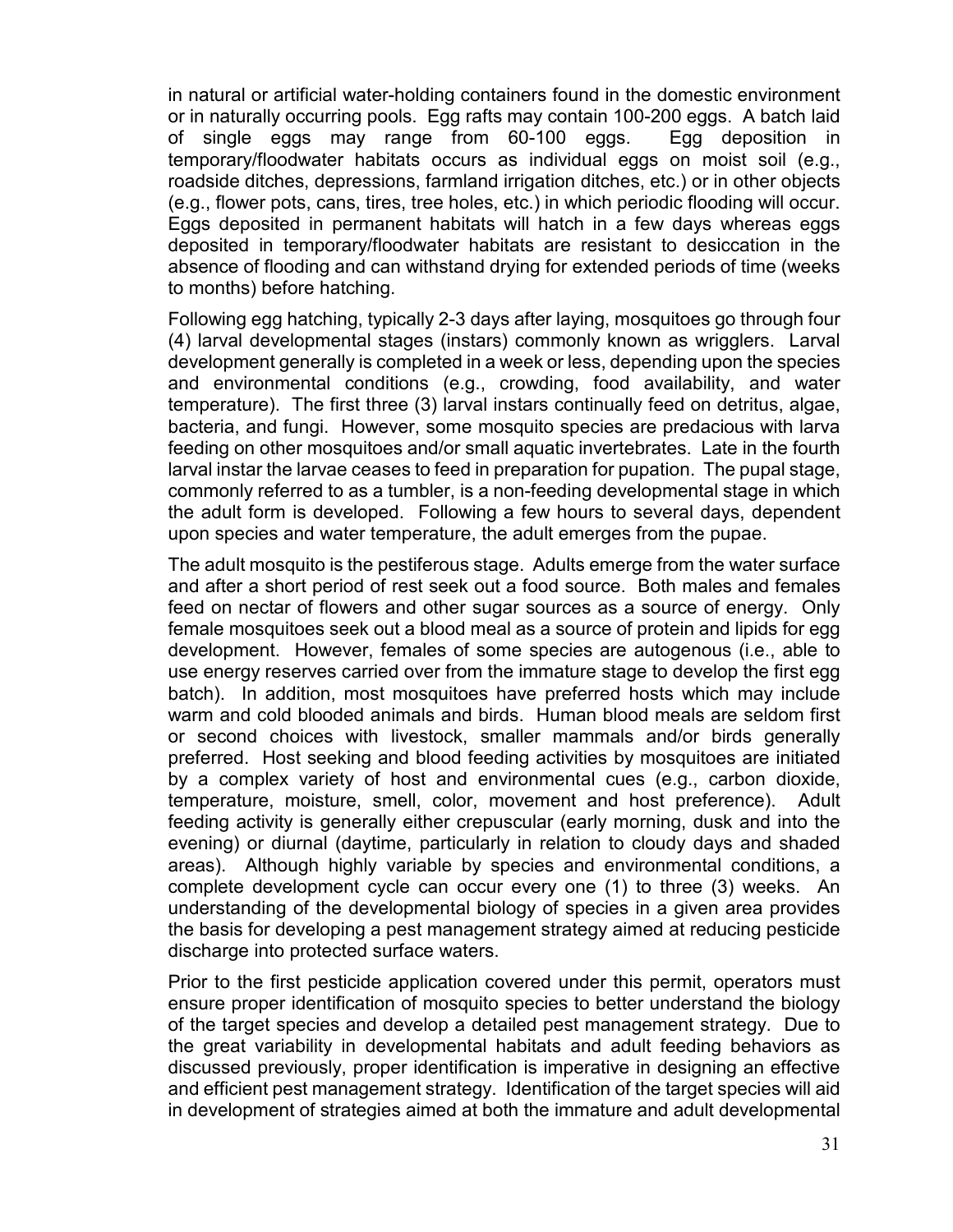stages. Identification of the target species for a specific area allows 1) identification of potential breeding sites, 2) evaluation of alternative control measures aimed at controlling the immature stages (habitat modification, source reduction, larvicides, biological larvicides, and oils), and 3) assessment of potential for disease transmission.

Identify known breeding sites for source reduction, larval control program, and habitat management. Once species have been identified, mapping is a valuable tool in assessing mosquito habitats and designing control programs for a specific area to minimize pesticide discharge into protected surface waters Maps may simply be township/city/county maps but may also include aerial photo assessments, topographic maps, and satellite imagery where available. Mapping is essential to identify mosquito producing areas which can and cannot be controlled using non-chemical preventative measures (e.g., source reduction). Maps should include all potential sites for mosquito development including agricultural areas in the specific area (e.g., hay, pasture, circle irrigation, orchards, rill irrigated field crops, and flood irrigated pastures and farmland). Mapping should also be a priority in a surveillance program utilizing mosquito traps, biting counts, complaints, and reports from the public. Planning in coordination with mapping ensures the best pest management strategy (whether source reduction, biological, or chemical) for each particular species is chosen. Operators must identify known breeding sites prior to the first pesticide application covered under this permit.

Analyze existing surveillance data to identify new or unidentified sources of mosquito or other flying insect pest problems as well as sites that have recurring pest problems.As discussed above, mapping is a valuable tool in assessing mosquito habitats and designing control programs. Operators must analyze existing surveillance data to identity any new source of mosquito problems.

In the event there are no data for your pest management area in the past calendar year, see section 6 for documentation requirements regarding why current data are not available and the data you used to meet the permit conditions in section 3.4. Operators may use historical data or neighboring district data to identify the species and establish action thresholds.

## **Pest Management - Mosquitos**

Operators are required to evaluate and implement a pest management strategy to minimize pesticide discharge into protected surface waters prior to the first pesticide application covered under this permit. Pest management strategies will vary by locality, mosquito species, and financial concerns. As noted above, combinations of various management methods are frequently the most effective pest management strategies over the long term. The goal should be to emphasize long-term control rather than a temporary fix. Operators must reevaluate every year prior to the first pesticide application for that calendar year. The following describes the management options that must be evaluated.

No Action: No action is to be taken, although a mosquito problem has been identified. This may be appropriate in cases where, for example, available control methods may cause secondary or non-target impacts that are not justified or no control methods exist.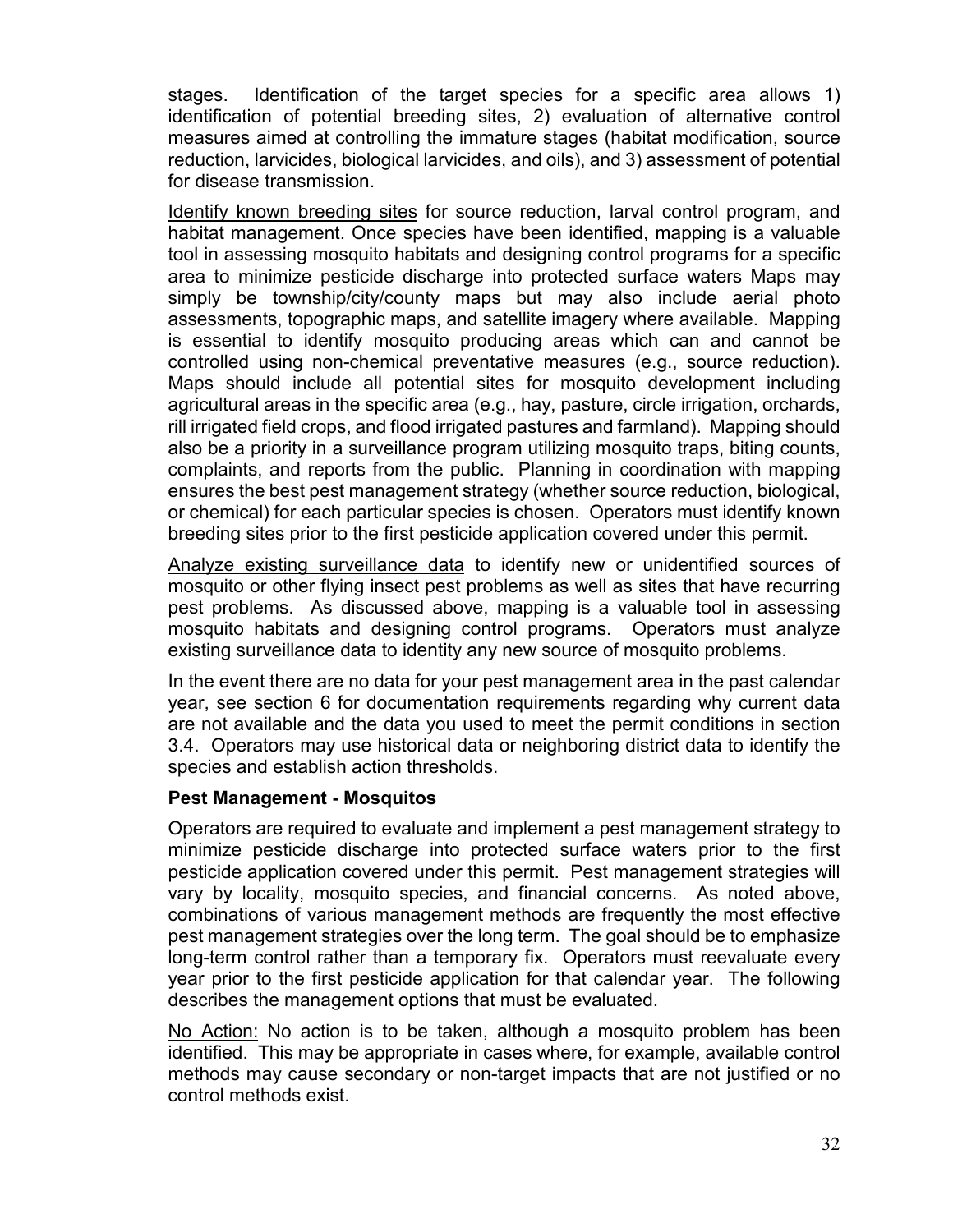Prevention: Prevention strategies are program activities which eliminate developing mosquito populations through environmental modification and/or habitat management. For mosquito control, these activities are physical methods such as habitat modification, cultural methods that reduce sources of mosquitoes, and biological control.

Mechanical/Physical Methods: Habitat modification, also known as physical or permanent control, is in many cases the most effective mosquito control technique available and is accomplished by eliminating mosquito breeding sites. Habitat modification activities have the potential to be both effective and economical in some areas and can virtually eliminate the need for pesticide use in and adjacent to the affected habitat. However, the ability to use prevention strategies is dependent upon local authority and restrictions.

Cultural Methods: Cultural methods can reduce sources of mosquitoes and can be as simple as properly discarding old containers that hold water capable of producing Aedes aegypti, Ae. albopictus or Culex spp. or as complex as implementing Rotational Impoundment Management (RIM) or Open Marsh Water Management (OMWM) techniques. RIM is a source reduction strategy that controls salt marsh mosquitoes (e.g., Ae. taeniorhynchus and Ae. sollicitans) at the same time as significant habitat restoration is occurring. Source reduction may include; water management, vegetation management, biological control, and pesticide use in non-protected surface waters.

Containers provide excellent habitats for development of numerous mosquito species. These may include but are not limited to flowerpots, cans, and tires. Container-inhabiting mosquitoes of particular concern include, Ae. aeypti, Ae. albopictus, Cx. p. pipiens, and Cx. salinarious. A container-breeding mosquito problem can be solved by properly disposing of such materials, covering them, tipping them over to ensure that they do not collect water, and/or periodic draining. Urban container-breeding mosquito control is best implemented through education and surveillance programs.

Source reduction in freshwater lakes, ponds, and retention areas is more applicable to artificially created areas than natural areas. Artificial ponds can be eliminated as a breeding site simply by filling in the areas, (i.e. habitat modification). However, large permanent water bodies and areas for stormwater or wastewater retention require other methods. Options for these areas include minimizing and/or eliminating emergent and standing vegetation, maintenance of steep banks, and inclusion of deep water areas as sanctuary for larvivorous fish.

Mosquito production from stormwater/wastewater habitats can result in considerable mosquito problems as a result of engineering, poor construction or improper maintenance. However, mosquito populations can typically be managed by keeping such areas free of weeds through an aquatic plant management program and maintaining water quality that can support larvivorous fish. Culex, Coquillettidia, Mansonia, and Anopheles mosquitoes are often produced in these habitats.

Pastures and agricultural lands are enormous mosquito producers, frequently generating huge broods of Aedes, Psorophora, and Culex mosquitoes. Improved drainage is one (1) effective tool for source reduction in such habitats. The second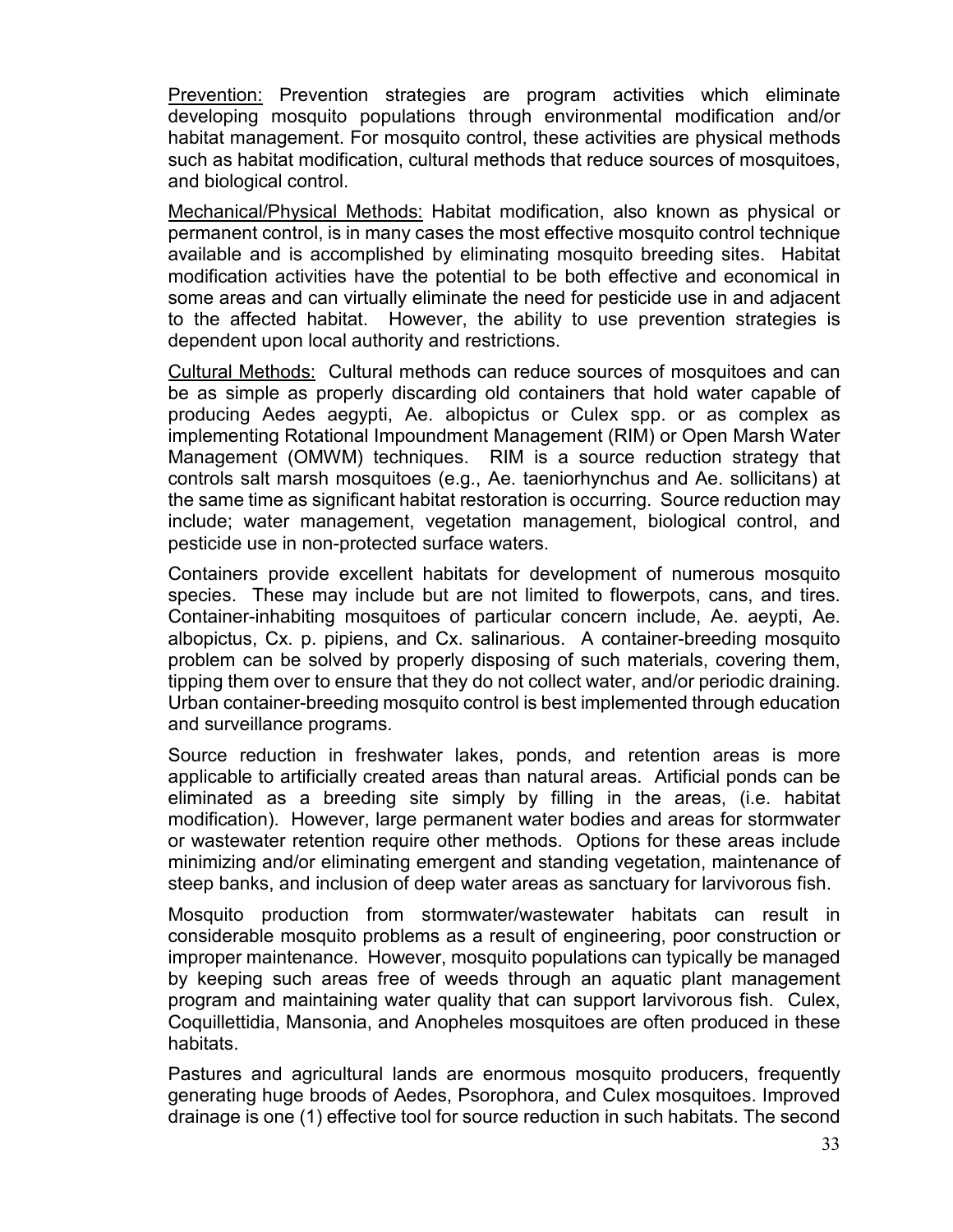is the use of efficient, precision irrigation practices that will result in less standing water for those agricultural areas that require artificial watering.

Several source reduction efforts can greatly reduce salt-marsh mosquito production through high-to mid-intensity management that relies upon artificial manipulation of the frequency and duration of inundation.

Biological Control: The use of biological organisms or their byproducts to combat pest insects, such as mosquitoes, is termed biological control, or biocontrol. Biocontrol is utilization of parasites, predators, and pathogens to regulate pest populations. Generally, this definition includes natural and genetically modified organisms and means that the agent must be alive and able to attack the mosquito. The overall premise is simple: Biocontrol agents that attack mosquitoes naturally are grown in the lab and then released into the environment, usually in far greater numbers than they normally occur, and often in habitats that previously were devoid of them, so as to control targeted mosquito species.

One advantage of biocontrol agents is host-specificity which affords minimal disturbance to non-target species and to the environment. However, it is this specificity and the cost of commercializing biocontrol agents that deter development of biocontrol agents. In addition, utilization of biocontrol requires increased capital outlay and startup costs as well as increased training requirements for personnel.

Biocontrol should be considered a set of tools that a mosquito control program can use when it is economically feasible. When combined with conventional chemicals and physical control procedures, biocontrol agents can provide short and, occasionally, long-term control. Biocontrol, as a conventional control method, should aim at the weakest link of the life cycle of the mosquito. In most cases, this is the larval life stage.

Mosquitofish (Gambusia affinis) are currently the most extensively used biocontrol agent. These fish, which feed on mosquito larvae, can be placed in a variety of permanent and semi-permanent water habitats. Differences of opinion exist on the utility and actual control benefits derived from Gambusia implementation in a PMM program with results reported from excellent control to no control at all. There are also concerns over placing Gambusia in habitats where other fish species assemblages are threatened have arisen. Care must be taken in placement of this cosmopolitan species in areas where endemic fish species are sensitive to further environmental perturbation. Additionally, use of endemic fish species in these areas of concern deserves greater attention. An example of this is Rivulus fish species. The potential of Rivulus as mosquito predators is currently being evaluated in saltwater habitats, especially in Brevard County, Florida.

In some aquatic habitats, fish function as an excellent mosquito biocontrol mechanism. These typically are permanent habitats where Culex and Anopheles are the primary mosquito residents and where the mosquito densities are not excessive.

Species of predacious mosquitoes in the genus Toxorhynchites have been studied in a variety of urban areas for control of container-inhabiting mosquitoes, such as the Asian tiger mosquito (Ae. albopictus). Toxorhynchites mosquitoes also affect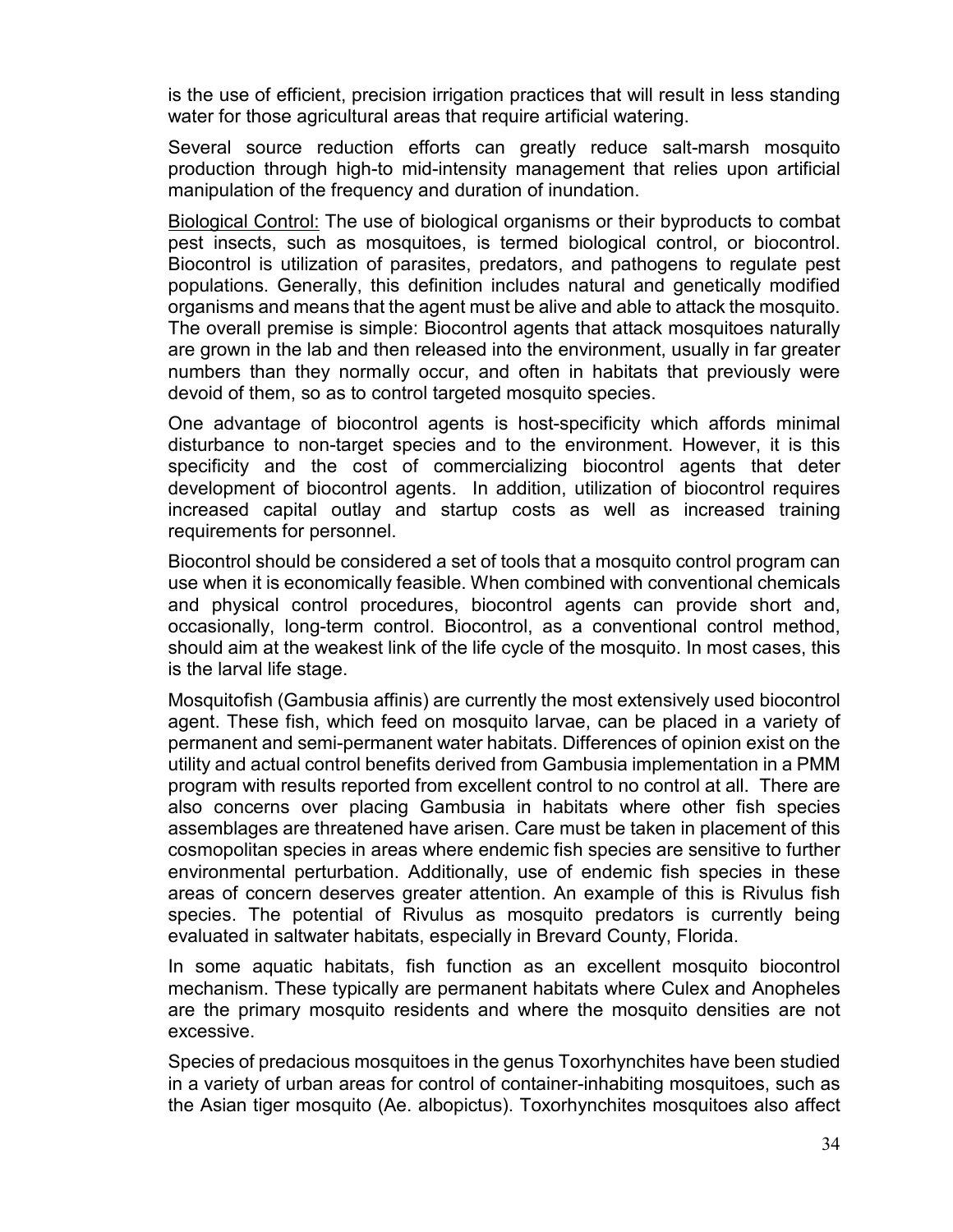mosquito populations that develop in the treehole environment; however, their introduction into urban container habitats has proven unsuccessful.

In specific containers, Toxorhynchites may consume a large number of prey mosquito larvae, such as Aedes aegypti and Ae. albopictus. However, this predator does not disperse well enough to impact the vast number of natural and artificial containers used by these mosquitoes. Additionally, their life-cycle is 2-3 times that of their prey making it impossible for them to keep up with the other more rapidly developing mosquitoes.

Another group of biocontrol agents with promise for mosquito control is the predacious copepods (very small crustaceans). Copepods can be readily mass reared, are easy to deliver to the target sites, and perform well when used with insecticides.

Birds and bats are often promoted as potential biocontrol agents of adult mosquitoes. However, while both predators eat adult mosquitoes, they do not do so in sufficient amounts to impact the mosquito populations. Mosquitoes provide such a small amount of nutrition that birds or bats expel more energy pursuing and eating mosquitoes than they derive from them. They are not a primary food source for these predators. Additionally, with mosquito flight behavior being crepuscular they are not active during the feeding periods of most birds. While bats are active during the correct time period, they simply cannot impact the massive numbers of adult mosquitoes available.

Bio-rational products exploit insecticidal toxins found in certain naturally occurring bacteria. These bacteria are cultured in mass and packaged in various formulations. The bacteria must be ingested by mosquito larvae so the toxin is released. Therefore bio-rational products are only effective against larvae since pupae do not feed. The bacteria used to control mosquito larvae have no significant effects on non-target organisms. The possibility of creating a new invasive species by the introduction of biocontrols should be considered, evaluated, and avoided.

Pesticides: There are chemical and biological pesticide products registered for use against mosquitoes. Two biological pesticide products that are used against mosquito larvae singly or in combination are Bacillus thuringiensis israelensis (Bti) and Bacillus sphaericus (Bs). Manufactured Bti contains dead bacteria and remains effective in the water for 24 to 48 hours; some slow release formulations provide longer control. In contrast, Bs products contain live bacteria that in favorable conditions remain effective for more than 30 days. Both products are safe enough to be used in water that is consumed by humans. In addition to the biological pesticides, there are chemical pesticides for use against mosquitoes. As described below, once the determination is made to use pesticides to control mosquitoes, additional requirements under this general permit must be met.

#### **Pesticide Use - Mosquitos**

Conduct larval and/or adult surveillance prior to each pesticide application to assess the pest management area. Pest surveillance is important for timing pest control properly and to evaluate the potential need for pesticide use for mosquito control. Understanding surveillance data may enable mosquito control operators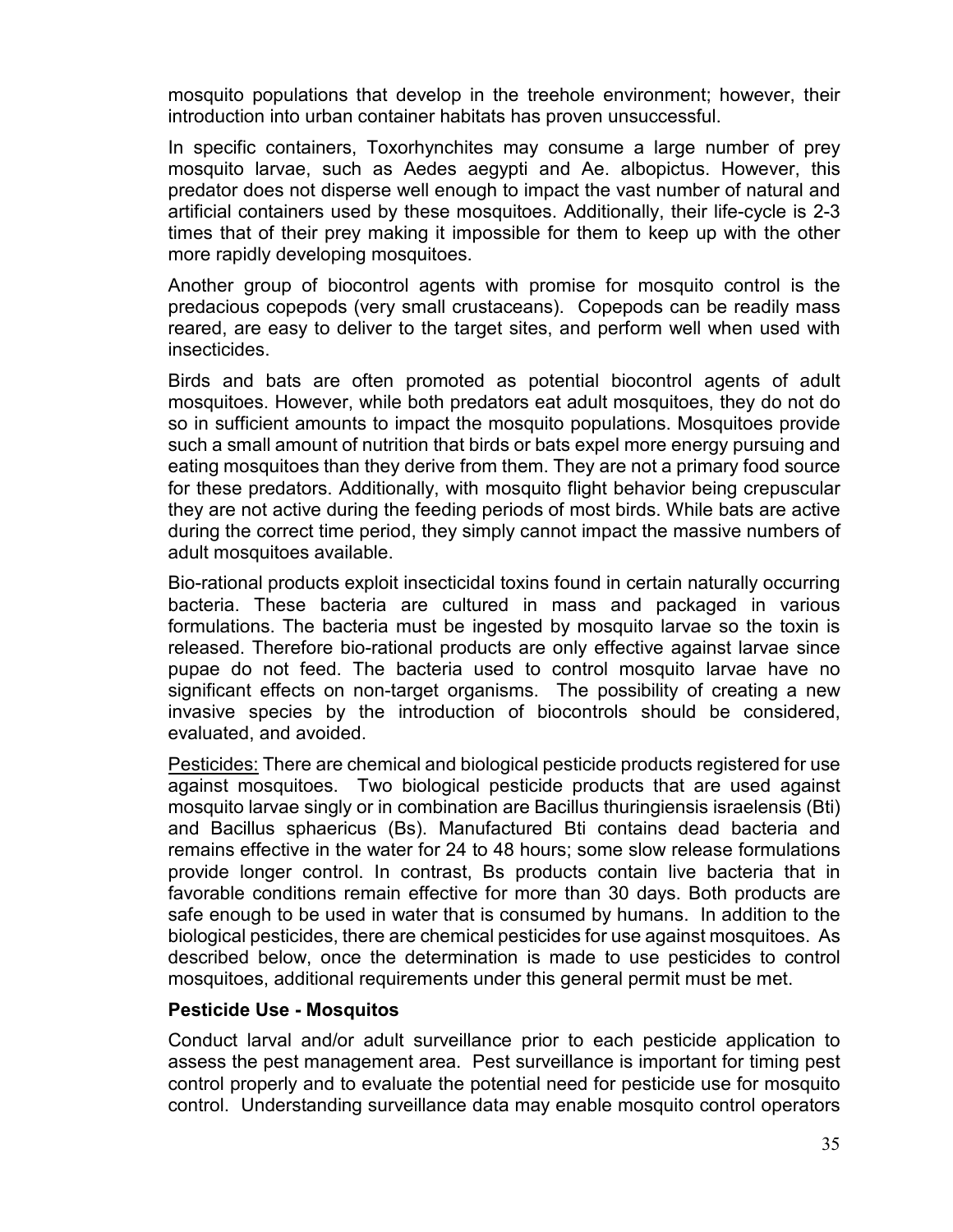to more effectively target their control efforts. Operators are required to conduct a surveillance program to minimize discharges from control activities. Surveillance is necessary not only to establish species' presence and abundance but also as an evaluation tool of the effectiveness of source reduction and chemical control activities. Furthermore, surveillance should be used as an indicator of the need for additional chemical control activities based on pre-established criteria related to population densities in local areas.

Larval surveillance involves routine sampling of aquatic habitats for developing mosquitoes. The primary tools used to determine larval densities and species composition are a calibrated dip cup and/or a bulb syringe for inaccessible areas such as tree holes. The counts may be expressed as the number of immature (larvae and pupae) mosquitoes per dip, per unit volume, or per unit surface area of the site. However, due to natural mortality from environmental factors, disease and predators, larval dip counts do not provide an accurate indication of the potential adult population. Nevertheless, larval counts do indicate when chemical larval control measures are warranted.

Adult surveillance is a key component of any mosquito control program. Adult surveillance can be conducted using CDC traps, New Jersey light traps, resting site traps, egg oviposition traps, vehicle traps, and landing count rates. Mosquito control operators should use a variety of the available traps as adults are attracted to different traps depending on their species, sex, and physiological condition. Trapped adults provide information about local species composition, distribution, and density. In addition, the need for adulticide application may also be established through the number and distribution of service requests received from the public. Collection data also provide feedback to the mapping and planning component of the IPM program as well as to its effectiveness and also serve to identify new sources of mosquitoes or identify recurring problem sites.

Disease surveillance, where practical, is also a key component of a pest management strategy. Detecting antibodies in "sentinel" chicken flocks, equine cases, and testing dead birds and adult mosquitoes for infections are all used to determine whether disease is being transmitted in an area. Mosquito and vector control agencies also may test mosquitoes for viruses in their laboratories. Although generally less sensitive than sentinel chickens, mosquito infections may be detected earlier in the season than chicken seroconversions and therefore provide an early warning of virus activity. However, disease surveillance is not applicable to all mosquito control programs. In the absence of a dedicated disease surveillance program, mosquito control operators should stay informed of arboviral occurrence or potential for occurrence in their control areas as determined by local, state, and/or national public health agencies.

Assess environmental conditions (e.g. temperature, precipitation, and wind speed) in the treatment area prior to each pesticide application to identify whether existing environmental conditions support development of pest populations and are suitable for control activities. Environmental conditions also may affect the results of adulticide application. Wind determines how the ULV droplets will be moved from the output into the treatment area. Conditions of no wind will result in the material not moving from the application point. High wind, a condition that inhibits mosquito activity, will quickly disperse the insecticide over too wide an area but at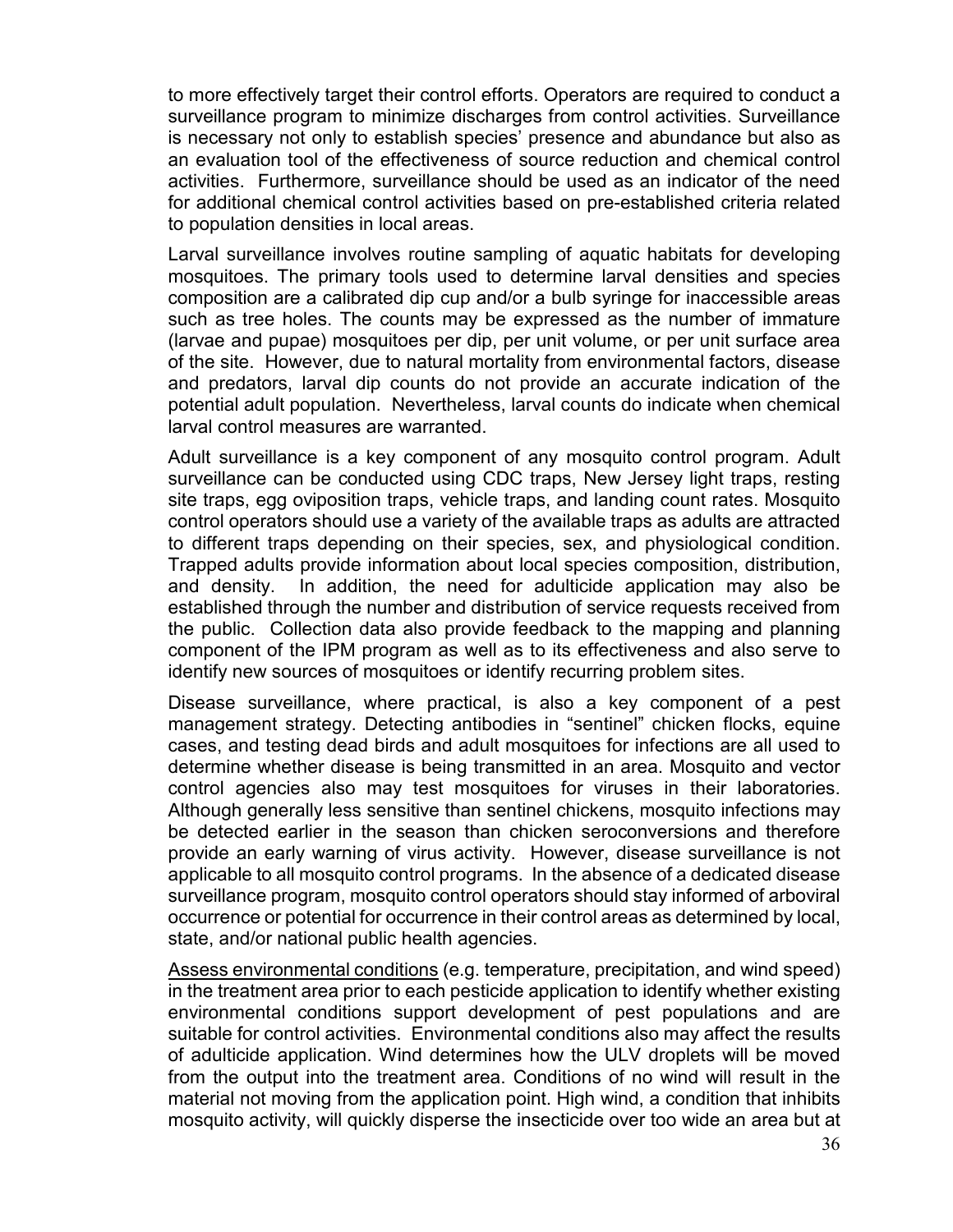a diluted rate too low to effectively control pests. Light wind conditions (< 10 mph) are the most desirable because they move the material through the treatment area and are less inhibiting to mosquito activity. Thermal fogs perform best under very light wind conditions.

ULV application should be avoided during hot daylight hours. Thermal conditions, particularly temperature inversion, will cause the small droplets to quickly rise, moving them away from mosquito habitats. Generally, applications are made after sunset and before sunrise, depending upon mosquito species activity. Some mosquitoes (Culex and Anopheles) are most active several hours after sunset, while others (Ae. aegypti and Ae. albopictus) are more active during the daytime, and if these species are the targets, application should be made during the period of highest activity for the target species, provided that meteorological conditions are suitable for application (seldom during daylight hours).

One notable exception to treatments made when mosquitoes are up and flying is a residual barrier treatment application. Barrier treatments are based on the natural history and behavioral characteristics of the mosquito species causing the problem. Barrier applications use a residual material and are generally applied with a powered backpack sprayer to preferred resting areas and migratory stops in order to intercept adult mosquitoes hunting for blood meals. Barrier treatments are often applied during daylight hours as a large-droplet liquid application and are designed to prevent a rapid re-infestation of specific areas, such as recreational areas, parks, special-event areas, and private residences. Barrier applications can help provide control of nuisance mosquitoes for up to one (1) week or longer.

Reduce the impact on the environment and on non-target organisms by applying the pesticide only when the action threshold has been met. Operators must apply pesticide only as indicated by action thresholds for the pest management area. As noted above, action thresholds, established by the operator, help determine both the need for control actions and the proper timing of such actions. Timing pesticide application can reduce the impact on the environment and on non-target organisms.

In situations or locations where practicable and feasible for efficacious control, use larvicides as a preferred pesticide for mosquito or flying insect pest control when larval action thresholds have been met. Operators may use larvicides, adulticides or a combination of both. However, when practicable and feasible, larviciding should be the primary method for mosquito control. Larviciding is a general term for the process of killing mosquitoes by applying natural agents or manmade pesticide products designed to control larvae and pupae (collectively called larvicides) to aquatic habitats. Larviciding uses a variety of equipment, including aerial, from boats, and on the ground, as necessitated by the wide range of breeding habitats, target species, and budgetary constraints. Applications can be made using high pressure sprayers, ULV sprayers, handheld sprayers, and back sprayers. However, larviciding is only effective when a high percentage of the mosquito production sites are regularly treated, which may be difficult and expensive.

There are advantages and disadvantages to aerial and ground larvicide treatments. Ground larviciding allows application to the actual treatment area and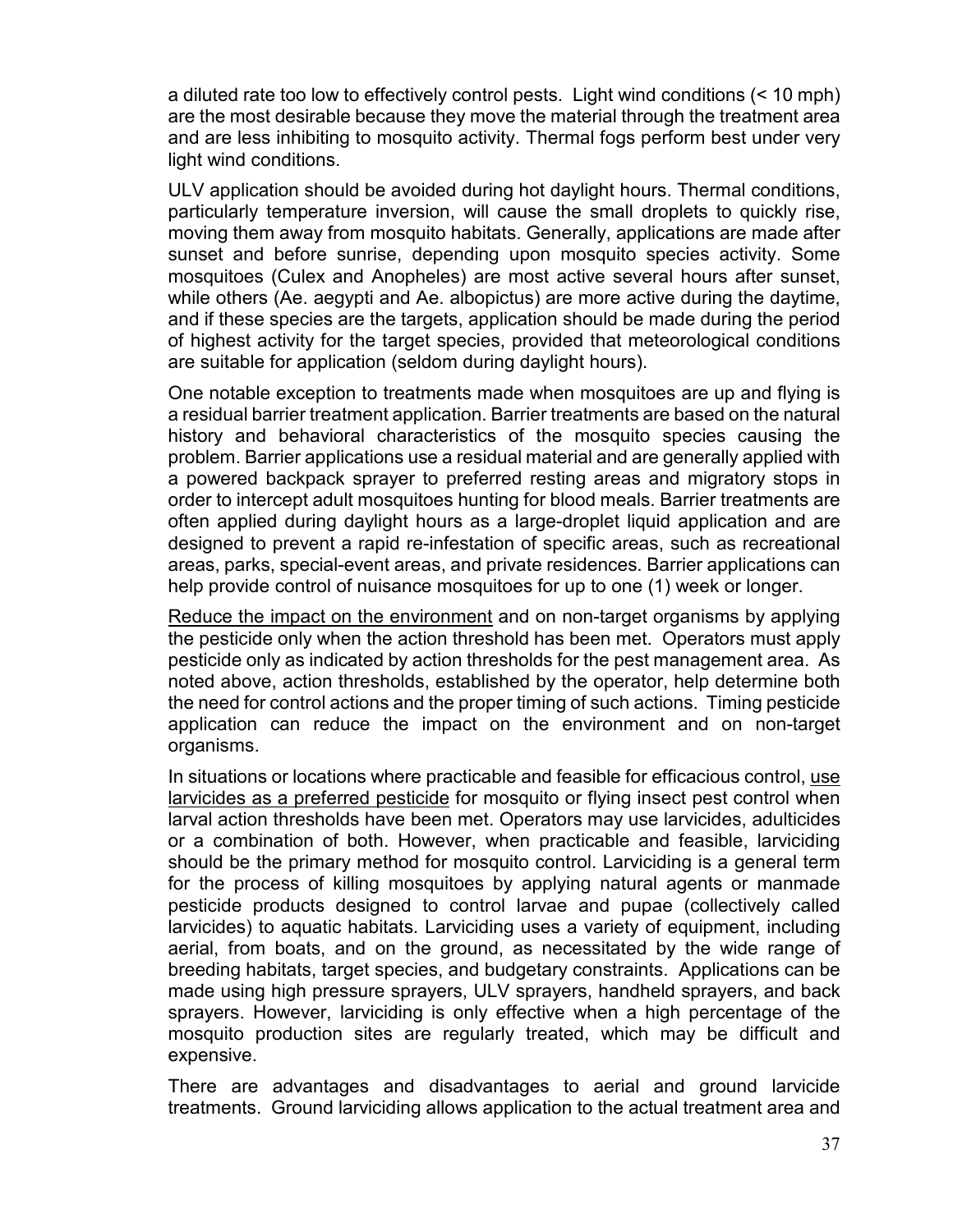consequently to only those micro-habitats where larvae are present. Therefore, ground larviciding reduces unnecessary pesticide load on the environment. However, ground applications often rely on in-the-field human estimates of the size of treatment areas and equipment output with a greater chance of overdosing or under-dosing. Ground larviciding is also impractical for large or densely wooded areas and exposes applicators to greater risk of insecticide exposure.

Aerial larviciding application methods are generally used for controlling mosquito larvae present in large areas and areas that are inaccessible for ground application. However, failure to treat an entire area with good larvicide coverage can result in the emergence of large adult populations. In order to prevent poor site coverage, a global positioning system (GPS), where economically feasible, or site flagging are necessary to increase accuracy of the treatment coverage while minimizing the amount of larvicides being applied. Aerial application does provide easier calibration of equipment due to the fact that the target area is generally mapped and the material is weighed or measured when loading. However, cost of aerial application is higher than ground application (i.e. additional personnel for flagging or expensive electronic guidance systems) and also requires special FAA licenses, training of staff, and additional liability insurance. In addition, aerial larviciding has greater potential for non-target impacts.

In situations or locations where larvicide use is not practicable or feasible for efficacious control, use adulticides for mosquito or other flying insect pest control when adult action thresholds have been met. Chemical treatment for adult mosquitoes, adulticiding, is the most visible and commonly used form of mosquito control. Adulticide applications may be used for nuisance or disease vectoring mosquitoes. Adulticiding consists of dispersing an insecticide as a space spray into the air column, using ground or aerial equipment, which then remains suspended in the air column through the habitat where adult mosquitoes are flying. Any mosquito adulticiding activity that does not follow reasonable guidelines, including timing of applications, avoidance of sensitive areas, and strict adherence to the pesticide label, risks affecting non-target insect species.

Operators must ensure that the adulticide applications are made only when necessary by determining a need in accordance with specific criteria that demonstrate a potential for a mosquito-borne disease outbreak, or numbers of disease vector mosquitoes sufficient for disease transmission, or a quantifiable increase in numbers of pestiferous mosquitoes. To determine the need for adulticide application, at least one of the following criteria should be met and documented by records: 1) when a large population of adult mosquitoes is demonstrated by either a quantifiable increase in, or a sustained elevated mosquito population level as detected by standard surveillance methods, 2) where adult mosquito populations build to levels exceeding community standards (e.g., 25 mosquitoes per trap night or five (5) mosquitoes per trap hour during crepuscular periods), and/or 3) when service requests for arthropod control from the public have been confirmed by one (1) or more recognized surveillance methods.

The most common forms of adulticiding are ultra-low volume spray (ULV) and thermal fogging. Ground adulticiding is almost exclusively conducted with ULV equipment and is the most common method used to control mosquitoes. Ground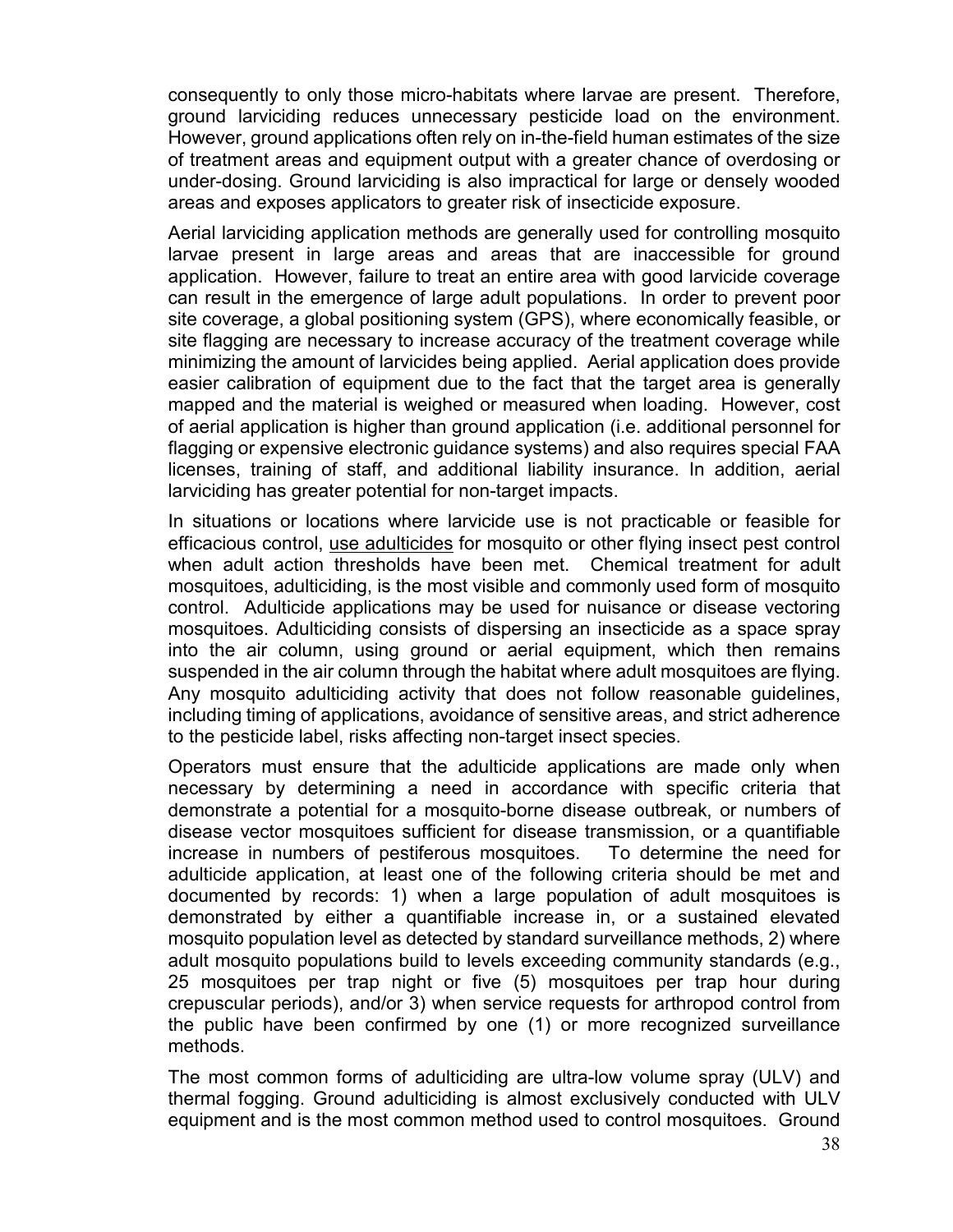adulticiding can be a very effective technique for controlling most mosquito species in residential areas with negligible non-target effects.

Aerial adulticiding is a very effective means of controlling adult mosquitoes, particularly in inaccessible areas, and may be the only means of covering a very large area quickly in case of severe mosquito outbreaks or vector borne disease epidemics. Aerial adulticide applications are made using either fixed wing aircraft or rotor craft. Application is generally as ULV spray but some thermal fogging still occurs.

Adulticide application has its own set of conditions that determine success or failure. The application must be at a dosage rate that is lethal to the target insect and applied with the correct droplet size. Whether the treatment is ground or aerially applied, it must distribute sufficient insecticide to cover the prescribed area with an effective dose. Typically, with ground applications, vegetated habitats may require up to three (3) times the dosage rates that open areas require. This is purely a function of wind movement and its ability to sufficiently carry droplets to penetrate foliage. In addition, aerial application is dependent upon favorable weather conditions.

#### **Other Flying Insect or Pest Control**

For this category, black flies are used as a demonstration of how pest management measures would be implemented for other flying insect pest control.

There are 1800 species of black flies throughout the world with approximately 254 species in North America alone. Black flies can be 1) a source of annoyance to people, animals, and wildlife, 2) a limiting factor in economic development (e.g., residential development and property value), and 3) a causal factor in decreased agricultural productivity (e.g., animal weight loss/death and milk production). Black fly control in the U.S. provides economic, health and quality of life benefits. In contrast to the integrated approach used for mosquito control, due to its unique biology, black fly control in the U.S. is primarily through the use of larvicides.

#### **Identify the Problem - Other Flying Insects**

Prior to the first pesticide application covered under this permit that will result in a discharge to protected surface waters, and at least once each calendar year thereafter prior to the first pesticide application for that calendar year, you must do the following for each pest management area.

Operators must identify the pest problem in their pest management area prior to the first application covered under this permit. Knowledge of the pest problem is an important step to developing pest management strategies. Re-evaluation of the pest problem is also important to ensure pest management strategies are still applicable. Operators must identify the pest problem at least once each calendar year prior to the first application for that calendar year. Operators are required to fulfill problem identification requirements to minimize discharges to protected surface waters in black fly control operations. Identification includes: (1) black fly biology, (2) local developmental habitats, (3) avoidance methods, and (4) the benefits and risks of chemical use as a pest management strategy.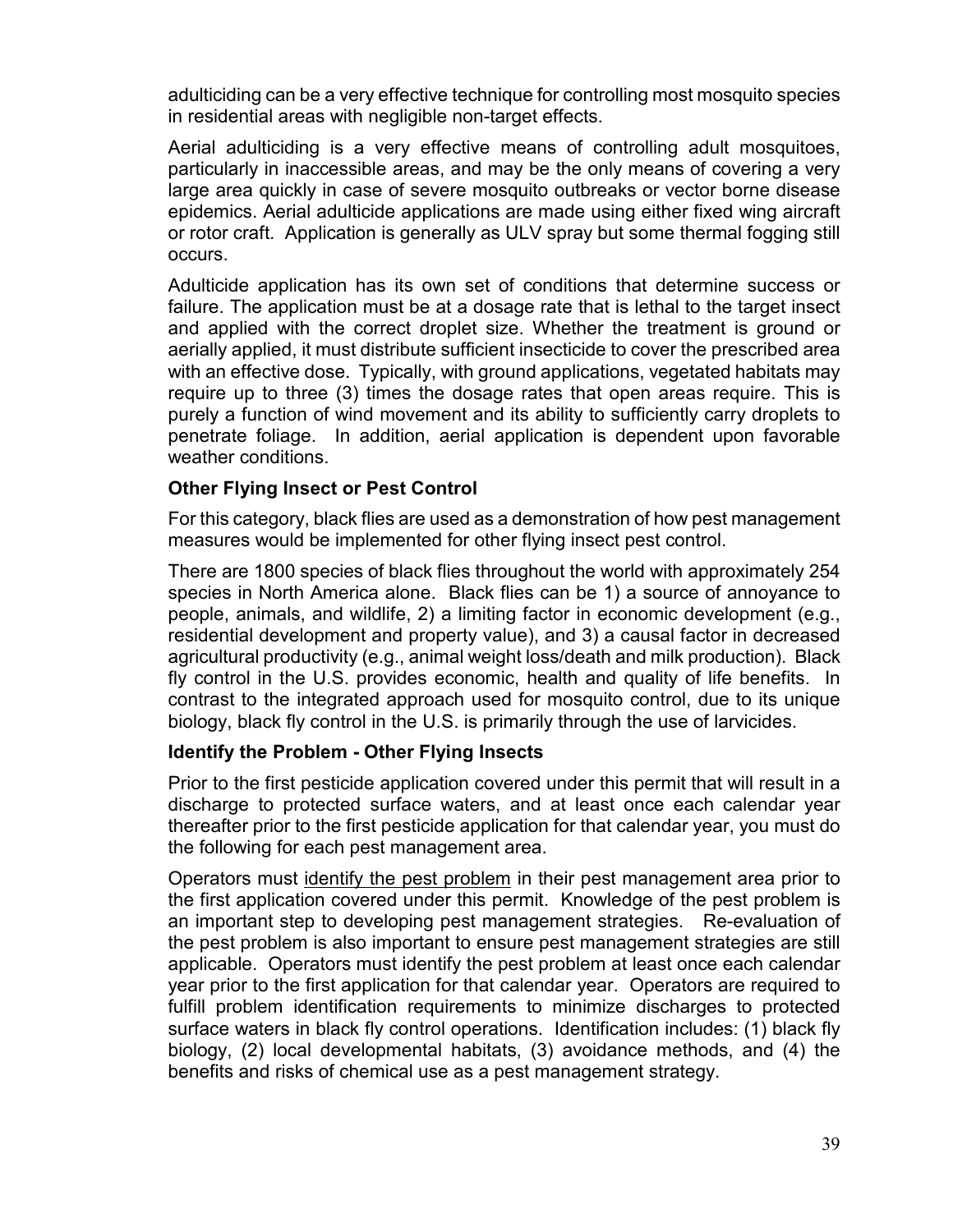Black flies, commonly referred to as buffalo gnats, are the smallest of the blood feeding dipterans. Worldwide, blackflies are responsible for transmitting ochocerciasis (river blindness) to millions of people in tropical areas. Black flies can also vector bovine onchocerciasis, mansonellosis, and leucoytozoonosis in wild and domestic animals. While generally only considered nuisance pests in the U.S., epidemiological research has demonstrated that black flies are competent vectors of vesicular stomitis and suggests that these pests may be responsible for periodic outbreaks of this disease in livestock, wildlife, and humans in the western U.S. However, flies may also become so abundant as to be drawn into the air passages of livestock, occasionally resulting in death. Black fly feeding activity may also result in allergic reaction in both animals and man as a result of histaminic substances in black fly saliva.

Establish densities for flying insect pest populations to serve as action threshold(s) for implementing pest management strategies.Operators must develop action thresholds for black flies prior to first pesticide application covered under this permit. The action thresholds must be re-evaluated at least once each calendar year. As noted in the general discussion above, an action threshold is a point at which pest populations or environmental conditions indicate that pest control action must be taken. Action thresholds help determine both the need for control actions and the proper timing of such actions. It is a predetermined pest level that is deemed to be unacceptable.

The life cycle for black fly includes four (4) stages: egg, larva, pupa, and adult. All are aquatic except the adults, which leave the water to search for food and mates. Black fly immatures have three (3) general life history strategies. One (1) group of species produces one (1) generation per year (univoltine) that matures in late winter or early spring. A second group is also univoltine, but these species develop during late spring or summer. The third and final group of species produces two (2) or more generations per year (bivoltine or multivoltine) that typically develop from early summer through fall.

Adult females deposit from 150 to 500 eggs in flowing water. Flowing water habitats capable of black fly production range from a 4-inch trickle to large rivers. Egg-laying occurs near dusk for many species. The eggs are dropped singly from the air or deposited in masses on trailing vegetation, rocks, debris and other substrates. Eggs hatch in two (2) days to eight (8) months, depending on black fly species and water temperature. Incubation time in some species is delayed by a prolonged diapause, or resting period. Eggs of many species can successfully withstand temperature extremes, fluctuating water levels, and desiccation associated with alternating flood and drought conditions during seasonal changes. Many species overwinter in the egg stage, but a few black flies spend the winter months as larvae and pupae, or rarely, as adults. Larvae anchor themselves to clean vegetation, rocks, or debris by spinning a small silken pad with their mouthparts and inserting a row of hooks at the end of their enlarged abdomen into the silk pad. This technique allows the larvae to secure themselves in areas of very fast water velocity and orient their body with the abdomen pointed upstream, and head positioned downstream to feed. Larvae can easily relocate to other areas by drifting downstream on a silken thread, spinning a new silk pad, and reattaching themselves in areas with more acceptable substrates or food supplies. Feeding is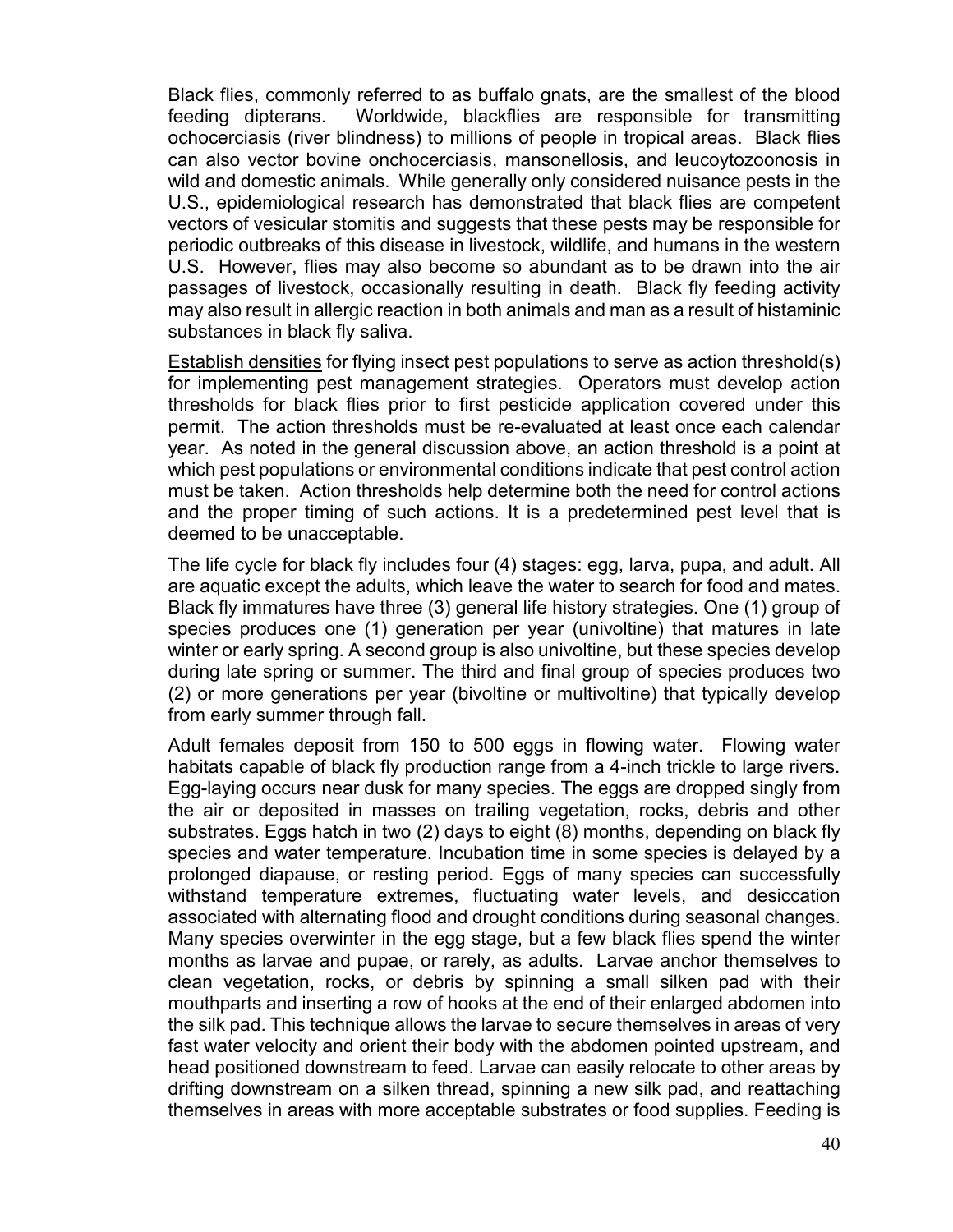accomplished by expanding a pair of fan-like structures on their hardened head capsule to efficiently filter microscopic food particles from the water column. The larvae filter or scrape very fine organic matter, filamentous algae, bacteria and tiny aquatic animals from the current or substrates. Larvae are often infected with various parasites and pathogens, including nematode worms, bacteria, fungi, protozoa and viruses.

Larval instars vary from four (4) to nine (9), depending on species, with many species passing through an average of sever (7) instars. Larval development time varies from one (1) week to six (6) months depending on species, water temperature, stream turbidity and food availability. Larval growth is very temperature dependent, with relatively slow growth during the cold winter months and very rapid growth during warm summer water temperatures. Some summerdeveloping, multivoltine species are capable of completing their entire life cycle in just a few weeks. Mature larvae, with fully developed respiratory filaments visible as a dark area on each side of the thorax, stop feeding, and construct a silken pupal cocoon where metamorphosis takes place.

Pupae secure themselves inside their cocoons with rows of spine-like hooks on their abdomen. The tightly woven or loose cocoons, characteristically shaped for each species, are attached to substrates with the closed end facing upstream to protect pupae from current and sediments. Some species have a lateral aperture, or window, on each side of the cocoon to increase water circulation around the pupa. The branched respiratory organs that project from the pupal thorax are designed to function in or out of water. This adaptation allows pupae to obtain oxygen at all times, and survive normal fluctuations in water levels. The pupal stage may last from two (2) days to several weeks depending on the species and water temperature.

Adults emerge from the pupal skin through an elongate slit at the top of the thorax and ride a bubble of air that propels them to the water surface. Freshly emerged adults fly to streamside vegetation where their wings and bodies quickly dry and harden. Mature adults immediately seek food sources and mates. Both sexes feed on nectar, sap, or honeydew to obtain the sugar used for flight and energy. Only females feed on blood. In most species, mating takes place in flight, with females flying into male swarms that form over landmarks such as waterfalls, vegetation or host species. Males utilize their large eyes to detect and seize females entering the swarm. Male and female pairs exit the swarm, and mating takes place in flight in just a few seconds. Females then seek a host to obtain the blood meal required to nourish their eggs. Adults are strong fliers, capable of dispersing many miles from their larval habitats.

Black fly females are attracted to their specific hosts by size, shape, color, carbon dioxide, body odor, body movement, skin texture, temperature and humidity. Females use their mouthparts to cut, or lacerate the host skin, and then drink from the resulting pool of blood. Anticoagulants in the saliva are injected into the bite to facilitate bleeding. Many domestic and wild animals have been killed by outbreaks of adult black flies. Deaths have been attributed to acute toxemia from large numbers of bites, anaphylactic shock, and weakness due to blood loss. In humans, lesions can develop at the bite, accompanied by reddening, itching, and swelling.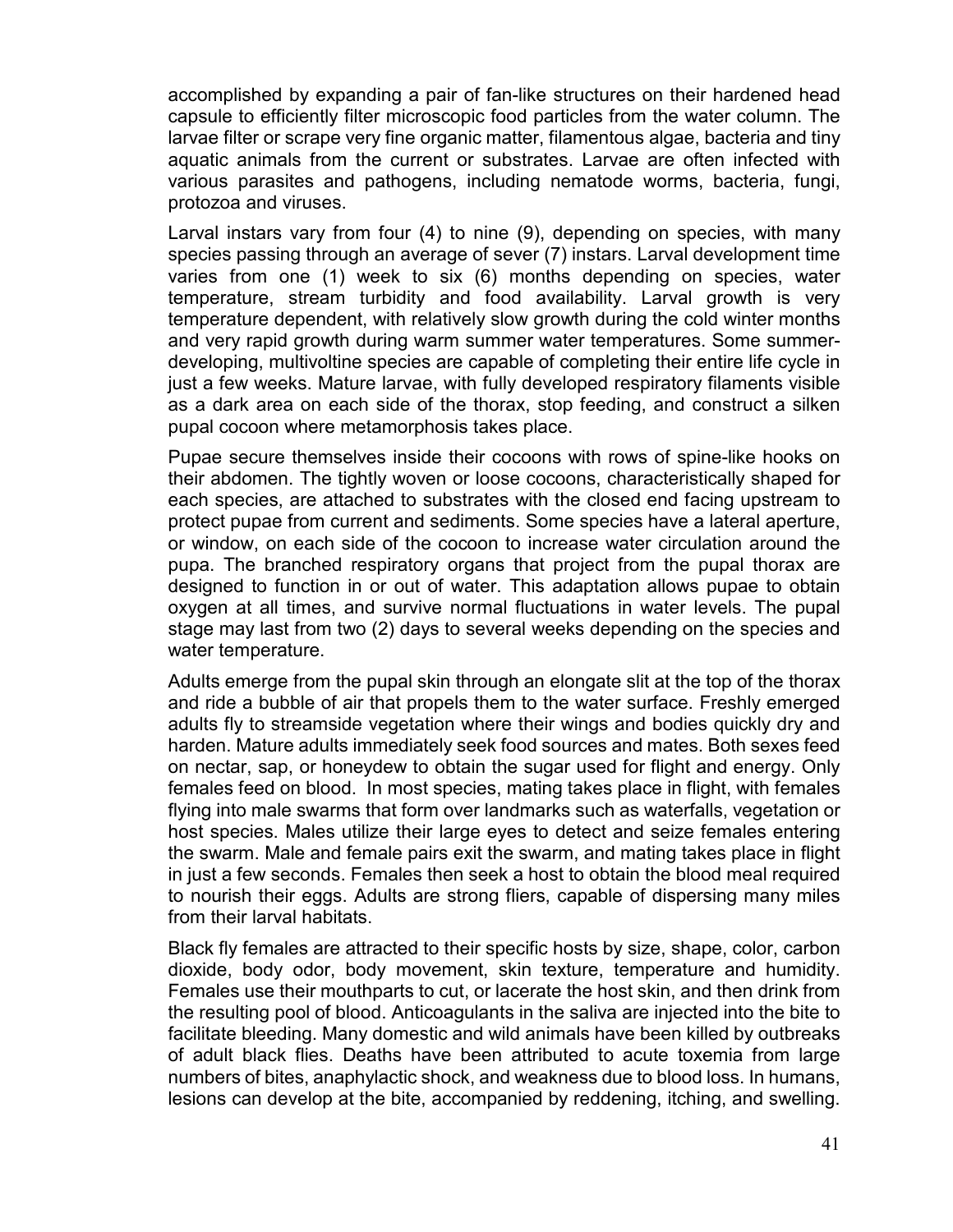In severe cases, allergic reactions may occur, resulting in nausea, dizziness, and fever.

Host specificity in black flies varies from highly specific species that will feed on blood from only one (1) host, too much more generalized species that will draw blood from a number of different hosts. Although host preferences for many North American black flies are poorly understood, it is estimated that 67% feed on mammals and 33% feed on birds. Approximately 10% of North American species will feed on the blood of humans.

Prior to first pesticide application covered under this permit, operators must ensure proper identification of black fly species to develop a detailed pest management strategy. Due to preferred hosts and developmental habitats, proper identification of the pest species is instrumental in determining the biology (univoltine or multivoltine), and developmental habitat preference (e.g., flow rate, stream size, stream substrate composition), and flight range of the target species. By knowing these factors, a control program can 1) determine if the black fly species warrants control activities (i.e., host preference and historical problems), 2) identify habitats and delineate the potential area for ongoing monitoring and control activities, 3) determine frequency of site monitoring, 4) estimate timing for pesticide application (i.e., historical seasonal occurrence, age distribution of susceptible immature population, environmental conditions suitable for control activity, etc.), and 5) reduce discharge of pesticides into protected surface waters.

Identify known breeding sites for source reduction, larval control program, and habitat management. In conjunction with species identification, mapping should be considered part of control programs aimed at black fly management. Maps may simply be township/city/county maps but may also include aerial photo assessments, topographic maps, and satellite imagery where available and/or practicable. Mapping is essential to identify areas of flowing water which are suitable for production of the target species. As black flies are strong fliers and will travel great distance to obtain a blood meal, mapping should be for an extended area from the site to be protected by control activities. Species identification and mapping should also be a priority in a surveillance program (both current and historical) to determine the need for initiating control activity. Identification and mapping are both essential to planning a control program which reduces pesticide discharge into protected surface waters.

Analyze existing surveillance data to identify new or unidentified sources of mosquito or other flying insect pest problems as well as sites that have recurring pest problems. As discussed above, mapping is a valuable tool in assessing pest habitats and designing control programs. Operators must analyze existing surveillance data to identity new sources of black fly problems.

In the event there are no data for your pest management area in the past calendar year, see section 6 for documentation requirements regarding why current data are not available and the data you used to meet the permit conditions. Operators may use historical data or neighboring district data to identify the species and establish action thresholds.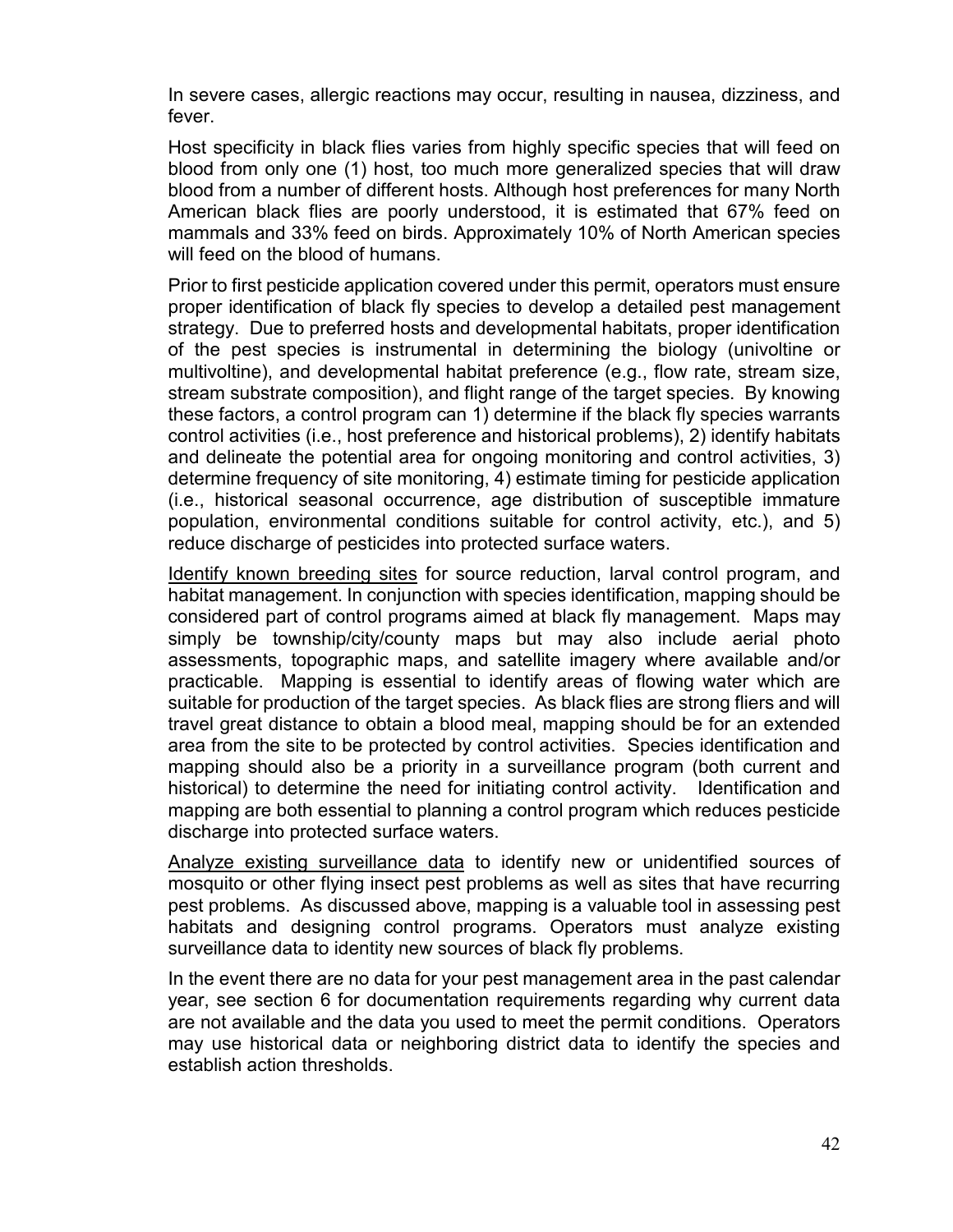### **Pest Management - Other Flying Insects**

Prior to the first pesticide application covered under this permit that will result in a discharge to protected surface waters, and at least once each calendar year thereafter prior to the first pesticide application for that calendar year, you must select and implement, for each pest management area, efficient and effective means of pest management that minimize discharges resulting from application of pesticides to control mosquitoes or other flying insect pests. In developing these pest management strategies, you must evaluate the following management options, considering impact to water quality, impact to non-target organisms, pest resistance, feasibility, and cost effectiveness: No action; Prevention; Mechanical/physical methods; Cultural methods; Biological control agents; and Pesticides. Operators are required to evaluate and implement a pest management strategy to minimize pesticide discharge into protected surface waters prior to the first pesticide application covered under this permit. Pest management strategies will vary by locality (i.e., stream size, stream substrate, and stream vegetation), black fly species (i.e., multi/univoltine development and host specificity), and financial concerns (i.e., accessibility to streams and size/rate of flow for the streams). As noted above, combinations of various management methods are frequently the most effective pest management strategies over the long term. The goal should be to emphasize long-term control rather than a temporary fix. Operators must reevaluate every year prior to the first pesticide application for that calendar year.

Based on problem identification, two (2) preventive strategies other than pesticides should be evaluated. The first is reducing the number of black fly breeding areas. This may include removal (physical and/or chemical) of vegetation and other objects in streams to reduce the number of larval habitats. The second is temporary damming of flowing stream larval development sites to create pool habitats. As larvae require flowing water for development, pooling can kill developing black fly larvae. However, the impact of these habitat management options must be considered in relation to other environmental impacts on other aquatic species. Furthermore, due to the wide variability in stream size/flow rate and the accessibility of streams for habitat modification, these options are seldom acceptable control solutions for most black fly developmental habitats.

#### **Pesticide Use – Other Flying Insects**

Conduct larval and/or adult surveillance prior to each pesticide application to assess the pest management area and to determine when action threshold(s) are met that necessitate the need for pest management.Larval surveillance involves routine sampling of aquatic habitats for developing black flies. Larval surveillance is primarily accomplished by collecting stream substrates (rocks, vegetation, etc.) and examining for larval and pupal occurrence. Due to the varied developmental sites for black larvae and their ability to move in streams relative to changes in flow patterns, quantitative sampling will vary from site to site and in many instances, particularly with continuously changing water levels, is not practical. Qualitative sampling is often used in lieu of quantitative sampling, as an indicator of egg hatch and to indicate the age distribution of developing larvae. Qualitative sampling alone when used in conjunction with historical occurrence data can provide a reliable indicator of the need to initiate control activities.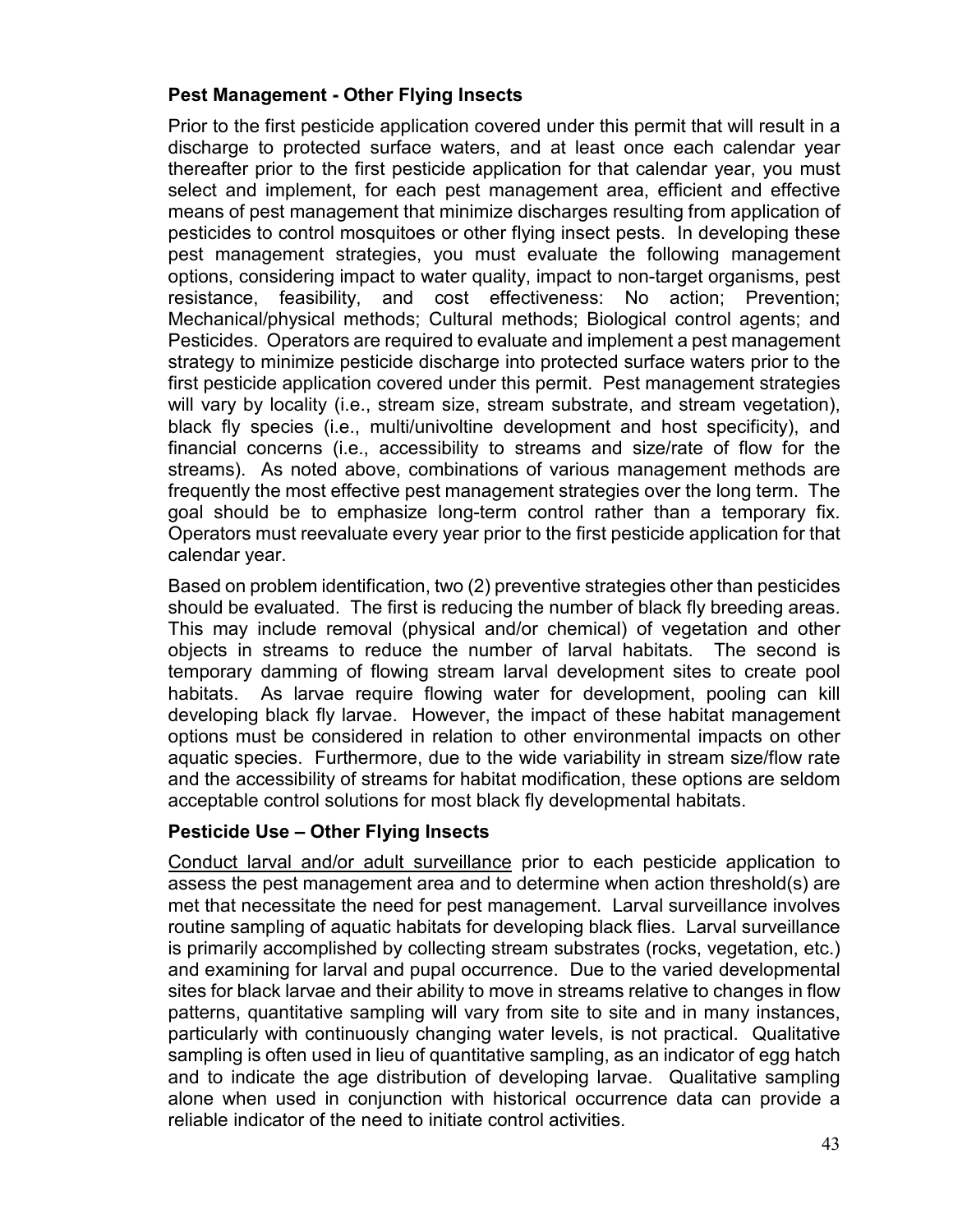Adult surveillance for black flies may include sweep sampling, vacuum aspiration of adults, and the use of silhouette traps. Traps may be simple visual attractants or may be baited with artificial attractants (e.g., ocentol and  $CO<sub>2</sub>$ ). However, as different black fly species will respond differently in relation to different attractants, based on host preference, care must be used in selecting attractants that will provide a representative sample of the complete black fly spectrum present in any given location. Choice of adult sampling will in many cases be dictated by historical occurrence of black flies in a given area. Regardless, surveillance data is a useful tool in providing feedback to the mapping and planning component of any pest management strategy.

Assess environmental conditions (e.g. temperature, precipitation, and wind speed) in the treatment area prior to each pesticide application to identify whether existing environmental conditions support development of pest populations and are suitable for control activities. Environmental conditions may affect the results of pesticide application. Operators must assess the treatment area to determine whether site conditions support pest populations and are suitable for pesticide application.

Reduce the impact on the environment and on non-target organisms by applying the pesticide only when the action threshold has been met. Operators must apply pesticide only as indicated by action thresholds for the pest management area. As noted above, action threshold help determine both the need for control actions and the proper timing of such actions. Timing pesticide application can reduce the impact on the environment and on non-target organisms.

In situations or locations where practicable and feasible for efficacious control, use larvicides as a preferred pesticide for flying insect pest control when larval action thresholds have been met. Bacillus thuringiensis var israelensis (Bti) is the primary larvicide used for black fly control in the U.S. Bti is a gram positive, aerobic, sporeforming bacterium that produces protoxins in the form of parasporal protein crystals. In the alkaline digestive tract of black flies and mosquitoes, the protoxins become activated into highly toxic delta-endotoxins. The endotoxins cause a rapid breakdown in the lining of the mid-gut and necrosis of skeletal muscles, resulting in paralysis and mortality of target insect pests. Bti is nontoxic to most non-target organisms due to their acidic digestive systems and lack of suitable tissue receptor sites.

To minimize pesticide discharge into protected surface waters, operators must apply larvicides as needed for source reduction as indicated by the action threshold in situations or locations where it is practicable and feasible to do so. The action threshold may be based on occurrence of adults (current or historical) and/or larval sampling of stream substrates for immature black flies. Surveillance is also a valuable tool for assessing the effectiveness of larval control activities.

Larvicides may be applied to streams using either ground or aerial equipment. Choice of equipment is largely dictated by stream size and accessibility. Application equipment may include backpack sprayers, boats equipped with sprayers or metered release systems, helicopters or fixed wing aircraft. The amount of insecticide required to treat a stream should be based on the desired dosage and the stream discharge. Stream discharge is calculated by determining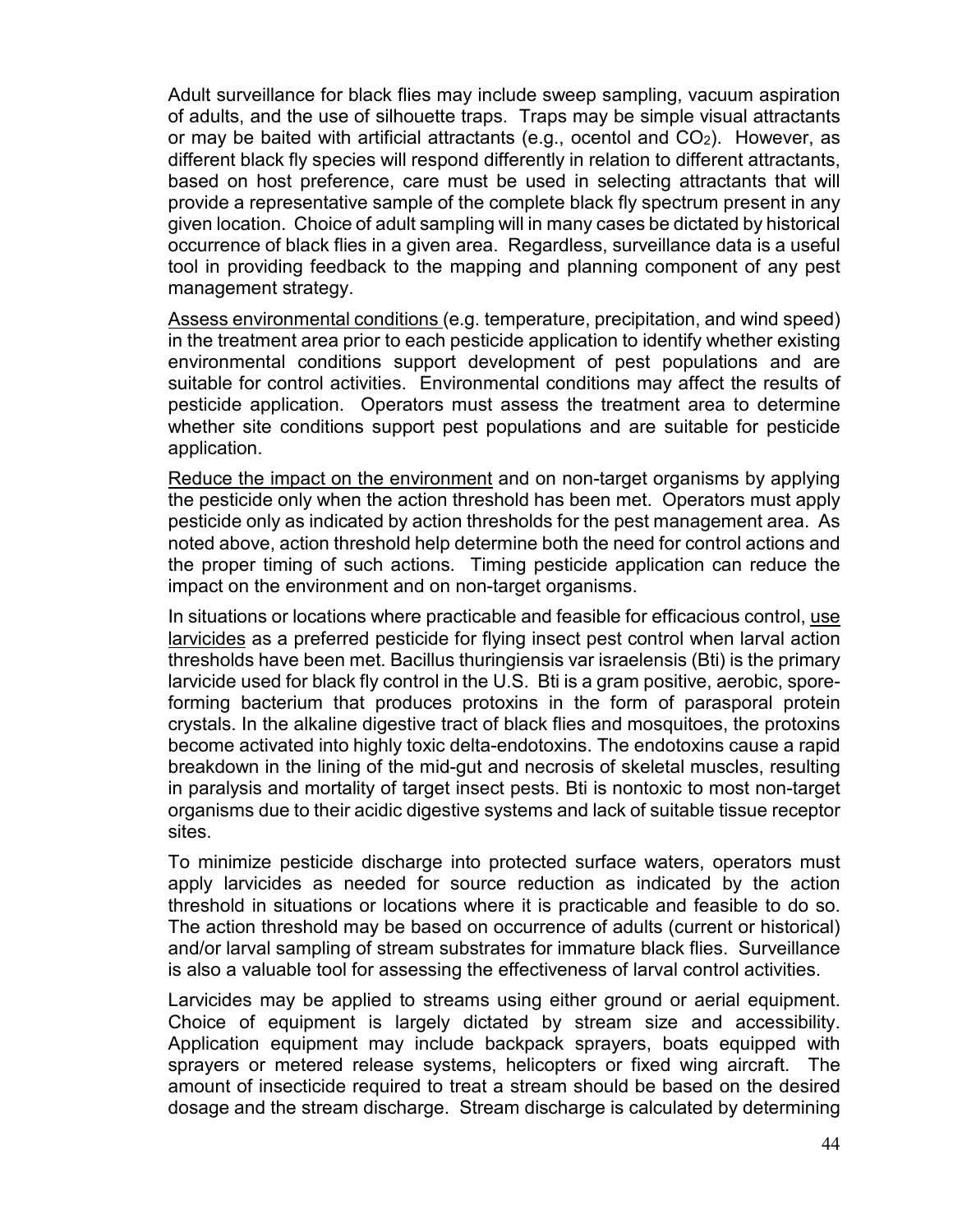the average width and depth of the stream and the stream velocity (discharge = width (m) x depth (m) x velocity (m/s)). Proper calibration of insecticide delivery based on discharge is necessary to ensure complete coverage throughout the water column in order to expose all larval habitats to an effective insecticide dose.

Larvicide is applied across the stream width for the time specified by the application rate. The point of application should be far enough upstream from the larval habitat to ensure proper insecticide dispersal in the water passing over the treatment area. Operators should determine the effective downstream carry (maximum distance at which at least 80% larval control is achieved) of the insecticide suspension. By determining downstream carry, black fly control operators can limit the number of applications necessary to treat any given stream and thereby reduce pesticide discharge into protected surface waters.

In situations or locations where larvicide use is not practicable or feasible for efficacious control, use adulticides for mosquito or flying insect pest control when adult action thresholds have been met.Pesticide control of black flies in the U.S. historically relied upon both larvicides and adulticides. However, adulticide use against black fly populations is no longer a common practice. As adult black flies are seeking blood meals during the daytime, adulticide application coincides with human activity, so daytime application is no longer a standard control procedure. One reason for this change is due to environmental factors associated with daytime adulticide application, particularly thermal inversions, which cause adulticide application for black fly control to be ineffective. Furthermore, as only adults directly contacted by the adulticide application are killed, with no residual activity against other adults immigrating to the treatment area, adulticide applications are both ineffective and expensive. For these reasons, larvicides which target the immature stages before development of the pestiferous adult are now the primary means of black fly control in the U.S.

### **3.4 Weed, Algae, and Vegetation (herbaceous and woody) Control – Pest Management Measure**

Weeds, algae, and vegetation that negatively affect aquatic biodiversity, human health, and economic stability are considered to be pests. Weeds, algae, and vegetation can decrease populations of native aquatic species including threatened and endangered species. Weeds, algae, and vegetation can reduce aquatic biodiversity by preventing desirable species growth and unbalancing desirable aquatic species populations and development. Social, economic, and human health are all affected by a lower aesthetic appeal of a water bodies, an increased cost of agricultural irrigation water, and an increase in the risk of human diseases by providing ideal vector breeding grounds. In addition, the reduction in the utility of water can have social and economic impacts due to reduced hydroelectric operations, impeded opportunity for recreational activities (e.g., fishing, boating, and swimming), and disruption of water transport (e.g., agricultural irrigation) to name a few. As a result, if weeds and algae become established and impede the environmental stability and use goals for a body of water, control measures will be necessary. Pest control may be necessary before the pests become established.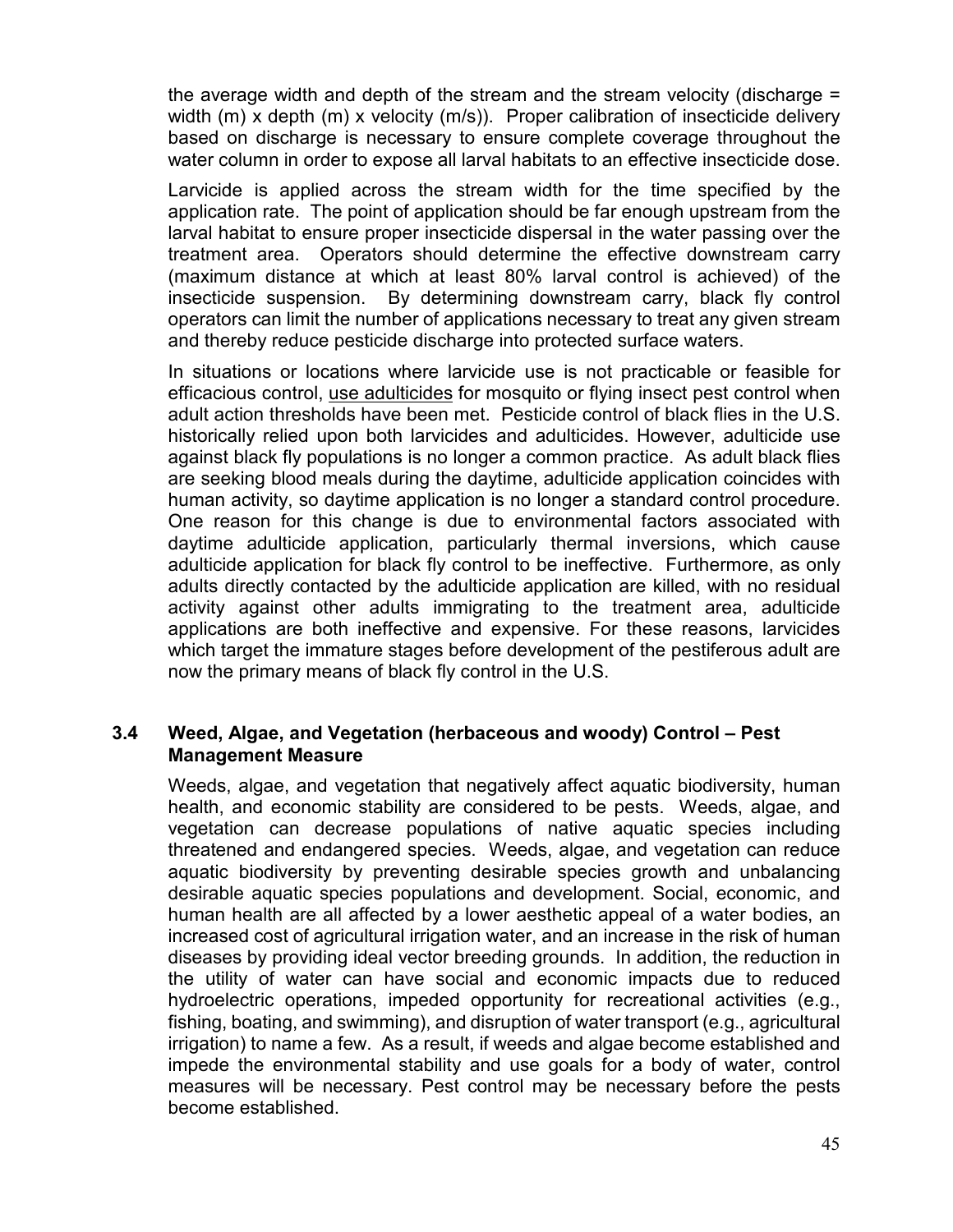The requirements in section 3.4 apply to pesticide discharges associated with management of weed, algae, and vegetation in, but not limited to, lakes, ponds, rivers, streams, irrigation canals, and drainage systems. Irrigation and drainage systems differ in the type and disposition of the water that they convey; these systems may consist of earthen or concrete lined canals or combinations of the two (2).

Most aquatic plants and algae are largely beneficial to water quality, especially when present in the appropriate densities. However, overabundant native algae and vegetation, as well as introduced, exotic species can decrease water quality and utility. Dense plant or algae growth can interfere with recreational activities (e.g., fishing, boating, and swimming), disrupt water transport, reduce aquatic biodiversity by preventing desirable plant growth and unbalancing fish populations, lower the aesthetic appeal of a water body, and increase the risk of human diseases by providing ideal vector breeding grounds.

Algae are non-vascular plant that do not have true roots, stems, leaves, or vascular tissue and have simple reproductive systems. Some macroscopic algae may resemble a plant in appearance. Algae are an important aquatic food source for many animals. However, excess algae growth such as algae blooms, frequently caused by unbalanced or elevated nutrients, can be damaging to aquatic ecosystems. Control options include mechanical, biological, and chemical methods.

Weeds include floating, emergent, or submerged plants that negatively impact the quality and utility of protected surface waters Aquatic systems need plant materials as an important part of the systems ecology; however, when vegetation becomes established to the point of impeding the use goals for a body of water, control measures will become necessary. As a part of such aquatic weed control programs a pest management strategy should consider mechanical, biological, and/or chemical controls. Details for developing an integrated aquatic weed pest management strategy can be found in the document Aquatic Plant Management, Best Management Practices in Support of Fish and Wildlife Habitat (January 2005. Aquatic Ecosystem Restoration Foundation. Project Leader Kurt Getsinger, Ph.D. http://cenapa.ucdavis.edu/files/54815.pdf).

Vegetation, both herbaceous and woody, that grows at and above the water's edge includes (but are not limited to) trees, cactus, and the like. Vegetation can create an environmental or aesthetic nuisance as well as increase potential for flooding by way of reduced channel flow. Control options include mechanical, biological, and chemical methods.

The appropriate type of control for weeds, algae, and vegetation is dictated by the biology of the target species and by environmental conditions and concerns for a specific area. "Control" means, as appropriate, eradicating, suppressing, reducing, or managing invasive species populations, preventing spread of aquatic nuisance plants from areas where they are present, and taking steps such as restoration of native species and habitats to reduce the effects of aquatic nuisance plants and to prevent further invasions. Numerous strategies are used to reduce the impact of aquatic weeds and algae, but a pest management strategy should be the basis for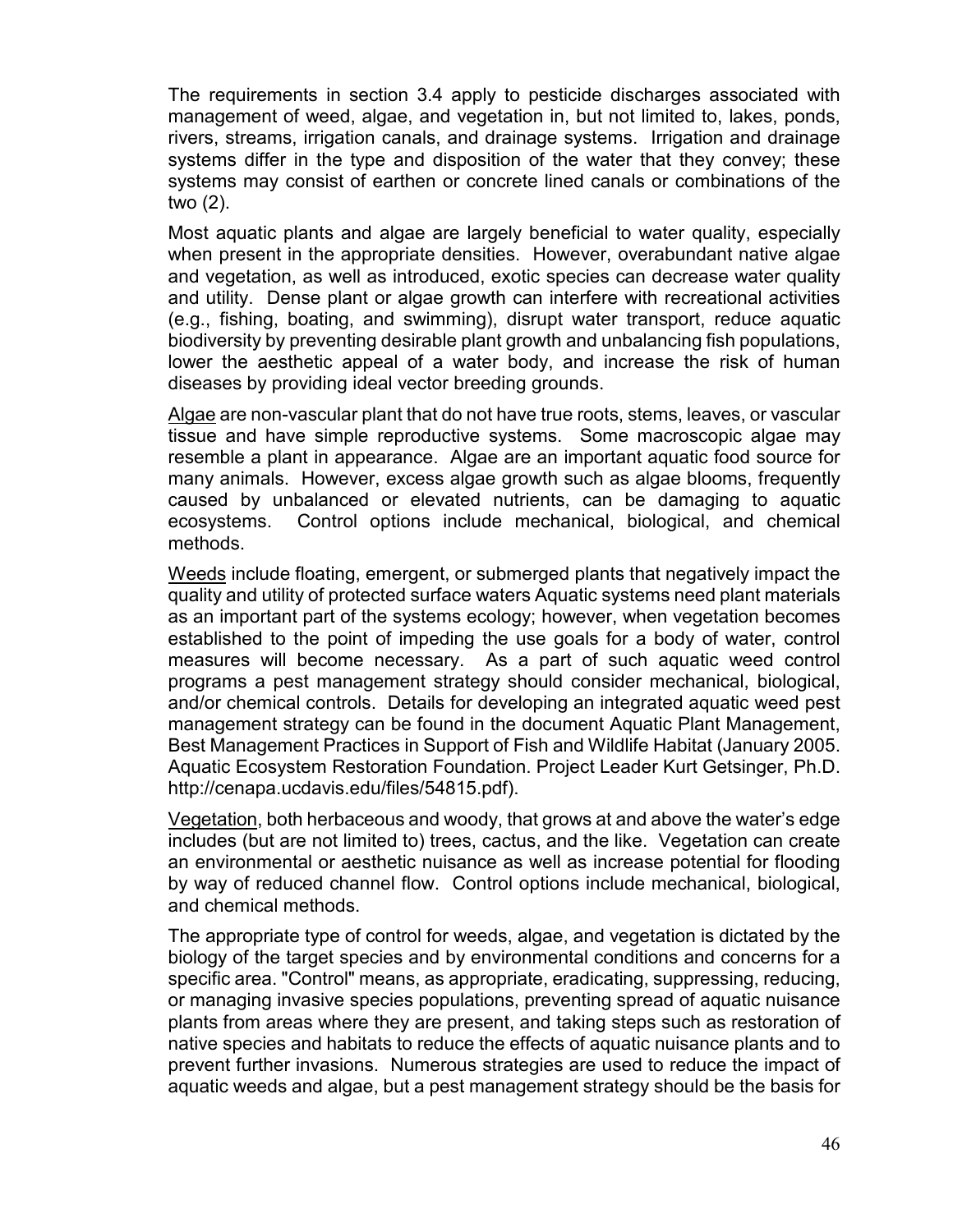any pest control program. This is a comprehensive approach for managing pest populations using a variety of control methods.

## **Identify the Problem – Weed, Algae, and Vegetation**

Prior to the first pesticide application covered under this permit that will result in a discharge to protected surface waters, and at least once each calendar year thereafter prior to the first pesticide application for that calendar year you must do the following for each pest management area. Operators must identify the pest problem in their pest management area prior to the first application covered under this permit. Knowledge of the pest problem is an important step to developing pest management strategies. Re-evaluation of the pest problem is also important to ensure pest management strategies are still applicable. Operators must identify the pest problem at least once each calendar year prior to the first application for that calendar year.

Identify areas with weed, algae, or vegetation problems and characterize the extent of the problems, including, for example, water use goals not attained (e.g., wildlife habitat, fisheries, vegetation, and recreation). Operators must be wellacquainted with the unique regional conditions of their sites and available methods for controlling the pest species present. Intended use goals for the water bodies that are being impeded because of nuisance pest infestation must also be considered based on the control site. The use of the best available mapping information to aid in identifying the problem areas is suggested. Mapping may include aerial photo assessments, topographic maps, and satellite imagery where available and/or practicable. Mapping can be essential to identify problem areas which can and cannot be controlled using non-pesticide preventative measures (e.g., mechanical control). Mapping can also be used in plotting the regional desired aquatic species, as well as water use goals and complaints or reports of weeds and algae from the public.

Identify target weed species**.** Positive identification of the weed, algae, or vegetation is required because many species within the same genera may require different levels and types of control measures species. Weed, algae, and vegetation identification is important when determining the best pest management strategy for each particular species and for determining application areas. Operators should develop a detailed pest management strategy based on identification of the targeted pest species which occur in their area.

Identify possible factors causing or contributing to the weed, algae, or vegetation problem (e.g., nutrients, invasive species, etc.).While there may not be reasonable means to control and/or stop the introduction and occurrence of some nuisance species infestations, the identification of possible sources (e.g., outflows from other water systems/bodies) may help in reducing the need for control measures. Potential weed, algae, and vegetation sources such as changes in nutrient levels or accidental or intentional introduction of exotic species must be identified before control measures are implemented

Establish past or present weed, algae, and vegetation densities to serve as action threshold for implementing pest management strategies. Any data and/or information regarding pest densities can be used to establish an action threshold. Determining increases in pest densities may indicate a need for action. An action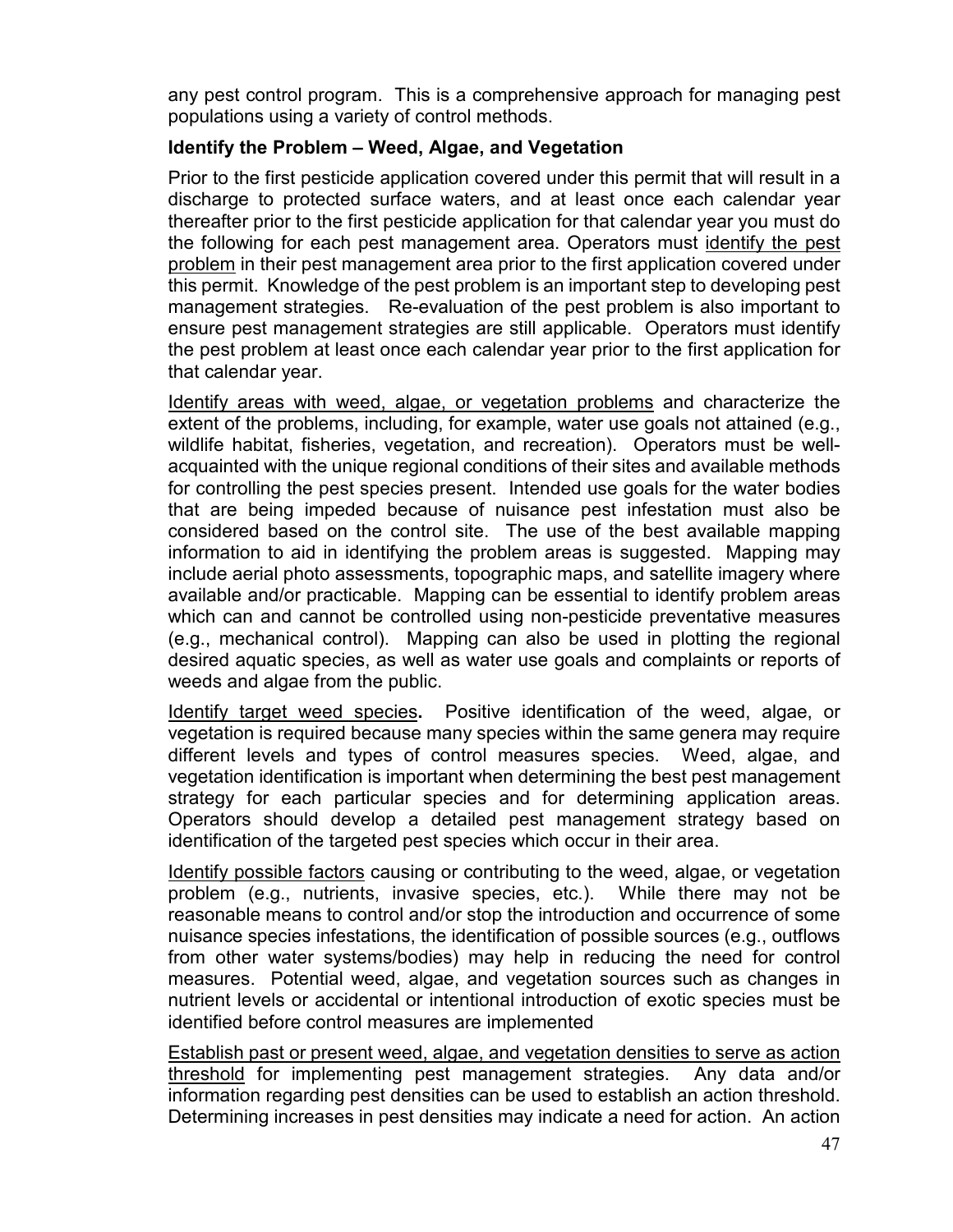threshold must be established before implementing a pest management strategy. However, action thresholds will be species specific.

In the event there are no data for your pest management area in the past calendar year, see section 6 for documentation requirements regarding why current data are not available and the data you used to meet the permit conditions. Operators may use historical data or neighboring district data to identify the species and establish action thresholds.

#### **Pest Management – Weed, Algae, and Vegetation**

Prior to the first pesticide application covered under this permit that will result in a discharge to protected surface waters, and at least once each calendar year thereafter prior to the first pesticide application for that calendar year, you must select and implement, for each pest management area, efficient and effective means of pest management that minimize discharges resulting from application of pesticides to control weeds or algae. In developing these pest management strategies, you must evaluate the following management options, considering impact to water quality, impact to non-target organisms, pest resistance, feasibility, and cost effectiveness: No action; Prevention; Mechanical/physical methods; Cultural methods; Biological control agents; and Pesticides. Operators must evaluate and implement a pest management strategy to minimize pesticide discharge into protected surface waters prior to the first pesticide application covered under this permit. As noted above, combinations of various management methods are frequently the most effective pest management strategies over the long term. The goal should be to emphasize long-term control rather than a temporary fix. Operators must reevaluate every year prior to the first pesticide application for that calendar year. All control measures must be implemented in a manner that reduces impacts to non-target species. The following describes the management options that must be evaluated.

No Action: No action is to be taken, although a weed, algae, or vegetation problem has been identified. This may be appropriate in cases where, for example, available control methods may cause secondary or non-target impacts that are not justified, no available controls exist, or the pest population is stable at a level that does not impair water body uses.

**Prevention:** Preventing introductions of possible weeds, algae, and vegetation is the most efficient way to reduce the threat of nuisance species (ANS Task Force, 2009). Identifying primary pathways of introduction and actions to cut off those pathways is essential to prevention. Through a better understanding of the transportation and introduction of weeds, algae, and vegetation, private entities (aquaculture) and the public have the necessary knowledge to assist in local weed and algae control by reducing conditions that encourage the spread of weeds and algae in their immediate surroundings. For example, recreational water users provide a pathway of unintentional introductions. Increasing public awareness of weeds and algae, their impacts, and what individuals can do to prevent their introduction and spread is critical for prevention. Other examples of prevention include: better design of water holding sites, better management and maintenance of potential problem sites, and volunteer removal of pest species (e.g., hand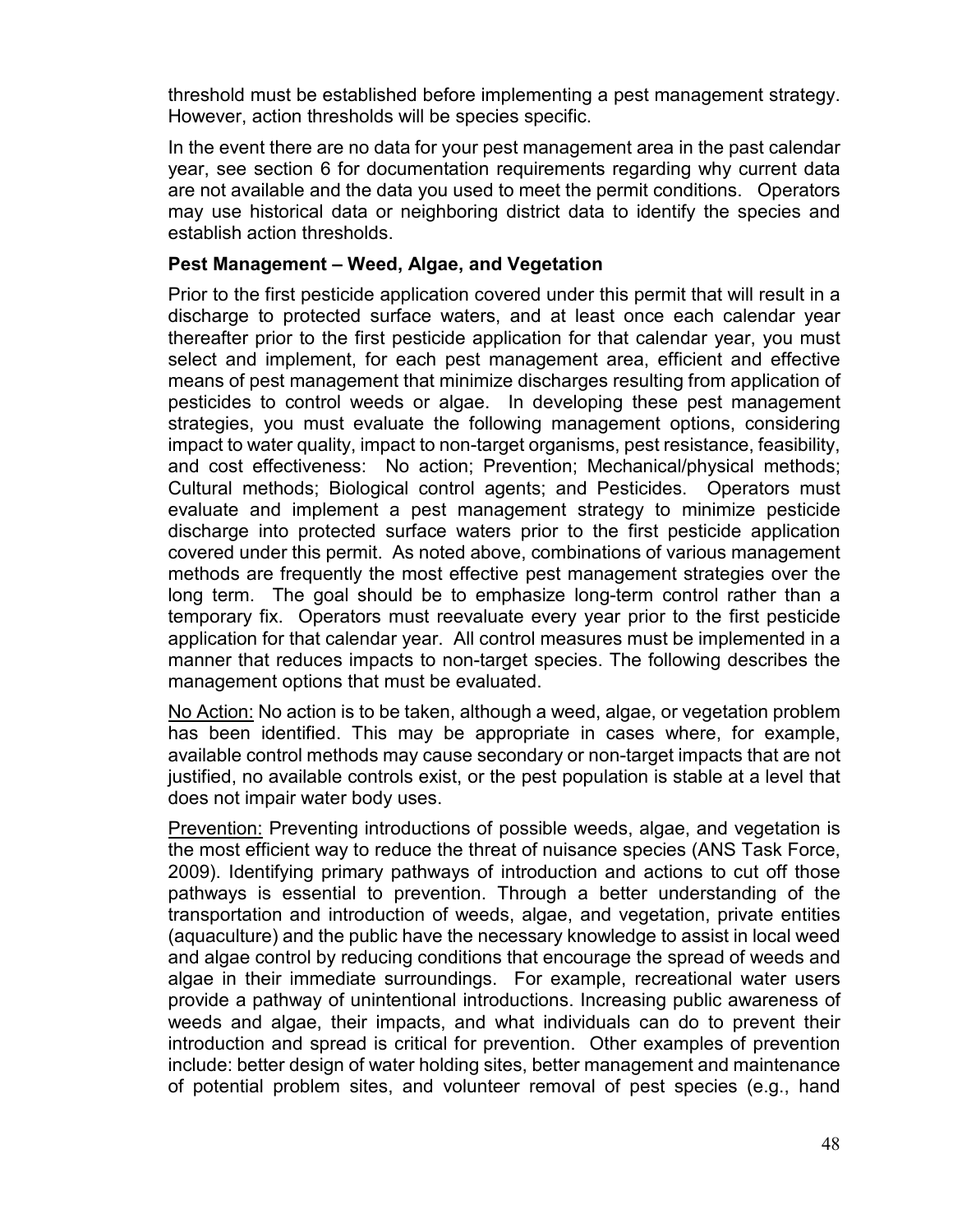weeding). Monitoring and detection also play important roles in the prevention of the spread and introduction of weeds and algae.

Cultural Method: Cultural techniques include the use of pond dyes and water-level drawdown. Use pond dyes to manage filamentous algae and submersed (underwater) vegetation. Several pond colorants and one (1) or two (2) dyes are EPA-registered for aquatic-weed control. Pond dyes and colorants can be effective if there is little water outflow from the pond. Dyes and colorants intercept sunlight needed by algae and other underwater plants for photosynthesis. Therefore, they are generally ineffective on floating plants like duckweed and water lilies and emergent (growing above the surface) plants like cattails and bulrushes. Dyes and colorants are nontoxic and do not kill the plants, and they are safe for use in ponds for irrigation, fishing and livestock. However, they are not intended for use in large lakes with a lot of water flow or lakes used for public water supplies.

Mechanical and Biological Control: Mechanical and biological controls will be the appropriate method in some cases, or a part of a combination of methods. In some instances, the need for chemical pesticide use in and adjacent to the affected habitat can be reduced or virtually eliminated with proper execution of alternative strategies and proper best management practices.

Mechanical control techniques will vary depending on the pest. Examples include dewatering, pressure washing, abrasive scrubbing, and weed removal by hand or machine.

Biological control of weeds, algae, and vegetation may be achieved through the introduction of diseases, predators, or parasites. While biological controls generally have limited application for control of weeds and algae, the operator should fully consider this option in evaluating pest management options.

Pesticides: Aquatic herbicides are chemicals specifically formulated for use in water to kill or control aquatic plants. Aquatic herbicides are spray directly onto floating or emergent aquatic plants or are applied to the water in either a liquid or pellet form. Systemic herbicides are capable of killing the entire plant. Contact herbicides cause the parts of the plant in contact with the herbicide to die back, leaving the roots alive and able to regrow. Non-selective, broad spectrum herbicides will generally affect all plants that they come in contact with. Selective herbicides will affect only some plants.<sup>[1](#page-48-0)</sup>

#### **Pesticide Use - Weed, Algae and Vegetation**

<span id="page-48-0"></span> $\overline{a}$ 

Conduct surveillance prior to each pesticide application to assess the pest management area and to determine when the action threshold is met that necessitates the need for pest management. Often, each weed, algae, and vegetation species and pest management area warrants a different pest management strategy tailored to the regional conditions. The pest management strategy should consist of combinations of mechanical, biological, and/or pesticidal control methods. All control measures must be conducted in a manner that minimizes impacts to non-target species. Operators should apply chemical pesticides only after considering the alternatives and determining those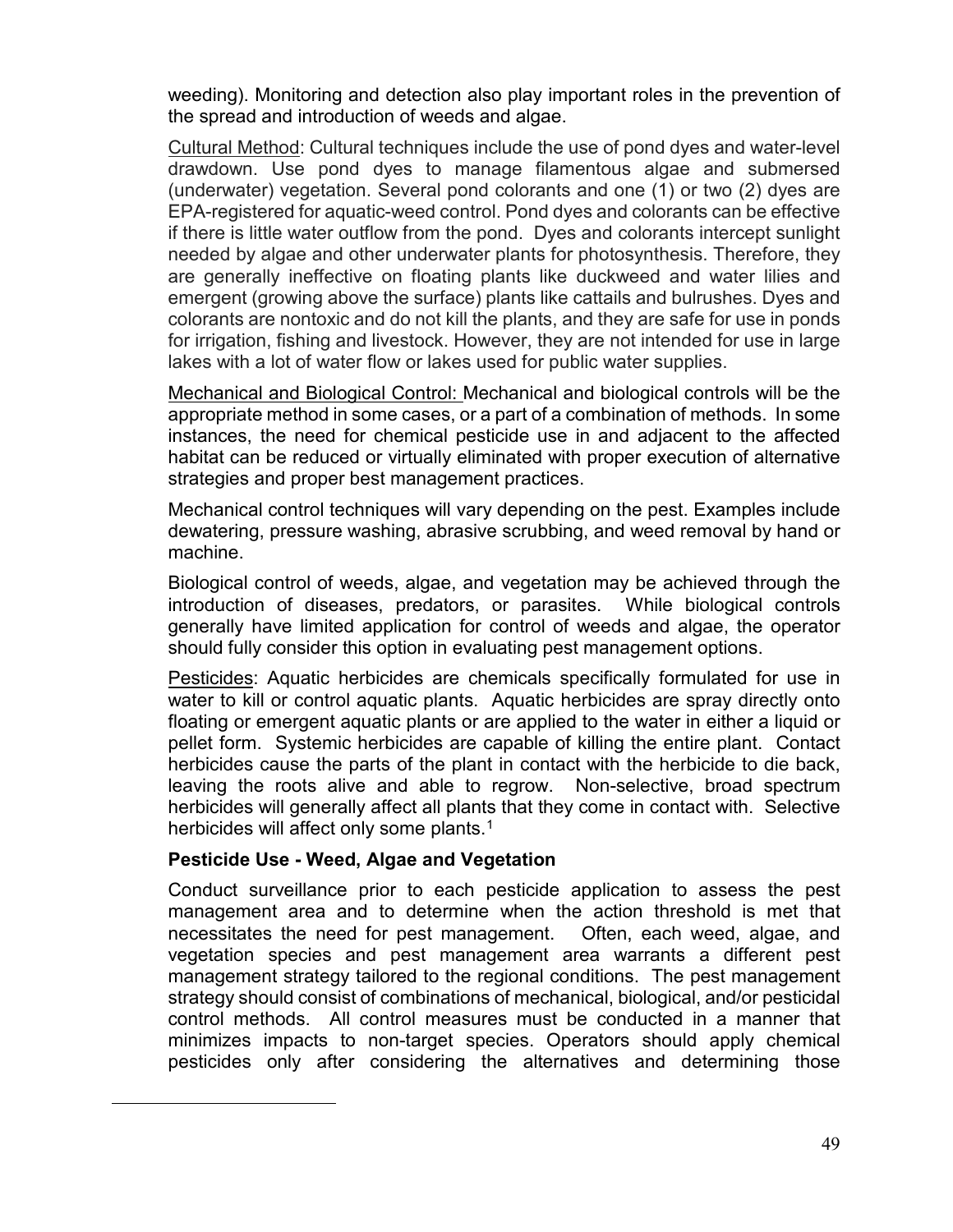alternatives not to be appropriate control measures. If pesticides are used they must be used only as needed as determined by the action threshold, and proper best management practices including use of the minimum effective application rate. Also, the operator should conduct surveillance (e.g., pest counts or area survey) prior to application of pesticides to determine when the action threshold is met and necessitates the need for pest control measures.

Surveillance may include the relatively sophisticated transect method used in ecological studies to evaluate species distribution, or it may consist of simply conducting visual observations in the treated area to verify the eradication or reduction in populations of aquatic weeds and algae following pesticide application (Getsinger et al. 2005, pp 23-25).

Reduce the impact on the environment and non-target organisms by applying the pesticide only when the action threshold has been met. Operators must apply pesticide only as indicated by action thresholds for the pest management area. As noted above, action threshold help determine both the need for control actions and the proper timing of such actions. Timing pesticide application can reduce the impact on the environment and on non-target organisms. Environmental factors such as temperature and dissolved oxygen content, as well as biological factors such as stage of growth should be considered when deciding on application timing. Partial site treatments over time may be considered to reduce risk. Pesticide application must be limited to the appropriate amount required to control the target pests. Methods used in applying pesticides must reduce the impact to non-target species.

Aquatic Plant Management, Best Management Practices in Support of Fish and Wildlife Habitat. January 2005. Aquatic Ecosystem Restoration Foundation. Project Leader Kurt Getsinger, (http://cenapa.ucdavis.edu/files/54815.pdf)

## **3.5 Nuisance Animal Control**

Nuisance animals, such as fish, lampreys, and mollusks, negatively affect aquatic biodiversity, human health, and economic stability. Nuisance animals decrease populations of native aquatic species including threatened and endangered species. Nuisance animals can reduce aquatic biodiversity by preventing desirable species growth and unbalancing desirable aquatic species populations and development. Social, economic, and human health are all affected by a lower aesthetic appeal of water bodies, an increased cost of agricultural irrigation water, and an increase in the risk of human diseases by providing ideal vector breeding grounds. In addition, the reduction in the utility of water can have social and economic impacts due to reduced hydroelectric operations, impeded opportunity for recreational activities (e.g., fishing, boating, and swimming), and disruption of water transport (e.g., agricultural irrigation), to name a few. As a result, if or when nuisance animals become established and impede the environmental stability and use goals for a body of water, control measures will become necessary.

The requirements in this section apply to pesticide discharges associated with management of nuisance animals including, but not limited to, fish, lampreys, and mollusks. Nuisance animal control includes management of nuisance species in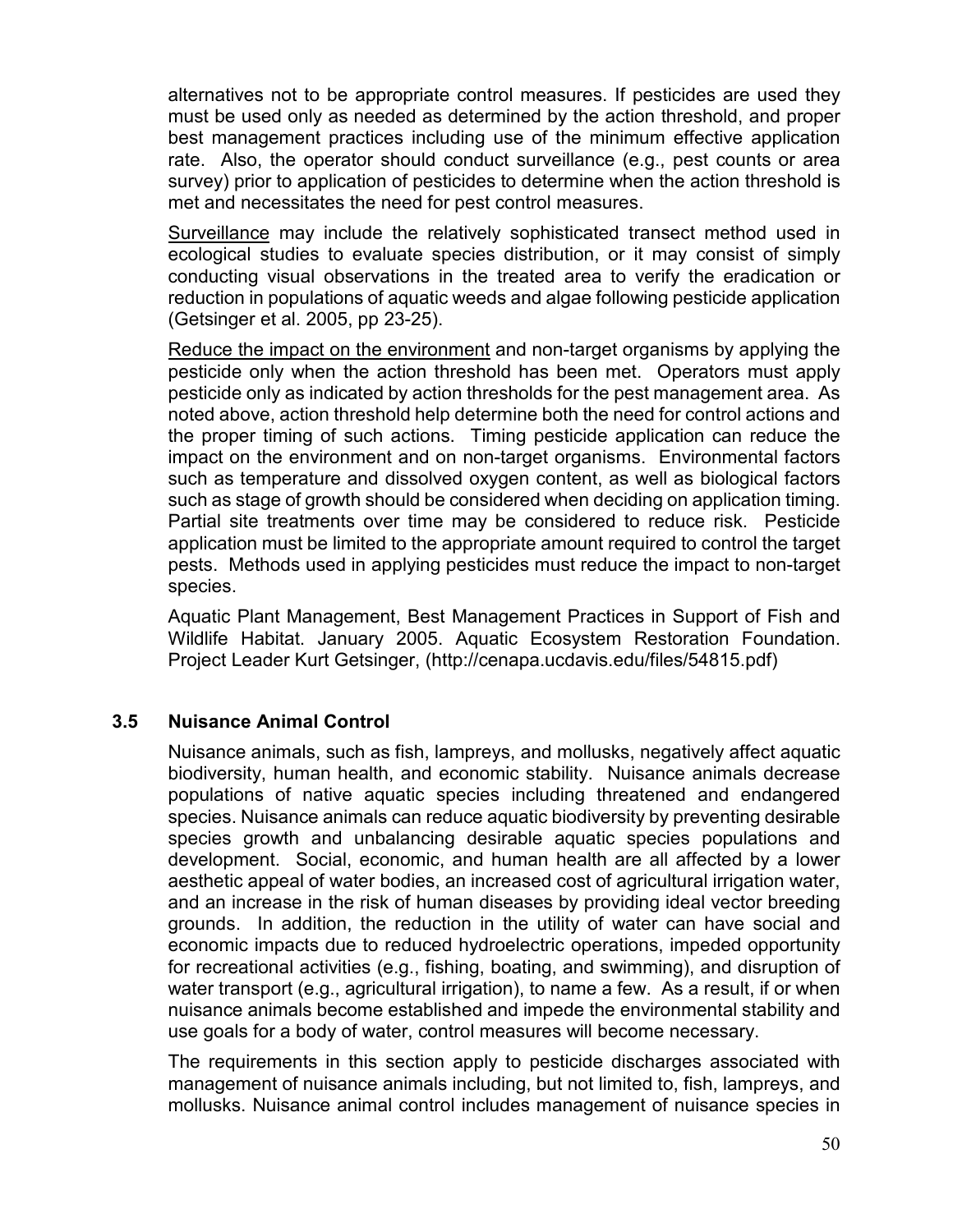protected surface waters including but not limited to lakes, ponds, rivers, estuaries, and streams. As a part of a nuisance animal control program, a pest management strategy should consider mechanical, biological, and chemical controls. Details for identifying aquatic nuisance animals and developing a pest management strategy can be found online through the Aquatic Nuisance Species Taskforce (http://www.anstaskforce.gov/default.php).

### **Fish**

Reasons for applications of piscicides in protected surface waters for controlling nuisance species of fish may include, but are not limited to, restoration of threatened and endangered species; fish population management; restoration of native species; and aquaculture. A pest management strategy for fish should consider mechanical, biological, and chemical controls.

### **Lampreys**

There are approximately 40 species of lamprey, which are aquatic vertebrates. The sea lamprey is an example of a problematic non-native parasitic species that feeds on native fish species in U.S. waters, although not currently in Arizona. Lampreys may be managed using lampricides that are applied directly to the protected surface waters. Several effective management techniques such as mechanical and biological methods are available for lamprey control in addition to lampricides and should be considered when developing a pest management strategy.

### **Mollusks**

Nuisance mollusks including, but not limited to, zebra and quagga mussels, may cause damage to freshwater ecosystems, degrade drinking water, clog waterintake/discharge pipes for utilities and industries, and negatively impact commercial and recreational activities. Use of molluscicides is one of several methods of control for these nuisance animals; however, it is important to consider the impacts of mechanical, biological, and/or chemical pesticide use for control of mussels and other nuisance mollusk species.

## **Other Nuisance Animals**

There may be nuisance animals of concern in addition to fish, lampreys, and mollusks. Control of other aquatic animals including, but not limited to, crustaceans found to be a nuisance and requiring management with mechanical, biological, and/or chemical pesticides are included in the requirements in section 3.2.3.

The appropriate type of control for nuisance animals is dictated by the biology of the target species and by environmental conditions and concerns for a specific area. "Control" means, as appropriate, eradicating, suppressing, reducing, or managing invasive species populations, preventing spread of aquatic nuisance animals from areas where they are present, and taking steps such as restoration of native species and habitats to reduce the effects of aquatic nuisance animals and to prevent further invasions.

[Source: www.invasivespeciesinfo.gov/laws/execorder.shtml#sec1]

Numerous strategies are used to reduce the impact of aquatic nuisance animals, but a pest management strategy should be the basis for any pest control program.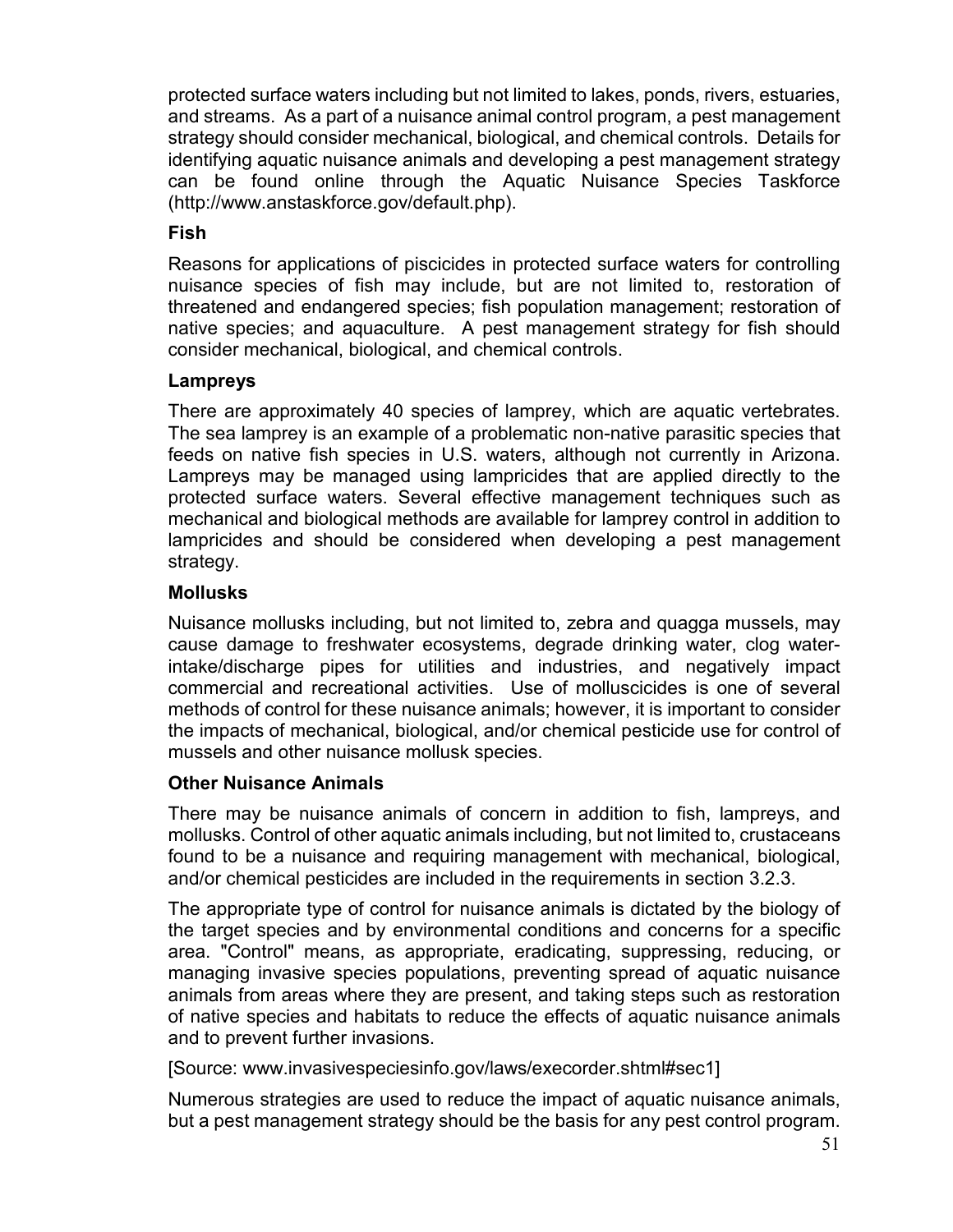This is a comprehensive approach for managing pest populations using a variety of control methods.

## **Identify the Problem – Nuisance Animals**

Prior to the first pesticide application covered under this permit that will result in a discharge to protected surface waters, and at least once each calendar year thereafter prior to the first pesticide application for that calendar year, you must do the following for each pest management area.Operators must identify the pest problem in their pest management area prior to the first application covered under this permit. Knowledge of the pest problem is an important step to developing pest management strategies. Re-evaluation of the pest problem is also important to ensure pest management strategies are still applicable. Operators must identify the pest problem at least once each calendar year prior to the first application for that calendar year

Identify areas with nuisance animal problems and characterize the extent of the problems, including, for example, water use goals not attained (e.g. wildlife habitat, fisheries, vegetation, and recreation). Operators must be well-acquainted with the unique regional conditions of their sites and available methods for controlling the pest species present. Intended use goals for the water bodies that are being impeded because of nuisance pest infestation must also be considered based on the control site.

The use of the best available mapping information to aid in identifying the problem areas is suggested. Mapping may include aerial photo assessments, topographic maps, and satellite imagery where available and/or practicable. Mapping can be essential to identify problem areas which can and cannot be controlled using nonpesticide preventative measures (e.g., mechanical control). Mapping can also be used in plotting the regional distribution of desired aquatic species, as well as water use goals and complaints or reports of nuisance animals from the public.

Identify target nuisance animal species.Positive identification of the nuisance animal is required because many species within the same genus may require different levels and types of control measures. Nuisance animal identification is important when determining the best pest management strategy for each particular species and for determining application areas. Operators must develop a detailed pest management strategy based on identification of the targeted pest species which occur in their area.

Identify possible factors causing or contributing to the problem (e.g., nutrients, invasive species).While there may not be reasonable means to control and/or stop the introduction and occurrence of some nuisance species infestations, the identification of possible sources (e.g., outflows from other water systems/bodies) may help in minimizing the need for control measures. Potential factors which could lead to establishment of nuisance animal populations such as accidental or intentional introduction of exotic species must be identified before control measures are implemented.

Establish past or present nuisance animal densities to serve as action threshold(s) for implementing pest management strategies.An action threshold should be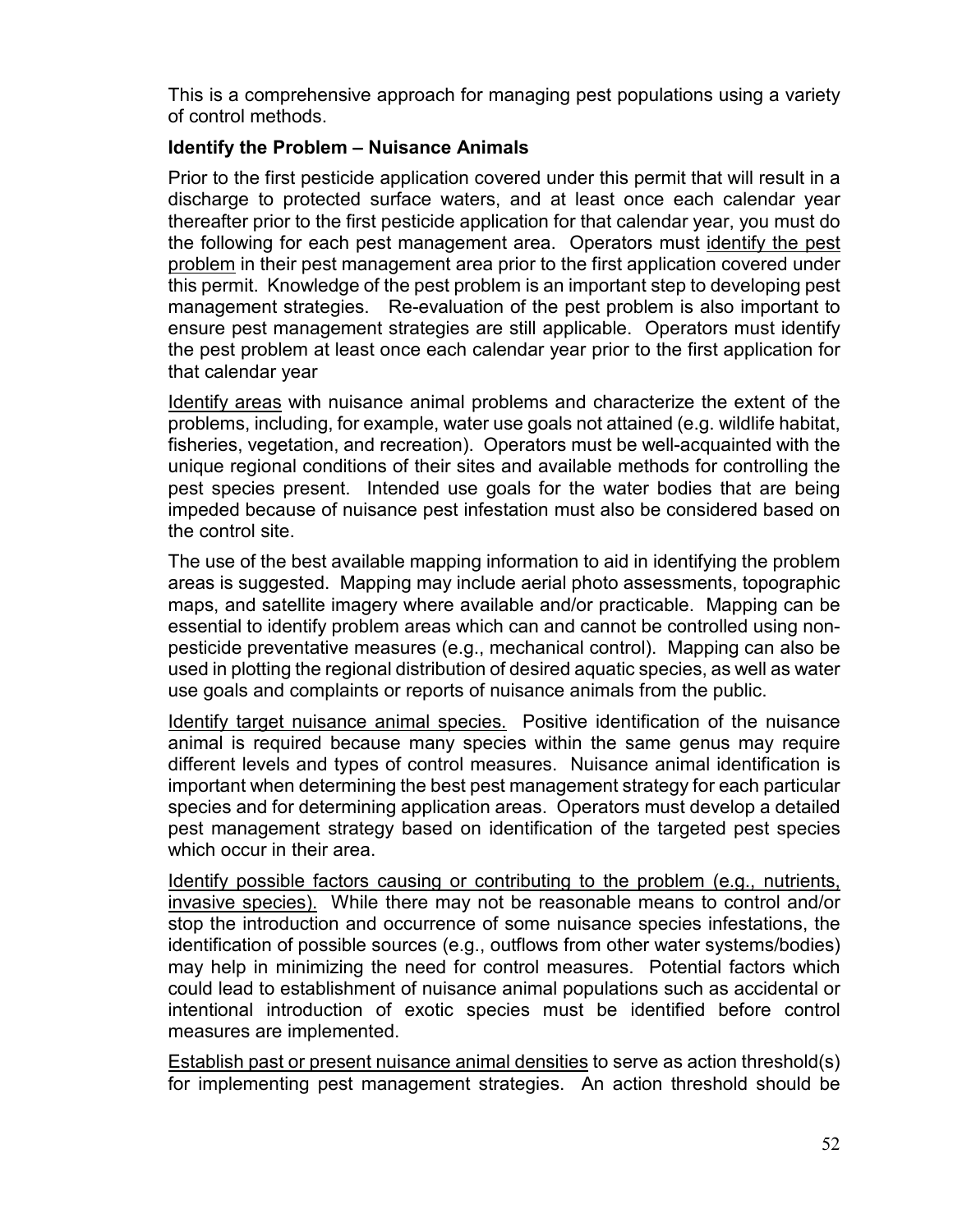established before implementing a pest management strategy. Any data and/or information regarding pest densities can serve as an action threshold.

In the event there are no data for your pest management area in the past calendar year, see section 6 for documentation requirements regarding why current data are not available and the data you used to meet the permit conditions. Operators may use historical data or neighboring district data to identify the species and establish action thresholds.

#### **Pest Management – Nuisance Animals**

Prior to the first pesticide application covered under this permit that will result in a discharge to protected surface waters, and at least once each year thereafter prior to the first pesticide application during that calendar year, you must select and implement, for each pest management area, efficient and effective means of pest management that minimize discharges resulting from application of pesticides to control nuisance animals. In developing these pest management strategies, you must evaluate the following management options, considering impact to water quality, impact to non-target organisms, pest resistance, feasibility, and cost effectiveness: No action; Prevention; Mechanical/physical methods; Biological control agents; and Pesticides.

Operators are required to evaluate and implement a pest management strategy to minimize pesticide discharge into protected surface waters prior to the first pesticide application covered under this permit. As noted above, combinations of various management methods are frequently the most effective control strategies over the long term. The goal should be to emphasize long-term control rather than a temporary fix. Operators must reevaluate every year prior to the first pesticide application for that calendar year. All control measures must be conducted in a manner that minimizes impacts to non-target species. The following describes the management options that must be evaluated.

No Action: No action is to be taken, although a nuisance animal problem has been identified. This may be appropriate in cases where, for example, available control methods may cause secondary or non-target impacts that are not justified or no available controls exist.

Prevention: Preventing introductions of possible nuisance species is the most efficient way to reduce the threat of aquatic nuisance animals (ANS Task Force, 2009). Identifying primary pathways of introduction and actions to cut off those pathways is essential to prevention. Through a better understanding of the transportation and introduction of aquatic nuisance animals, private entities (aquaculturists) and the public have the necessary knowledge to assist in local aquatic nuisance animal control by reducing conditions that encourage the spread of aquatic nuisance animals in their immediate surroundings. For example, recreational water users provide a pathway of unintentional introductions. Increasing public awareness of aquatic nuisance species, their impacts, and what individuals can do to prevent their introduction and spread is critical for prevention. Other examples of prevention include: better design of water holding sites, better management and maintenance of potential problem sites, and volunteer removal of pest species (e.g., fishing). Monitoring and detection also play important roles in the prevention of the spread and introduction of aquatic nuisance animals.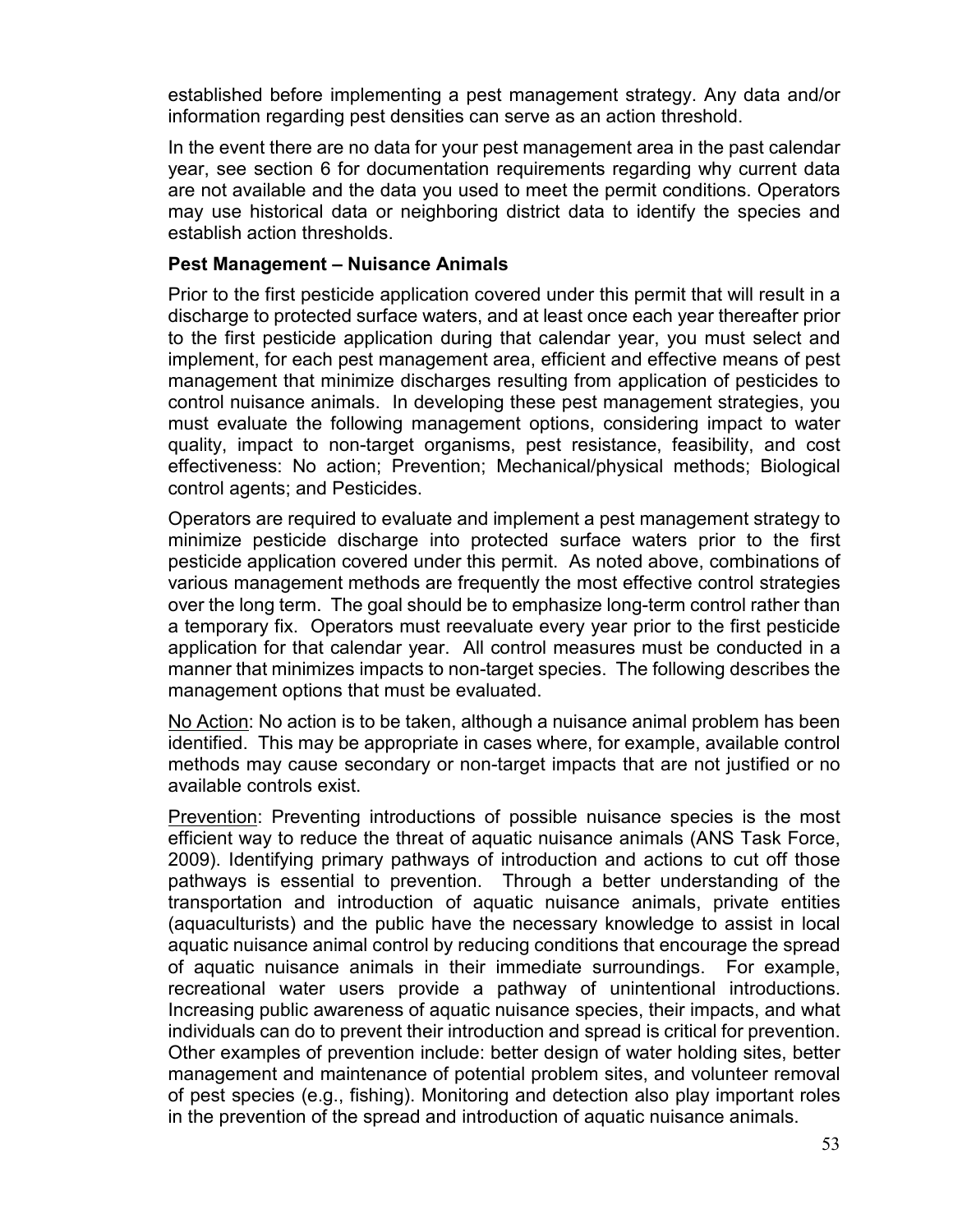Mechanical and Biological Control: Mechanical and biological controls will be the appropriate methods in some cases, or a part of a combination of methods. Mechanical control techniques will vary depending on the pest. Examples include fishing, dewatering, netting, electrofishing, pressure washing, use of electric fences and abrasive scrubbing.

Biological control of nuisance animals may be achieved through the introduction of diseases, predators, or parasites. While biological control generally has limited application for control of nuisance animals, operators should fully consider this option in evaluating pest management options.

Cultural Method: Cultural controls require altering the habitat such that it is unsuitable for the aquatic nuisance animals. This is an unlikely method of control for nuisance animal control.

Pesticides: Chemical and biological pesticides such as lampricides, molluscides, and piscicides, are registered for use to control nuisance animals. These pesticides are specifically formulated for use in water where nuisance animals occur. In some cases, pesticide use may impact non-target species. As described below, once the determination is made to use pesticides, additional requirements must be met.

#### **Pesticide Use – Nuisance Animals**

Conduct surveillance prior to each application to assess the pest management area and to determine when the action threshold is met that necessitates the need for pest management. Often, each aquatic nuisance animal and pest management area warrants a different PMM plan, tailored to the regional conditions. The PMM practices should consist of combinations of mechanical, biological, and/or pesticidal control methods. All control measures must be conducted in a manner that minimizes impacts to non-target species.

Operators must apply chemical pesticides only after considering the alternatives and determining those alternatives not to be appropriate control measures. In some instances, the need for chemical pesticide use in and adjacent to the affected habitat can be reduced or virtually eliminated with proper execution of alternative strategies and proper best management practices. If pesticides are used, they must only be used as needed as determined by an action threshold, and proper best management practices must be adopted, including use of the minimum effective application rate. Also, the operator must conduct surveillance (e.g., pest counts or area survey) prior to application of pesticides to determine when the action threshold is met that necessitates the need for pest control measures.

Surveillance may include the relatively sophisticated transect method used in ecological studies to evaluate species distribution, or it may consist of simply conducting visual observations in the treated area to verify the eradication or reduction in populations of aquatic nuisance animals following pesticide application (Getsinger et al. 2005, pp 23-25).

Reduce the impact on the environment and non-target organisms by evaluating site restrictions, application timing, and application method in addition to applying the pesticide only when the action threshold has been met. Nuisance animal species and site restrictions (water use, water movement, etc.) must be identified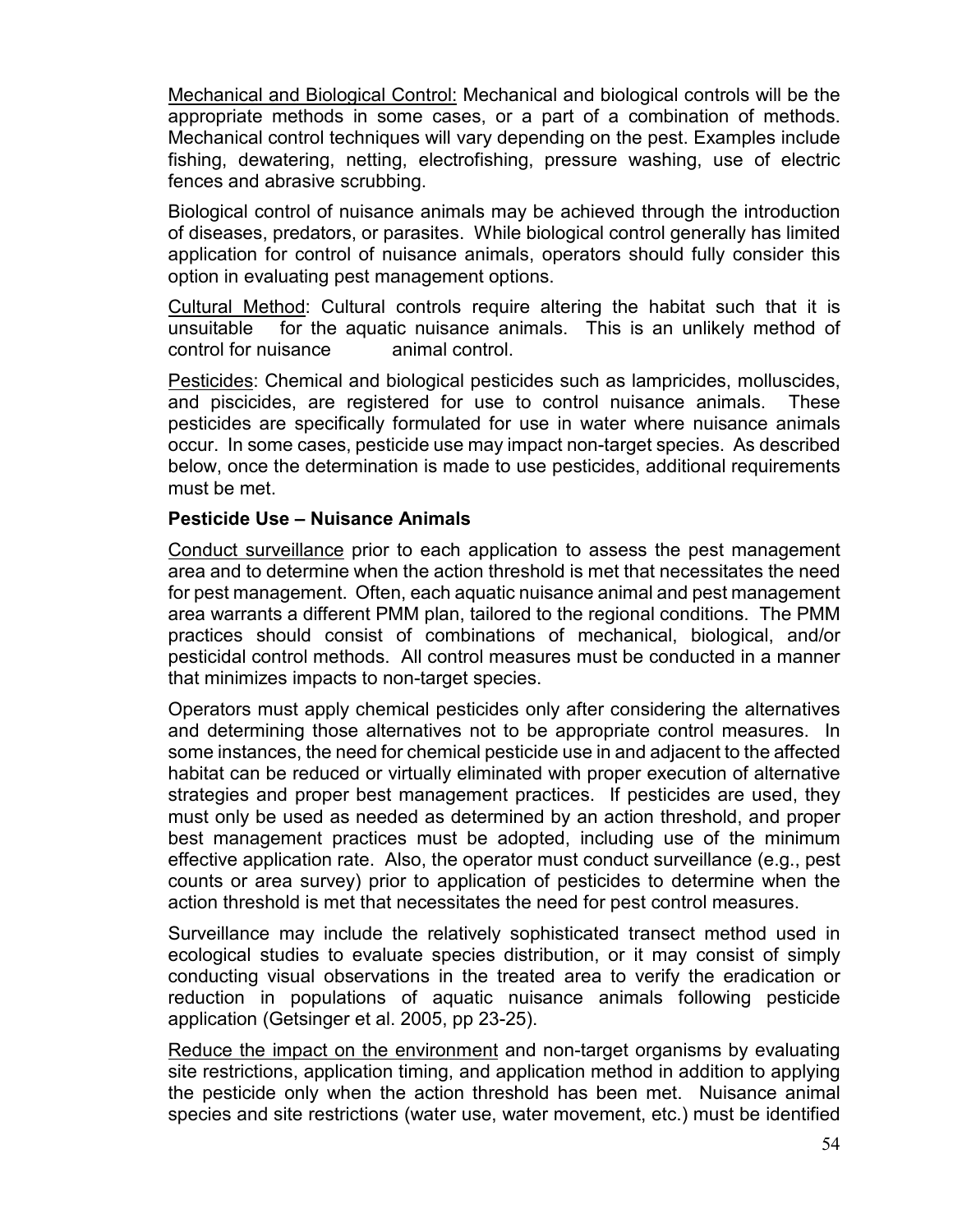when choosing an appropriate pesticide. Environmental factors such as temperature as well as biological factors such as migration timing should be considered when deciding on application timing. Partial site treatments over time may be considered to minimize risk to non-target organisms.

Pesticide application must be limited to the appropriate amount required to control the target pests. Methods used in applying pesticides must minimize the impact to non-target species.

# **3.6 Forest Canopy Pest Control - Pest Management Measures**

## **Background**

The forest canopy is the uppermost level of the forest. It is composed of mature treetops, or the crowns of the mature trees. It provides habitat for animals and plants, some of whom live their entire lives in the canopy. Pests that threaten the health of the forest canopy must be controlled to maintain forest health. Forest canopy pest control programs are designed to integrate environment-friendly control measures (e.g., sterile insect release, pheromone trapping, mating disruption, etc.) to reduce losses and pesticide use. But pesticide applications may aerially blanket large tracts of terrain to control an entire population of pests within a delimited geographic area or be applied via ground application techniques.

Forest canopy pest control programs included in this permit are pesticide applications that may inadvertently expose protected surface waters to direct, but limited, pesticide application. Forest canopy pest control can be directed at a variety of pests, but primarily insects. Forest canopy pest control programs are utilized to prevent habitat elimination/ modification, economic losses (e.g., habitat aesthetics, tree losses), quarantine pest outbreaks, and eradicate or prevent the spread of introduced invasive species. Therefore, forest canopy pest management programs provide environmental, economic, and quality of life benefits in the U.S.

The type of forest canopy pest control is dictated by the biology of the target pest and by environmental conditions and concerns for a specific area. Forest canopy pest control programs are primarily conducted at the state and federal level but may also be conducted at the local/community level.

This permit requires PMM programs to incorporate, but not be limited to, the following components: problem identification, mapping/planning, pest survey, cultural control, biological control, chemical control, and education.

## **Identify the Problem – Forest Canopy**

Prior to the first pesticide application covered under this permit that will result in a discharge to protected surface waters, and at least once each calendar year thereafter prior to the first pesticide application in that calendar year, you must do the following for each pest management area. In order to reduce pesticide discharge into protected surface waters associated with forest canopy pest control, it is important for operators to ensure proper problem identification. Problem identification is determined through pest identification, delineation of the extent and range of the pest problem, determination of the potential for pest problem expansion, and assessing the economic impact of failure to provide pest control.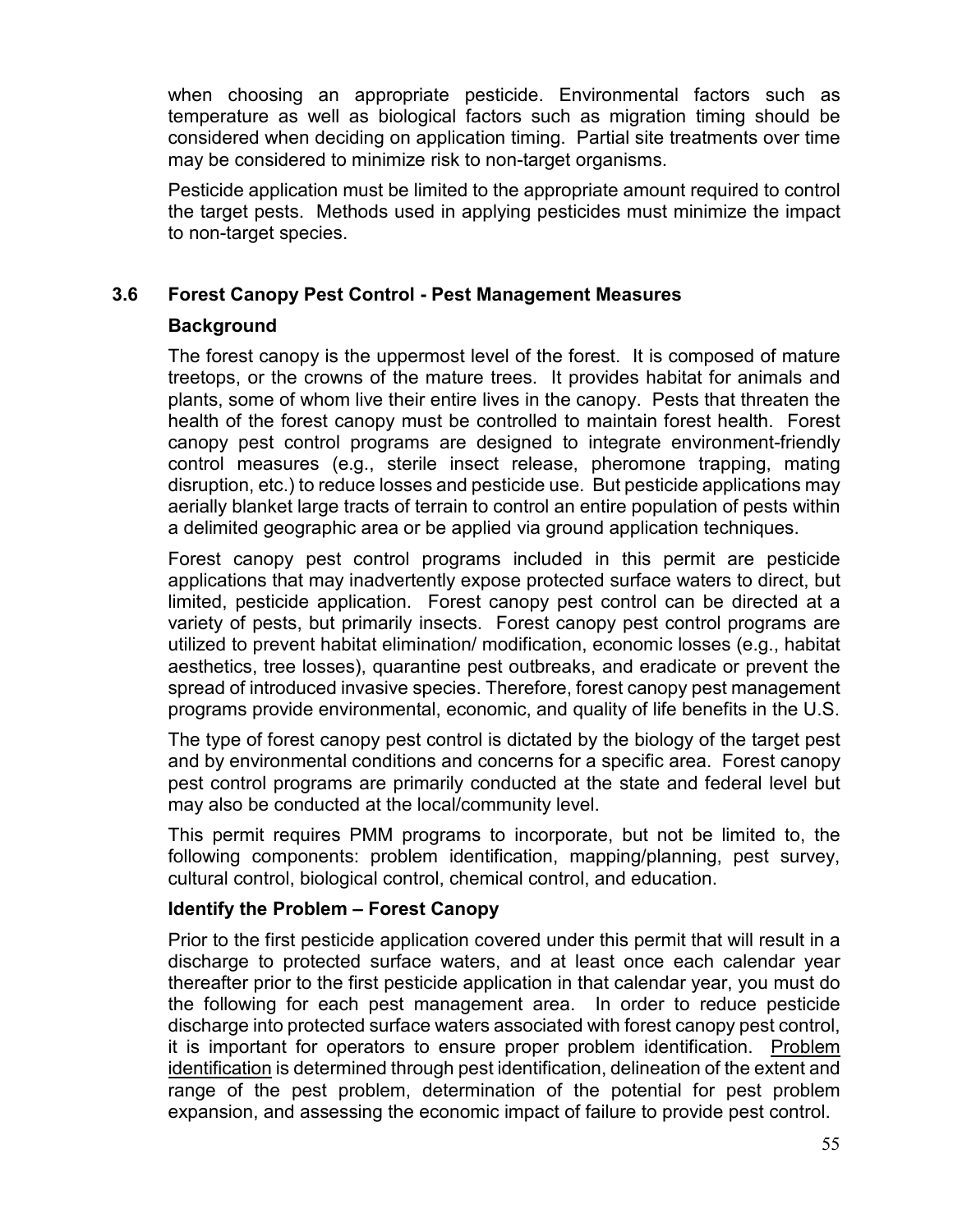Establish target pest densities to serve as action threshold(s) for implementing pest management strategies. Operators must develop action thresholds for the target pests prior to first pesticide application covered under this permit. The action thresholds must be re-evaluated at least once each calendar year. As noted in the general discussion above, an action threshold is a point at which pest populations or environmental conditions indicate that pest control action must be taken. Action thresholds help determine both the need for control actions and the proper timing of such actions. It is a predetermined pest level that is deemed to be unacceptable.

Identify target species to develop a species-specific pest management strategy based on developmental and behavioral considerations for each species. Pest identification is a key activity for implementation of a forest canopy pest control system. Pest identification should only be conducted by personnel with adequate training and experience with the pests. While numerous similar pests (insects and/or pathogens) may be present in any given location, only a few of the representative species may constitute a threat which requires control activities. Through proper pest identification informed control decisions can be made based on the development biology of the pest (susceptible development stage), pest mobility (potential rate of spread), timing of selected control measures, applicable control techniques, and most effective chemical pesticides for the target species<br>(insecticide class, resistance, etc.). Failure to identify pests can lead to Failure to identify pests can lead to unwarranted control activities and/or the need for chemical application with potential for discharge into protected surface waters. Control for each specific pest is also predicated on the status of the pest as native recurring, quarantine restricted, or designated as an invasive species.

Identify current distribution of the target pest and assess potential distribution in the absence of control measures. Control activities are warranted only after exact pest identification and delineation of the extent of the pest infestation. As forest canopy pest control can involve treating large expanses of forests, mapping is also an important component in identification of the problem. The distribution of the pest, usually insects, within the area of infestation can impact the selection of treatment activities. In addition, mapping of the pest infestation will allow evaluation of the actual/potential spread of the infestation (e.g., pest biology, pest mobility, and host availability) and also serve as a tool to evaluate the effectiveness of the control activities. Mapping can also provide essential information for assessment of economic damages that can result from the current and potential pest infestation and failure to control the pest. Management decisions can thereby be based on cost/benefit evaluations based on the current and potential distribution of any pest.

The third component of problem identification is to determine the potential economic impact of not controlling the pest. By establishing economic thresholds, it is possible to determine pest density action thresholds which warrant control activities. However, control decisions must take into account not only the projected economic impact of the current pest infestation but also the potential of the pest infestation to spread. Therefore, control decisions based on economic impact must in turn rely on proper pest identification, pest biology, and current and potential pest distribution.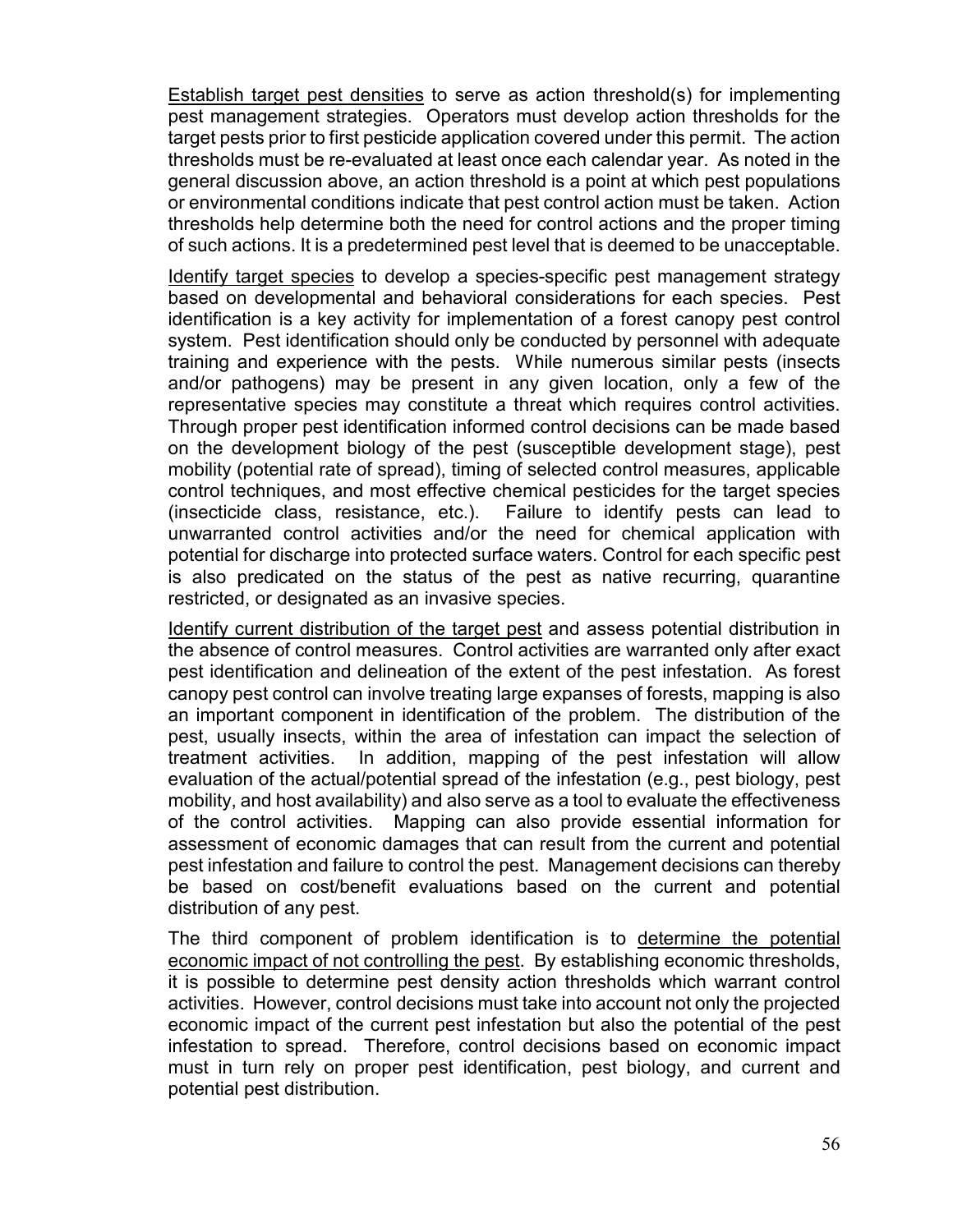In the event there are no data for your pest management area in the past calendar year, see section 6 for documentation requirements regarding why current data are not available and the data you used to meet the permit conditions. Operators may use historical data or neighboring district data to identify the species and establish action thresholds.

### **Pest Management - Forest Canopy**

Prior to the first pesticide application covered under this permit that will result in a discharge to protected surface waters, and at least once each calendar year thereafter prior to the first pesticide application for that calendar year, you must select and implement for each pest management area efficient and effective means of pest management that minimize discharges resulting from application of pesticides to control forestry pests. In developing these pest management strategies, you must evaluate the following management options considering impact to water quality, impact to non-target organisms, pest resistance, feasibility, and cost effectiveness: No action; Prevention; Mechanical/physical methods; Cultural methods; Biological control agents; and Pesticides.

Pest control activities in forest canopy management programs may be warranted following problem identification and based solely on pest occurrence (e.g., quarantine pest, invasive species). However, in many instances control activities may only be necessary based on pest population distribution and/or pest densities. To minimize the need for pest control while also producing the best control results, a pest management strategy appropriate for the specific problem site(s) must be developed. A site-specific management plan will consider biotic (e.g., plant and animal species community structure) and abiotic (e.g., environmental) factors. Combinations of various management methods are frequently the most effective pest management strategies over the long term. The goal of a pest management strategy in forest canopy pest control should be to emphasize long-term control rather than a temporary fix.

All control measures must be conducted in a manner that minimizes impacts to non-target species. The following is a discussion of the relevant management options as they might be implemented for forest canopy pest control.

No Action: No action is to be taken, although a forest canopy pest control problem has been identified. This may be appropriate in cases where available control methods may cause secondary or non-target impacts or where aesthetic/economic losses are not anticipated

Mechanical and Biological Control: Mechanical and biological controls will be the appropriate method in some cases, or a part of a combination of methods. In some instances, the need for chemical pesticide use in and adjacent to the affected habitat can be reduced or virtually eliminated with proper execution of alternative strategies and proper best management practices.

Mechanical control techniques will vary depending on the pest. An example of mechanical control in a forest canopy would be egg mass removal (gypsy moth).

Biological control of forest canopy pests may be achieved through the introduction/enhancement of diseases, predators, or parasites. In addition, forest canopy pest control programs aimed specifically at insects may also utilize sterile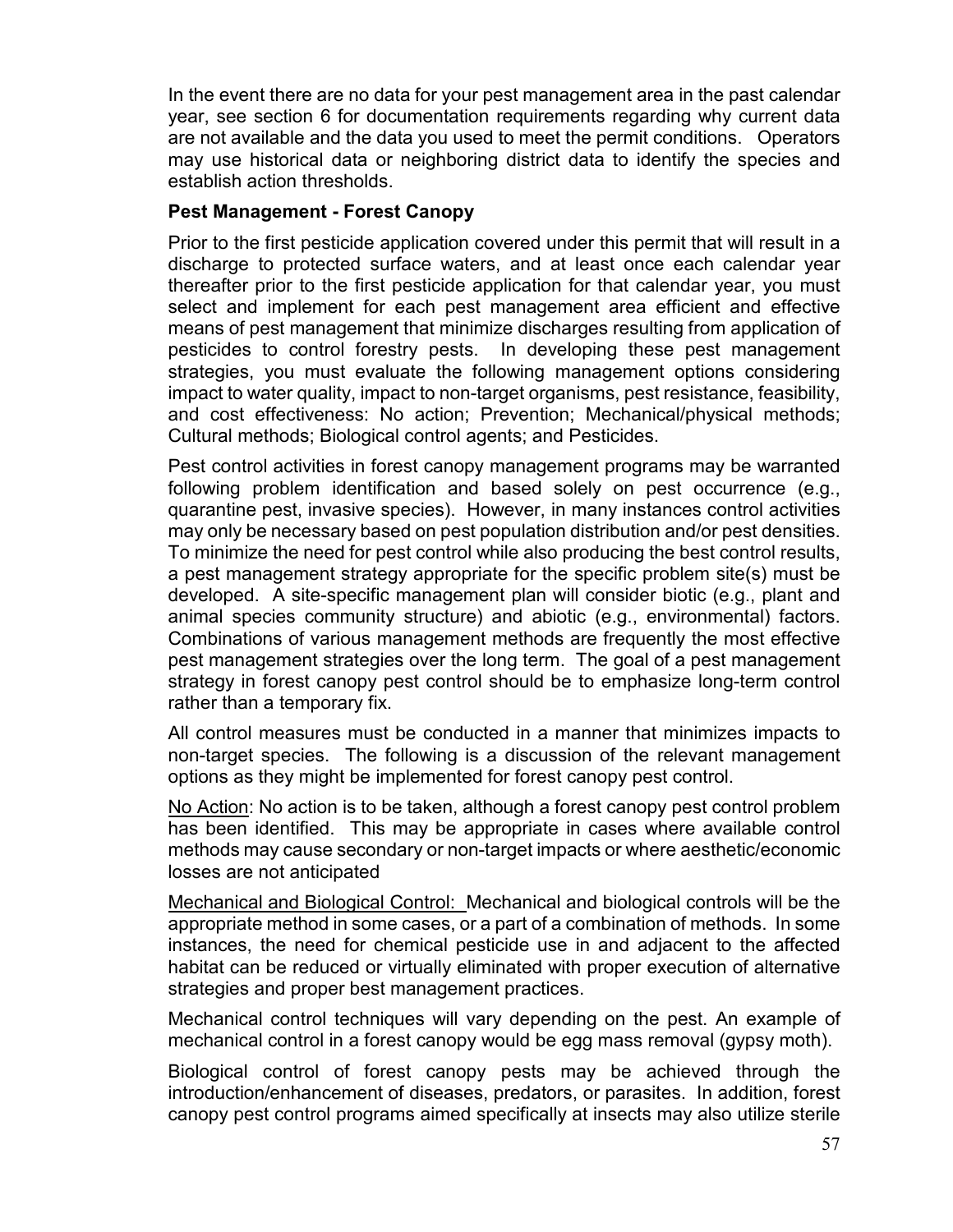insect release, mating disruption, and biological pesticides. While biological controls generally have limited applications for forest canopy pest control programs, they should be fully considered as an option in the development of Pesticide Management Measures. The latter two (2) control approaches are often utilized when controlling for gypsy moth.

Cultural Method: Cultural control methods are strategies that make the habitat unsuitable for a pest. An example of a cultural method to manage pests of the forest canopy would be to select a different species of tree to plant, or to plant resistant varieties of trees. Maintaining the trees in good health to discourage pests is another method of cultural control.

Pesticide: Several chemical and biological pesticides are available that may be used to reduce defoliation of the trees. These pesticides are typically used when pest populations are high and the action threshold has been reached. These products are aerially applied. As described below, once the determination is made to use pesticides, additional requirements must be met.

### **Pesticide Use - Forest Canopy**

Conduct surveillance prior to each application to assess the pest management area and to determine when a pest action threshold is met that necessitates the need for pest management.Operators must apply pesticides only as needed as determined by pre-established criteria and pest action thresholds. Operators must establish a pest action threshold that warrants pesticide application based on problem identification and pest surveillance. In order to establish pest densities and determine when pest action thresholds have been met, forest canopy pest control programs must include pest surveillance activities as an integral component of pest management strategies. Pest surveillance is necessary to detect the presence (or confirm the absence) and magnitude of pest populations in a given location and precisely pinpoint zones of infestation. Surveillance activities will vary according to the pest (insect, weed, or pathogen) but in general should include observations of pest numbers, developmental stage of the current infestation, and biotic factors which would enhance development/expansion of pest populations (e.g., weather, crowding, predators, pathogens, etc.).

Pest surveillance will vary according to pest type and species. For insect pests, surveillance activities may include, but not be limited to, pheromone traps, sticky traps, light traps, defoliation monitoring. In some cases, traps used in surveillance activities have been developed to the extent that they alone provide adequate control of the targeted pest, thus eliminating the need for pesticide completely. Conversely, in the instance of quarantine pests or invasive species, pest identification alone may suffice to fulfill surveillance requirements and indicate need for control measures. Regardless, surveillance should take in to account local environmental conditions and projected environmental conditions which would support development and/or spread of the pest population and which would limit the choice or effectiveness of control activities.

It is also important to continue surveillance following control activities to assess treatment efficacy and to monitor for new pests. Surveillance can determine if the current techniques are effective and whether additional control measures are required, particularly pesticide application. Based on follow-up surveillance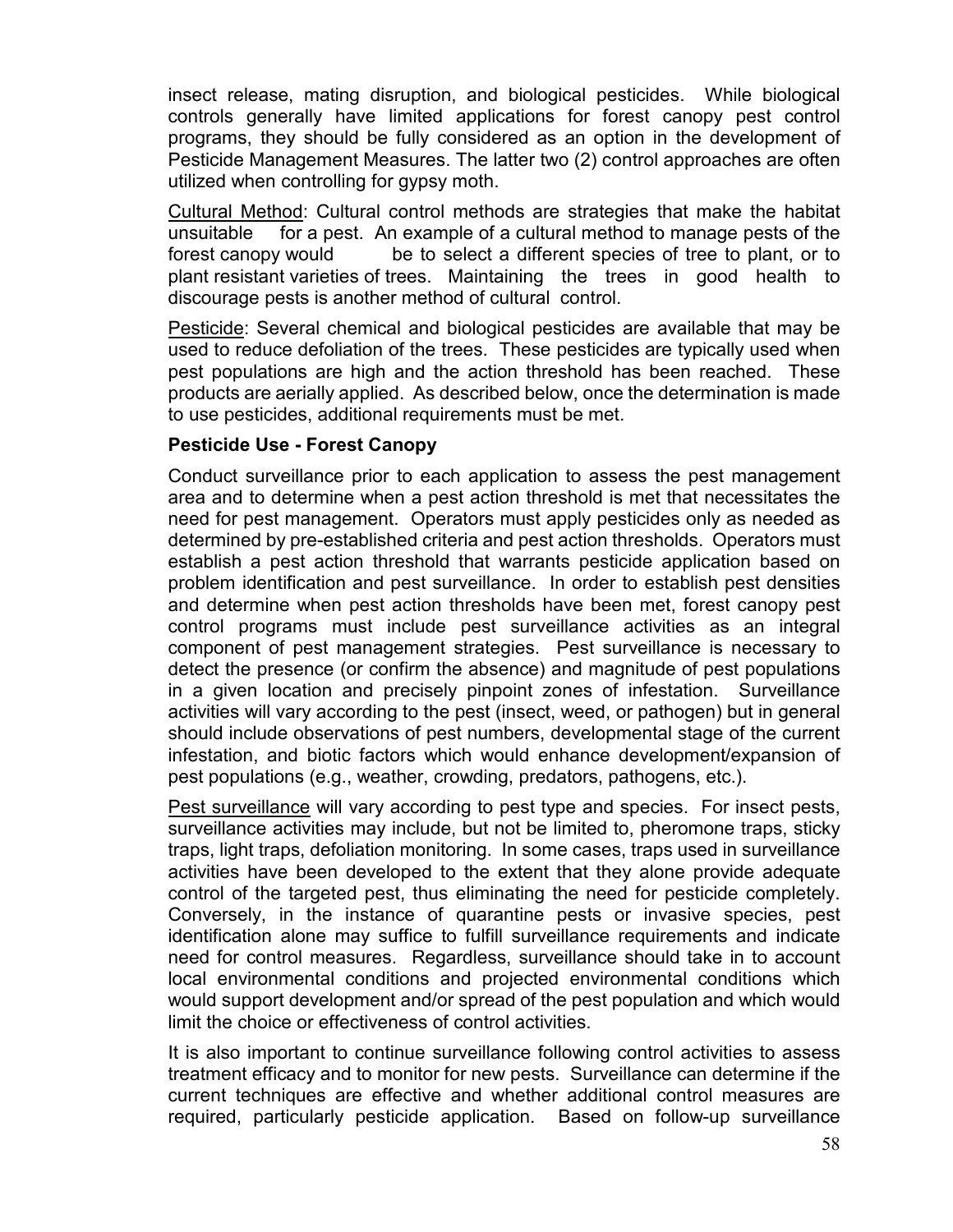activity, operators can make informed decisions which serve to increase the effectiveness of their control programs and minimize the potential for pesticide discharge to protected surface waters. Surveillance is necessary not only to establish the species presence and their abundance but also as an evaluation tool of the effectiveness of chemical control activities. Furthermore, surveillance should be used as an indicator of the need for additional chemical control activities based on pre-established criteria related to population densities in local areas.

Assess environmental conditions (e.g. temperature, precipitation, and wind speed) in the treatment area to identify conditions that support target pest development and are conducive for treatment activities.Operator may use insecticides as dictated by the pest. Although pesticide formulations and applications vary according to pest and habitat, the focus here is on aerial applications of chemical/biological sprays. Aerial application is considered the preferred application method for large areas and areas that are inaccessible for ground application. In order to prevent poor site coverage, a guidance system (GPS), where economically feasible, or site flagging are necessary to increase accuracy of the treatment coverage while minimizing the amount of pesticides being applied.

Before using a pesticide, the forest canopy pest control operator should consider the following points; 1) do not apply a pesticide in unfavorable environmental conditions (e.g., windy, rainy, etc.) with increased potential for drift and wash off/runoff, 2) choose an application method and a pesticide formulation that will minimize the potential for movement of the material to off-site locations, 3) restrict or minimize the use of volatile pesticides on areas in or around sensitive on-target plants or animals, especially during hot weather, 4) generally, liquid pesticides applied by broadcast methods are more subject to drift than are granular formulations and their application methods, and 5) during liquid application, spray droplet size should be maintained within the recommended range for the proposed target and the application method to be used, and 6) use additives to minimize drift and enhance efficacy as appropriate.

Reduce the impact on the environment and non-target organisms by evaluating the restrictions, application timing, and application methods in addition to applying the pesticide only when the action thresholds have been met. Forest canopy pest species and site restrictions (water use, water movement, etc.) must be identified when choosing an appropriate pesticide. For instance, with gypsy moth control a biological insecticide, Bacillus thuringiensis kurstaki, is usually selected. However, if endangered or threatened butterfly or moth species are in the area, a viral insecticide that specifically targets gypsy moth larvae will be selected. Environmental factors such as temperature, as well as biological factors such as migration timing should be considered when deciding on application timing. Partial site treatments over time may be considered to minimize risk to non-target organisms. Pesticide application must be limited to the appropriate amount required to control the target pests. Methods used in applying pesticides must minimize the impact to non-target species.

Evaluate using pesticides against the most susceptible developmental stage. For forest canopy pests, pesticides should be selected that target the most susceptible life stage. For instance, with gypsy moths, the larvae are present in the canopy, are soft-bodied, and therefore are the target of chemical controls.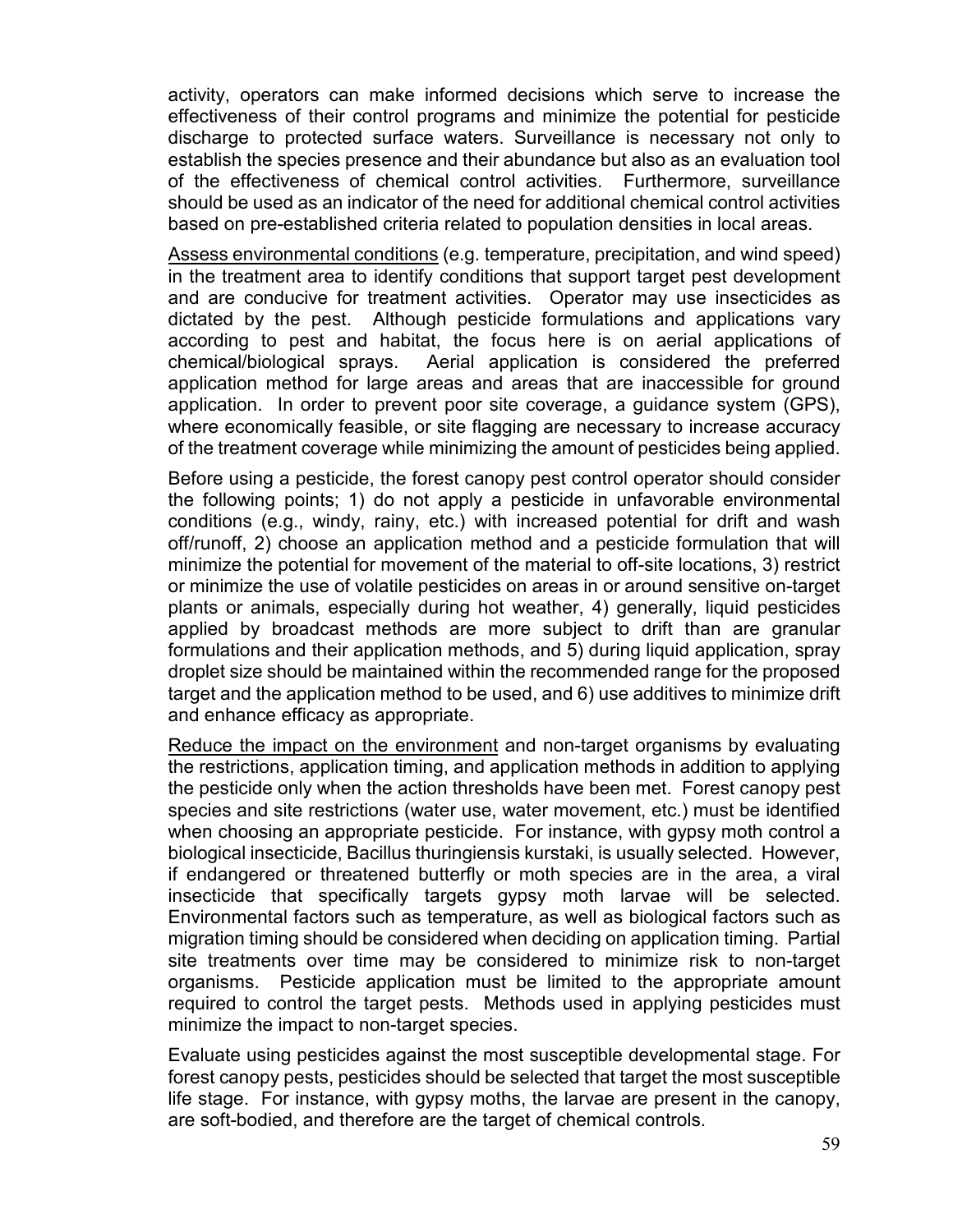## **3.7 Specific Approval - Pest Management Measures**

This permit anticipates an operator may wish to conduct a pesticide discharge activity that is not otherwise characterized by one (1) of the four (4) defined use patterns, but may be within the purpose and intent of the general permit. In such cases, the operator must submit an NOI and prepare and submit a PDMP to ADEQ for consideration. The PDMP must address the following pest management measures.

### **Identify the Problem – Specific Approval**

Prior to the first pesticide application covered under this permit that will result in a discharge to protected surface waters, and at least once each calendar year thereafter prior to the first pesticide application in that calendar year, you must do the following for each pest management area. In order to reduce pesticide discharge into protected surface waters it is important for operators to ensure proper problem identification. Problem identification is determined through pest identification, delineation of the extent and range of the pest problem, determination of the potential for pest problem expansion, and assessing the economic impact of failure to provide pest control.

Establish target pest densities to serve as action threshold(s) for implementing pest management strategies. Operators must develop action thresholds for the target pests prior to first pesticide application covered under this permit. The action thresholds must be re-evaluated at least once each calendar year. As noted in the general discussion above, an action threshold is a point at which pest populations or environmental conditions indicate that pest control action must be taken. Action thresholds help determine both the need for control actions and the proper timing of such actions. It is a predetermined pest level that is deemed to be unacceptable.

Identify target species to develop a species-specific pest management strategy based on developmental and behavioral considerations for each species. Pest identification is a key activity for implementation of a forest canopy pest control system. Pest identification should only be conducted by personnel with adequate training and experience with the pests. While numerous similar pests (insects and/or pathogens) may be present in any given location, only a few of the representative species may constitute a threat which requires control activities. Through proper pest identification informed control decisions can be made based on the development biology of the pest (susceptible development stage), pest mobility (potential rate of spread), timing of selected control measures, applicable control techniques, and most effective chemical pesticides for the target species (insecticide class, resistance, etc.). Failure to identify pests can lead to unwarranted control activities and/or the need for chemical application with potential for discharge into protected surface waters. Control for each specific pest is also predicated on the status of the pest as native recurring, quarantine restricted, or designated as an invasive species.

Identify current distribution of the target pest and assess potential distribution in the absence of control measures. Control activities are warranted only after exact pest identification and delineation of the extent of the pest infestation. As forest canopy pest control can involve treating large expanses of forests, mapping is also an important component in identification of the problem. The distribution of the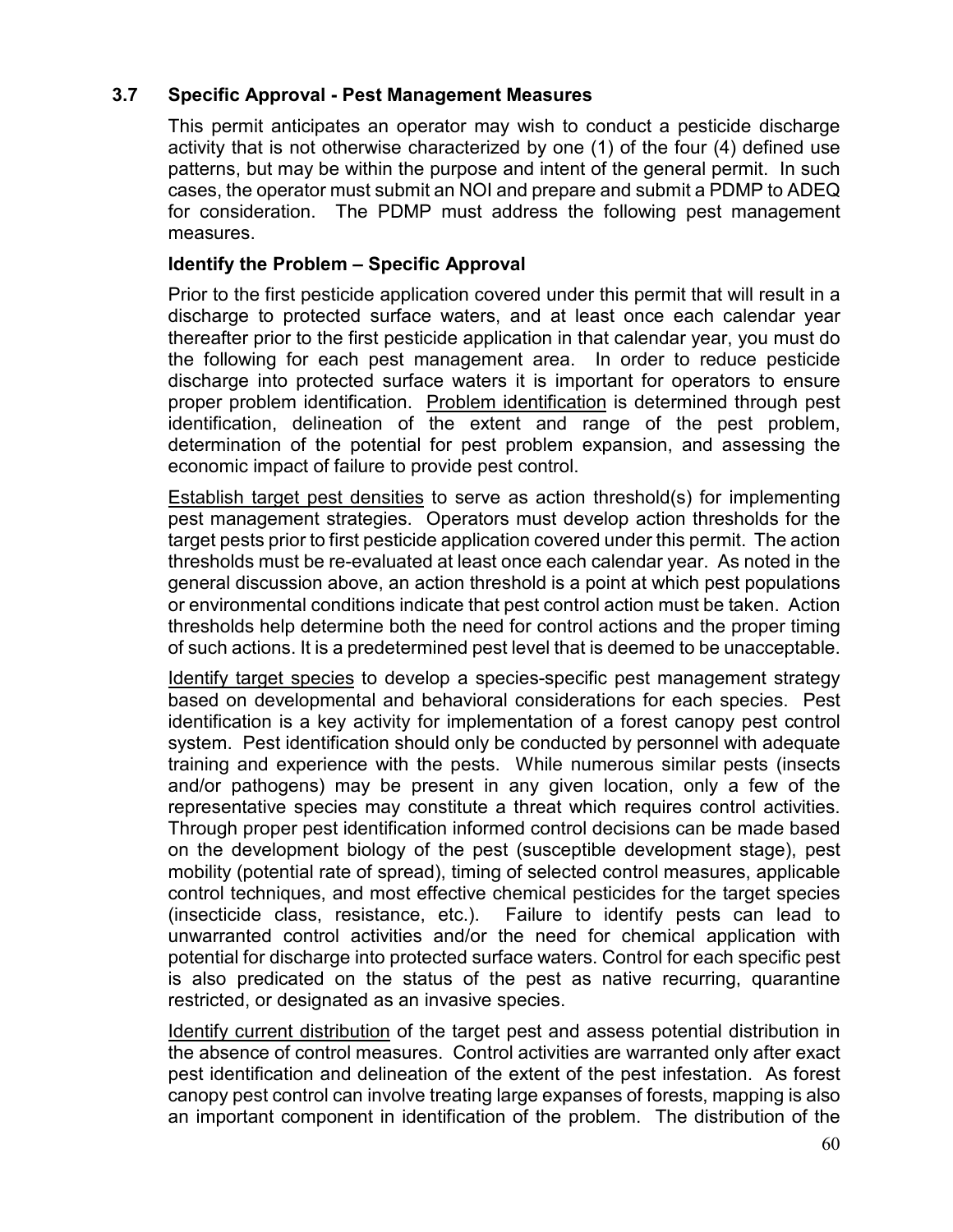pest, usually insects, within the area of infestation can impact the selection of treatment activities. In addition, mapping of the pest infestation will allow evaluation of the actual/potential spread of the infestation (e.g., pest biology, pest mobility, and host availability) and also serve as a tool to evaluate the effectiveness of the control activities. Mapping can also provide essential information for assessment of economic damages that can result from the current and potential pest infestation and failure to control the pest. Management decisions can thereby be based on cost/benefit evaluations based on the current and potential distribution of any pest.

The third component of problem identification is to determine the potential economic impact of not controlling the pest. By establishing economic thresholds, it is possible to determine pest density action thresholds which warrant control activities. However, control decisions must take into account not only the projected economic impact of the current pest infestation but also the potential of the pest infestation to spread. Therefore, control decisions based on economic impact must in turn rely on proper pest identification, pest biology, and current and potential pest distribution.

In the event there are no data for your pest management area in the past calendar year, see section 6 for documentation requirements regarding why current data are not available and the data you used to meet the permit conditions. Operators may use historical data or neighboring district data to identify the species and establish action thresholds.

#### **Pest Management – Specific Approval**

Prior to the first pesticide application covered under this permit that will result in a discharge to protected surface waters, and at least once each calendar year thereafter prior to the first pesticide application for that calendar year, you must select and implement for each pest management area efficient and effective means of pest management that minimize discharges resulting from application of pesticides. In developing these pest management strategies, you must evaluate the following management options considering impact to water quality, impact to non-target organisms, pest resistance, feasibility, and cost effectiveness: No action; Prevention; Mechanical/physical methods; Cultural methods; Biological control agents; and Pesticides. Pest control activities may be warranted following problem identification and based solely on pest occurrence (e.g., quarantine pest, invasive species). However, in many instances control activities may only be necessary based on pest population distribution and/or pest densities. To minimize the need for pest control while also producing the best control results, a pest management strategy appropriate for the specific problem site(s) must be developed. A site-specific management plan will consider biotic (e.g., plant and animal species community structure) and abiotic (e.g., environmental) factors. Combinations of various management methods are frequently the most effective pest management strategies over the long term. The goal of a pest management strategy should be to emphasize long-term control rather than a temporary fix.

All control measures must be conducted in a manner that minimizes impacts to non-target species. The following is a discussion of the relevant management options as they might be implemented for forest canopy pest control.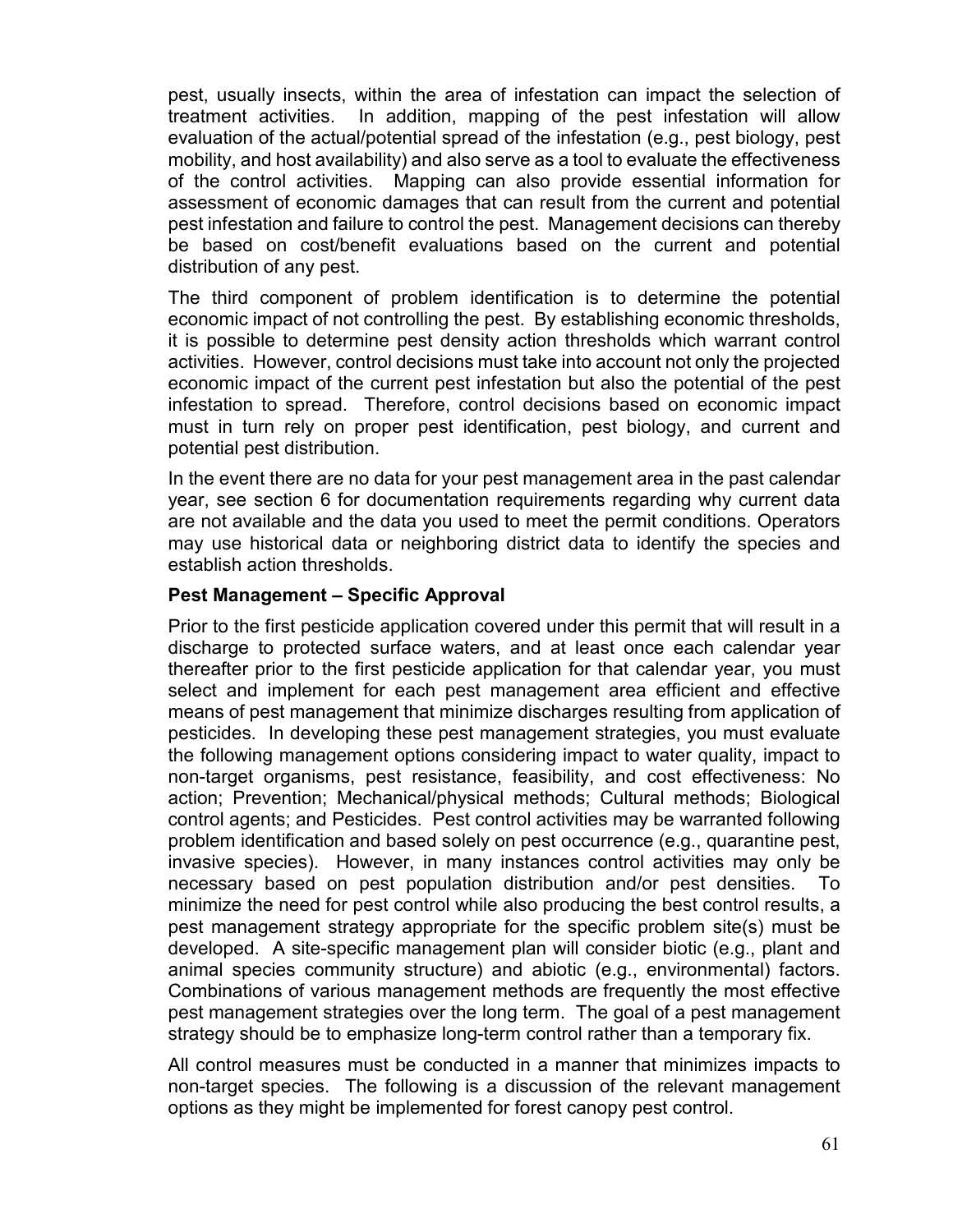No Action: No action is to be taken, although a pest control problem has been identified. This may be appropriate in cases where available control methods may cause secondary or non-target impacts or where aesthetic/economic losses are not anticipated.

Mechanical and Biological Control: Mechanical and biological controls will be the appropriate method in some cases, or a part of a combination of methods. In some instances, the need for chemical pesticide use in and adjacent to the affected habitat can be reduced or virtually eliminated with proper execution of alternative strategies and proper best management practices.

Biological control of pests may be achieved through the introduction/enhancement of diseases, predators, or parasites. In addition, pest control programs aimed specifically at insects may also utilize sterile insect release, mating disruption, and biological pesticides.

Cultural Method: Cultural control methods are strategies that make the habitat unsuitable for a pest. The PDMP must provide a discussion of cultural methods that were considered and a rationale as to why the cultural method would or would not be appropriate.

Pesticide: The PDMP must identify the pesticide being considered for use, action threshold(s), the need and intended purpose, and how the product will be applied (aerially, truck mounted equipment, etc.).

### **Pesticide Use – Specific Approval**

Conduct surveillance prior to each application to assess the pest management area and to determine when a pest action threshold is met that necessitates the need for pest management. Operators must apply pesticides only as needed as determined by pre-established criteria and pest action thresholds. Operators must establish a pest action threshold that warrants pesticide application based on problem identification and pest surveillance. In order to establish pest densities and determine when pest action thresholds have been met, forest canopy pest control programs must include pest surveillance activities as an integral component of pest management strategies. Pest surveillance is necessary to detect the presence (or confirm the absence) and magnitude of pest populations in a given location and precisely pinpoint zones of infestation. Surveillance activities will vary according to the pest (insect, weed, or pathogen) but in general should include observations of pest numbers, developmental stage of the current infestation, and biotic factors which would enhance development/expansion of pest populations (e.g., weather, crowding, predators, pathogens, etc.).

Pest surveillance will vary according to pest type and species. Surveillance should take in to account local environmental conditions and projected environmental conditions which would support development and/or spread of the pest population and which would limit the choice or effectiveness of control activities.

It is also important to continue surveillance following control activities to assess treatment efficacy and to monitor for new pests. Surveillance can determine if the current techniques are effective and whether additional control measures are required, particularly pesticide application. Based on follow-up surveillance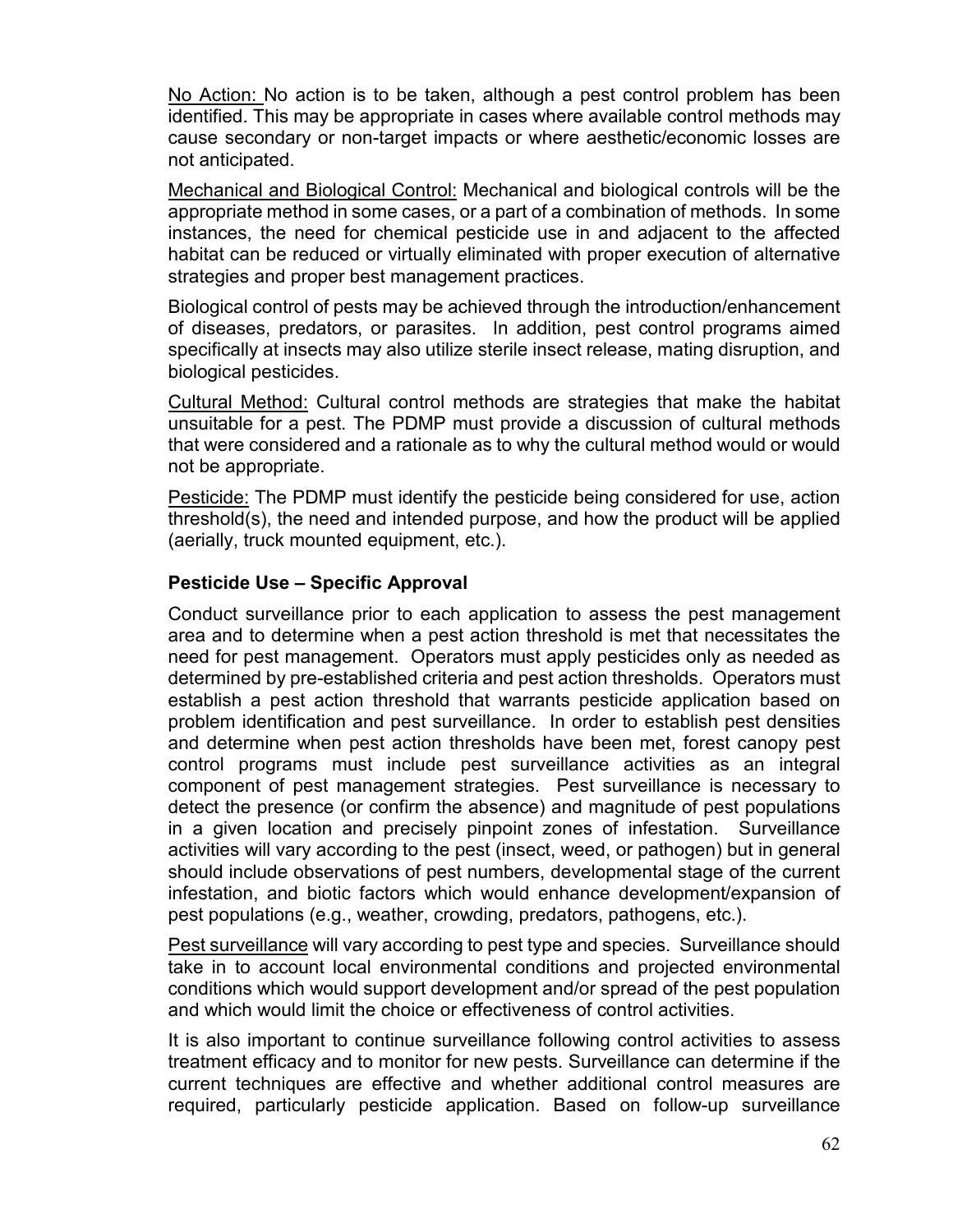activity, operators can make informed decisions which serve to increase the effectiveness of their control programs and minimize the potential for pesticide discharge to protected surface waters. Surveillance is necessary not only to establish the species presence and their abundance but also as an evaluation tool of the effectiveness of chemical control activities. Furthermore, surveillance should be used as an indicator of the need for additional chemical control activities based on pre-established criteria related to population densities in local areas.

Assess environmental conditions (e.g. temperature, precipitation, and wind speed) in the treatment area to identify conditions that support target pest development and are conducive for treatment activities.Operator may use insecticides as dictated by the pest. Although pesticide formulations and applications vary according to pest and habitat, the focus here is on aerial applications of chemical/biological sprays. Aerial application is considered the preferred application method for large areas and areas that are inaccessible for ground application. In order to prevent poor site coverage, a guidance system (GPS), where economically feasible, or site flagging are necessary to increase accuracy of the treatment coverage while minimizing the amount of pesticides being applied.

Before using a pesticide, the operator should consider the following points; 1) do not apply a pesticide in unfavorable environmental conditions (e.g., windy, rainy, etc.) with increased potential for drift and wash off/runoff, 2) choose an application method and a pesticide formulation that will minimize the potential for movement of the material to off-site locations, 3) restrict or minimize the use of volatile pesticides on areas in or around sensitive on-target plants or animals, especially during hot weather, 4) generally, liquid pesticides applied by broadcast methods are more subject to drift than are granular formulations and their application methods, 5) during liquid application, spray droplet size should be maintained within the recommended range for the proposed target and the application method to be used, and 6) use additives to minimize drift and enhance efficacy as appropriate.

Reduce the impact on the environment and non-target organisms by evaluating the restrictions, application timing, and application methods in addition to applying the pesticide only when the action thresholds have been met. Environmental factors such as temperature, as well as biological factors such as migration timing should be considered when deciding on application timing. Partial site treatments over time may be considered to minimize risk to non-target organisms. Pesticide application must be limited to the appropriate amount required to control the target pests. Methods used in applying pesticides must minimize the impact to non-target species.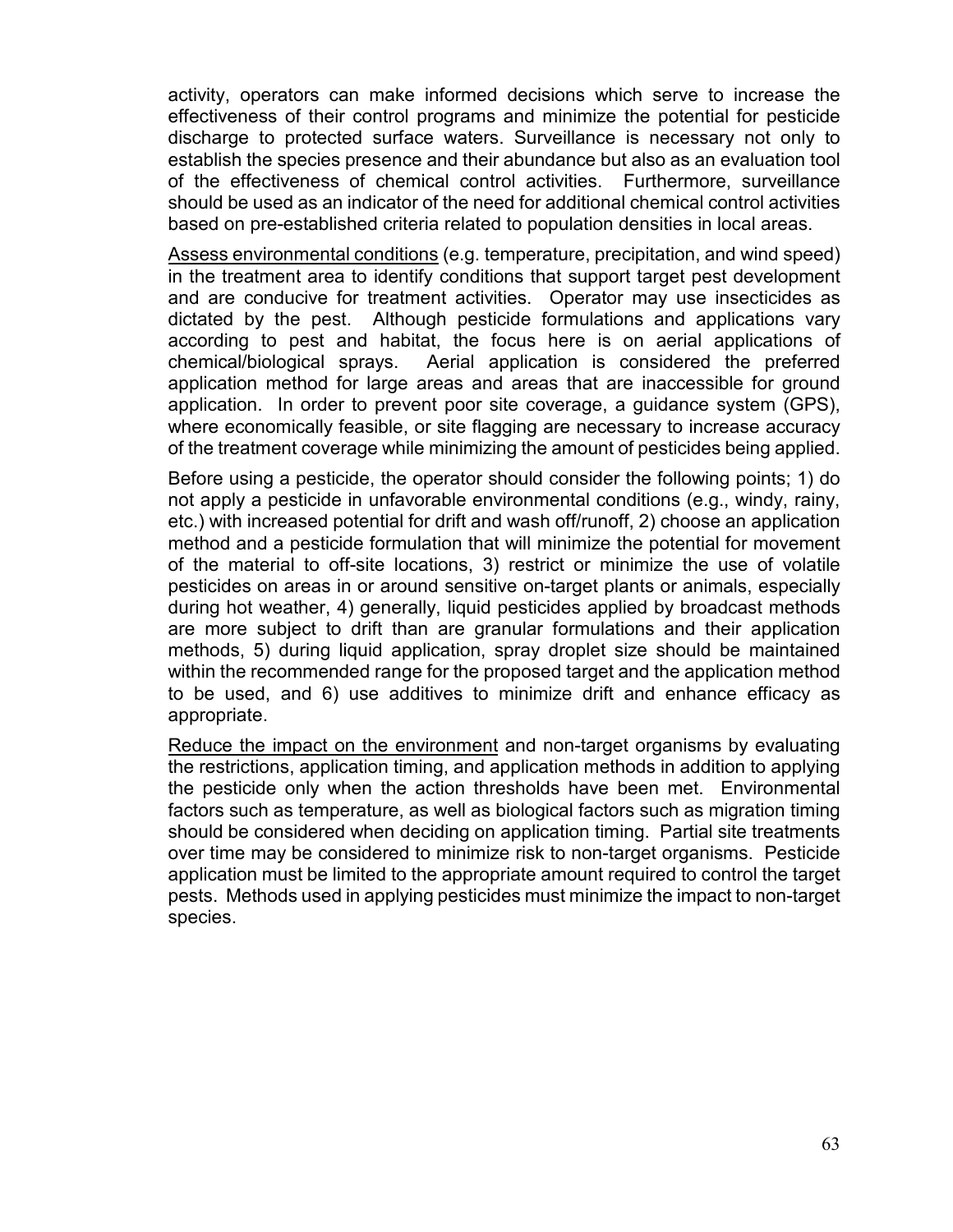# **4.0 Water-Quality-Based Effluent Limitations**

The CWA requires NPDES permits to include technology-based effluent limitations for all discharges and then if necessary for a specific discharge, water quality based effluent limitations (WQBELs). Permit writers are to assess whether the technology-based effluent limitations are protective of water quality standards and if not, permit writers must also include WQBELs as necessary to ensure that the discharge will not cause, have the reasonable potential to cause, or contribute to an excursion above any state water quality standard, including state narrative criteria for water quality (see 40 CFR 122.44(d)). In developing WQBELs, permit writers must consider the potential impact of every proposed protected surface water discharge on the quality of the receiving water. Unlike individual permits that include requirements tailored to site-specific considerations, general permits, while tailored to specific industrial processes or types of discharges (e.g., from the application of pesticides), often do not contain site-specific WQBELs. Instead, in general, ADEQ includes a narrative statement that addresses WQBELs. In this permit the WQBEL is as follows:

- a. All operators must control discharges as necessary to meet applicable numeric and narrative state, territory, or tribal water quality standards for any discharges authorized under this permit, with compliance required upon beginning such discharge.
- b. If at any time an operator becomes aware (e.g., through self-monitoring or by notification), or ADEQ determines, that the pesticide discharge causes or contributes to an exceedance of applicable water quality standards, you must take corrective action as required in section 7.

The first sentence includes the general requirement to control discharges as necessary to meet water quality standards, while the second sentence implements this requirement in more specific terms by imposing on operators a responsibility to take corrective action in response to an excursion of applicable water quality standards, whether discovered by ADEQ or by the operator. Failure to take such corrective action is a violation of the permit. Additionally, ADEQ may determine that additional technology-based and/or water quality-based effluent limitations are necessary, or may deny coverage under this permit and require an application for an individual AZPDES permit, pursuant to section 2.7 of the permit.

Each operator is required to control its discharge as necessary to meet applicable water quality standards. In general, ADEQ expects that compliance with the other conditions in this permit (e.g., the technology-based limitations, corrective actions, etc.) will result in discharges that are controlled as necessary to meet applicable water quality standards based on the cumulative effect of the following factors, which are described in more detail below:

- a. Under FIFRA, EPA evaluates risk associated with pesticides and mitigates unreasonable ecological risk. Compliance with FIFRA is assumed.
- b. EPA evaluated national–scale ambient monitoring data, as well as the frequency of the identification of specific pesticides as the cause of water impairments, to assess whether pesticide residues are currently present in waters at levels that would exceed water quality standards. The monitoring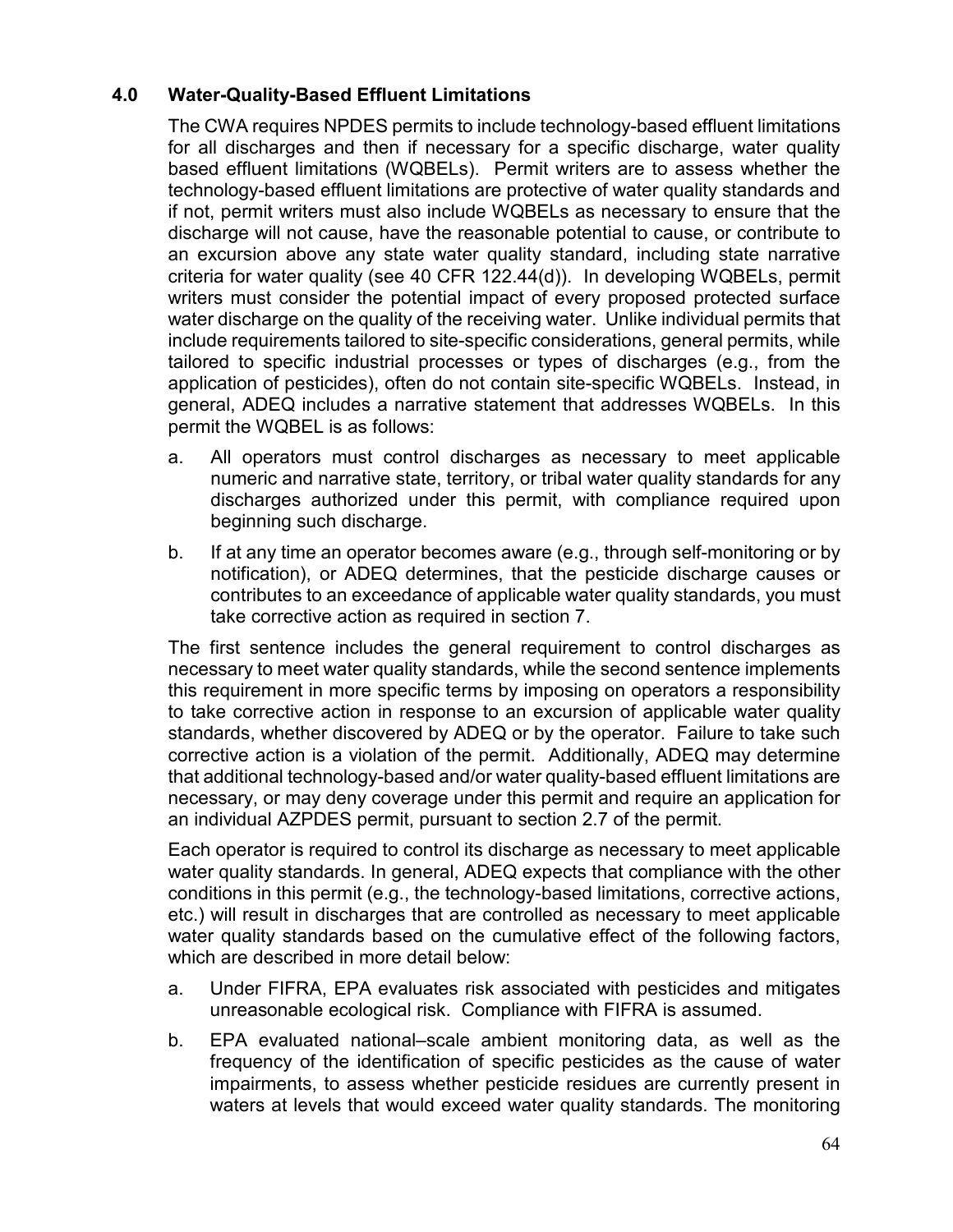data show that, in most samples, most pesticides were below ambient water quality criteria or benchmarks developed by EPA's Office of Pesticide Programs (OPP) as indicators of narrative water quality criteria. For the small number of pesticides found in monitoring data to be present above such benchmarks, the evaluation, as summarized in Appendices B and C of this fact sheet, also documents risk mitigation actions taken by EPA (such as cancellation of pesticide uses) that are expected to reduce the levels of those pesticides in water.

- c. Technology-based effluent limitations in the PGP provide further protections beyond compliance with existing FIFRA requirements.
- d. Biological pesticides discharged to waters, by regulatory definition, do not work through a toxic mode of action. For chemical pesticides, the discharges covered under this permit are the residues after the pesticide has performed its intended purpose. Thus, the residue will be no higher than, and in many instances, lower than, the concentration of the pesticide as applied.
- e. The PGP puts additional requirements on pesticide discharges to impaired waters (if impaired for the pesticide being considered for use) and outstanding Arizona waters.

This permit requires permittees to control discharges as necessary to meet applicable water quality standards. When the operator or ADEQ determines a discharge will cause or contribute to an excursion above any WQS, including failure to protect and maintain existing designated uses of receiving waters, the operator must take corrective action to ensure that the situation is eliminated and will not be repeated in the future (see section 7.0). If additional control measures are required, ADEQ expects the operator to vigilantly and in good-faith follow and document, as applicable, the process for BMP selection, installation, implementation and maintenance, and cooperate to eliminate the identified problem within the time frame stipulated in section 7.0 of the PGP.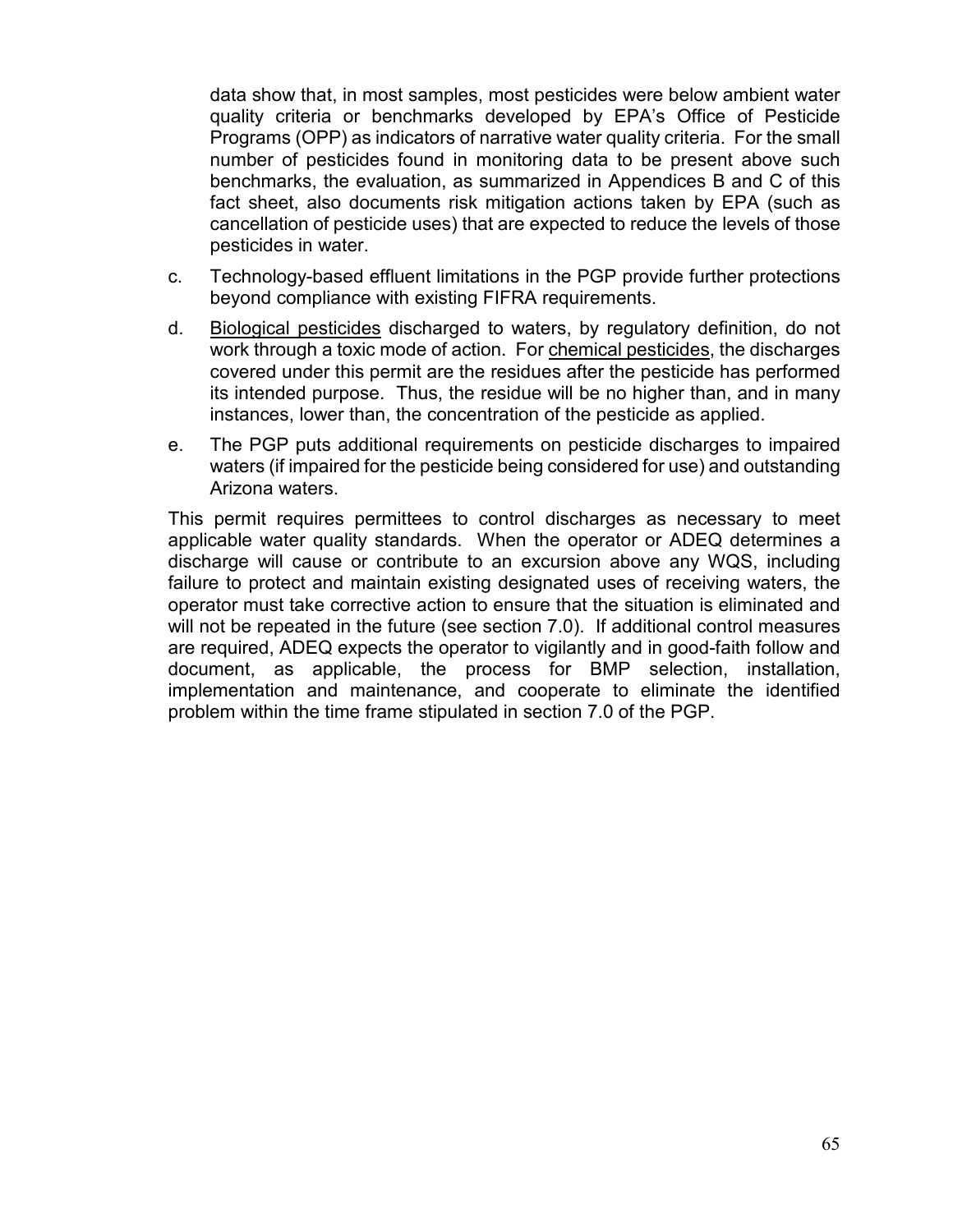## **5.0 Site Monitoring**

Monitoring is required in any AZPDES permit specifically for the purpose of demonstrating compliance with the permit conditions. There are a variety of monitoring methods that a "traditional" AZPDES permit may require, including endof-pipe monitoring to show compliance with relevant effluent limitations prior to discharging to a receiving waterbody. Monitoring may also pertain to actions taken to ensure that record keeping or other permit control activities are being properly implemented. Water quality monitoring of receiving streams is not typically required in AZPDES permits unless it is required to determine among other things, compliance with mixing zone dilution standards or some other special permit condition.

Pursuant to CWA section 308 and  $402(a)(2)$ , 40 CFR 122.43 $(a)$ , and other applicable implementing regulations, the following requirements have been included in the permit, as discussed below. The monitoring requirements of this permit are narrative and demonstrate compliance with permit conditions by using currently established pesticide use routines for monitoring pest control. For instance, the permit requires routine visual inspections (described below) to be conducted as part of the pest treatment activity or as part of post-application pest surveillance, and calls for records of the pesticide discharge volume to be kept. The monitoring requirements of the permit are reasonable measures of good pest management practice that the conscientious operator should be currently employing to ensure environmental health and safety and optimal control of pest organisms.

Monitoring of pesticide discharges poses several challenges not generally encountered in "traditional" AZPDES permitting situations. For example, there is no "wastewater discharge" per se from pesticide applications that is analogous to end-of-pipe discharges. A manufacturing plant would, for example, typically direct its wastewater through a treatment system to remove pollutants, and then would direct the effluent through a pipe into a receiving waterbody. However, for chemical pesticide applications, at the time of application the pesticide contains both the portion serving its intended purpose as well as the potential residual for which monitoring data would be appropriate. Thus, monitoring the "outfall" in this case would merely provide data on the amount of the product as applied (information already known through the FIFRA registration process) and would not be useful for comparing with any type of effluent limitation or water quality standard.

This permit does not require ambient water quality monitoring for the following reasons:

- 1. Lack of applicable measurable standards: Pesticide-specific water quality standards do not exist at this time for the vast majority of constituents in the products authorized for use under this PGP.
- 2. Safety and Accessibility: Pesticides, particularly those used for mosquito control and forestry pest control, are often applied over waterbodies in remote areas, hazardous terrain, and swamps that are either inaccessible or pose safety risks for the collection of samples.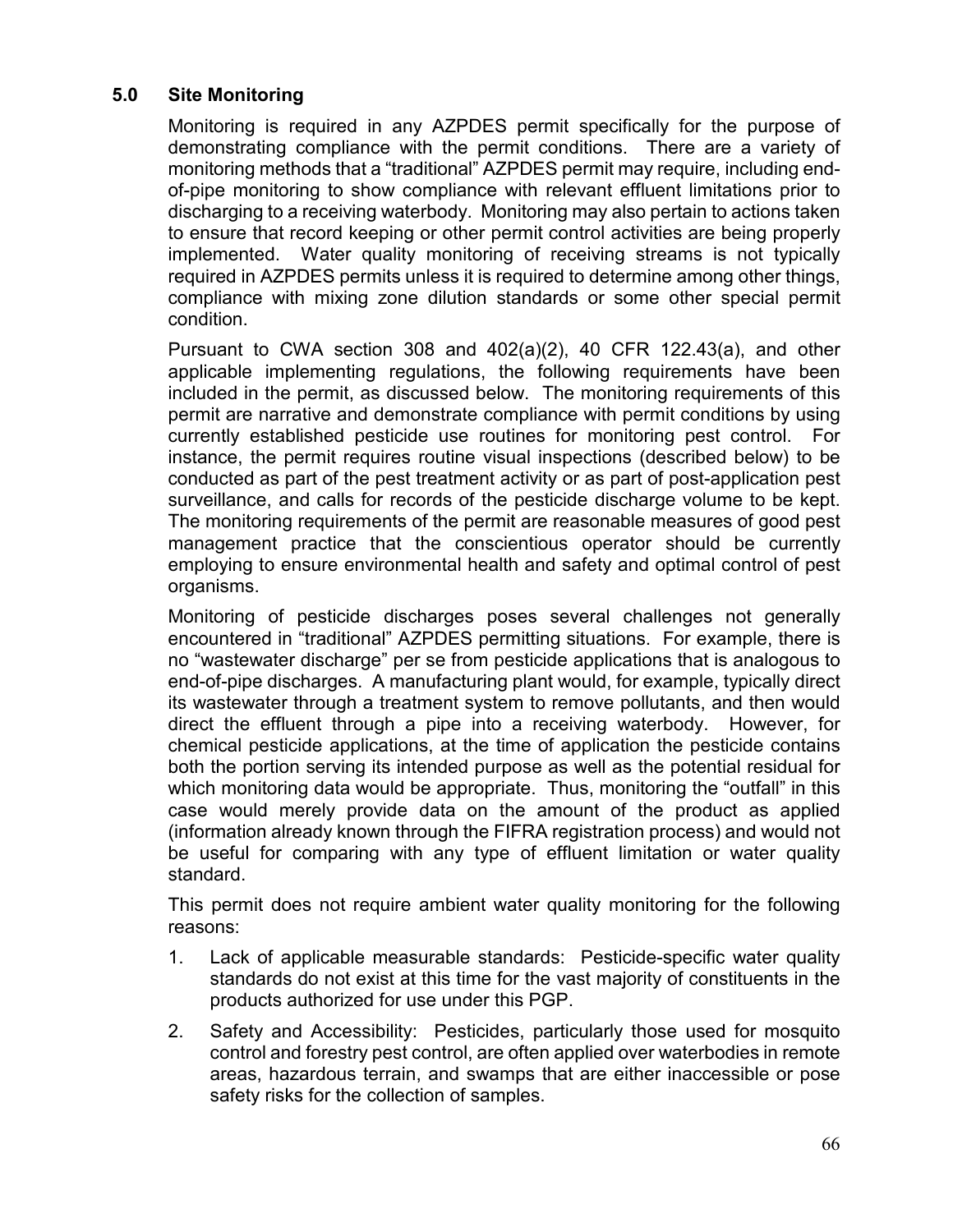- 3. Difficulty of residue sampling for chemical pesticides: For chemical pesticides, the "pollutant" regulated by the PGP is the residue that remains after the pesticide has completed its activity, and it is this residue that would be the subject of any water quality monitoring requirement. However, the point at which only "residue" remains is not practically discernable at this time for all pesticides.
- 4. Usefulness of data: Some states have questioned the value of ambient water quality monitoring data obtained from state permitting programs. The data generally showed that water quality impacts were not occurring, and one (1) state even discontinued the requirement in revisions of its state permit.

Given the questionable ability of ambient water quality data to demonstrate permit compliance, ADEQ believes there are suitable alternative monitoring activities to determine permit compliance, other than ambient water quality monitoring, for this permit.

Thus, the monitoring program required under this PGP is tailored to accommodate the unique situations related to pesticide applications. Visual monitoring is required in the PGP to determine if any pesticide use practices may need to be revised to ensure that avoidable adverse impacts to the environment do not occur. Monitoring records will establish a history that may indicate if or when practices need to be reconsidered.

# **5.1 Monitoring Requirements for Applicators**

Visual monitoring assessments are required as a means of identifying, for example, instances of detrimental impact to non-target organisms, disruption or degradation of wildlife habitat, or the prevention of designated recreational or municipal uses of a waterbody that may possibly be related to the operator's use of pesticides in a given area. This requirement consists of visually monitoring the area to and around where pesticides are applied for possible and observable adverse incidents, such as unanticipated death or distress of non-target organisms and disruption of wildlife habitat, recreational or municipal water use.

Visual monitoring assessments are required during the pesticide application when feasibility and safety allow. Visual monitoring is not required during the course of pesticide application when that application is performed in darkness as it would be infeasible for the inspector to note adverse effects under these circumstances. Additionally, the following scenarios often preclude visual monitoring during pesticide application:

- 1. Applications made from an aircraft
- 2. Applications made from a moving road vehicle when the applicator is the driver
- 3. Applications made from moving watercraft when the applicator is the driver
- 4. Applications made from a moving off-road wheeled or tracked vehicle when the applicator is the driver.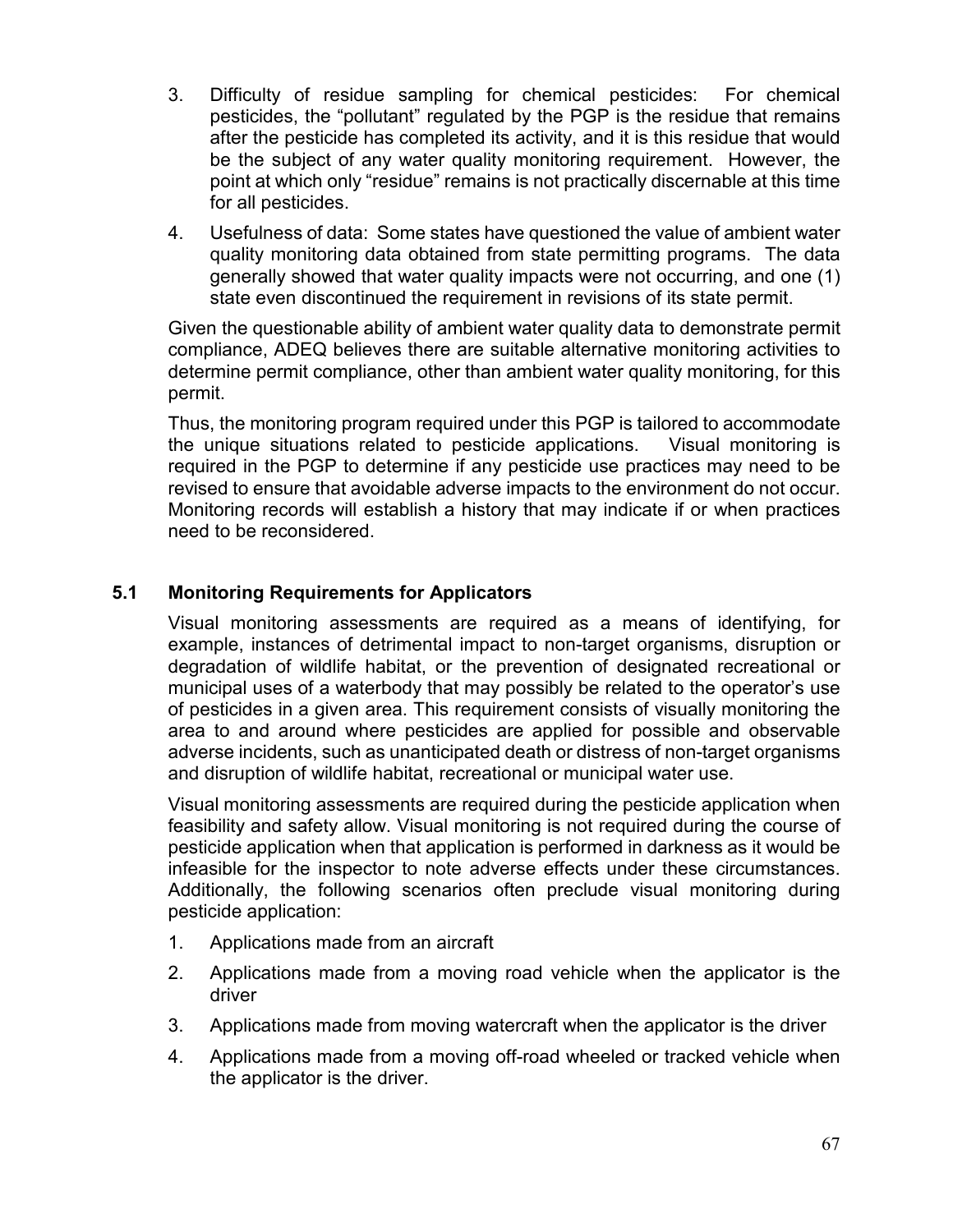Visual monitoring must also be conducted during any post-application surveillance, such as to determine the efficacy of the pesticide application. Visual monitoring of this type is required of all operators but only if the operator, be it the applicator or the decision-maker or both, performs post application surveillance in the course of business. ADEQ expects that post-application visual assessments are reasonably conducted on foot or from a stationary vehicle, although they might also be conducted from a moving vehicle, including a boat or plane, in certain circumstances.

### **5.2 Visual Monitoring Requirements for all Operators**

During any operator post-application surveillance of any pesticide application with discharges authorized under this permit, all operators must visually assess the area to and around where the pesticide(s) were applied for possible adverse incidents caused by application of pesticide(s), including the unanticipated death or distress of non-target organisms and disruption of wildlife habitat, recreation or municipal water use.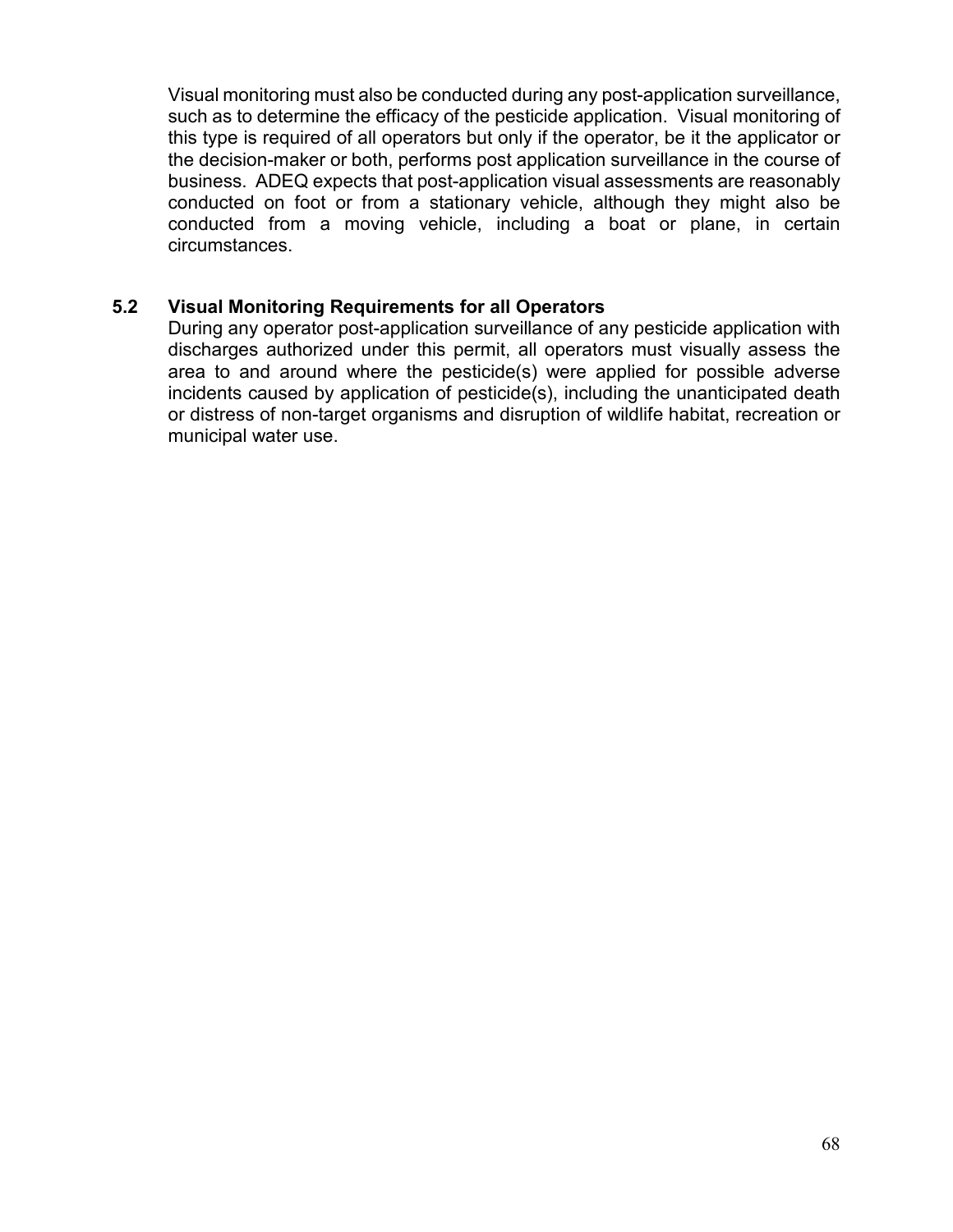#### **6.0 Pesticide Discharge Management Plan (PDMP)**

Section 6 of this permit requires decision makers who are required to submit an NOI (pursuant to section 2.4 of the permit) and engages in a pesticide discharge activity that exceeds one or more of the thresholds identified in Table 6.0 to prepare and implement a Pesticide Discharge Management Plan (PDMP).

The PDMP must be kept up-to-date for the duration of coverage under this general permit, even if the discharge(s) subsequently falls below one (1) or more of the thresholds identified in Table 6.0.

Developing a PDMP helps operators ensure they have (1) taken steps to identify the pest problem, (2) evaluated pest management options, and (3) included appropriate control measures to control pesticide discharges as required by section 3.2.

Operators, who exceed an annual treatment area due to a declared pest emergency and thus must submit an NOI, do not need to include activities in their PDMP that were conducted in response to that declared pest emergency. Their PDMP, however, must address any future pesticide application covered under this permit. Section 6.1 of the permit contains the required elements to be documented in the PDMP.

The PDMP itself does not contain effluent limitations; rather it constitutes a tool both to assist the operator in documenting what control measures it is implementing to meet the effluent limitations, and to assist the permitting and compliance authority in determining whether the effluent limitations are being met. A PDMP is a "living" document that requires periodic reviews and must be kept upto-date. Where control measures are modified or replaced to meet effluent limitations, such as in response to a section 7.1 triggering condition, such changes must be documented in the PDMP. If operators fail to develop and maintain an upto-date PDMP, they will have violated the permit. This recordkeeping violation is separate and distinct from a violation of any of the other substantive requirements in the permit (e.g., effluent limitations, corrective action, monitoring, reporting, and state-specific requirements).

Operators may choose to reference other documents, such as a pre-existing integrated pest management (IPM) plan or spill prevention and response plan, in the PDMP rather than recreating the same text in the PDMP. It is not required that an operator must have authored the pre-existing plan in order to use it. When referencing other documents, the operator is responsible for ensuring his/her PDMP and the other documents together contain all the necessary elements for a complete PDMP, as specified in section 6.1. In addition, the operator must ensure that a copy of relevant portions of those referenced documents is attached to the PDMP and is located on-site and it is available for review consistent with section 6.3 of the permit.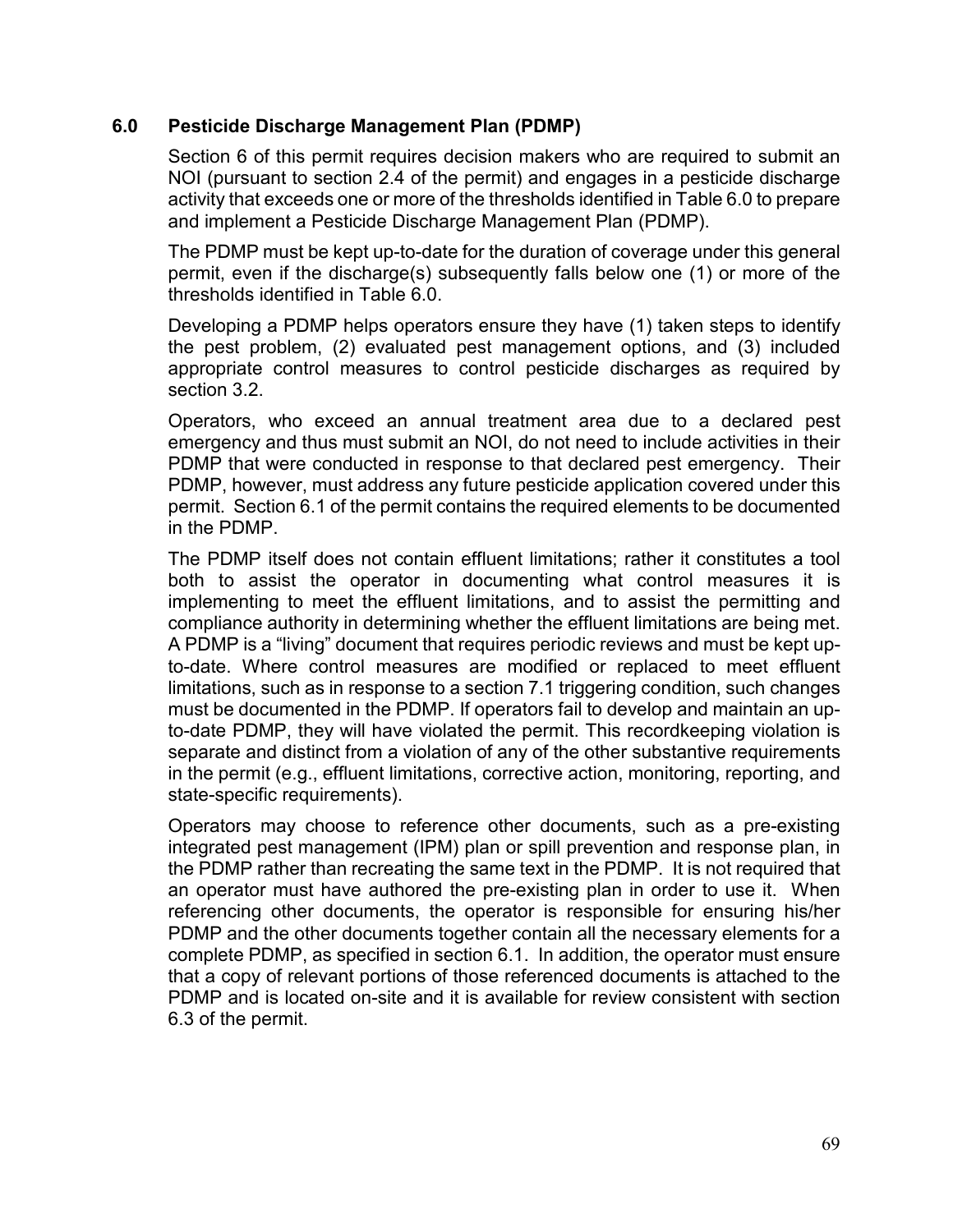## **6.1 Contents of Pesticide Discharge Management Plan**

The PDMP prepared under this permit must meet specific requirements under section 6.1 of the permit. Generally, operators must document the following:

- a. A pesticide discharge management team;
- b. A description of the pest problem;
- c. A description of pest management control measures;
- d. Schedules and procedures for application rate and frequency, pest surveillance, assessment of environmental conditions, spill prevention and response, equipment maintenance, adverse incident response, and pesticide monitoring;
- e. Any eligibility considerations under other federal laws; and
- f. Signatory requirements.

## **6.2 Pesticide Discharge Management Plan Team**

The permit requires that a qualified individual or team of individuals be identified (by name, position, and/or title) to manage pesticide discharge, including the pesticide applicator. If the pesticide applicator has not been identified at the time of the plan development, the operator should indicate whether or not a for-hire applicator will be used. Identification of a pesticide discharge management team ensures that appropriate persons (or positions) are identified as necessary for developing and implementing the plan. Inclusion of the team in the plan provides notice to staff and management (i.e., those responsible for signing and certifying the plan) of the responsibilities of certain key staff for following through on compliance with the permit's conditions and limits.

The operator is responsible for developing and revising the PDMP, implementing and maintaining the control measures to meet effluent limitations, and taking corrective action where necessary. Team members should be chosen for their expertise in the relevant areas to ensure that all aspects of pest management are considered in developing the plan. The PDMP must clearly describe the responsibilities of each team member to ensure that each aspect of the PDMP is addressed. ADEQ expects most operators will have more than one (1) individual on the team, except for small entities with relatively simple plans and/or staff limitations. The permit requires that team members have ready access to any applicable portions of the PDMP and the permit.

## **6.3 Pesticide Discharge Management Plan Modifications**

The PDMP must be modified whenever necessary to address any of the triggering conditions for corrective action in section 7 or when a change in pest control activities significantly changes the type or quantity of pollutants discharged. Changes to your PDMP must be made before the next pesticide application that results in a discharge, if practicable, or if not, as soon as possible thereafter. The revised PDMP must be signed and dated in accordance with section 9.10.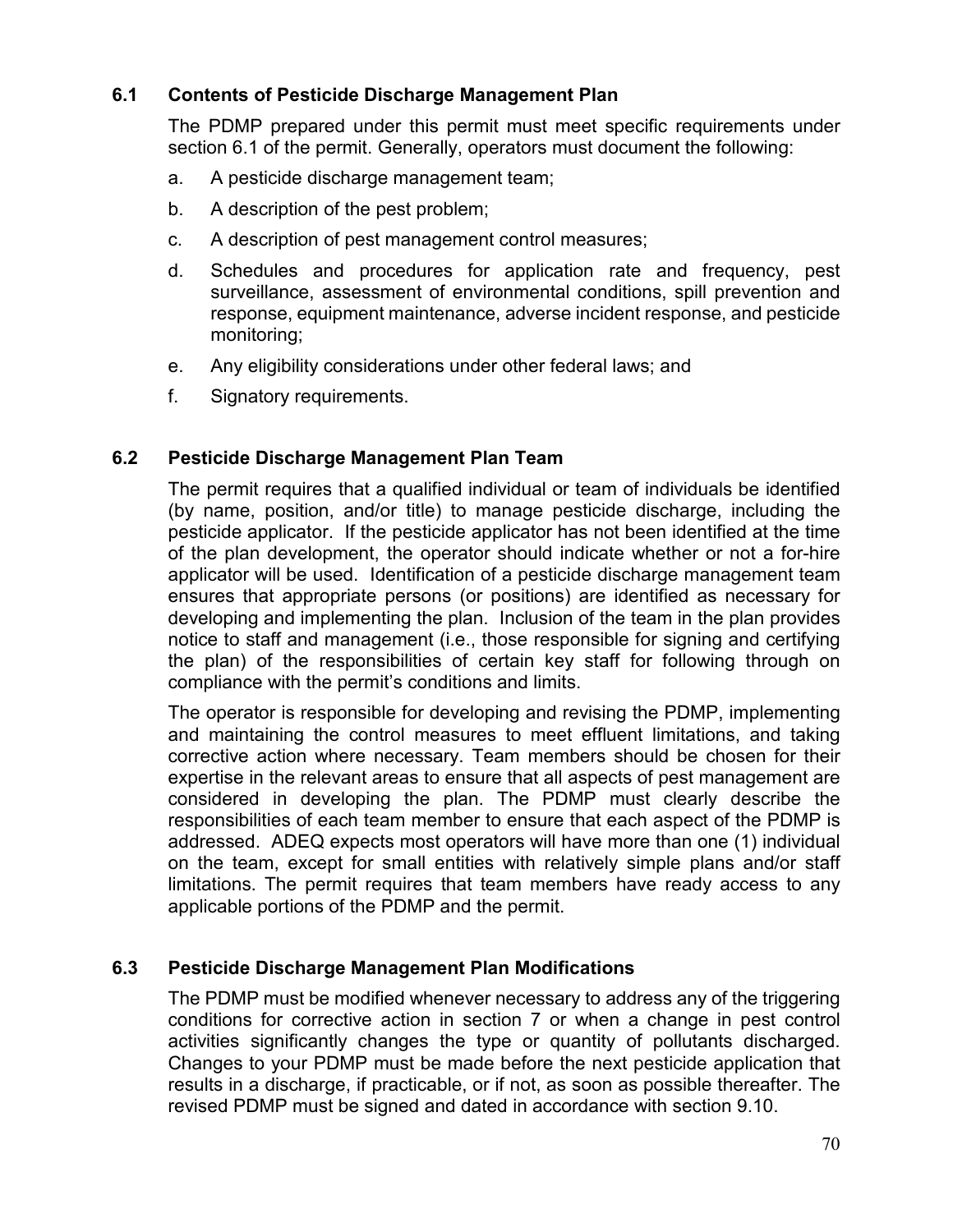### **6.4 Pest Problem Identification**

This section includes the pest problem description, action threshold(s), a general location map, and water quality standards.

Pest Problem Description: The permit requires that the PDMP include a description of the pest problem at the pest management area. A detailed pest management area description assists Decision-makers in subsequent efforts to identify and set priorities for the evaluation and selection of Pest Management Measures taken to meet effluent limitations set forth in Parts 2 and 3 and in identifying necessary changes in pest management. The description must include identification of the target pest(s), source of the pest problem, and source of data used to identify the problem. The permit allows use of historical data or other available data (e.g., from another similar site) to identify the problem at your site. If you use other site data, you must document in this section why data from your site is not available or not taken within the past year and explain why the data is relevant to your site. Additionally, the pest management area descriptions should include any sensitive resources in the area, such as unique habitat areas, rare or listed species, or other species of concern that may limit pest management options.

Action Threshold(s): The permit requires that the PDMP include a description of the action threshold(s) established for the target pest, including a description of how they were determined and method(s) to determine when the action threshold(s) has been met. An action threshold is a level of pest prevalence (or other indicator) at which an Operator takes action to reduce the pest population.

General Location Map: The PDMP must also contain a general location map of the site that identifies the geographic boundaries of the area to which the plan applies and location of the Protected surface waters. To improve readability of the map, some detailed information may be kept as an attachment to the site map and pictures may be included as deemed appropriate.

Surface Water Quality Standards: Operators must identify any Tier 3 (Outstanding Arizona Waters and any water(s) impaired for a specific pesticide or its degradants to which there may be a discharge.

## **6.5 Description of Pest Management Measures Options Evaluation**

The permit requires that the PDMP include a description of the control measures to demonstrate how the operator(s) specifically plan to meet the applicable technology-based or water quality-based effluent limitations. The description of the control measures selected to meet the effluent limitations must include a brief explanation of the control measures used at the site to reduce pesticide discharge, including evaluation and implementation of the six (6) pest management tools (no action, prevention, mechanical/physical methods, cultural methods, biological control agents, and pesticides). Operators must consider impact to non-target organisms, impact to water quality, pest resistance, feasibility, and cost effectiveness when evaluating and selecting the most efficient and effective means of pest management to minimize pesticide discharge to protected surface waters.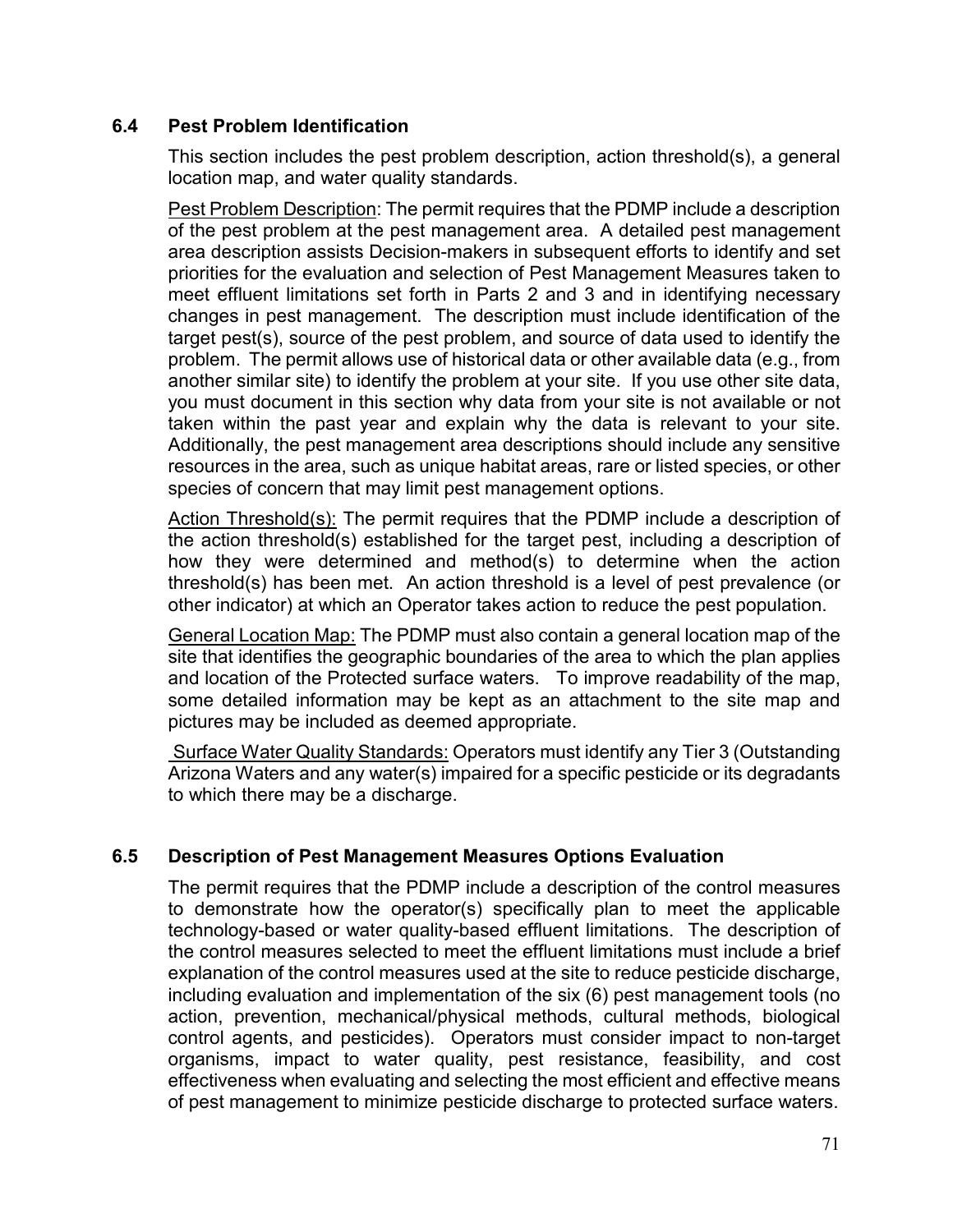All six (6) pest management tools may not be available for a specific-use category and/or treatment area. However, the PDMP must include documentation of how the six (6) pest management tools were evaluated prior to selecting a site specific pest management strategy. For the no action option, operators should document the impact of this option without any current pest management strategy at the site. For the prevention management option, the operator should document the methods implemented to prevent new introductions or the spread of the pests to new sites such as identifying routes of invasion and how these can be intercepted to reduce the chance of invasion. Prevention may include source reduction, using pathogen-free or weed-free seeds or fill; exclusion methods (e.g., barriers) and/or sanitation methods, like wash stations, to prevent reintroduction by vehicles, personnel, etc. Some prevention management methods may fall under mechanical/physical or cultural methods as well.

For the pesticide management option, operators must include a list of active ingredient(s) evaluated. Discussion should also identify specific equipment or methods that will prevent or reduce the risks to non-target organisms and pesticide discharges to protected surface waters.

### **6.6 Response Procedures**

The following procedures necessary to minimize discharges must also be documented in the PDMP.

1. Spill Response Procedures

The PDMP must document procedures for expeditiously stopping, containing, and cleaning up leaks, spills, and other release. In addition, the PDMP must include documentation of the procedures for notification of appropriate facility personnel, emergency response agencies, and regulatory agencies.

2. Adverse Incident Response Procedures

In the PDMP, operators must document appropriate procedures for responding to an adverse incident resulting from pesticide applications. Operator must identify and document the following:

- a. Course of action or responses to any incident resulting from pesticide applications;
- b. Chain of command notification for the incident, both internal to your agency/organization and external;
- c. State/federal contacts with phone numbers;
- d. Name, location, and telephone of nearest emergency medical facility; and
- e. Name, location, and telephone of nearest hazardous chemical responder; and (including police and fire department).

## **6.7 Signature Requirements**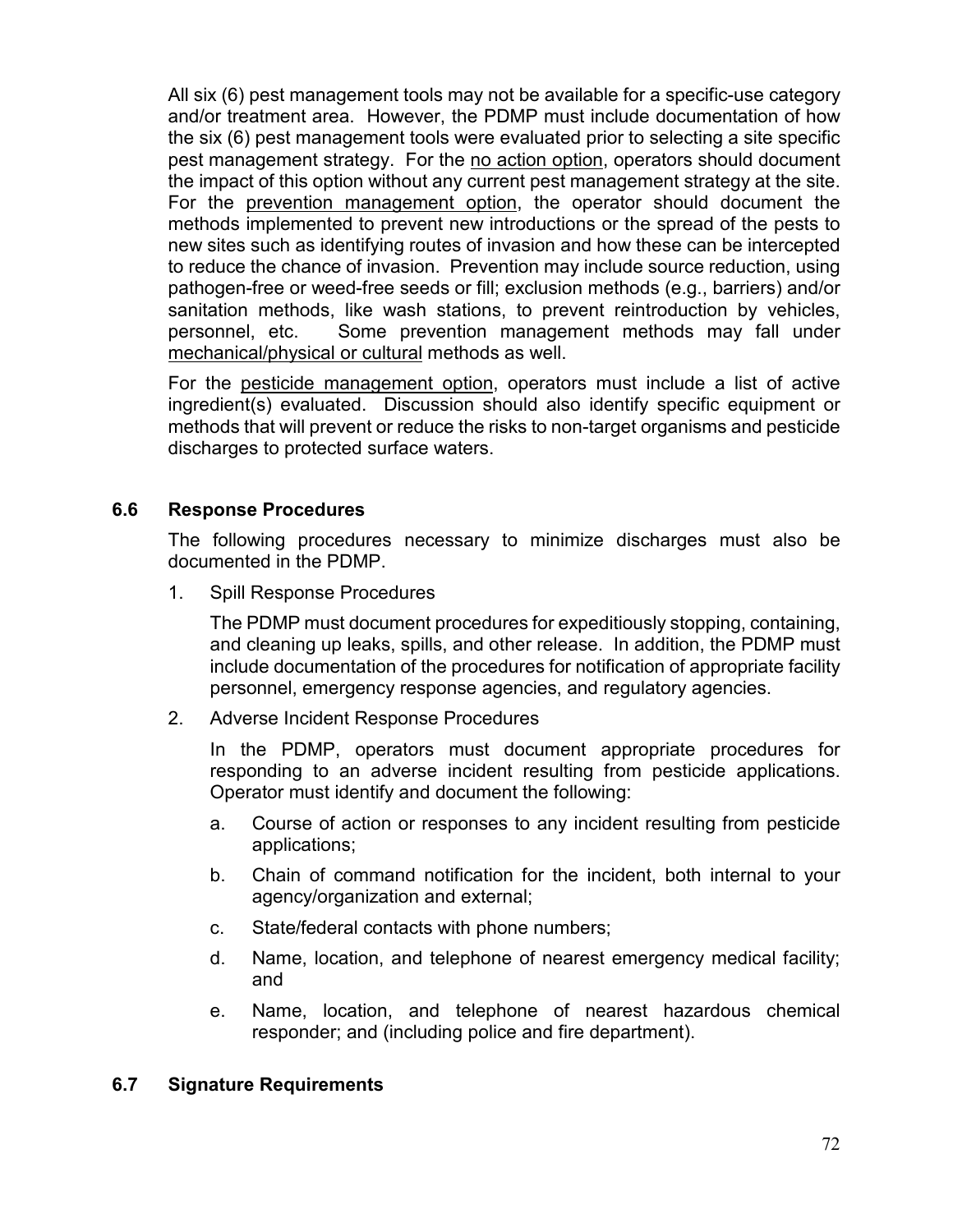The PDMP must be signed and certified in accordance with the signatory requirements in the Standard Permit Conditions section of the permit. This requirement is consistent with standard permit conditions described in 40 CFR 122.22 and is intended to ensure that the operator understands his/her responsibility to create and maintain a complete and accurate PDMP. The signature requirement includes an acknowledgment that there are significant penalties for submitting false information.

## **6.8 Pesticide Discharge Management Plan Availability**

This permit requires that a copy of the current PDMP, along with all supporting maps and documents, be kept at the address provided on the NOI. The PDMP and all supporting documents must be immediately available to representatives of ADEQ, EPA, or local agency governing pesticide applications, as well as representatives of the U.S. Fish and Wildlife Service (USFWS) and the Arizona Game and Fish Department at the time of an on-site inspection or upon request. This requirement is consistent with standard permit conditions described in 40 CFR 122.41. Section 6.3 of this permit indicates that ADEQ may provide access to portions of your PDMP to a member of the public upon request. Confidential Business Information (CBI) may be withheld from the public, but consistent with 40 CFR Part 2, may not be withheld from ADEQ.

## **6.9 Pesticide Discharge Management Plan Modifications**

This permit requires that the PDMP be updated whenever any of the triggering conditions for corrective action in section 7 of the permit occur, or when a review following the triggering conditions in section 7 requires the operator to revise his/her control measures as necessary to meet the effluent limitations in this permit (section 3). Keeping the PDMP up-to-date will help the operator ensure that the condition that triggered the corrective action does not reoccur. Operators are also required to review the PDMP at least once a year or whenever necessary to update the pest problem description and pest management strategies at the pest management area.

It is important to note that failure to update the PDMP in accordance with section 6.2 is a recordkeeping violation, not a violation of an effluent limit. For example, if the operator changes its maintenance procedures, but fails to update its PDMP to reflect these changes, a recordkeeping violation will result. The operator must revise its PDMP to reflect the new maintenance procedures and include documentation of the corrective action to return to full compliance.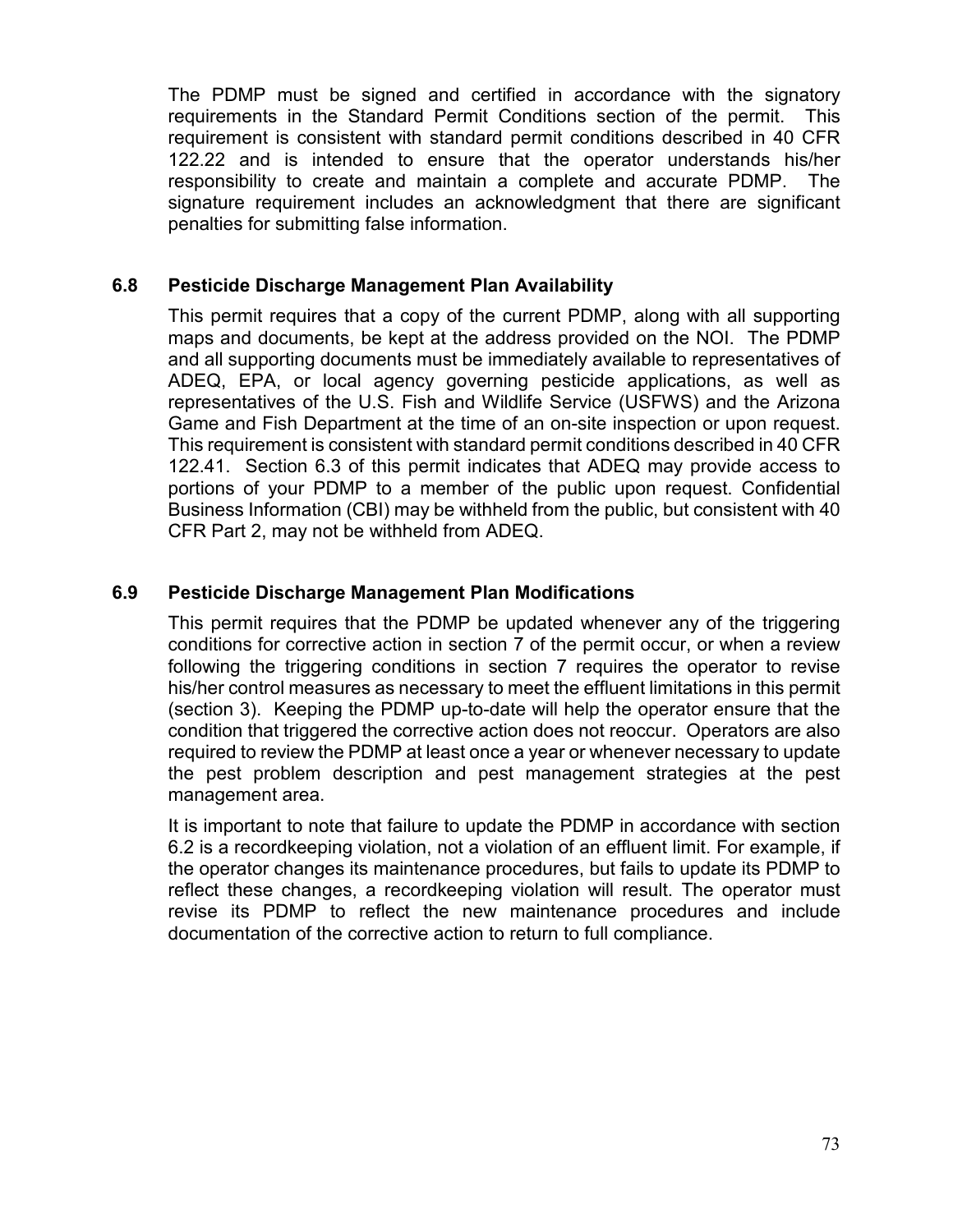# **7.0 Corrective Action**

The purpose of including corrective action requirements in this permit is to assist this new universe of AZPDES permittees with effectively meeting technologybased and water-quality-based effluent limitations and implementing integrated pest management practices in this permit. Corrective actions in this permit are follow-up actions a permittee must take to assess and correct problems. They require review and revision of control measures and pesticide application activities, as necessary, to ensure that these problems are eliminated and will not be repeated in the future. The permit makes clear that the permittee is expected to assess why a specific problem has occurred and document what steps were taken to eliminate the problem. ADEQ believes this approach will help permittees in complying with the requirements of the permit quickly. Compliance with many of the permit's requirements -- for instance, those related to reporting and recordkeeping and some of those related to operation and maintenance -- can be accomplished immediately, and therefore, are not considered problems that trigger corrective actions.

It should be noted that a situation triggering corrective action is not necessarily a permit violation and, as such, may not necessarily trigger a modification of control measures to meet effluent limitations. However, failure to conduct (and document) corrective action reviews in such cases does constitute a permit violation.

# **7.1 Situations Requiring Revision of Pest Management Measures**

Operators are required to review and, as necessary, revise the selection and implementation of their control measures to eliminate any of the following situations:

- An unauthorized release or discharge occurs;
- An operator becomes aware, or ADEQ determines, that control measures are not effective enough for the discharge to meet applicable water quality standards;
- Any monitoring activities indicate failure to meet applicable technology-based effluent limitations in Part 2
- An inspection or evaluation of your facility by ADEQ, EPA, or local entity, determines that modifications are necessary to meet the non-numeric effluent limits detailed in section 3 of the PGP; or
- An operator observes or is otherwise made aware (e.g., a third party notification) of an adverse incident for which symptoms are unusual or unexpected during the normal course of treatment.

ADEQ considers the above situations to be of significant concern. Thus, ADEQ is requiring operators to assess the cause of these situations which may be affiliated with the discharge from the application of pesticides and take any necessary steps to eliminate the situation and ensure that the situation will not be repeated in the future.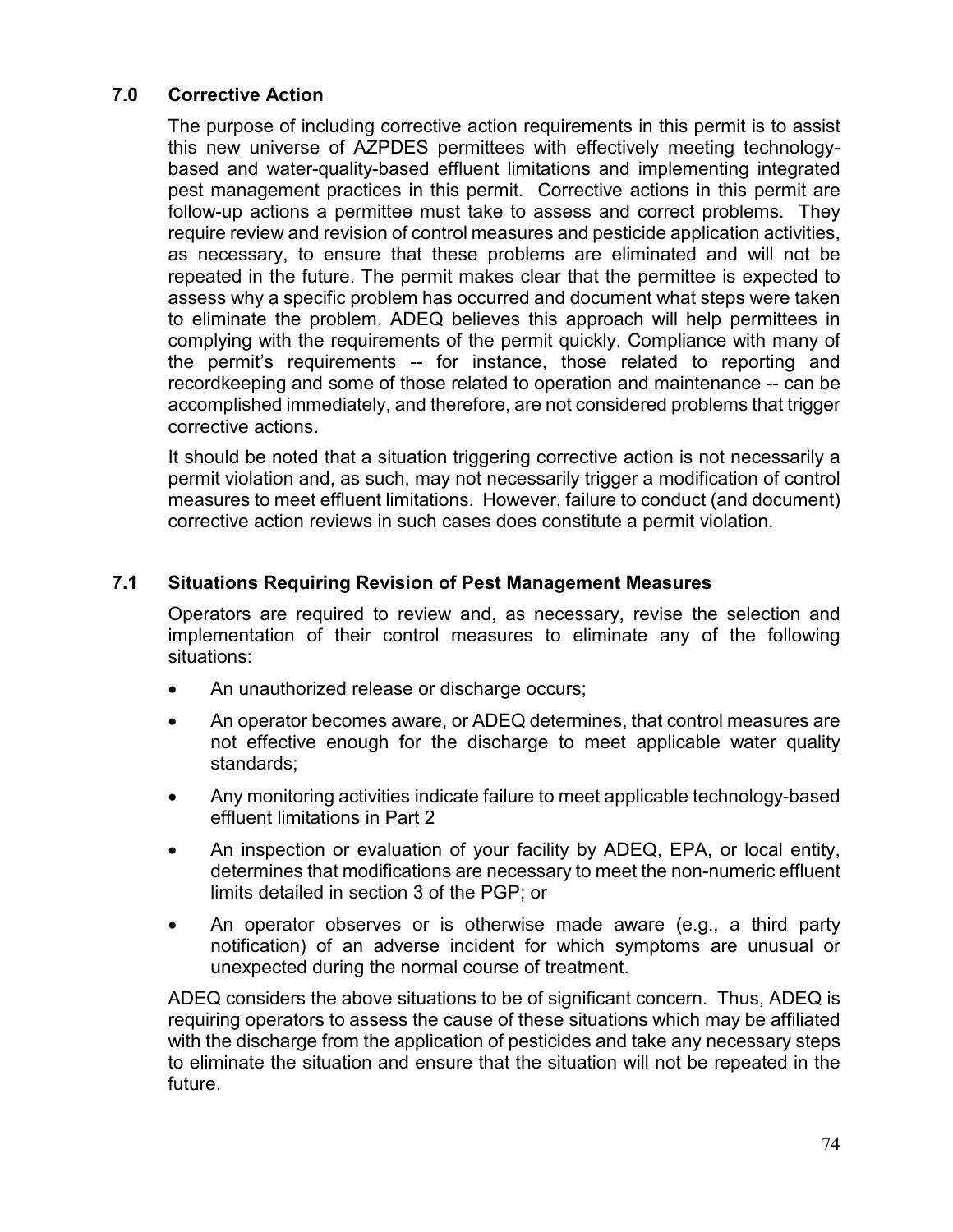The purpose of section 7.1 is to ensure compliance with corrective action requirements through increased accountability and oversight. ADEQ considers ongoing assessment of control measure effectiveness and corrective actions integral to an effective pesticide management program. This corrective action assessment must be kept with the other recordkeeping documentation required by this permit.

## **7.2 Corrective Action Deadlines**

The permit requires that corrective action be completed "before, or if not practicable, as soon as possible after the next pesticide application that results in a discharge." ADEQ emphasizes that this timeframe is not a grace period within which an operator is relieved of any liability for a permit violation. ADEQ is adopting this flexible deadline to account for the variation in types of responses (e.g., evaluate situation and select, design, install, and implement new or modified Pest Management Measures) that may be necessary to address any identified situations of concern. ADEQ recognizes that in rare cases a corrective action review may identify the need for substantial improvements to the operator's Pest Management Measures, and does not want to limit the selection and implementation of such controls with an inflexible deadline. Another possibility is that ADEQ or the operator may determine that further monitoring is needed under section 7.3 of the permit to pinpoint the source of the problem, and this monitoring may need to be conducted during future pesticide application activities. However, ADEQ believes that in the vast majority of cases, corrective action reviews will identify responses that can be taken quickly, either before the next pesticide application that results in a discharge or shortly thereafter.

# **7.3 Effect of Corrective Action**

The occurrence of a situation described in section 7.1 may, but does not implicitly, constitute a violation of the permit. The occurrence of a situation identified in section 7.1 does require the operator to immediately review and as necessary, revise the selection and implementation of their control measures to eliminate the situation. Section 7.3 explains that taking corrective action does not absolve the operator of any liability for a permit violation requiring that action, however, failure to take required corrective action will constitute an original or an additional permit violation. ADEQ will consider the appropriateness and promptness of corrective action in determining enforcement responses to permit violations. ADEQ or a court may impose additional requirements and schedules of compliance, including requirements to submit additional information concerning the condition(s) triggering corrective action, additional site-specific water-quality based limitations, additional monitoring requirements, or other schedules and requirements more stringent than specified in this permit. Those requirements and schedules will supersede those of section 7.1 if such requirements conflict.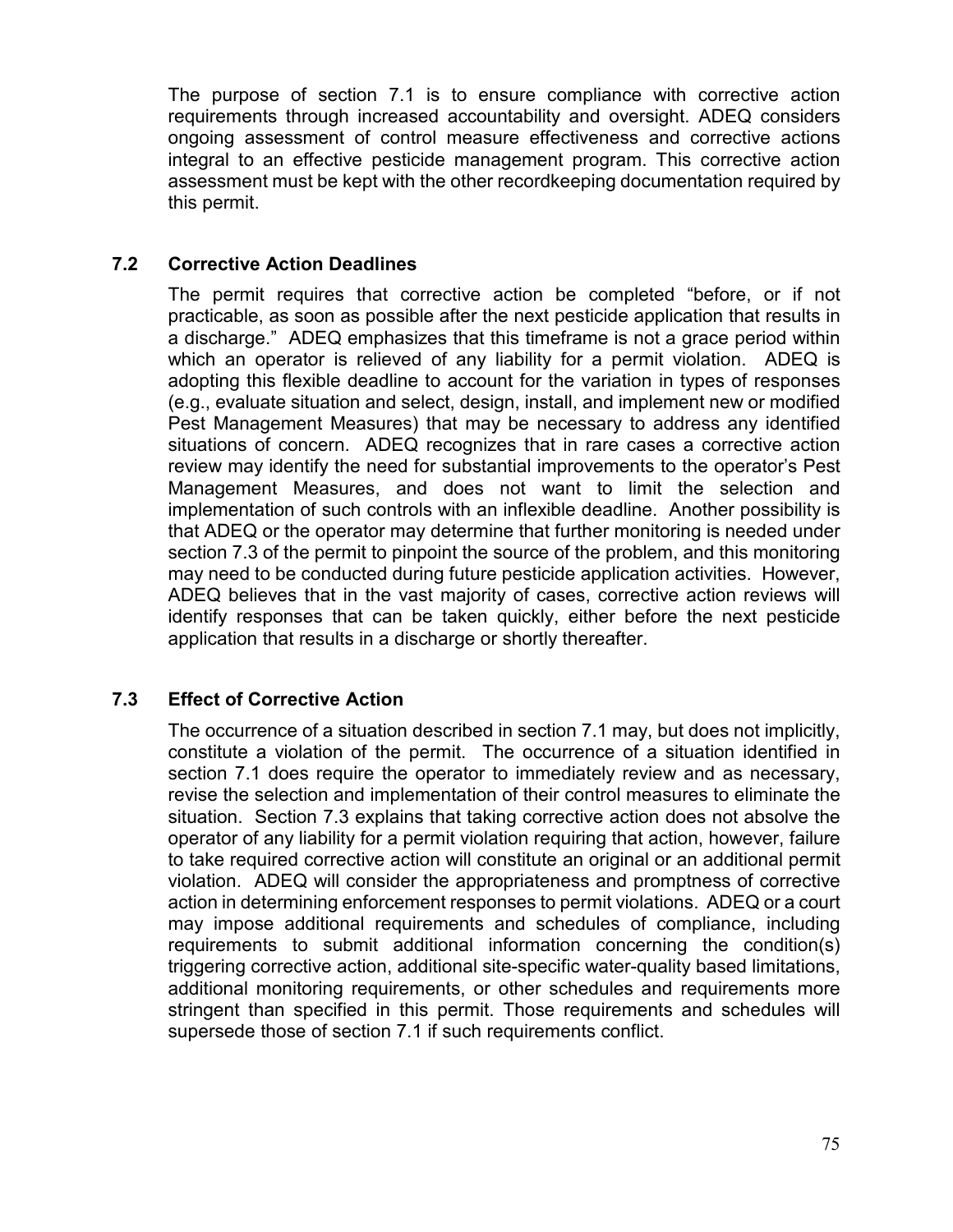# **7.4 Adverse Incident Documentation and Reporting**

Section 7.4 of the PGP requires operators to take specific actions in response to identified adverse incidents which may have resulted from a discharge from the operator's pesticide application. Operators are required to provide verbal notice to ADEQ within 24 hours and then follow-up with a written report within thirty (30) calendar days of becoming aware of the adverse incident. An "adverse incident" (as defined in the permit) generally is defined as any effect of a pesticide's use that is unexpected or unintended.

Section 7.4.1 requires operators to call ADEQ within 24 hours of any identified adverse incident and provide basic information about it. The purpose of this requirement is twofold: (1) to provide an opportunity for ADEQ to respond to these incidents as soon as reasonably can be expected, and (2) to provide a basis for potential corrective actions. ADEQ does not expect this initial notification to be detailed but merely a reporting of the date of the finding, a general discussion of the incident and a review of the necessity to conduct corrective action. The permit requires operators to document the information identified in 7.4.1, including the date and time you notified ADEQ and a description of any deviations from 7.4.1 notification requirements based on nuances of the adverse incident. For example, a permittee may decide to notify multiple ADEQ contacts because of the severity of the adverse incident. This type of information should be included in the written documentation of the 24-hour notification as described below.

Section 7.4.2 Reporting of adverse incidents in not required when an operator is aware of facts that establish the adverse incident is not related to toxic effects or exposures; an operator has been notified in writing that ADEQ waives the reporting; an operator receives false information about an adverse incident; and an adverse incident occurs to pests similar to those identified as potential targets on the pesticide FIFRA label.

Section 7.4.3 requires permittees to provide a written report of the adverse incident to ADEQ within thirty (30) calendar days of discovering the adverse incident. The adverse incident report must include the following information:

- a. Information required to be provided in Section 7.4.1;
- b. Date and time the operator contacted ADEQ notifying the agency of the adverse incident and who the operator spoke with at ADEQ and any instructions received from ADEQ;
- c. Location of incident, including the names of any waters affected and appearance of those waters (sheen, color, clarity, etc.);
- d. A description of the circumstances of the adverse incident including species affected, estimated number of individual and approximate size of dead or distressed organisms;
- e. Magnitude and scope of the affected area (e.g., aquatic square area or total stream distance affected);
- f. Pesticide application rate, intended use site (e.g., banks, above, or directly to water), method of application, and name of pesticide product, description of pesticide ingredients, and EPA registration number;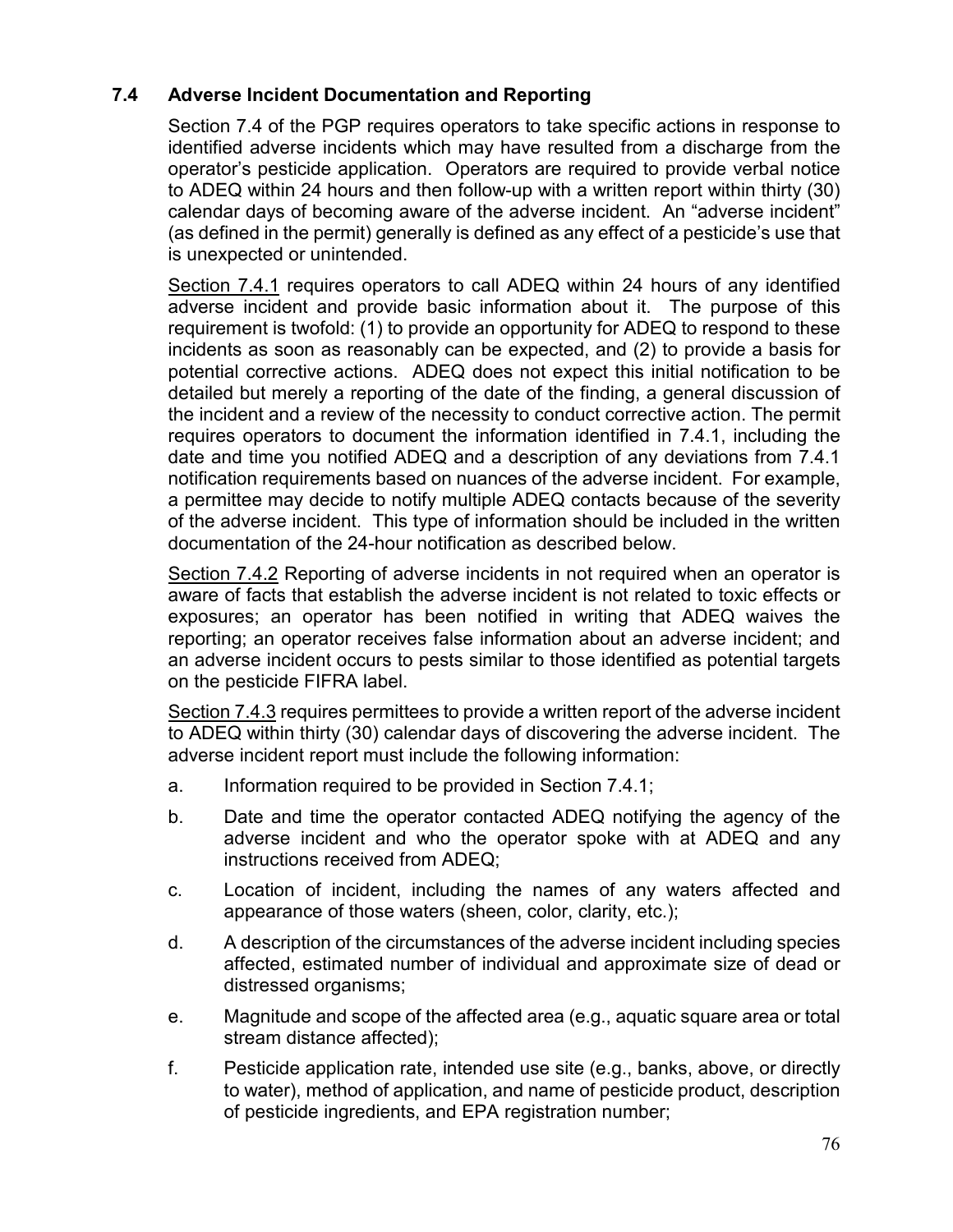- g. Description of the habitat and the circumstances under which the adverse incident occurred (including any available ambient water data for pesticides applied);
- h. If laboratory tests were performed, indicate what test(s) were performed, and when; additionally, a summary of the test results must be provided within five (5) business days after they become available if not available at the time the thirty (30) day report;
- i. Description of actions to be taken to prevent recurrence of adverse incidents;
- j. Signed and dated in accordance with Section 9.10.

ADEQ believes adverse incident information associated with discharges from the application of pesticides is useful to the Agency because the information:

- Provides ADEQ with an indication of the effectiveness of the permit in controlling discharges to protect water quality, including data upon which ADEQ may base future permit decisions (e.g., modifications to or reissuance of this permit).
- May be considered when reviewing applications for registration of new pesticides that are chemically similar to existing pesticides;
- May be considered in ecological risk assessment and during deliberations on risk management decisions;
- May be reviewed to determine trends that may indicate potential ecological impacts with an existing pesticide and/or to track improvements when mitigation measures are applied;
- Provides information on the nature, extent, and severity of incidents to decision-makers, stakeholders, and the public; and
- Provides the agency with information on which to assess compliance with regulatory requirements, including documentation and reporting.

Currently, there is no database that includes adverse reporting from anyone other than the registrant under 6(a)(2) of FIFRA. ADEQ does not consider inclusion of adverse incident reporting in the AZPDES permit to be a duplicative requirement to the FIFRA section 6(a)(2) requirements for registrant reporting of adverse incidents. This is because pesticide registrants are not likely to be directly covered under the PGP. Requiring the reporting of adverse incidents and follow-up corrective actions may address the lack of a universal, mandatory legal duty for pesticide users to report adverse incidents, at least for the pesticide use patterns covered by this permit.

ADEQ acknowledges that assessing and correcting adverse incidents may be complicated in certain instances. For example, symptoms associated with adverse incidents are often vague or mimic other causes which may lead to incorrect diagnoses. Thus, it may be difficult to identify and track chronic effects resulting from pesticides discharges. It may also be difficult to observe adverse effects because of limited visibility or access such as dead fish poisoned in a wetland under dense vegetation or in sparsely populated areas or because scavengers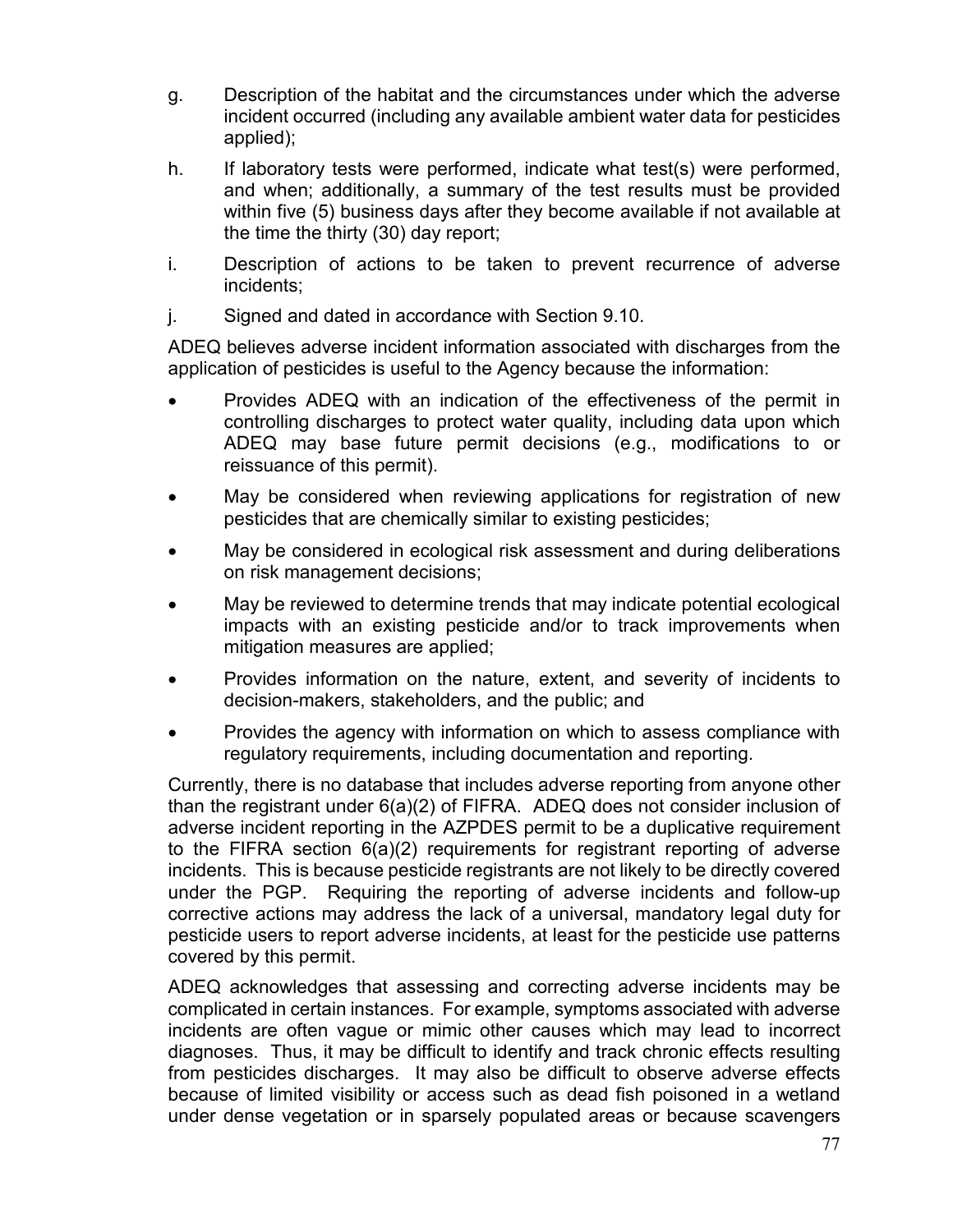scatter or devour carcasses before discovery. However, ADEQ believes that it is important to identify to the extent feasible situations where adverse effects occur where discharges from the application of pesticides also occur.

Immediately observable signs of distress or damage to non-target plants, animals and other macro-organisms within the treatment area may warrant concern for a possible adverse incident related to a discharge of pesticides during application. ADEQ acknowledges that some degree of detrimental impact to non-target species is to be expected and is acceptable during the course of normal pesticide treatment. ADEQ expects operators to use their best professional judgment in determining the extent to which non-target effects appear to be abnormal or indicative of an unforeseen problem associated with an application of pesticides.

During a visual inspection, operators should watch for distressed or dead juvenile and small fishes, washed up or floating fish, fish swimming abnormally or erratically, fish lying lethargically at the water surface or in shallow water, fish that are listless or nonresponsive to disturbance, the stunting, wilting, or desiccation of non-target submerged or emergent aquatic plants, and other dead or visibly distressed non-target organisms including amphibians, turtles, and macroinvertebrates. These observations must be noted unless they are deemed not to be aberrant (for example, distressed non-target fish are to be expected when conducting a treatment with rotenone and non-target vegetation will be stressed near the target of contact herbicides). It should be noted that observation of these impacts does not necessarily imply that a pesticide has been misused or that there has been a permit violation or an instance of noncompliance, but may provide cause for further investigation of local water quality or reconsideration of Pest Management Measures.

Complete information concerning adverse impacts will aid ADEQ in any review of current or future pesticide use, adherence to control measures, and BMP effectiveness. Reporting of adverse incidents is not required under this permit in the following situations:

- You are aware of facts that clearly establish that the adverse incident was not related to toxic effects or exposure from the pesticide application;
- You have been notified in writing by EPA that the reporting requirement has been waived for this incident or category of incidents;
- You receive information notifying you of an adverse incident but that information is clearly erroneous; and
- An adverse incident occurs to pests that are similar in kind to pests identified as potential targets on the FIFRA label.

However, records of all visual inspections, even for these situations, must be kept by the operator.

# **7.5 Adverse Incident to Threatened or Endangered Species or Critical Habitat**

Notwithstanding any of the other adverse incident notification requirements of this section, if you become aware of an adverse incident to a federally-listed threatened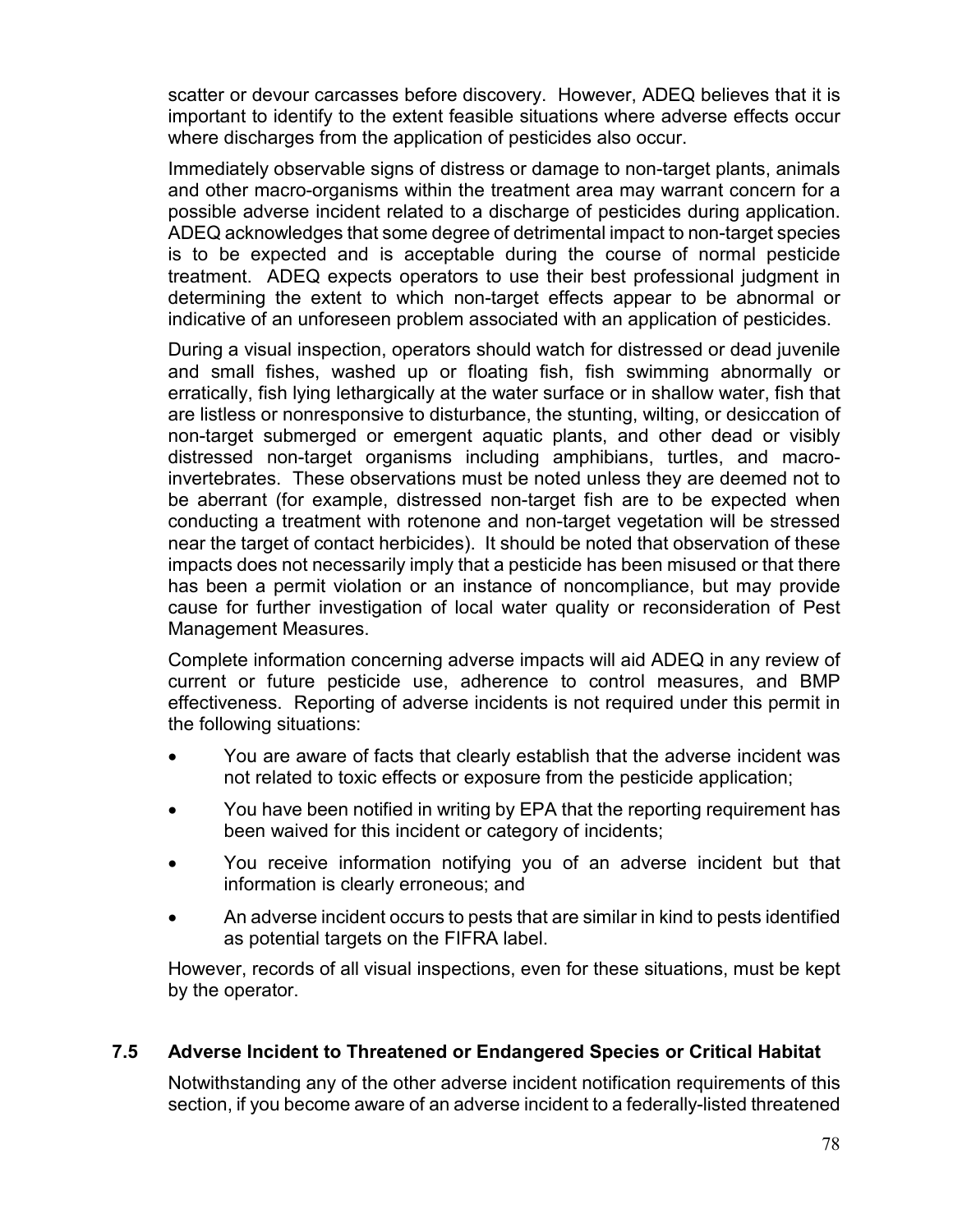or endangered species or its federally-designated critical habitat, that may have resulted from a discharge from your pesticide application, you must immediately notify the U.S. Fish and Wildlife Service (USFWS) at (602) 242-0210 and Arizona Game and Fish Department (AZGFD) at (623) 236-7201. This notification must be made by telephone immediately upon your becoming aware of the adverse incident and must include the information as requested in Section 7.4.1. Additional information on federally-listed threatened or endangered species and federallydesignated critical habitat is available from USFWS (**[www.fws.gov](http://www.fws.gov/)**).

# **7.6 Notification of Adverse Incidents Involving Multiple Operators**

Where multiple operators are authorized for a discharge that results in an adverse incident, notification and reporting by any one of the operators constitutes compliance for all of the operators, provided a copy of the written report required under Section 7.4.2 is also provided to all of the other authorized operators within 30 days of the reportable adverse incident.

# **7.7 Spill, Leak or other Unpermitted Discharge Notification**

Section 7.7 requires operators to call the National Response Center (NRC) to report any spill or leak of a hazardous substance or oil into waters of the U.S with 24 hours of becoming aware of the spill or leak. Operators are required to document this notification within thirty (30) days of becoming aware of such spill or leak. This documentation provides a written record of what was reported verbally. It should also include a description of the reporting system that will be used to alert responsible managers and legal authorities in the event of a future spill or leak and a description of preventive measures to prevent, contain, or treat spills and leaks of these materials. Section 7.4.3 requires operators to notify the U.S. Fish and Wildlife Service and Arizona Game and Fish Department if the operator becomes aware of an incident that may have resulted from a discharge from your pesticide application that adversely affects a federally-listed threatened or endangered species. This information will be used to ascertain compliance with permit conditions.

# **7.8 30-Day Spill, Leak or other Unpermitted Discharge Documentation**

If an operator becomes aware of a spill, leak, or other unpermitted discharge which triggers the notification requirements in section 7.4(2) and results in an adverse incident, then the operator must report the incident per the guidelines in section 7.4(1) and 7.4(2). If the spill, leak, or other unpermitted discharge triggers the notification in 7.4(1), but does not result in an adverse incident, then the operator must document and retain the following information within thirty (30) days of becoming aware of the situation:

- a. Information required to be provided in section 7.4(1);
- b. Summary of corrective action taken or to be taken including date initiated and date completed or expected to be completed; and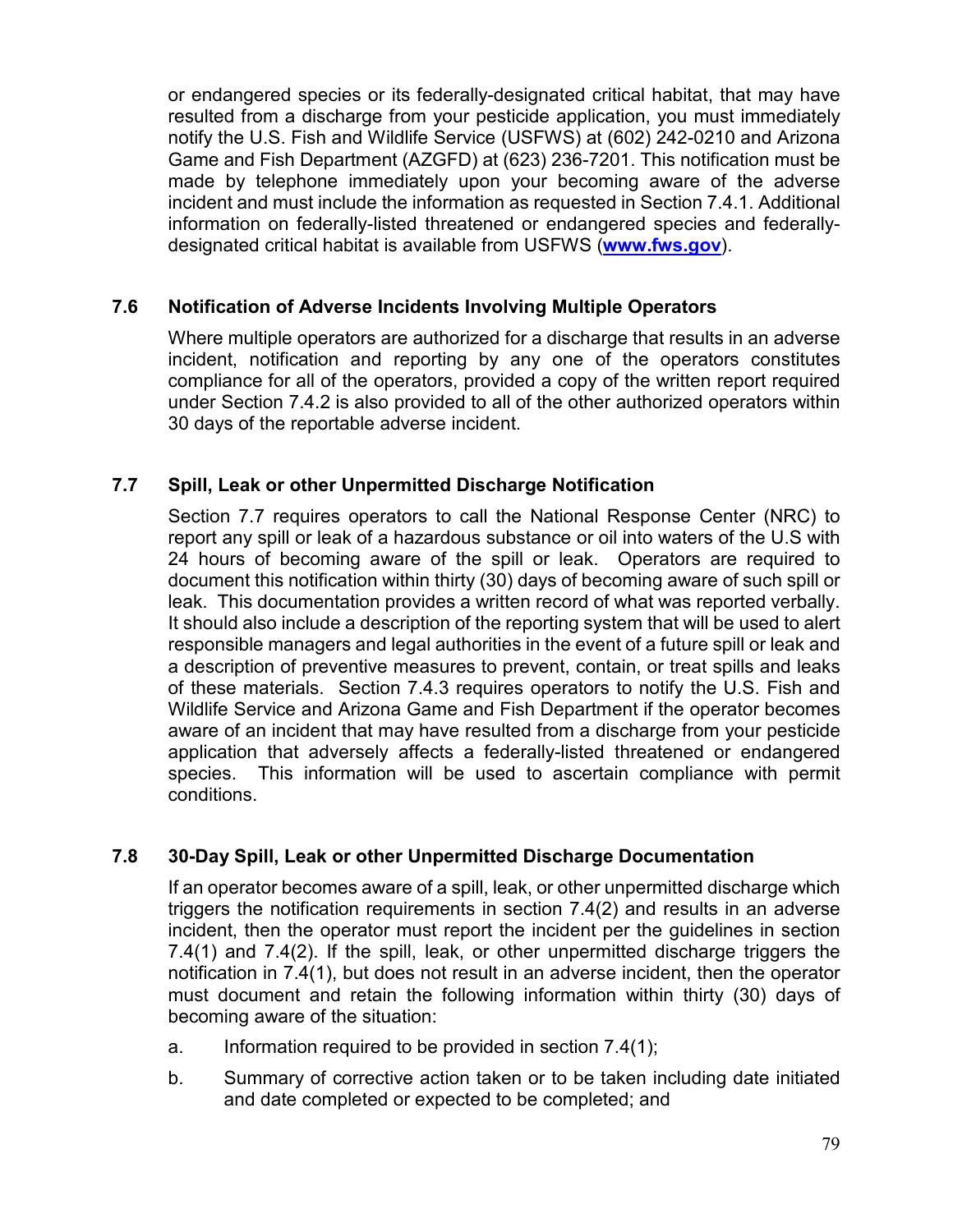c. Any measures to prevent recurrence of such a spill or leak or other discharge, including notice of whether PDMP modifications are required as a result of the spill or leak.

# **7.9 Documentation of Other Corrective Action**

For situations identified in section 7.0, other than for adverse incidents (addressed in section 7.4), or reportable spills or leaks (addressed in section 7.5), operators must document the situation triggering corrective action and the planned corrective action within thirty (30) days of becoming aware of that situation and retain a copy of this documentation. This documentation must include the following information:

- a. Identification of the condition triggering the need for corrective action review, including any ambient water quality monitoring that assisted in determining that discharges did not meet water quality standards;
- b. Brief description of the situation;
- c. Date the problem was identified;
- d. Brief description of how the problem was identified and how the operator learned of the situation and date the operator learned of the situation;
- e. Summary of corrective action taken or to be taken including date initiated and date completed or expected to be completed; and
- f. Any measures to prevent reoccurrence of such an incident, including notice of whether PDMP modifications are required as a result of the incident.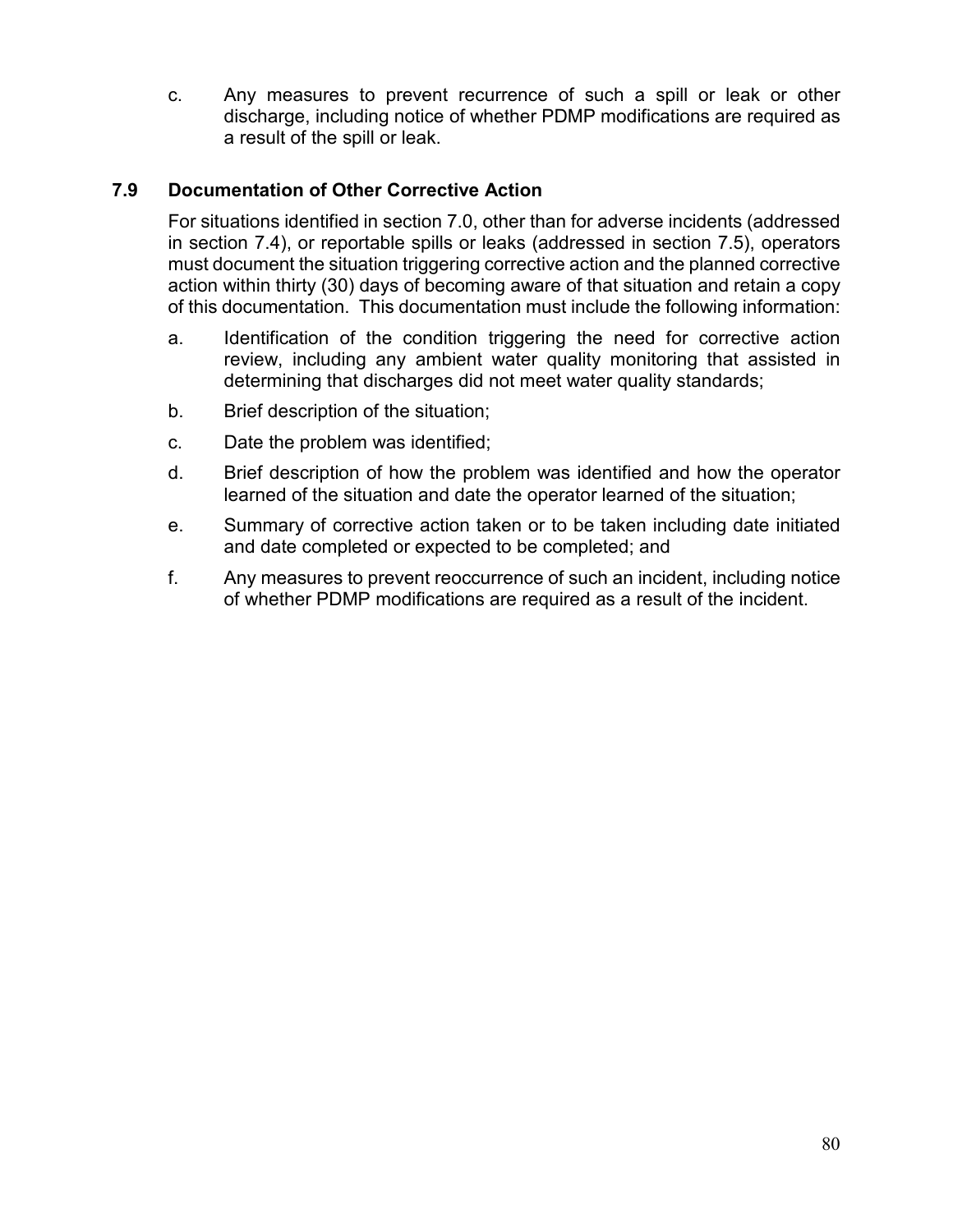# **8.0 Recordkeeping and Annual Reporting**

This permit requires operators to maintain certain records to help them assess performance of control measures and to document compliance with permit conditions. These requirements are consistent with federal regulations at 40 CFR 122.41(j), but have been tailored to more closely reflect requirements of the PGP. Section 8 of this permit describes recordkeeping requirements for all operators and the requirements for certain operators (i.e., those large applicators that are required to submit an NOI). Operators can rely on records and documents developed for other programs, such as requirements under FIFRA, provided all requirements of the permit are satisfied.

## **8.1 Record to be kept by all Operators (all Decision-makers and all Applicators)**

These records must be kept by all operators, including those not submitting an NOI. Although this section is a universal requirement, these particular records are necessary only in the event of an adverse incident, the case that corrective action was required, or in the event of a discharge resulting from a spill or leak.

- A copy of any Adverse Incident Reports (see section 7.4);
- Rationale for any determination that reporting of an identified adverse incident is not required; consistent with allowances identified in section 7.4.1;
- A copy of any spill and leak or other unpermitted discharge documentation (see section 7.7); and
- A copy of any corrective action documentation (see section 7.9)

# **8.2 Record to be kept by all For-hire Applicators**

All operators who are For-Hire Applicators as defined in Section 11 must keep the records listed above, as well as records that specifically document pesticide application equipment maintenance and details of the pesticide application event. Since decision-makers who are not themselves performing pesticide applications are generally not able to record such information, ADEQ requires different recordkeeping requirements depending on the type of Operator.

- a. Documentation of equipment calibration; and
- b. Information on each treatment area to which pesticides are discharged, including:
	- 1. Description of each treatment area, including location and size (acres or linear feet) of treatment area and identification of any waters, either by name or by location, to which pesticide(s) are discharged;
	- 2. Pesticide use pattern(s) (i.e., mosquito and other flying insects, weed and algae, animal pest, or forest canopy);
	- 3. Target pest(s);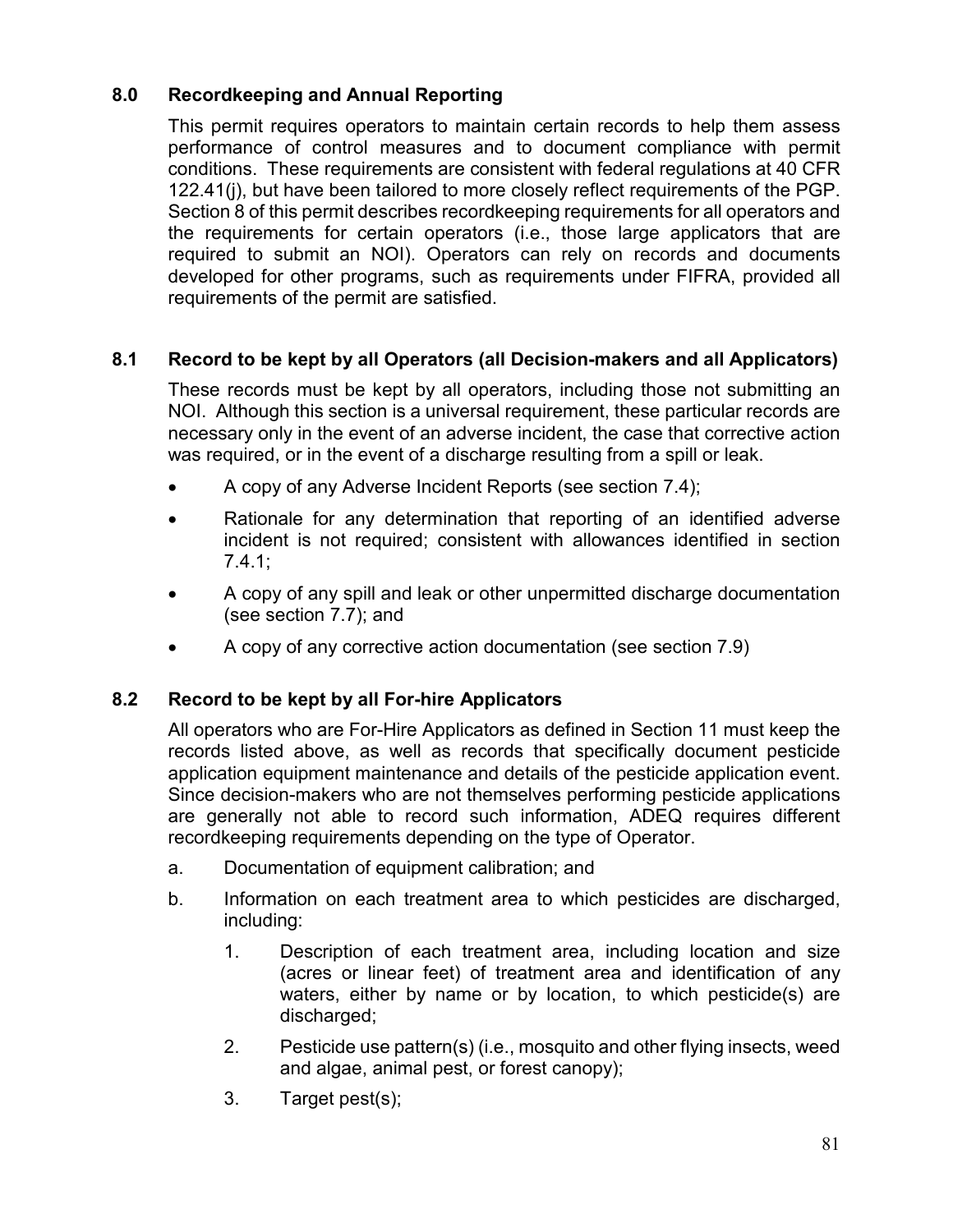- 4. Documentation of any assessment of weather conditions in the treatment area prior to and during application to ensure application is consistent with all applicable federal requirements;
- 5. Name of each pesticide product used including the EPA registration number;
- 6. Quantity of each pesticide product applied to each treatment area;
- 7. Pesticide application date(s); and
- 8. Whether or not visual monitoring was conducted during pesticide application and/or post-application and if not, why not and whether any unusual or unexpected effects identified to non-target organisms.

## **8.3 Records to be kept by all Decision-Makers Required to Submit a NOI and Prepare a Pesticide Discharge Management Plan**

Any decision-maker that is required to submit an NOI and prepare a Pesticide Discharge Management Plan is required to keep the records listed in section 8.3 of the permit. The information will allow ADEQ to better characterize the discharges resulting from pesticide applications in a variety of different circumstances.

Decision-makers who are required to submit an NOI and required to prepare a Pesticide Discharge Management Plan must keep the following records:

- a. Copy of the NOI submitted to ADEQ, any correspondence exchanged between the decision-maker and ADEQ specific to coverage under this permit, and a copy of the ADEQ acknowledgment letter with the assigned permit tracking number;
- b. A copy of the PDMP, including any modifications made to the PDMP during the term of this permit;
- c. Copy of any annual reports;
- a. Documentation of equipment calibration (only if decision-maker is also the applicator);
- e. Information on each treatment area to which pesticides are discharged, including:
	- 1. Description of each treatment area, including location and size (acres or linear feet) of treatment area and identification of any Protected surface waters, either by name or by location, to which pesticide(s) are discharged;
	- 2. Pesticide use pattern(s) (i.e., mosquito and other flying insects, weed and algae, animal pest, or forest canopy);
	- 3. Target pest(s) and explanation of need for pest control;
	- 4. Action Thresholds;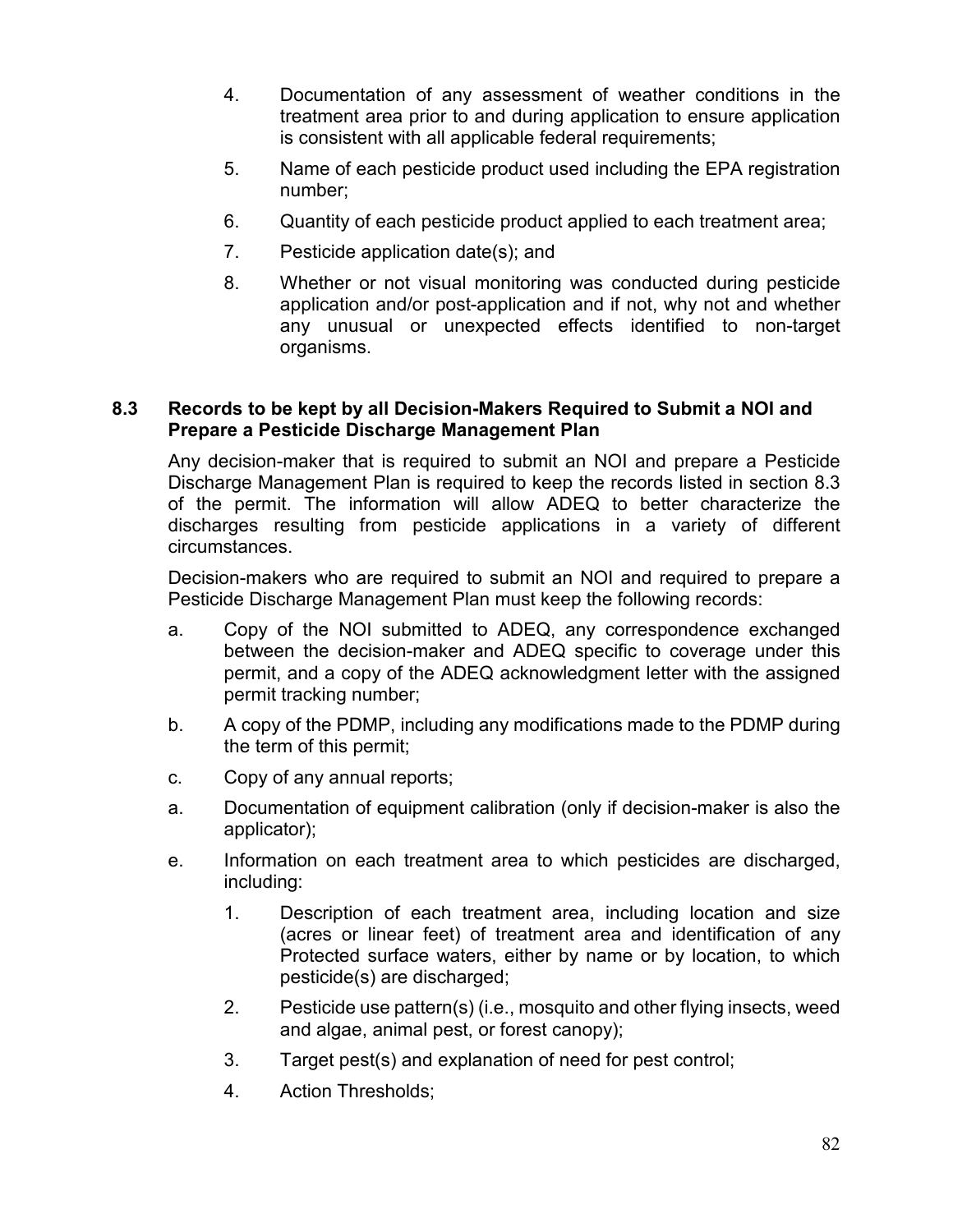- 5. Method and/or data used to determine that action threshold(s) has been met;
- 6. Description of pest management measure(s) implemented prior to the first pesticide application;
- 7. Company name and contact information for pesticide applicator;
- 8. Name of each pesticide product used including the EPA registration number;
- 9. Quantity of each pesticide product applied to each treatment area;
- 10. Pesticide application date(s); and
- 11. Whether or not visual monitoring was conducted during pesticide application and/or post-application and if not, why not and whether any unusual or unexpected effects identified to non-target organisms.

## **8.4 Records Schedule**

All required records must be prepared as soon as possible but no later than 14 days following completion of the associated activity. Operators must retain copies of these documents for a period of at least 3 years from the date their coverage under this permit expires or is terminated.

ADEQ recommends that all decision-makers keep records of acres or linear miles treated each calendar year for all applicable use patterns covered under this general permit. This record will help decision-makers estimate when they will exceed the annual treatment area threshold.

# **8.5 Annual Reporting**

In addition to recordkeeping, all operators who are required to submit an NOI and who exceeds one (1) or more of the thresholds identified in Table 6 must prepare an annual report on a form provided by ADEQ

Additionally, operators who are decision makers engaged in a discharge activity to an impaired water, an outstanding Arizona water, or whose discharge is subject to a specific approval must submit the annual report to ADEQ.

The annual reporting period for all discharges is from January 1 through December 31 of each year. Annual reports shall be received by ADEQ no later than February 21 for the preceding reporting period.

The annual report must include information for the reporting period, with the first annual report required on or before February 21, 2023. When an operator terminates permit coverage, as specified in section 2.6, the operator must prepare (and submit to ADEQ if required, see above) an annual report for the portion of the year up through the date of terminating permit coverage. The final annual report must be submitted with your Notice of Termination.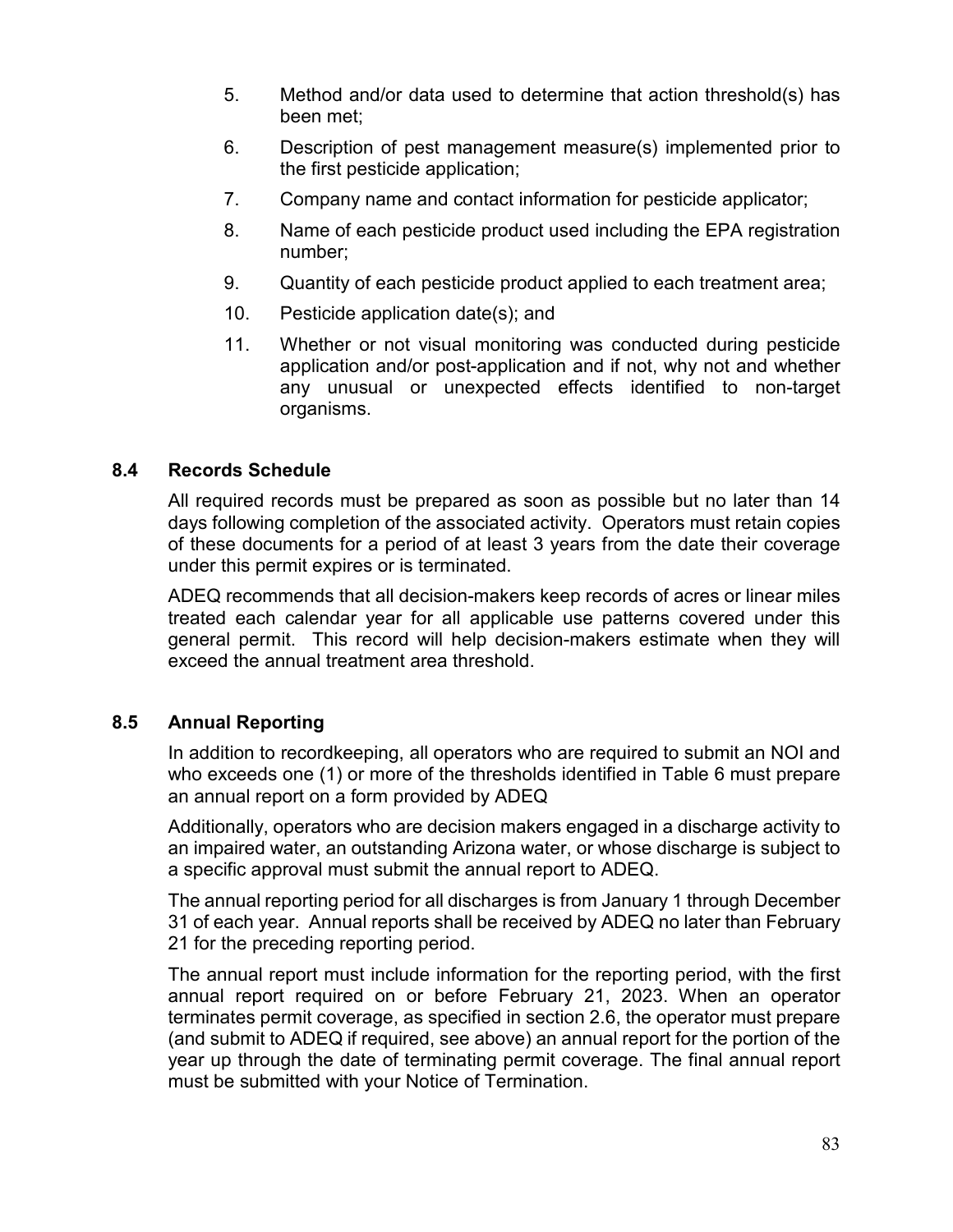Information in the annual report will be used by ADEQ to assess permit compliance and to determine whether additional controls on pesticide discharges are necessary to protect water quality. For example, these data will help ADEQ identify where pesticide discharges are occurring and the types of pesticides being discharged.

The annual report is a summary of the pest control activities for each applicable use pattern. The annual report must contain, at a minimum, the following information specific to each pest treatment area covered under the permit:

- a. Identification of any waters or other treatment area, including size, either by name or by location, to which you discharged any pesticide(s);
- b. Pesticide use pattern(s) (i.e., mosquito and other flying insects and pests, weeds and algae, nuisance animals, forest canopy, or specific approval) and target pest(s);
- c. Company name(s) and contact information for pesticide applicator(s), if different from the decision maker;
- d. Total amount of each pesticide product applied for the reporting year by the EPA registration number(s) and by application method (e.g., aerially by fixed-wing or rotary aircraft, broadcast spray, etc.);
- e. Whether this pest control activity was addressed in your PDMP prior to pesticide application;
- f. If applicable, an annual report of any adverse incidents as a result of these treatment(s), for incidents, as described in section 7.5; and
- g. A description of any corrective action(s), including spill responses, resulting from pesticide application activities and the rationale for such action(s).